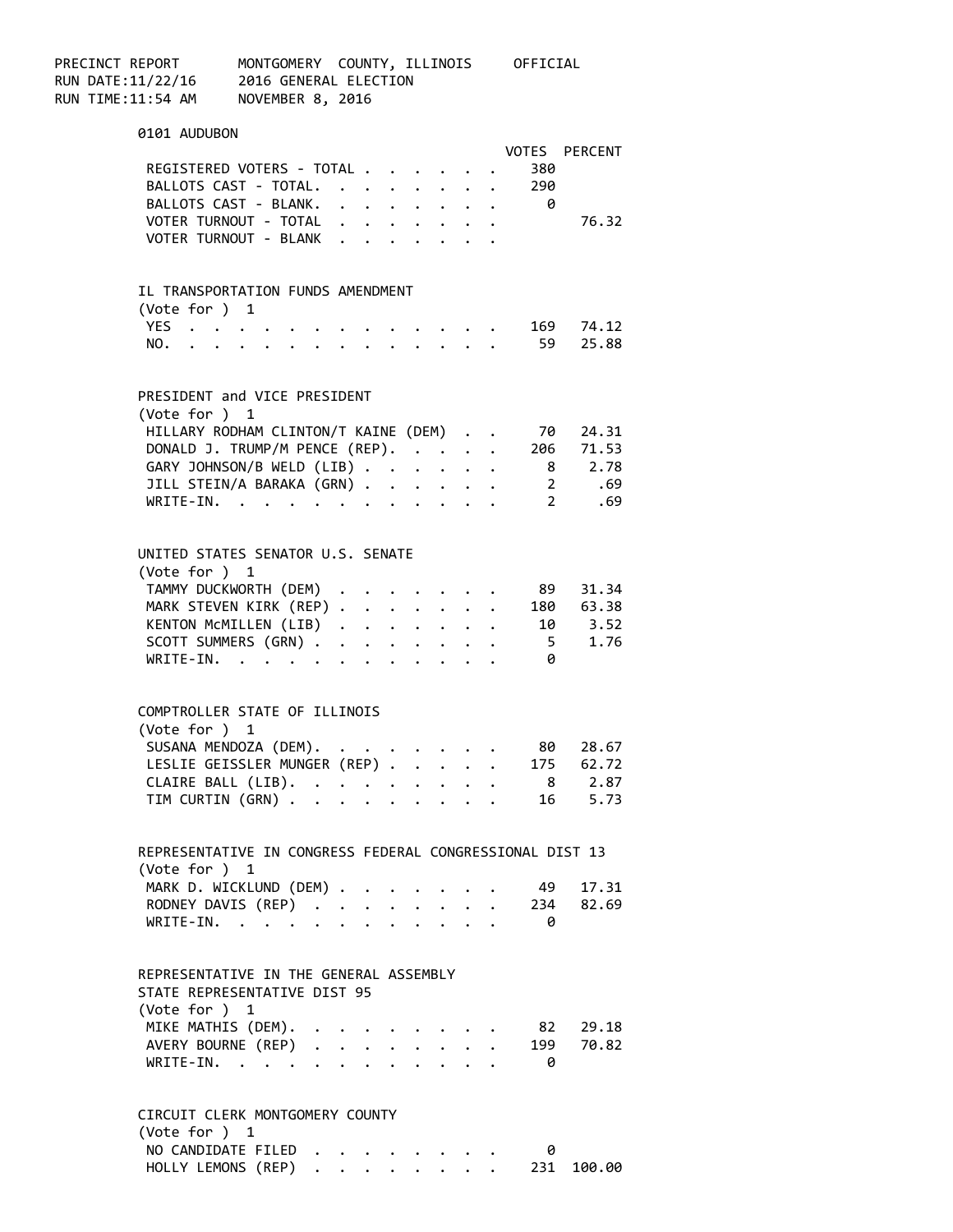| STATE'S ATTORNEY MONTGOMERY COUNTY<br>(Vote for ) 1                                       |                                                     |                                   |                                        |  |  |  |  |                              |                |
|-------------------------------------------------------------------------------------------|-----------------------------------------------------|-----------------------------------|----------------------------------------|--|--|--|--|------------------------------|----------------|
| CHRIS MATOUSH (DEM)                                                                       |                                                     |                                   |                                        |  |  |  |  |                              | 130 48.69      |
|                                                                                           | ERIK HYAM (REP)                                     |                                   |                                        |  |  |  |  |                              | 137 51.31      |
| CORONER MONTGOMERY COUNTY<br>(Vote for ) 1                                                |                                                     |                                   |                                        |  |  |  |  |                              |                |
|                                                                                           | BARBARA A. SCHMEDEKE (DEM).                         |                                   |                                        |  |  |  |  | 95                           | 35.32          |
|                                                                                           | RANDY A. LEETHAM (REP)                              |                                   |                                        |  |  |  |  |                              | 174 64.68      |
| COUNTY BOARD MEMBER DISTRICT 2                                                            |                                                     |                                   |                                        |  |  |  |  |                              |                |
| (Vote for ) 2                                                                             | NO CANDIDATE FILED                                  |                                   |                                        |  |  |  |  | - 0                          |                |
|                                                                                           |                                                     |                                   |                                        |  |  |  |  | CHUCK GRADEN (REP) 218 56.92 |                |
|                                                                                           | GENE MILES (REP)                                    |                                   |                                        |  |  |  |  | $\cdot$ 165 43.08            |                |
| JUDGE OF THE APPELLATE COURT<br>APPELLATE JUDICIAL DISTRICT 5 (STEWART)<br>(Vote for ) 1  |                                                     |                                   |                                        |  |  |  |  |                              |                |
| BRAD K. BLEYER (DEM). .                                                                   |                                                     |                                   |                                        |  |  |  |  |                              | 88 34.92       |
|                                                                                           | JOHN B. BARBERIS, JR. (REP)                         |                                   |                                        |  |  |  |  |                              | 164 65.08      |
| JUDGE OF THE APPELLATE COURT<br>APPELLATE JUDICIAL DISTRICT 5 (WEXSTTEN)<br>(Vote for ) 1 |                                                     |                                   |                                        |  |  |  |  |                              |                |
| JO BETH WEBER (DEM) .                                                                     |                                                     |                                   |                                        |  |  |  |  |                              | 104 41.27      |
|                                                                                           | JO DEIN WEDER (DEM)<br>JAMES R. "RANDY" MOORE (REP) |                                   |                                        |  |  |  |  |                              | 148 58.73      |
| WM. ROBIN TODD CIRCUIT JUDGE RETENT<br>JUDICIAL CIRCUIT DISTRICT 4                        |                                                     |                                   |                                        |  |  |  |  |                              |                |
| (Vote for ) 1                                                                             |                                                     |                                   |                                        |  |  |  |  |                              |                |
| YES.                                                                                      |                                                     |                                   |                                        |  |  |  |  |                              | 167 73.57      |
| NO.                                                                                       | $\ddot{\phantom{0}}$                                |                                   |                                        |  |  |  |  | 60                           | 26.43          |
| DOUGLAS L. JARMAN CIRCUIT JUDGE RETENT<br>JUDICIAL CIRCUIT DISTRICT 4                     |                                                     |                                   |                                        |  |  |  |  |                              |                |
| (Vote for ) 1                                                                             |                                                     |                                   |                                        |  |  |  |  |                              |                |
| <b>YES</b><br>NO.                                                                         | $\mathbf{L}$                                        |                                   |                                        |  |  |  |  | 172<br>70                    | 71.07<br>28.93 |
| MIKE MCHANEY CIRCUIT JUDGE RETENT                                                         |                                                     |                                   |                                        |  |  |  |  |                              |                |
| JUDICIAL CIRCUIT DISTRICT 4                                                               |                                                     |                                   |                                        |  |  |  |  |                              |                |
| (Vote for ) 1                                                                             |                                                     |                                   |                                        |  |  |  |  |                              |                |
| <b>YES</b>                                                                                |                                                     | $\sim 100$ km s $^{-1}$           |                                        |  |  |  |  | 160                          | 68.67          |
| NO.                                                                                       | <b>Contract Contract Contract</b>                   |                                   |                                        |  |  |  |  | 73                           | 31.33          |
| MARK W. STEDELIN CIRCUIT JUDGE RETENT                                                     |                                                     |                                   |                                        |  |  |  |  |                              |                |
| JUDICIAL CIRCUIT DISTRICT 4                                                               |                                                     |                                   |                                        |  |  |  |  |                              |                |
| (Vote for ) 1                                                                             |                                                     |                                   |                                        |  |  |  |  |                              |                |
| <b>YES</b><br>NO.                                                                         | $\mathbf{L} = \mathbf{L}$                           | $\bullet$ , $\bullet$ , $\bullet$ |                                        |  |  |  |  | 161 —<br>74                  | 68.51<br>31.49 |
|                                                                                           | $\mathbf{L} = \mathbf{L} \mathbf{L}$                |                                   | $\mathbf{r} = \mathbf{r} + \mathbf{r}$ |  |  |  |  |                              |                |
| MONTGOMERY COUNTY PUBLIC QUESTION<br>(Vote for ) 1                                        |                                                     |                                   |                                        |  |  |  |  |                              |                |
|                                                                                           | YES                                                 |                                   |                                        |  |  |  |  | 121                          | 45.15          |
| NO.                                                                                       |                                                     |                                   |                                        |  |  |  |  | 147                          | 54.85          |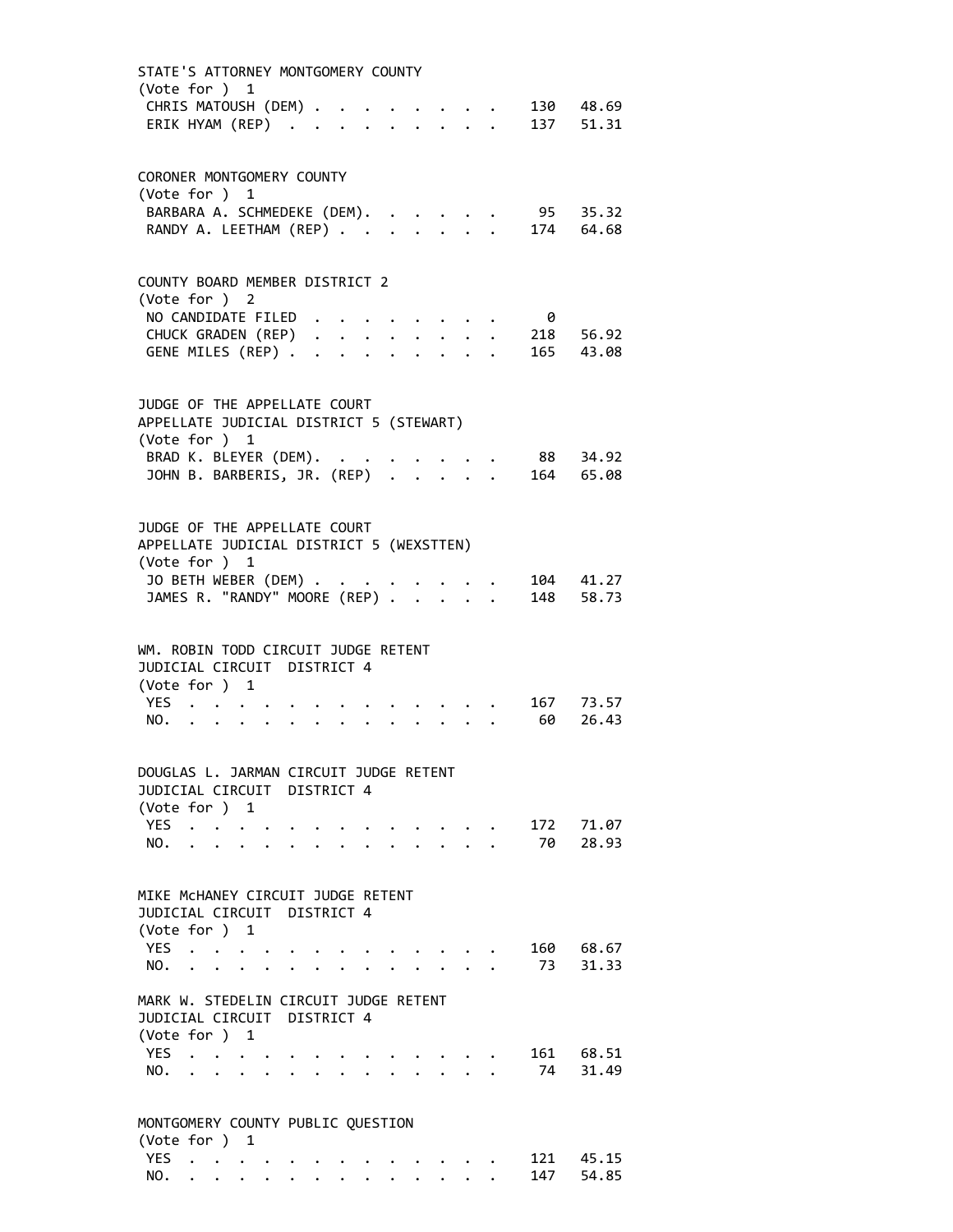|                                                                                                                                                          |      | NOKOMIS SCHOOL BOARD QUESTION TOTAL ALL<br>(Vote for ) 1                                 |  |              |                      |                      |                      |                      |                                         |                |                |
|----------------------------------------------------------------------------------------------------------------------------------------------------------|------|------------------------------------------------------------------------------------------|--|--------------|----------------------|----------------------|----------------------|----------------------|-----------------------------------------|----------------|----------------|
|                                                                                                                                                          |      | YES                                                                                      |  |              |                      |                      |                      |                      |                                         |                | 107 50.23      |
|                                                                                                                                                          | NO.  |                                                                                          |  |              |                      |                      |                      |                      |                                         |                | 106 49.77      |
|                                                                                                                                                          |      |                                                                                          |  |              |                      |                      |                      |                      |                                         |                |                |
|                                                                                                                                                          |      |                                                                                          |  |              |                      |                      |                      |                      |                                         |                |                |
|                                                                                                                                                          |      | NOKOMIS SCHOOL BOARD QUESTION AUDUBON NORTH                                              |  |              |                      |                      |                      |                      |                                         |                |                |
|                                                                                                                                                          |      | (Vote for ) 1                                                                            |  |              |                      |                      |                      |                      |                                         |                |                |
|                                                                                                                                                          | YES. | $\mathcal{A}=\mathcal{A}=\mathcal{A}=\mathcal{A}=\mathcal{A}$                            |  |              |                      |                      |                      |                      |                                         | 77             | 52.74          |
|                                                                                                                                                          | NO.  | $\mathbf{r}$ , and $\mathbf{r}$ , and $\mathbf{r}$ , and $\mathbf{r}$                    |  |              |                      |                      |                      |                      |                                         |                | 69 47.26       |
|                                                                                                                                                          |      |                                                                                          |  |              |                      |                      |                      |                      |                                         |                |                |
|                                                                                                                                                          |      | NOKOMIS SCHOOL BOARD QUESTION AUDUBON SOUTH                                              |  |              |                      |                      |                      |                      |                                         |                |                |
|                                                                                                                                                          |      | (Vote for ) 1                                                                            |  |              |                      |                      |                      |                      |                                         |                |                |
|                                                                                                                                                          |      | YES                                                                                      |  |              |                      |                      |                      |                      |                                         |                | 30 44.78       |
|                                                                                                                                                          | NO.  | $\mathbf{r}$ , and $\mathbf{r}$ , and $\mathbf{r}$ , and $\mathbf{r}$ , and $\mathbf{r}$ |  |              |                      |                      |                      |                      | $\cdot$ $\cdot$ $\cdot$ $\cdot$ $\cdot$ |                | . 37 55.22     |
|                                                                                                                                                          |      |                                                                                          |  |              |                      |                      |                      |                      |                                         |                |                |
| PRECINCT REPORT       MONTGOMERY  COUNTY, ILLINOIS     OFFICIAL<br>RUN DATE:11/22/16     2016 GENERAL ELECTION<br>RUN TIME:11:54 AM     NOVEMBER 8, 2016 |      |                                                                                          |  |              |                      |                      |                      |                      |                                         |                |                |
|                                                                                                                                                          |      |                                                                                          |  |              |                      |                      |                      |                      |                                         |                |                |
|                                                                                                                                                          |      |                                                                                          |  |              |                      |                      |                      |                      |                                         |                |                |
|                                                                                                                                                          |      | 0201 BOIS D'ARC                                                                          |  |              |                      |                      |                      |                      |                                         |                |                |
|                                                                                                                                                          |      |                                                                                          |  |              |                      |                      |                      |                      |                                         | VOTES          | <b>PERCENT</b> |
|                                                                                                                                                          |      | REGISTERED VOTERS - TOTAL                                                                |  |              |                      |                      |                      |                      |                                         | 677            |                |
|                                                                                                                                                          |      | BALLOTS CAST - TOTAL.                                                                    |  |              |                      |                      |                      |                      |                                         | 500            |                |
|                                                                                                                                                          |      | BALLOTS CAST - BLANK.                                                                    |  |              |                      |                      |                      |                      |                                         | 0              |                |
|                                                                                                                                                          |      | VOTER TURNOUT - TOTAL                                                                    |  |              |                      |                      |                      |                      |                                         |                | 73.86          |
|                                                                                                                                                          |      | VOTER TURNOUT - BLANK                                                                    |  | $\mathbf{A}$ |                      |                      |                      |                      |                                         |                |                |
|                                                                                                                                                          |      |                                                                                          |  |              |                      |                      |                      |                      |                                         |                |                |
|                                                                                                                                                          |      |                                                                                          |  |              |                      |                      |                      |                      |                                         |                |                |
|                                                                                                                                                          |      | IL TRANSPORTATION FUNDS AMENDMENT                                                        |  |              |                      |                      |                      |                      |                                         |                |                |
|                                                                                                                                                          |      | (Vote for ) 1                                                                            |  |              |                      |                      |                      |                      |                                         |                |                |
|                                                                                                                                                          |      | YES                                                                                      |  |              |                      |                      |                      |                      |                                         |                | 321 77.72      |
|                                                                                                                                                          | NO.  | $\cdots$                                                                                 |  |              |                      | $\ddot{\phantom{a}}$ |                      |                      | $\sim$ $\sim$ $\sim$ $\sim$ $\sim$      | 92             | 22.28          |
|                                                                                                                                                          |      |                                                                                          |  |              |                      |                      |                      |                      |                                         |                |                |
|                                                                                                                                                          |      | PRESIDENT and VICE PRESIDENT                                                             |  |              |                      |                      |                      |                      |                                         |                |                |
|                                                                                                                                                          |      | (Vote for ) 1                                                                            |  |              |                      |                      |                      |                      |                                         |                |                |
|                                                                                                                                                          |      | HILLARY RODHAM CLINTON/T KAINE (DEM)                                                     |  |              |                      |                      |                      |                      |                                         | 145            | 29.29          |
|                                                                                                                                                          |      | DONALD J. TRUMP/M PENCE (REP).                                                           |  |              |                      |                      |                      |                      |                                         |                | 323 65.25      |
|                                                                                                                                                          |      | GARY JOHNSON/B WELD (LIB)                                                                |  |              |                      |                      |                      |                      |                                         | 18             | 3.64           |
|                                                                                                                                                          |      | JILL STEIN/A BARAKA (GRN)                                                                |  |              |                      |                      |                      |                      |                                         | 7              | 1.41           |
|                                                                                                                                                          |      | $WRITE-IN.$                                                                              |  |              |                      |                      |                      |                      |                                         | $\overline{2}$ | .40            |
|                                                                                                                                                          |      |                                                                                          |  |              |                      |                      |                      |                      |                                         |                |                |
|                                                                                                                                                          |      |                                                                                          |  |              |                      |                      |                      |                      |                                         |                |                |
|                                                                                                                                                          |      | UNITED STATES SENATOR U.S. SENATE                                                        |  |              |                      |                      |                      |                      |                                         |                |                |
|                                                                                                                                                          |      | (Vote for ) 1                                                                            |  |              |                      |                      |                      |                      |                                         |                |                |
|                                                                                                                                                          |      | TAMMY DUCKWORTH (DEM)<br>MARK STEVEN KIRK (REP)                                          |  |              |                      |                      |                      |                      |                                         | 187<br>270     | 38.40<br>55.44 |
|                                                                                                                                                          |      | KENTON MCMILLEN (LIB)                                                                    |  |              |                      |                      |                      | $\ddot{\phantom{0}}$ |                                         | 21             | 4.31           |
|                                                                                                                                                          |      | SCOTT SUMMERS (GRN).                                                                     |  | $\mathbf{L}$ | $\ddot{\phantom{0}}$ | $\ddot{\phantom{0}}$ | $\sim$               | $\ddot{\phantom{0}}$ |                                         | 9              | 1.85           |
|                                                                                                                                                          |      | WRITE-IN.                                                                                |  |              |                      |                      |                      |                      |                                         | 0              |                |
|                                                                                                                                                          |      |                                                                                          |  |              |                      |                      |                      |                      |                                         |                |                |
|                                                                                                                                                          |      |                                                                                          |  |              |                      |                      |                      |                      |                                         |                |                |
|                                                                                                                                                          |      | COMPTROLLER STATE OF ILLINOIS                                                            |  |              |                      |                      |                      |                      |                                         |                |                |
|                                                                                                                                                          |      | (Vote for ) 1                                                                            |  |              |                      |                      |                      |                      |                                         |                |                |
|                                                                                                                                                          |      | SUSANA MENDOZA (DEM).                                                                    |  |              |                      |                      |                      |                      |                                         | 167            | 35.16          |
|                                                                                                                                                          |      | LESLIE GEISSLER MUNGER (REP) .                                                           |  |              |                      |                      | $\ddot{\phantom{0}}$ |                      |                                         | 284            | 59.79          |
|                                                                                                                                                          |      | CLAIRE BALL (LIB).                                                                       |  |              |                      |                      |                      |                      |                                         | 12             | 2.53           |
|                                                                                                                                                          |      | TIM CURTIN (GRN)                                                                         |  |              |                      |                      |                      |                      |                                         | 12             | 2.53           |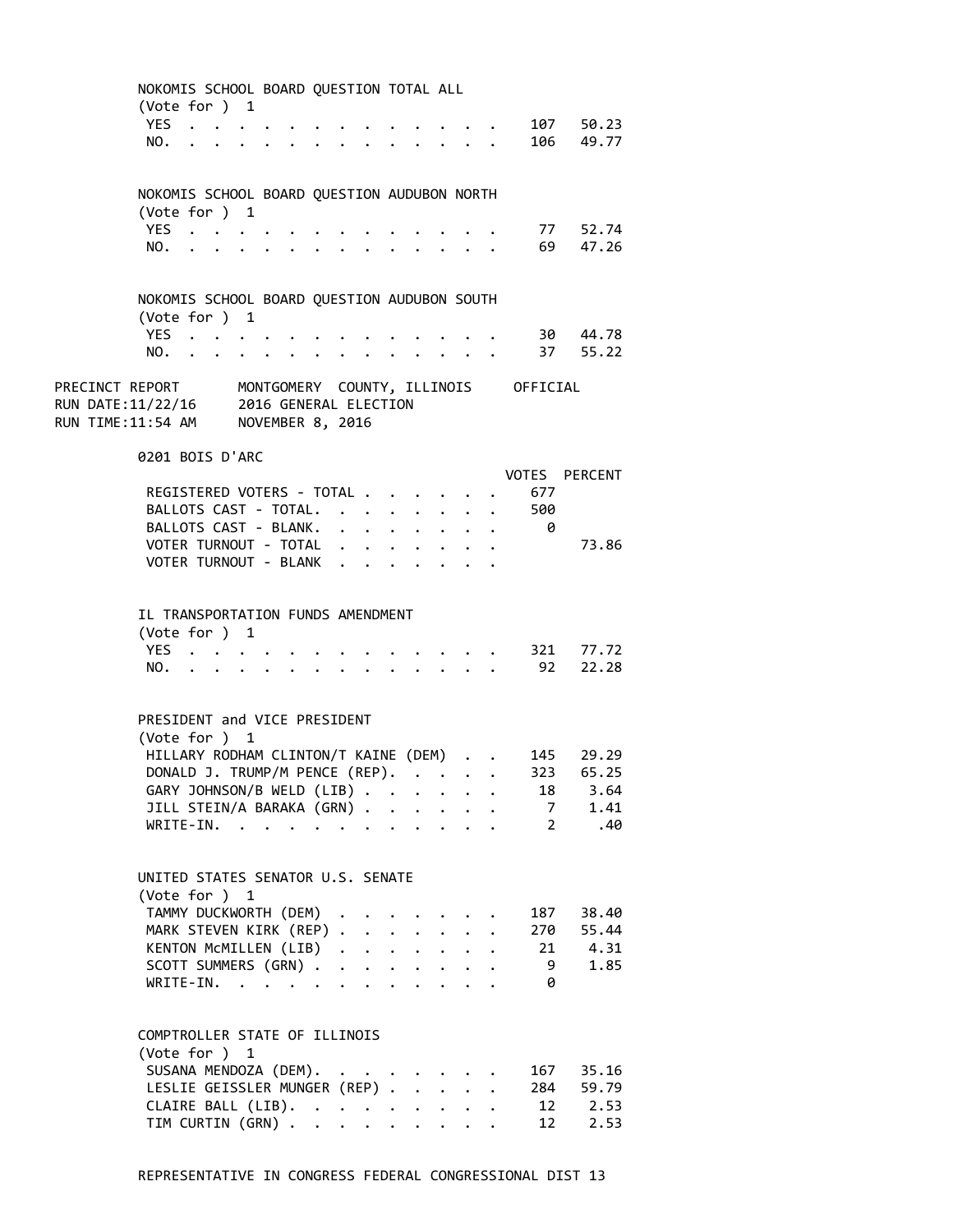| (Vote for ) 1<br>MARK D. WICKLUND (DEM)<br>RODNEY DAVIS (REP)<br>WRITE-IN.                |   |              |                                                                                                                                                        |                           |                                           |  | $\overline{1}$          | 123 25.26<br>363 74.54<br>.21 |
|-------------------------------------------------------------------------------------------|---|--------------|--------------------------------------------------------------------------------------------------------------------------------------------------------|---------------------------|-------------------------------------------|--|-------------------------|-------------------------------|
| REPRESENTATIVE IN THE GENERAL ASSEMBLY<br>STATE REPRESENTATIVE DIST 95<br>(Vote for ) 1   |   |              |                                                                                                                                                        |                           |                                           |  |                         |                               |
| MIKE MATHIS (DEM).<br>AVERY BOURNE (REP) .<br>WRITE-IN.                                   |   |              | $\begin{array}{cccccccccc} 1 & 1 & 1 & 1 & 1 & 1 & 1 & 1 & 1 \\ 1 & 1 & 1 & 1 & 1 & 1 & 1 & 1 & 1 \\ 1 & 1 & 1 & 1 & 1 & 1 & 1 & 1 & 1 \\ \end{array}$ |                           |                                           |  | $\overline{\mathbf{3}}$ | 167 34.50<br>314 64.88<br>.62 |
| CIRCUIT CLERK MONTGOMERY COUNTY<br>(Vote for ) 1<br>NO CANDIDATE FILED                    |   |              |                                                                                                                                                        |                           |                                           |  | 0                       |                               |
| HOLLY LEMONS (REP)                                                                        |   | $\mathbf{r}$ |                                                                                                                                                        |                           |                                           |  | 405                     | 100.00                        |
| STATE'S ATTORNEY MONTGOMERY COUNTY<br>(Vote for ) 1                                       |   |              |                                                                                                                                                        |                           |                                           |  |                         |                               |
| CHRIS MATOUSH (DEM) .<br>ERIK HYAM (REP)                                                  |   |              |                                                                                                                                                        |                           |                                           |  |                         | 206 43.83<br>264 56.17        |
| CORONER MONTGOMERY COUNTY<br>(Vote for ) 1                                                |   |              |                                                                                                                                                        |                           |                                           |  |                         |                               |
| BARBARA A. SCHMEDEKE (DEM).<br>RANDY A. LEETHAM (REP)                                     |   |              |                                                                                                                                                        |                           |                                           |  |                         | 193 40.98<br>278 59.02        |
| REGIONAL SUPERINTENDENT OF SCHOOLS<br>(CALHOUN/GREENE/JERSEY/MACOUPIN)<br>(Vote for ) 1   |   |              |                                                                                                                                                        |                           |                                           |  |                         |                               |
| MICHELLE MUELLER (DEM)<br>NO CANDIDATE FILED                                              |   |              |                                                                                                                                                        | $\mathbf{L}^{\text{max}}$ |                                           |  | 10<br>0                 | 100.00                        |
| COUNTY BOARD MEMBER DISTRICT 1<br>(Vote for )                                             | 2 |              |                                                                                                                                                        |                           |                                           |  |                         |                               |
| NO CANDIDATE FILED                                                                        |   |              |                                                                                                                                                        |                           |                                           |  | 0<br>240                | 42.11                         |
| CONNIE TAYLOR BECK (REP)<br>JEREMY L. JONES (REP)<br>WRITE-IN.<br>WRITE-IN.               |   |              |                                                                                                                                                        |                           |                                           |  |                         | 261 45.79<br>69 12.11         |
| JUDGE OF THE APPELLATE COURT<br>APPELLATE JUDICIAL DISTRICT 5 (STEWART)                   |   |              |                                                                                                                                                        |                           |                                           |  |                         |                               |
| (Vote for ) 1<br>BRAD K. BLEYER (DEM). .<br>JOHN B. BARBERIS, JR. (REP)                   |   |              |                                                                                                                                                        |                           | $\frac{1}{2}$ $\frac{1}{2}$ $\frac{1}{2}$ |  |                         | 178 39.04<br>278 60.96        |
| JUDGE OF THE APPELLATE COURT<br>APPELLATE JUDICIAL DISTRICT 5 (WEXSTTEN)<br>(Vote for ) 1 |   |              |                                                                                                                                                        |                           |                                           |  |                         |                               |
| JO BETH WEBER (DEM) .<br>JAMES R. "RANDY" MOORE (REP) .                                   |   |              |                                                                                                                                                        |                           |                                           |  |                         | 187 40.30<br>277 59.70        |
| WM. ROBIN TODD CIRCUIT JUDGE RETENT<br>JUDICIAL CIRCUIT DISTRICT 4<br>(Vote for ) 1       |   |              |                                                                                                                                                        |                           |                                           |  |                         |                               |
| YES $\cdot \cdot \cdot \cdot \cdot$<br>NO.                                                |   |              |                                                                                                                                                        |                           |                                           |  | 96                      | 333 77.62<br>22.38            |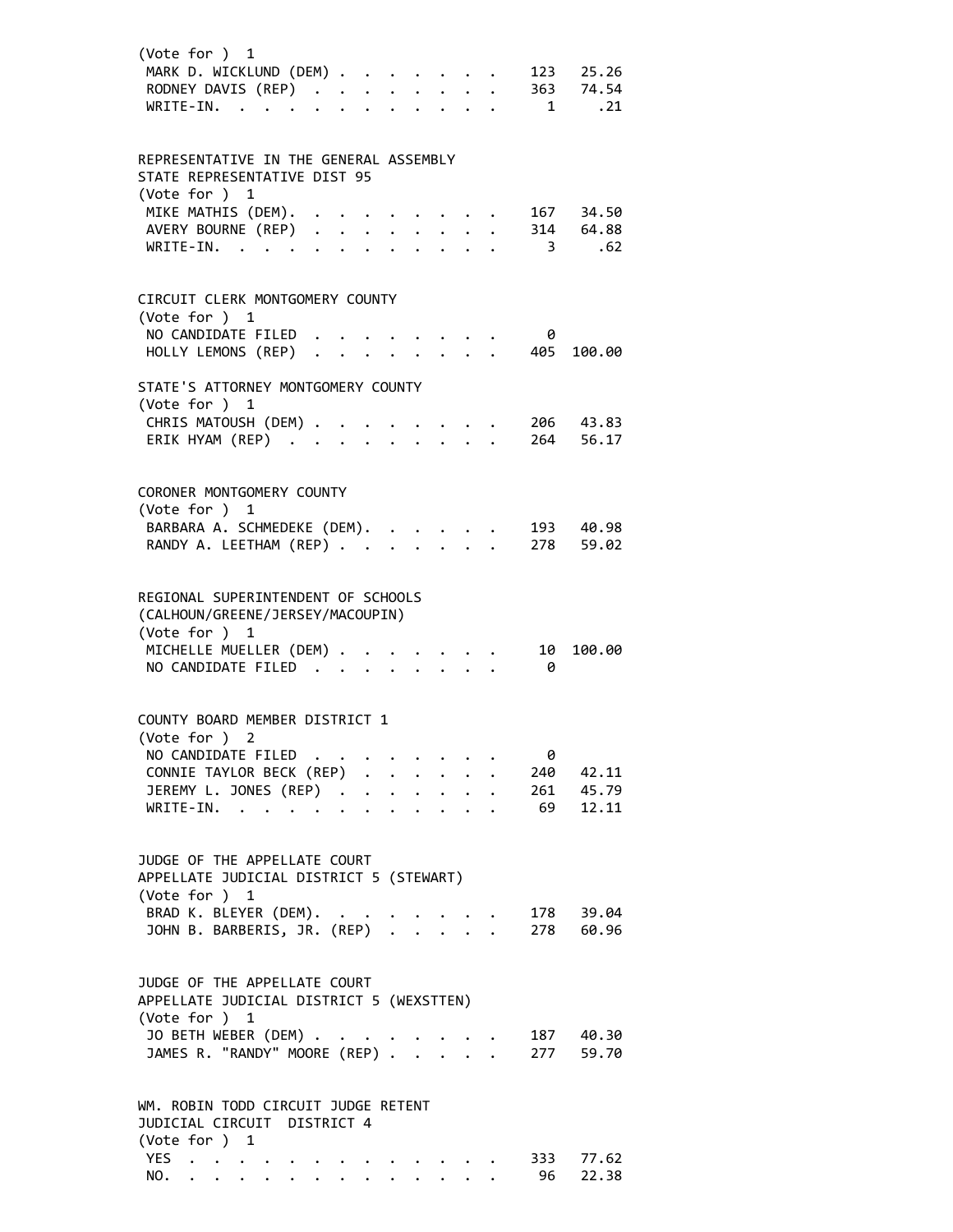|                                                                                                                                       | DOUGLAS L. JARMAN CIRCUIT JUDGE RETENT<br>JUDICIAL CIRCUIT DISTRICT 4<br>(Vote for $)$ 1 |  |  |                                                |  |                      |                      |                      |                                                                                                                                                                                                                               |                                                       |              |                           |                                   |  |
|---------------------------------------------------------------------------------------------------------------------------------------|------------------------------------------------------------------------------------------|--|--|------------------------------------------------|--|----------------------|----------------------|----------------------|-------------------------------------------------------------------------------------------------------------------------------------------------------------------------------------------------------------------------------|-------------------------------------------------------|--------------|---------------------------|-----------------------------------|--|
|                                                                                                                                       | YES<br>NO.                                                                               |  |  |                                                |  |                      |                      |                      |                                                                                                                                                                                                                               |                                                       |              | . 84                      | . 347 80.51<br>19.49              |  |
|                                                                                                                                       | MIKE MCHANEY CIRCUIT JUDGE RETENT<br>JUDICIAL CIRCUIT DISTRICT 4                         |  |  |                                                |  |                      |                      |                      |                                                                                                                                                                                                                               |                                                       |              |                           |                                   |  |
|                                                                                                                                       | (Vote for ) 1<br>YES                                                                     |  |  |                                                |  |                      |                      |                      |                                                                                                                                                                                                                               |                                                       |              |                           | $\cdot$ $\cdot$ $\cdot$ 332 77.93 |  |
|                                                                                                                                       | NO.                                                                                      |  |  |                                                |  |                      |                      |                      |                                                                                                                                                                                                                               |                                                       |              | . 94                      | 22.07                             |  |
|                                                                                                                                       | MARK W. STEDELIN CIRCUIT JUDGE RETENT                                                    |  |  |                                                |  |                      |                      |                      |                                                                                                                                                                                                                               |                                                       |              |                           |                                   |  |
|                                                                                                                                       | JUDICIAL CIRCUIT DISTRICT 4<br>(Vote for ) 1                                             |  |  |                                                |  |                      |                      |                      |                                                                                                                                                                                                                               |                                                       |              |                           |                                   |  |
|                                                                                                                                       | YES                                                                                      |  |  | $\ddot{\phantom{0}}$                           |  |                      |                      |                      |                                                                                                                                                                                                                               |                                                       |              |                           | . 330 78.01                       |  |
|                                                                                                                                       | NO.                                                                                      |  |  | $\cdot$ $\cdot$ $\cdot$ $\cdot$                |  | $\ddot{\phantom{0}}$ |                      |                      | $\cdot$ $\cdot$ $\cdot$ $\cdot$ $\cdot$                                                                                                                                                                                       |                                                       |              | 93                        | 21.99                             |  |
|                                                                                                                                       |                                                                                          |  |  |                                                |  |                      |                      |                      |                                                                                                                                                                                                                               |                                                       |              |                           |                                   |  |
|                                                                                                                                       | MONTGOMERY COUNTY PUBLIC QUESTION<br>(Vote for ) 1                                       |  |  |                                                |  |                      |                      |                      |                                                                                                                                                                                                                               |                                                       |              |                           |                                   |  |
|                                                                                                                                       | YES                                                                                      |  |  |                                                |  |                      |                      |                      | $\cdot$ $\cdot$ $\cdot$                                                                                                                                                                                                       |                                                       |              |                           | . 231 49.68<br>. 234 50.32        |  |
|                                                                                                                                       | $NO.$ $\ddots$                                                                           |  |  | $\mathbf{r}$ and $\mathbf{r}$ and $\mathbf{r}$ |  |                      |                      |                      | $\mathbf{r}$ , $\mathbf{r}$                                                                                                                                                                                                   |                                                       |              |                           |                                   |  |
| PRECINCT REPORT MONTGOMERY COUNTY, ILLINOIS OFFICIAL<br>RUN DATE:11/22/16 2016 GENERAL ELECTION<br>RUN TIME:11:54 AM NOVEMBER 8, 2016 |                                                                                          |  |  |                                                |  |                      |                      |                      |                                                                                                                                                                                                                               |                                                       |              |                           |                                   |  |
|                                                                                                                                       | 0301 BUTLER GROVE                                                                        |  |  |                                                |  |                      |                      |                      |                                                                                                                                                                                                                               |                                                       |              |                           | VOTES PERCENT                     |  |
|                                                                                                                                       | REGISTERED VOTERS - TOTAL                                                                |  |  |                                                |  |                      |                      |                      |                                                                                                                                                                                                                               |                                                       |              | 571                       |                                   |  |
|                                                                                                                                       |                                                                                          |  |  |                                                |  |                      |                      |                      |                                                                                                                                                                                                                               |                                                       |              | BALLOTS CAST - TOTAL. 452 |                                   |  |
|                                                                                                                                       |                                                                                          |  |  |                                                |  |                      |                      |                      |                                                                                                                                                                                                                               |                                                       |              | BALLOTS CAST - BLANK. 0   |                                   |  |
|                                                                                                                                       |                                                                                          |  |  |                                                |  |                      |                      |                      |                                                                                                                                                                                                                               |                                                       |              |                           |                                   |  |
|                                                                                                                                       | VOTER TURNOUT - TOTAL<br>VOTER TURNOUT - BLANK                                           |  |  |                                                |  |                      |                      |                      |                                                                                                                                                                                                                               |                                                       |              |                           | 79.16                             |  |
|                                                                                                                                       | IL TRANSPORTATION FUNDS AMENDMENT<br>(Vote for ) 1                                       |  |  |                                                |  |                      |                      |                      |                                                                                                                                                                                                                               |                                                       |              |                           |                                   |  |
|                                                                                                                                       | YES $\cdot \cdot \cdot \cdot$                                                            |  |  |                                                |  |                      |                      |                      |                                                                                                                                                                                                                               |                                                       |              | 292                       | 76.44                             |  |
|                                                                                                                                       | NO.                                                                                      |  |  |                                                |  |                      |                      |                      | $\mathbf{r}$ , $\mathbf{r}$ , $\mathbf{r}$                                                                                                                                                                                    |                                                       |              | 90                        | 23.56                             |  |
|                                                                                                                                       | PRESIDENT and VICE PRESIDENT                                                             |  |  |                                                |  |                      |                      |                      |                                                                                                                                                                                                                               |                                                       |              |                           |                                   |  |
|                                                                                                                                       | (Vote for ) 1<br>HILLARY RODHAM CLINTON/T KAINE (DEM).                                   |  |  |                                                |  |                      |                      |                      |                                                                                                                                                                                                                               |                                                       |              | 126                       | 28.51                             |  |
|                                                                                                                                       | DONALD J. TRUMP/M PENCE (REP).                                                           |  |  |                                                |  |                      |                      |                      |                                                                                                                                                                                                                               |                                                       | $\mathbf{r}$ | 286                       | 64.71                             |  |
|                                                                                                                                       | GARY JOHNSON/B WELD (LIB)                                                                |  |  |                                                |  |                      |                      |                      |                                                                                                                                                                                                                               |                                                       |              |                           | 25 5.66                           |  |
|                                                                                                                                       | JILL STEIN/A BARAKA (GRN)                                                                |  |  |                                                |  |                      |                      |                      | $\cdot$ $\cdot$ $\cdot$ $\cdot$                                                                                                                                                                                               |                                                       |              | $\overline{2}$            | .45                               |  |
|                                                                                                                                       | WRITE-IN.                                                                                |  |  |                                                |  |                      |                      |                      | . The contract of the contract of the contract of the contract of the contract of the contract of the contract of the contract of the contract of the contract of the contract of the contract of the contract of the contrac |                                                       |              | $\overline{\mathbf{3}}$   | .68                               |  |
|                                                                                                                                       | UNITED STATES SENATOR U.S. SENATE                                                        |  |  |                                                |  |                      |                      |                      |                                                                                                                                                                                                                               |                                                       |              |                           |                                   |  |
|                                                                                                                                       | (Vote for ) 1<br>TAMMY DUCKWORTH (DEM)                                                   |  |  |                                                |  |                      |                      |                      |                                                                                                                                                                                                                               |                                                       |              | 200                       | 45.56                             |  |
|                                                                                                                                       | MARK STEVEN KIRK (REP)                                                                   |  |  |                                                |  |                      |                      |                      |                                                                                                                                                                                                                               | $\mathbf{r}$                                          |              | 217                       | 49.43                             |  |
|                                                                                                                                       | KENTON MCMILLEN (LIB)                                                                    |  |  |                                                |  |                      |                      |                      |                                                                                                                                                                                                                               |                                                       |              | 15                        | 3.42                              |  |
|                                                                                                                                       | SCOTT SUMMERS (GRN)<br>WRITE-IN.                                                         |  |  |                                                |  |                      | $\ddot{\phantom{0}}$ | $\ddot{\phantom{0}}$ |                                                                                                                                                                                                                               | $\ddot{\phantom{0}}$<br>$\ddotsc$ $\ddotsc$ $\ddotsc$ |              | 7<br>0                    | 1.59                              |  |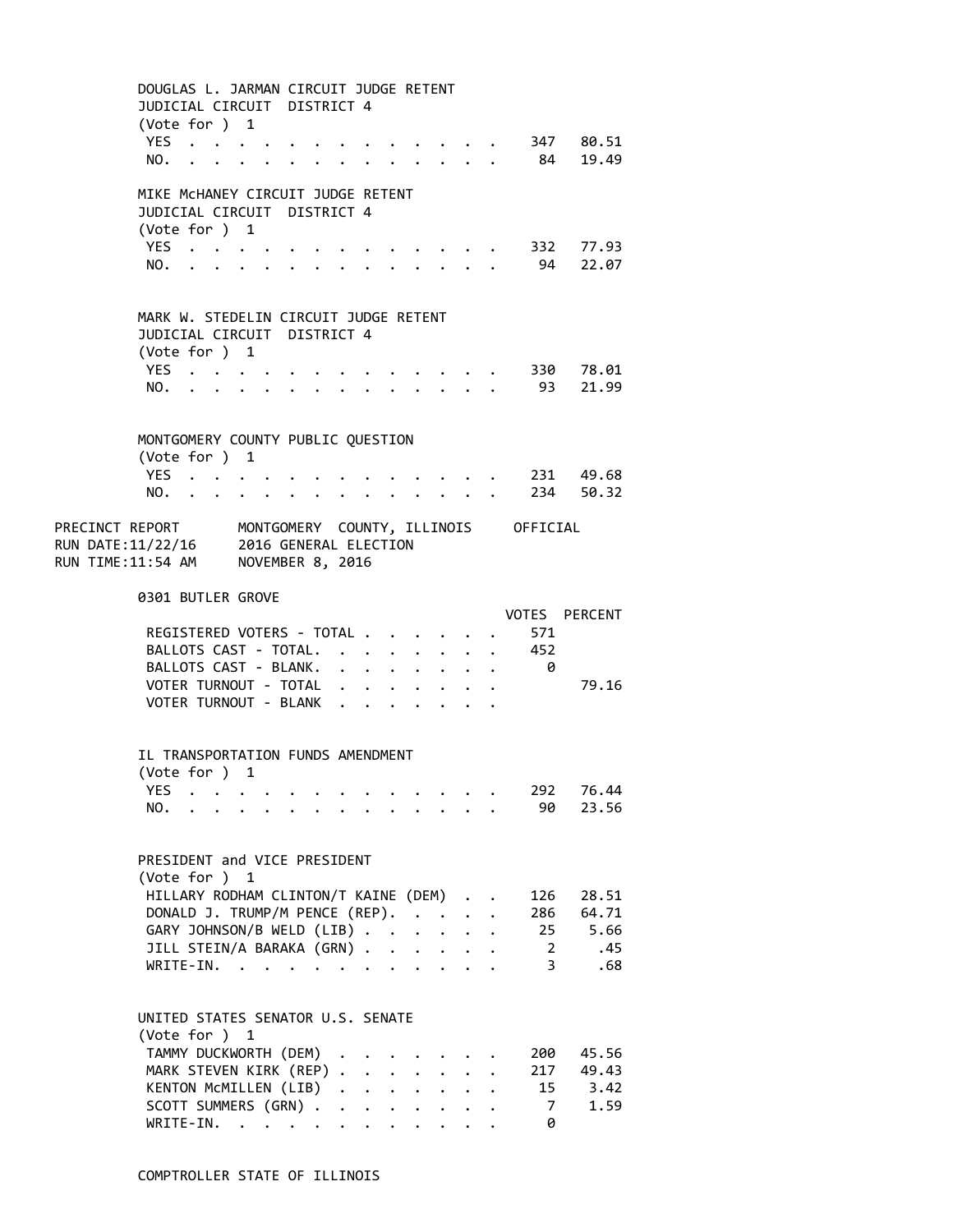| (Vote for ) 1<br>SUSANA MENDOZA (DEM).<br>LESLIE GEISSLER MUNGER (REP)<br>CLAIRE BALL (LIB).<br>TIM CURTIN (GRN)                                  |  |  |  |  | 155                               | 36.05<br>260 60.47<br>$9$ 2.09<br>$6 \t 1.40$ |
|---------------------------------------------------------------------------------------------------------------------------------------------------|--|--|--|--|-----------------------------------|-----------------------------------------------|
| REPRESENTATIVE IN CONGRESS FEDERAL CONGRESSIONAL DIST 13                                                                                          |  |  |  |  |                                   |                                               |
| (Vote for ) 1<br>MARK D. WICKLUND (DEM) .<br>RODNEY DAVIS (REP)<br>WRITE-IN.                                                                      |  |  |  |  | 129<br>$\overline{\phantom{0}}$ 2 | 29.59<br>305 69.95<br>.46                     |
| REPRESENTATIVE IN THE GENERAL ASSEMBLY<br>STATE REPRESENTATIVE DIST 95<br>(Vote for ) 1                                                           |  |  |  |  |                                   |                                               |
| MIKE MATHIS (DEM).<br>AVERY BOURNE (REP)<br>WRITE-IN.                                                                                             |  |  |  |  | $\overline{\phantom{a}}$          | 189 42.86<br>249 56.46<br>.68                 |
| CIRCUIT CLERK MONTGOMERY COUNTY<br>(Vote for ) 1                                                                                                  |  |  |  |  |                                   |                                               |
| NO CANDIDATE FILED<br>HOLLY LEMONS (REP)                                                                                                          |  |  |  |  | 0<br>390                          | 100.00                                        |
| STATE'S ATTORNEY MONTGOMERY COUNTY<br>(Vote for ) 1<br>CHRIS MATOUSH (DEM) 261 60.56<br>ERIK HYAM (REP)                                           |  |  |  |  | 170                               | 39.44                                         |
| CORONER MONTGOMERY COUNTY<br>(Vote for ) 1<br>BARBARA A. SCHMEDEKE (DEM).<br>RANDY A. LEETHAM (REP)                                               |  |  |  |  |                                   | 188 42.63<br>253 57.37                        |
| COUNTY BOARD MEMBER DISTRICT 1<br>(Vote for ) 2<br>NO CANDIDATE FILED.<br>CONNIE TAYLOR BECK (REP)<br>JEREMY L. JONES (REP)<br>WRITE-IN.          |  |  |  |  | 0                                 | 117 49.79<br>98 41.70<br>20 8.51              |
| COUNTY BOARD MEMBER DISTRICT 6<br>(Vote for ) 1<br>NO CANDIDATE FILED<br>ROY L. HERTEL (REP) .                                                    |  |  |  |  | 0<br>223                          | 100.00                                        |
| JUDGE OF THE APPELLATE COURT<br>APPELLATE JUDICIAL DISTRICT 5 (STEWART)                                                                           |  |  |  |  |                                   |                                               |
| (Vote for ) 1<br>BRAD K. BLEYER (DEM).<br>JOHN B. BARBERIS, JR. (REP)                                                                             |  |  |  |  |                                   | 179 44.97<br>219 55.03                        |
| JUDGE OF THE APPELLATE COURT<br>APPELLATE JUDICIAL DISTRICT 5 (WEXSTTEN)<br>(Vote for ) 1<br>JO BETH WEBER (DEM).<br>JAMES R. "RANDY" MOORE (REP) |  |  |  |  | 222                               | 179 44.64<br>55.36                            |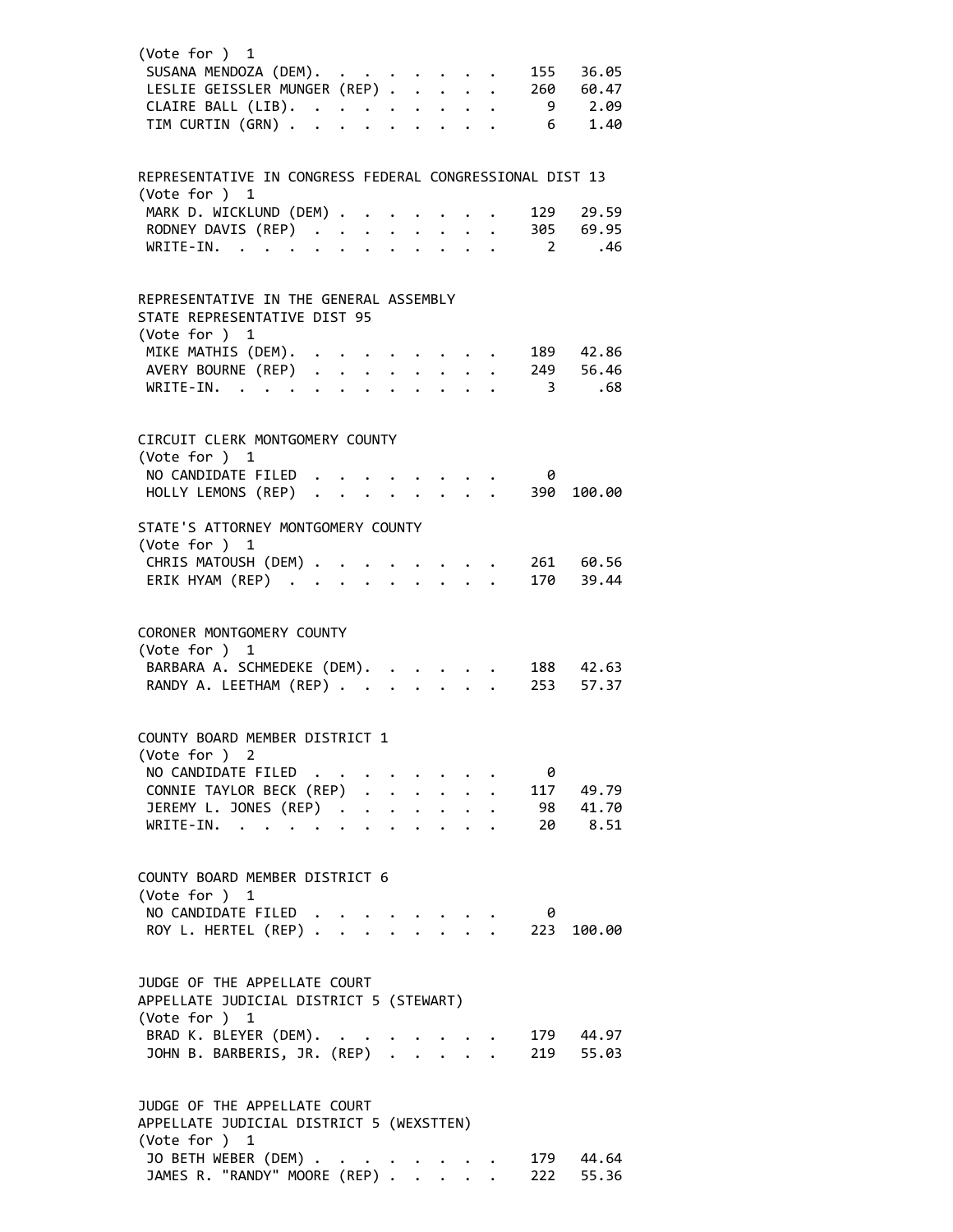WM. ROBIN TODD CIRCUIT JUDGE RETENT JUDICIAL CIRCUIT DISTRICT 4 (Vote for ) 1 YES . . . . . . . . . . . . . 255 69.67 NO. . . . . . . . . . . . . . 111 30.33 DOUGLAS L. JARMAN CIRCUIT JUDGE RETENT JUDICIAL CIRCUIT DISTRICT 4 (Vote for ) 1 YES . . . . . . . . . . . . . 331 82.54 NO. . . . . . . . . . . . . . 70 17.46 MIKE McHANEY CIRCUIT JUDGE RETENT JUDICIAL CIRCUIT DISTRICT 4 (Vote for ) 1 YES . . . . . . . . . . . . . 254 69.97 NO. . . . . . . . . . . . . . 109 30.03 MARK W. STEDELIN CIRCUIT JUDGE RETENT JUDICIAL CIRCUIT DISTRICT 4 (Vote for ) 1 YES . . . . . . . . . . . . . 253 70.08 NO. . . . . . . . . . . . . . 108 29.92 MONTGOMERY COUNTY PUBLIC QUESTION (Vote for ) 1 YES . . . . . . . . . . . . . 200 46.73<br>NO. . . . . . . . . . . . . . 228 53.27 NO. . . . . . . . . . . . . . . PRECINCT REPORT MONTGOMERY COUNTY, ILLINOIS OFFICIAL RUN DATE:11/22/16 2016 GENERAL ELECTION RUN TIME:11:54 AM NOVEMBER 8, 2016 0401 EAST FORK 1 VOTES PERCENT REGISTERED VOTERS - TOTAL . . . . . . 692 BALLOTS CAST - TOTAL. . . . . . . . 527 BALLOTS CAST - BLANK. . . . . . . . 0 VOTER TURNOUT - TOTAL . . . . . . . . 76.16 VOTER TURNOUT - BLANK . . . . . . . IL TRANSPORTATION FUNDS AMENDMENT (Vote for ) 1 YES . . . . . . . . . . . . . 276 65.71 NO. . . . . . . . . . . . . . 144 34.29 PRESIDENT and VICE PRESIDENT (Vote for ) 1 HILLARY RODHAM CLINTON/T KAINE (DEM) . . 148 28.30 DONALD J. TRUMP/M PENCE (REP). . . . . 342 65.39 GARY JOHNSON/B WELD (LIB) . . . . . 22 4.21 JILL STEIN/A BARAKA (GRN) . . . . . . 8 1.53 WRITE‐IN. . . . . . . . . . . . 3 .57 UNITED STATES SENATOR U.S. SENATE

(Vote for ) 1 TAMMY DUCKWORTH (DEM) . . . . . . . 254 49.90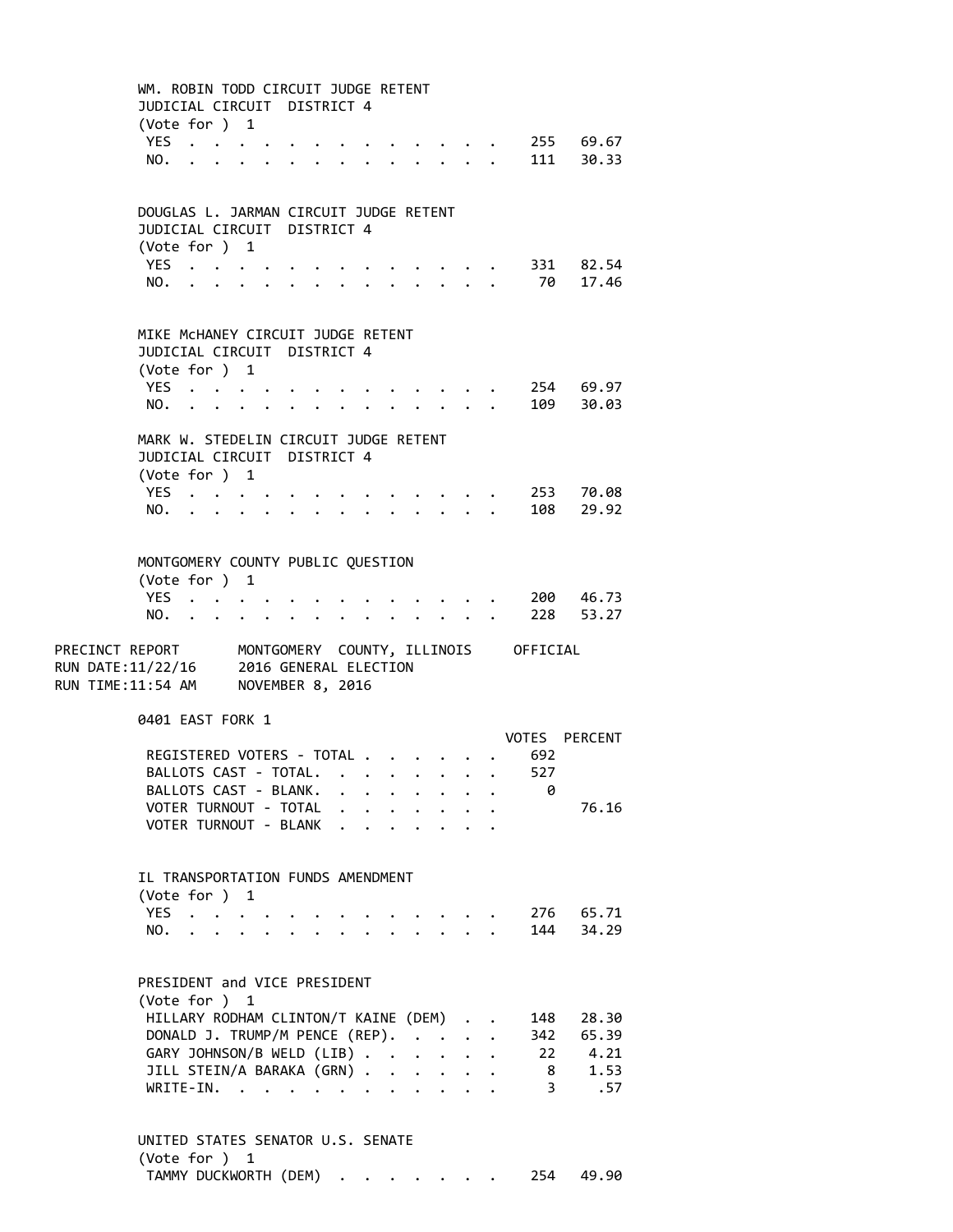| MARK STEVEN KIRK (REP)<br>KENTON MCMILLEN (LIB)<br>SCOTT SUMMERS (GRN)<br>WRITE-IN.      |                      |              |                           |                                            |  | $\theta$  | 228 44.79<br>13 2.55<br>14 2.75 |
|------------------------------------------------------------------------------------------|----------------------|--------------|---------------------------|--------------------------------------------|--|-----------|---------------------------------|
| COMPTROLLER STATE OF ILLINOIS<br>(Vote for ) 1<br>SUSANA MENDOZA (DEM).                  |                      |              |                           |                                            |  | 203       | 40.36                           |
| LESLIE GEISSLER MUNGER (REP)                                                             |                      |              |                           |                                            |  |           | 269 53.48                       |
|                                                                                          |                      |              |                           |                                            |  |           | 18 3.58                         |
| CLAIRE BALL (LIB).<br>TIM CURTIN (GRN)                                                   |                      |              |                           |                                            |  |           | 13 2.58                         |
| REPRESENTATIVE IN CONGRESS FEDERAL CONGRESSIONAL DIST 13<br>(Vote for ) 1                |                      |              |                           |                                            |  |           |                                 |
| MARK D. WICKLUND (DEM)                                                                   |                      |              |                           |                                            |  |           | 173 34.26                       |
| RODNEY DAVIS (REP) 331 65.54                                                             |                      |              |                           |                                            |  |           |                                 |
| WRITE-IN.                                                                                |                      |              |                           |                                            |  |           | $1 \qquad .20$                  |
| REPRESENTATIVE IN THE GENERAL ASSEMBLY<br>STATE REPRESENTATIVE DIST 95<br>(Vote for ) 1  |                      |              |                           |                                            |  |           |                                 |
| MIKE MATHIS (DEM).                                                                       |                      |              |                           |                                            |  |           | 270 52.84                       |
| AVERY BOURNE (REP) 240 46.97                                                             |                      |              |                           |                                            |  |           |                                 |
| WRITE-IN.                                                                                |                      |              |                           |                                            |  | 1         | .20                             |
| CIRCUIT CLERK MONTGOMERY COUNTY<br>(Vote for ) 1<br>NO CANDIDATE FILED.                  |                      |              |                           | <b>Contract Contract</b>                   |  | 0         |                                 |
| HOLLY LEMONS (REP)                                                                       |                      |              |                           |                                            |  | 425       | 100.00                          |
| STATE'S ATTORNEY MONTGOMERY COUNTY<br>(Vote for ) 1                                      |                      |              |                           |                                            |  |           |                                 |
| CHRIS MATOUSH (DEM)<br>ERIK HYAM (REP)                                                   | $\ddot{\phantom{0}}$ | $\mathbf{L}$ | $\mathbf{L} = \mathbf{L}$ |                                            |  |           | $286$ 56.30<br>222 43.70        |
| CORONER MONTGOMERY COUNTY<br>(Vote for ) 1                                               |                      |              |                           |                                            |  |           |                                 |
| BARBARA A. SCHMEDEKE (DEM).<br>RANDY A. LEETHAM (REP)                                    |                      |              |                           |                                            |  |           | 282 55.29<br>228 44.71          |
| COUNTY BOARD MEMBER DISTRICT 3<br>(Vote for ) 1                                          |                      |              |                           |                                            |  |           |                                 |
| NO CANDIDATE FILED<br>KIRBY K. FURNESS (REP)                                             |                      |              |                           | $\mathbf{r}$ , $\mathbf{r}$ , $\mathbf{r}$ |  | - 0<br>61 | 100.00                          |
| COUNTY BOARD MEMBER DISTRICT 4<br>(Vote for ) 1<br>JIM MOORE (DEM) .                     |                      |              |                           |                                            |  |           | 346 100.00                      |
| NO CANDIDATE FILED.                                                                      |                      |              |                           |                                            |  | 0         |                                 |
| JUDGE OF THE APPELLATE COURT<br>APPELLATE JUDICIAL DISTRICT 5 (STEWART)<br>(Vote for ) 1 |                      |              |                           |                                            |  |           |                                 |
| BRAD K. BLEYER (DEM).<br>JOHN B. BARBERIS, JR. (REP)                                     |                      |              |                           |                                            |  |           | 223 46.36<br>258 53.64          |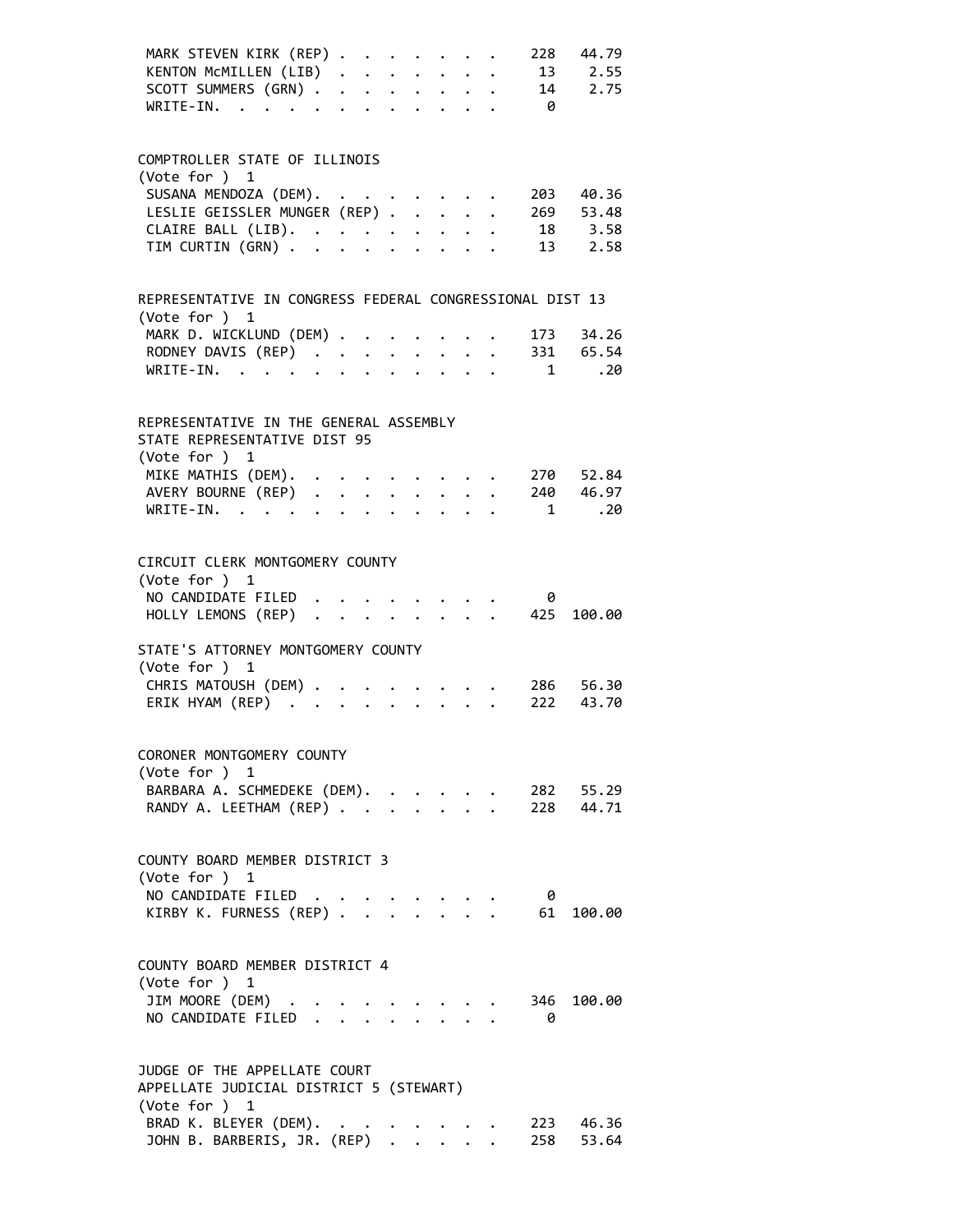| JUDGE OF THE APPELLATE COURT<br>APPELLATE JUDICIAL DISTRICT 5 (WEXSTTEN)<br>(Vote for ) 1<br>JO BETH WEBER (DEM)<br>JAMES R. "RANDY" MOORE (REP) .                                             |                                           |                                         |                                                 |  |                         | $\cdot$ 220 45.83<br>$\cdot$ 260 54.17 |
|------------------------------------------------------------------------------------------------------------------------------------------------------------------------------------------------|-------------------------------------------|-----------------------------------------|-------------------------------------------------|--|-------------------------|----------------------------------------|
| WM. ROBIN TODD CIRCUIT JUDGE RETENT<br>JUDICIAL CIRCUIT DISTRICT 4<br>(Vote for ) 1<br>YES<br>NO.                                                                                              |                                           |                                         |                                                 |  |                         | 292 66.51<br>147 33.49                 |
| DOUGLAS L. JARMAN CIRCUIT JUDGE RETENT<br>JUDICIAL CIRCUIT DISTRICT 4<br>(Vote for ) 1<br>YES<br>NO.                                                                                           |                                           |                                         |                                                 |  |                         | 352      75.05<br>117      24.95       |
| MIKE MCHANEY CIRCUIT JUDGE RETENT<br>JUDICIAL CIRCUIT DISTRICT 4<br>(Vote for ) 1<br>YES $\cdot \cdot \cdot \cdot$<br>NO.                                                                      |                                           |                                         |                                                 |  |                         | 281 65.20<br>150 34.80                 |
| MARK W. STEDELIN CIRCUIT JUDGE RETENT<br>JUDICIAL CIRCUIT DISTRICT 4<br>(Vote for ) 1<br>YES<br>$\mathbf{L}$ and $\mathbf{L}$ and $\mathbf{L}$<br>NO.                                          |                                           |                                         |                                                 |  |                         | 271 63.32<br>157 36.68                 |
| MONTGOMERY COUNTY PUBLIC QUESTION<br>(Vote for ) 1<br>YES.<br>NO.<br>PRECINCT REPORT                                                                                                           | MONTGOMERY COUNTY, ILLINOIS               |                                         |                                                 |  | OFFICIAL                | 243 50.00<br>243 50.00                 |
| RUN DATE:11/22/16<br>RUN TIME:11:54 AM<br>0402 EAST FORK 2                                                                                                                                     | 2016 GENERAL ELECTION<br>NOVEMBER 8, 2016 |                                         |                                                 |  |                         | VOTES PERCENT                          |
| REGISTERED VOTERS - TOTAL<br>BALLOTS CAST - TOTAL.<br>BALLOTS CAST - BLANK.<br>VOTER TURNOUT - TOTAL<br>VOTER TURNOUT - BLANK                                                                  |                                           |                                         |                                                 |  | 135<br>- 96<br>- 0      | 71.11                                  |
| IL TRANSPORTATION FUNDS AMENDMENT<br>(Vote for ) 1<br>YES<br>NO.<br>$\cdot$ $\cdot$ $\cdot$                                                                                                    |                                           | $\cdot$ $\cdot$<br>$\ddot{\phantom{0}}$ | $\cdot$ $\cdot$ $\cdot$ $\cdot$ $\cdot$ $\cdot$ |  |                         | 51 64.56<br>28 35.44                   |
| PRESIDENT and VICE PRESIDENT<br>(Vote for ) 1<br>HILLARY RODHAM CLINTON/T KAINE (DEM)<br>DONALD J. TRUMP/M PENCE (REP).<br>GARY JOHNSON/B WELD (LIB)<br>JILL STEIN/A BARAKA (GRN)<br>WRITE-IN. |                                           |                                         |                                                 |  | 24<br>$\mathbf{1}$<br>0 | 26.09<br>64 69.57<br>3 3.26<br>1.09    |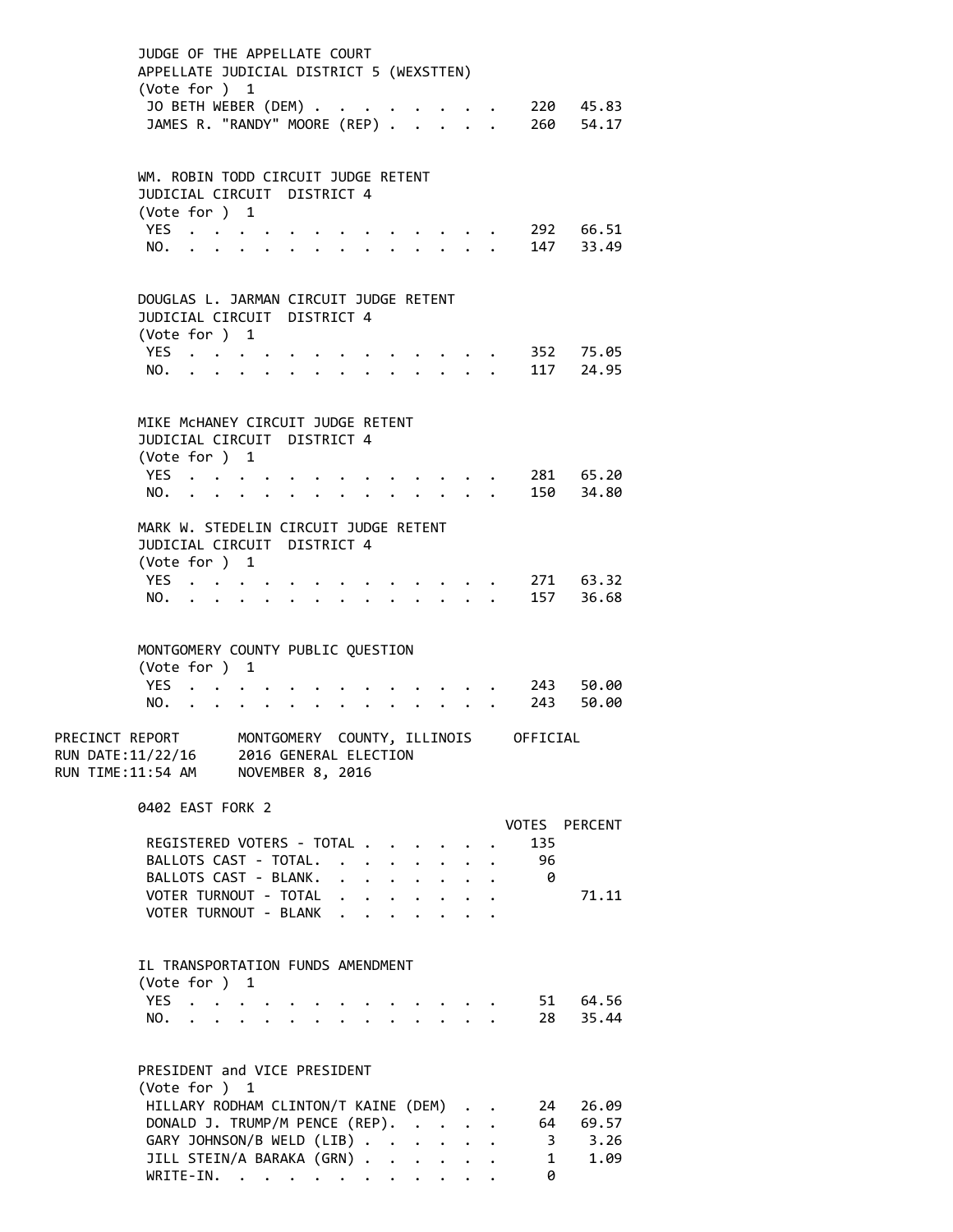| UNITED STATES SENATOR U.S. SENATE<br>(Vote for ) 1                                              |  |  |  |                                                                                                                                                                       |  |      |             |
|-------------------------------------------------------------------------------------------------|--|--|--|-----------------------------------------------------------------------------------------------------------------------------------------------------------------------|--|------|-------------|
| TAMMY DUCKWORTH (DEM)<br>MARK STEVEN KIRK (REP)<br>KENTON MCMILLEN (LIB)<br>SCOTT SUMMERS (GRN) |  |  |  |                                                                                                                                                                       |  | 44   | 46.32       |
|                                                                                                 |  |  |  |                                                                                                                                                                       |  | 47   | 49.47       |
|                                                                                                 |  |  |  |                                                                                                                                                                       |  |      | 2, 11       |
|                                                                                                 |  |  |  |                                                                                                                                                                       |  |      | 2 2.11      |
| WRITE-IN.                                                                                       |  |  |  |                                                                                                                                                                       |  | 0    |             |
|                                                                                                 |  |  |  |                                                                                                                                                                       |  |      |             |
| COMPTROLLER STATE OF ILLINOIS                                                                   |  |  |  |                                                                                                                                                                       |  |      |             |
| (Vote for ) 1                                                                                   |  |  |  |                                                                                                                                                                       |  |      |             |
| SUSANA MENDOZA (DEM).<br>LESLIE GEISSLER MUNGER (REP)                                           |  |  |  |                                                                                                                                                                       |  |      | 39 42.86    |
|                                                                                                 |  |  |  |                                                                                                                                                                       |  |      | 48 52.75    |
|                                                                                                 |  |  |  |                                                                                                                                                                       |  |      | 3, 3.30     |
| CLAIRE BALL (LIB).<br>TIM CURTIN (GRN)                                                          |  |  |  |                                                                                                                                                                       |  |      | $1 \t 1.10$ |
|                                                                                                 |  |  |  |                                                                                                                                                                       |  |      |             |
| REPRESENTATIVE IN CONGRESS FEDERAL CONGRESSIONAL DIST 13<br>(Vote for $)$ 1                     |  |  |  |                                                                                                                                                                       |  |      |             |
| MARK D. WICKLUND (DEM)                                                                          |  |  |  |                                                                                                                                                                       |  |      | 34 36.56    |
|                                                                                                 |  |  |  |                                                                                                                                                                       |  |      | 59 63.44    |
| RODNEY DAVIS (REP)<br>WRITE-IN.                                                                 |  |  |  |                                                                                                                                                                       |  | - 0  |             |
|                                                                                                 |  |  |  |                                                                                                                                                                       |  |      |             |
| REPRESENTATIVE IN THE GENERAL ASSEMBLY                                                          |  |  |  |                                                                                                                                                                       |  |      |             |
| STATE REPRESENTATIVE DIST 95                                                                    |  |  |  |                                                                                                                                                                       |  |      |             |
| (Vote for ) 1                                                                                   |  |  |  |                                                                                                                                                                       |  |      |             |
|                                                                                                 |  |  |  |                                                                                                                                                                       |  |      |             |
| MIKE MATHIS (DEM).                                                                              |  |  |  | $\mathcal{L}(\mathcal{A})$ , and $\mathcal{L}(\mathcal{A})$ , and $\mathcal{L}(\mathcal{A})$                                                                          |  |      | 43 44.79    |
| AVERY BOURNE (REP)<br>WRITE-IN.                                                                 |  |  |  |                                                                                                                                                                       |  |      | 53 55.21    |
|                                                                                                 |  |  |  |                                                                                                                                                                       |  | - 0  |             |
|                                                                                                 |  |  |  |                                                                                                                                                                       |  |      |             |
| CIRCUIT CLERK MONTGOMERY COUNTY                                                                 |  |  |  |                                                                                                                                                                       |  |      |             |
| (Vote for ) 1                                                                                   |  |  |  |                                                                                                                                                                       |  |      |             |
| NO CANDIDATE FILED                                                                              |  |  |  | $\begin{array}{ccccccccc} \star & \star & \star & \star & \star & \star & \star & \star \\ \star & \star & \star & \star & \star & \star & \star & \star \end{array}$ |  | - 0  |             |
| HOLLY LEMONS (REP)                                                                              |  |  |  |                                                                                                                                                                       |  | 81   | 100.00      |
| STATE'S ATTORNEY MONTGOMERY COUNTY                                                              |  |  |  |                                                                                                                                                                       |  |      |             |
| (Vote for ) 1                                                                                   |  |  |  |                                                                                                                                                                       |  |      |             |
| CHRIS MATOUSH (DEM) 42                                                                          |  |  |  |                                                                                                                                                                       |  |      | 44.68       |
| ERIK HYAM (REP)                                                                                 |  |  |  |                                                                                                                                                                       |  |      | 52 55.32    |
|                                                                                                 |  |  |  |                                                                                                                                                                       |  |      |             |
| CORONER MONTGOMERY COUNTY                                                                       |  |  |  |                                                                                                                                                                       |  |      |             |
| (Vote for ) 1                                                                                   |  |  |  |                                                                                                                                                                       |  |      |             |
| BARBARA A. SCHMEDEKE (DEM).                                                                     |  |  |  |                                                                                                                                                                       |  |      | 47 50.00    |
| RANDY A. LEETHAM (REP)                                                                          |  |  |  |                                                                                                                                                                       |  | 47   | 50.00       |
|                                                                                                 |  |  |  |                                                                                                                                                                       |  |      |             |
| COUNTY BOARD MEMBER DISTRICT 4                                                                  |  |  |  |                                                                                                                                                                       |  |      |             |
| (Vote for ) 1                                                                                   |  |  |  |                                                                                                                                                                       |  |      |             |
| JIM MOORE (DEM) .                                                                               |  |  |  |                                                                                                                                                                       |  | 83 - | 100.00      |
|                                                                                                 |  |  |  |                                                                                                                                                                       |  |      |             |
| NO CANDIDATE FILED.                                                                             |  |  |  |                                                                                                                                                                       |  | - 0  |             |
|                                                                                                 |  |  |  |                                                                                                                                                                       |  |      |             |
| JUDGE OF THE APPELLATE COURT                                                                    |  |  |  |                                                                                                                                                                       |  |      |             |
| APPELLATE JUDICIAL DISTRICT 5 (STEWART)                                                         |  |  |  |                                                                                                                                                                       |  |      |             |
| (Vote for ) 1                                                                                   |  |  |  |                                                                                                                                                                       |  |      |             |
| BRAD K. BLEYER (DEM).                                                                           |  |  |  |                                                                                                                                                                       |  |      | 37 43.53    |
| JOHN B. BARBERIS, JR. (REP)                                                                     |  |  |  | $\cdot$ $\cdot$ $\cdot$ $\cdot$                                                                                                                                       |  |      | 48 56.47    |
|                                                                                                 |  |  |  |                                                                                                                                                                       |  |      |             |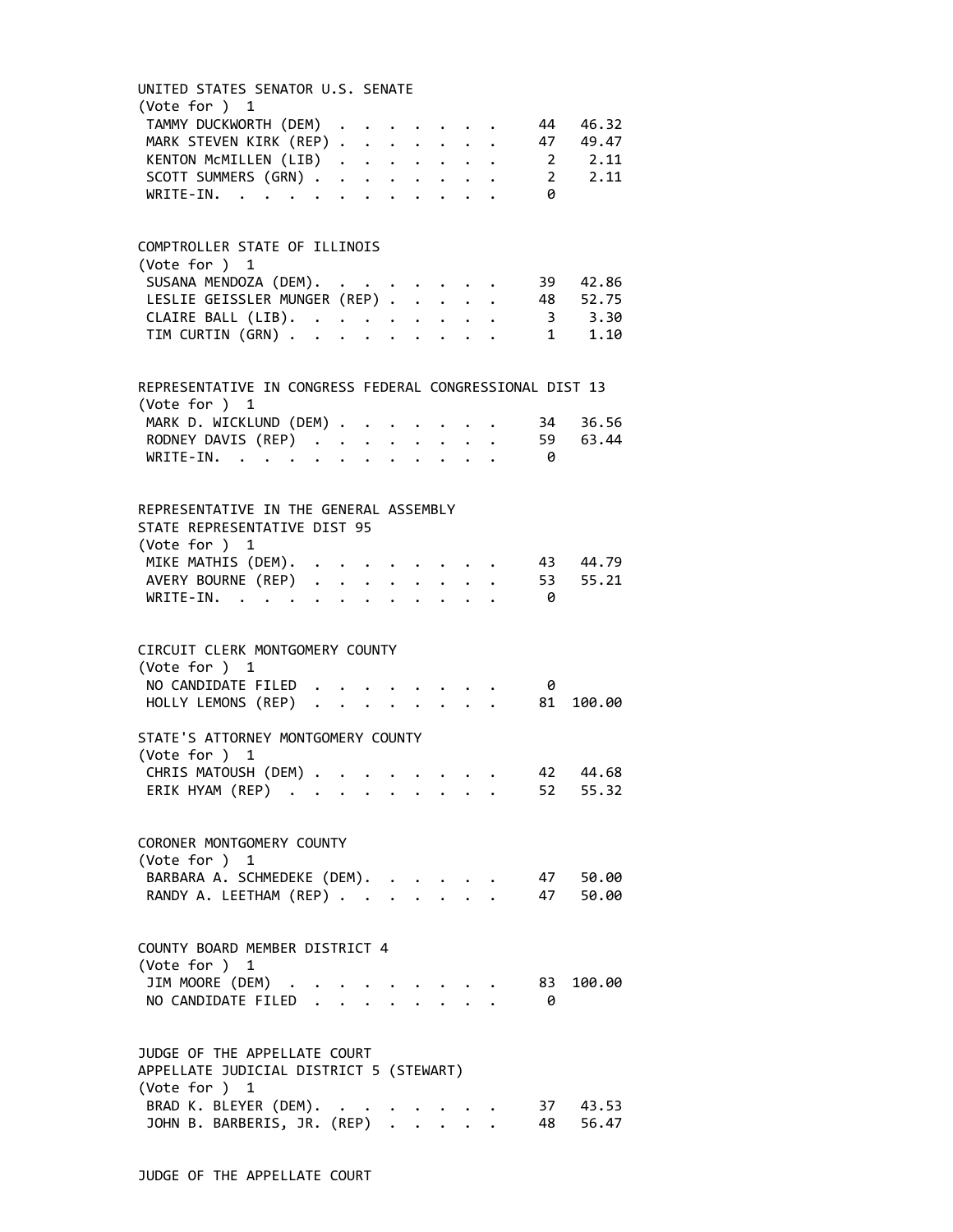|                                                                               | APPELLATE JUDICIAL DISTRICT 5 (WEXSTTEN)<br>(Vote for ) 1            |                                                                                                                                                                                                                               |                                                                                               |  |  |                                                 |                           |                      |                |                      |  |
|-------------------------------------------------------------------------------|----------------------------------------------------------------------|-------------------------------------------------------------------------------------------------------------------------------------------------------------------------------------------------------------------------------|-----------------------------------------------------------------------------------------------|--|--|-------------------------------------------------|---------------------------|----------------------|----------------|----------------------|--|
|                                                                               | JO BETH WEBER (DEM)                                                  |                                                                                                                                                                                                                               |                                                                                               |  |  |                                                 | $\ddot{\phantom{0}}$      |                      |                | 41 46.07             |  |
|                                                                               | JAMES R. "RANDY" MOORE (REP)                                         |                                                                                                                                                                                                                               |                                                                                               |  |  |                                                 |                           |                      |                | 48 53.93             |  |
|                                                                               |                                                                      |                                                                                                                                                                                                                               |                                                                                               |  |  |                                                 |                           |                      |                |                      |  |
|                                                                               | WM. ROBIN TODD CIRCUIT JUDGE RETENT                                  |                                                                                                                                                                                                                               |                                                                                               |  |  |                                                 |                           |                      |                |                      |  |
|                                                                               | JUDICIAL CIRCUIT DISTRICT 4                                          |                                                                                                                                                                                                                               |                                                                                               |  |  |                                                 |                           |                      |                |                      |  |
|                                                                               | (Vote for ) 1                                                        |                                                                                                                                                                                                                               |                                                                                               |  |  |                                                 |                           |                      |                |                      |  |
|                                                                               | YES                                                                  |                                                                                                                                                                                                                               |                                                                                               |  |  |                                                 |                           |                      |                | 62 74.70             |  |
|                                                                               | NO.                                                                  |                                                                                                                                                                                                                               |                                                                                               |  |  |                                                 |                           |                      |                | 21 25.30             |  |
|                                                                               |                                                                      |                                                                                                                                                                                                                               |                                                                                               |  |  |                                                 |                           |                      |                |                      |  |
|                                                                               | DOUGLAS L. JARMAN CIRCUIT JUDGE RETENT                               |                                                                                                                                                                                                                               |                                                                                               |  |  |                                                 |                           |                      |                |                      |  |
|                                                                               | JUDICIAL CIRCUIT DISTRICT 4                                          |                                                                                                                                                                                                                               |                                                                                               |  |  |                                                 |                           |                      |                |                      |  |
|                                                                               | (Vote for ) 1                                                        |                                                                                                                                                                                                                               |                                                                                               |  |  |                                                 |                           |                      |                |                      |  |
|                                                                               | YES $\cdot \cdot \cdot \cdot$<br>NO.                                 |                                                                                                                                                                                                                               |                                                                                               |  |  |                                                 |                           |                      |                | 79 86.81<br>12 13.19 |  |
|                                                                               |                                                                      | $\mathbf{r}$ , $\mathbf{r}$ , $\mathbf{r}$ , $\mathbf{r}$ , $\mathbf{r}$                                                                                                                                                      |                                                                                               |  |  |                                                 |                           |                      |                |                      |  |
|                                                                               |                                                                      |                                                                                                                                                                                                                               |                                                                                               |  |  |                                                 |                           |                      |                |                      |  |
|                                                                               | MIKE MCHANEY CIRCUIT JUDGE RETENT                                    |                                                                                                                                                                                                                               |                                                                                               |  |  |                                                 |                           |                      |                |                      |  |
|                                                                               | JUDICIAL CIRCUIT DISTRICT 4                                          |                                                                                                                                                                                                                               |                                                                                               |  |  |                                                 |                           |                      |                |                      |  |
|                                                                               | (Vote for ) 1<br>YES $\cdot \cdot \cdot \cdot$                       |                                                                                                                                                                                                                               |                                                                                               |  |  |                                                 |                           |                      |                | 62 76.54             |  |
|                                                                               | NO.                                                                  | $\mathbf{r}$ , and $\mathbf{r}$ , and $\mathbf{r}$ , and $\mathbf{r}$ , and $\mathbf{r}$                                                                                                                                      |                                                                                               |  |  | $\sim$ $\sim$ $\sim$ $\sim$ $\sim$              |                           |                      |                | 19 23.46             |  |
|                                                                               |                                                                      |                                                                                                                                                                                                                               |                                                                                               |  |  |                                                 |                           |                      |                |                      |  |
|                                                                               |                                                                      |                                                                                                                                                                                                                               |                                                                                               |  |  |                                                 |                           |                      |                |                      |  |
|                                                                               | MARK W. STEDELIN CIRCUIT JUDGE RETENT<br>JUDICIAL CIRCUIT DISTRICT 4 |                                                                                                                                                                                                                               |                                                                                               |  |  |                                                 |                           |                      |                |                      |  |
|                                                                               | (Vote for ) 1                                                        |                                                                                                                                                                                                                               |                                                                                               |  |  |                                                 |                           |                      |                |                      |  |
|                                                                               | YES                                                                  |                                                                                                                                                                                                                               |                                                                                               |  |  |                                                 |                           |                      |                | 60 75.00             |  |
|                                                                               | NO.                                                                  | . The contract of the contract of the contract of the contract of the contract of the contract of the contract of the contract of the contract of the contract of the contract of the contract of the contract of the contrac |                                                                                               |  |  |                                                 |                           |                      |                | 20 25.00             |  |
|                                                                               |                                                                      |                                                                                                                                                                                                                               |                                                                                               |  |  |                                                 |                           |                      |                |                      |  |
|                                                                               | MONTGOMERY COUNTY PUBLIC QUESTION<br>(Vote for ) 1                   |                                                                                                                                                                                                                               |                                                                                               |  |  |                                                 |                           |                      |                |                      |  |
|                                                                               | YES                                                                  |                                                                                                                                                                                                                               |                                                                                               |  |  |                                                 |                           |                      |                | 36 38.30             |  |
|                                                                               | NO.                                                                  | $\mathbf{r}$ . The set of $\mathbf{r}$                                                                                                                                                                                        | $\mathbf{r} = \mathbf{r} \cdot \mathbf{r}$ , where $\mathbf{r} = \mathbf{r} \cdot \mathbf{r}$ |  |  |                                                 | $\mathbf{L} = \mathbf{L}$ |                      |                | 58 61.70             |  |
|                                                                               |                                                                      |                                                                                                                                                                                                                               |                                                                                               |  |  |                                                 |                           |                      |                |                      |  |
| PRECINCT REPORT MONTGOMERY COUNTY, ILLINOIS OFFICIAL                          |                                                                      |                                                                                                                                                                                                                               |                                                                                               |  |  |                                                 |                           |                      |                |                      |  |
| RUN DATE:11/22/16 2016 GENERAL ELECTION<br>RUN TIME:11:54 AM NOVEMBER 8, 2016 |                                                                      |                                                                                                                                                                                                                               |                                                                                               |  |  |                                                 |                           |                      |                |                      |  |
|                                                                               |                                                                      |                                                                                                                                                                                                                               |                                                                                               |  |  |                                                 |                           |                      |                |                      |  |
|                                                                               | 0403 EAST FORK 3                                                     |                                                                                                                                                                                                                               |                                                                                               |  |  |                                                 |                           |                      |                |                      |  |
|                                                                               |                                                                      |                                                                                                                                                                                                                               |                                                                                               |  |  |                                                 |                           |                      |                | VOTES PERCENT        |  |
|                                                                               | REGISTERED VOTERS - TOTAL<br>BALLOTS CAST - TOTAL.                   |                                                                                                                                                                                                                               |                                                                                               |  |  |                                                 |                           |                      | 627<br>457     |                      |  |
|                                                                               | BALLOTS CAST - BLANK.                                                |                                                                                                                                                                                                                               |                                                                                               |  |  |                                                 |                           |                      | - 0            |                      |  |
|                                                                               | VOTER TURNOUT - TOTAL                                                |                                                                                                                                                                                                                               |                                                                                               |  |  |                                                 |                           |                      |                | 72.89                |  |
|                                                                               | VOTER TURNOUT - BLANK                                                |                                                                                                                                                                                                                               |                                                                                               |  |  |                                                 |                           |                      |                |                      |  |
|                                                                               |                                                                      |                                                                                                                                                                                                                               |                                                                                               |  |  |                                                 |                           |                      |                |                      |  |
|                                                                               | IL TRANSPORTATION FUNDS AMENDMENT                                    |                                                                                                                                                                                                                               |                                                                                               |  |  |                                                 |                           |                      |                |                      |  |
|                                                                               | (Vote for ) 1                                                        |                                                                                                                                                                                                                               |                                                                                               |  |  |                                                 |                           |                      |                |                      |  |
|                                                                               | YES                                                                  |                                                                                                                                                                                                                               |                                                                                               |  |  | $\cdot$ $\cdot$ $\cdot$ $\cdot$ $\cdot$ $\cdot$ |                           |                      |                | 258 69.92            |  |
|                                                                               | NO.                                                                  |                                                                                                                                                                                                                               |                                                                                               |  |  |                                                 |                           |                      |                | 111 30.08            |  |
|                                                                               |                                                                      |                                                                                                                                                                                                                               |                                                                                               |  |  |                                                 |                           |                      |                |                      |  |
|                                                                               | PRESIDENT and VICE PRESIDENT                                         |                                                                                                                                                                                                                               |                                                                                               |  |  |                                                 |                           |                      |                |                      |  |
|                                                                               | (Vote for ) 1                                                        |                                                                                                                                                                                                                               |                                                                                               |  |  |                                                 |                           |                      |                |                      |  |
|                                                                               | HILLARY RODHAM CLINTON/T KAINE (DEM)                                 |                                                                                                                                                                                                                               |                                                                                               |  |  |                                                 |                           |                      | 139            | 30.96                |  |
|                                                                               | DONALD J. TRUMP/M PENCE (REP).                                       |                                                                                                                                                                                                                               |                                                                                               |  |  |                                                 |                           | $\mathbf{r}$         |                | 281 62.58            |  |
|                                                                               | GARY JOHNSON/B WELD (LIB)                                            |                                                                                                                                                                                                                               |                                                                                               |  |  |                                                 |                           |                      |                | 18 4.01              |  |
|                                                                               | JILL STEIN/A BARAKA (GRN)<br>WRITE-IN.                               |                                                                                                                                                                                                                               |                                                                                               |  |  |                                                 |                           | $\ddot{\phantom{a}}$ | 6 <sup>6</sup> | $5 \t 1.11$<br>1.34  |  |
|                                                                               |                                                                      |                                                                                                                                                                                                                               |                                                                                               |  |  |                                                 |                           |                      |                |                      |  |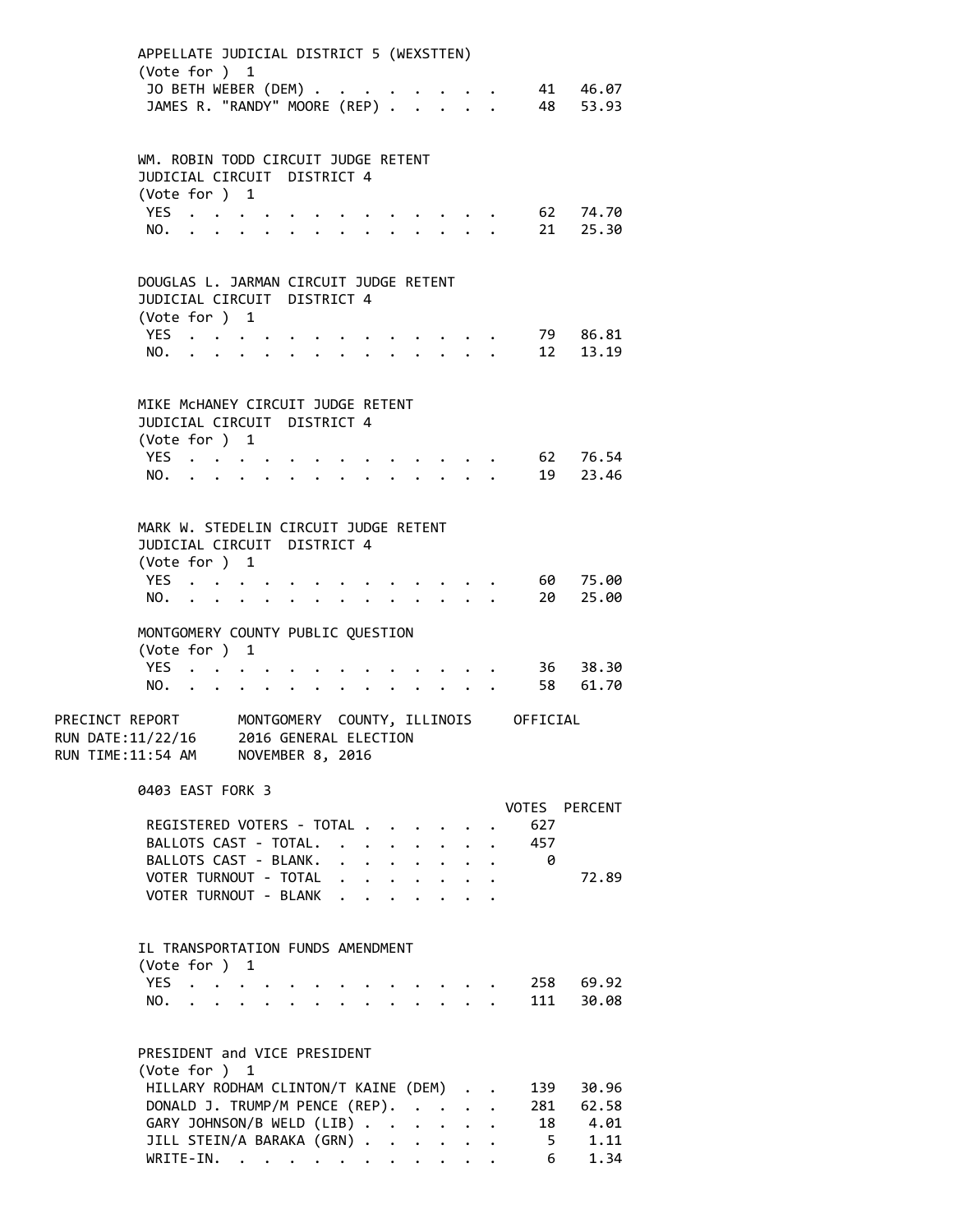| UNITED STATES SENATOR U.S. SENATE<br>(Vote for ) 1                                      |  |  |  |  |                                                         |     |                        |  |
|-----------------------------------------------------------------------------------------|--|--|--|--|---------------------------------------------------------|-----|------------------------|--|
| TAMMY DUCKWORTH (DEM) 213 48.52                                                         |  |  |  |  |                                                         |     |                        |  |
| MARK STEVEN KIRK (REP) 201 45.79                                                        |  |  |  |  |                                                         |     |                        |  |
| KENTON MCMILLEN (LIB) 15 3.42                                                           |  |  |  |  |                                                         |     |                        |  |
| SCOTT SUMMERS (GRN) 10 2.28                                                             |  |  |  |  |                                                         |     |                        |  |
| WRITE-IN. 0                                                                             |  |  |  |  |                                                         |     |                        |  |
| COMPTROLLER STATE OF ILLINOIS                                                           |  |  |  |  |                                                         |     |                        |  |
| (Vote for ) 1                                                                           |  |  |  |  |                                                         |     |                        |  |
|                                                                                         |  |  |  |  |                                                         |     |                        |  |
| SUSANA MENDOZA (DEM). 184 42.59<br>LESLIE GEISSLER MUNGER (REP) 220 50.93               |  |  |  |  |                                                         |     |                        |  |
|                                                                                         |  |  |  |  |                                                         |     |                        |  |
| CLAIRE BALL (LIB). 18 4.17<br>TIM CURTIN (GRN) 10 2.31                                  |  |  |  |  |                                                         |     |                        |  |
|                                                                                         |  |  |  |  |                                                         |     |                        |  |
| REPRESENTATIVE IN CONGRESS FEDERAL CONGRESSIONAL DIST 13<br>(Vote for ) 1               |  |  |  |  |                                                         |     |                        |  |
| MARK D. WICKLUND (DEM)                                                                  |  |  |  |  |                                                         |     | 156 35.70              |  |
| RODNEY DAVIS (REP) 280 64.07                                                            |  |  |  |  |                                                         |     |                        |  |
| WRITE-IN. 1 .23                                                                         |  |  |  |  |                                                         |     |                        |  |
|                                                                                         |  |  |  |  |                                                         |     |                        |  |
| REPRESENTATIVE IN THE GENERAL ASSEMBLY<br>STATE REPRESENTATIVE DIST 95<br>(Vote for ) 1 |  |  |  |  |                                                         |     |                        |  |
|                                                                                         |  |  |  |  |                                                         |     |                        |  |
| MIKE MATHIS (DEM). 259 58.07                                                            |  |  |  |  |                                                         |     |                        |  |
| AVERY BOURNE (REP) 187 41.93                                                            |  |  |  |  |                                                         |     |                        |  |
| WRITE-IN. 0                                                                             |  |  |  |  |                                                         |     |                        |  |
| CIRCUIT CLERK MONTGOMERY COUNTY<br>(Vote for $)$ 1                                      |  |  |  |  |                                                         |     |                        |  |
|                                                                                         |  |  |  |  |                                                         |     |                        |  |
| NO CANDIDATE FILED 0<br>HOLLY LEMONS (REP) 378 100.00                                   |  |  |  |  |                                                         |     |                        |  |
| STATE'S ATTORNEY MONTGOMERY COUNTY                                                      |  |  |  |  |                                                         |     |                        |  |
| (Vote for ) 1                                                                           |  |  |  |  |                                                         |     |                        |  |
| CHRIS MATOUSH (DEM) 286 63.84                                                           |  |  |  |  |                                                         |     |                        |  |
| ERIK HYAM (REP)                                                                         |  |  |  |  |                                                         |     | 162 36.16              |  |
| CORONER MONTGOMERY COUNTY<br>(Vote for ) 1                                              |  |  |  |  |                                                         |     |                        |  |
| BARBARA A. SCHMEDEKE (DEM).                                                             |  |  |  |  |                                                         |     | 239 53.83              |  |
| RANDY A. LEETHAM (REP)                                                                  |  |  |  |  |                                                         |     | 205 46.17              |  |
| COUNTY BOARD MEMBER DISTRICT 3<br>(Vote for ) 1                                         |  |  |  |  |                                                         |     |                        |  |
| NO CANDIDATE FILED                                                                      |  |  |  |  |                                                         | - 0 |                        |  |
| KIRBY K. FURNESS (REP)                                                                  |  |  |  |  |                                                         |     | $\cdot$ 377 100.00     |  |
| JUDGE OF THE APPELLATE COURT                                                            |  |  |  |  |                                                         |     |                        |  |
| APPELLATE JUDICIAL DISTRICT 5 (STEWART)                                                 |  |  |  |  |                                                         |     |                        |  |
| (Vote for ) 1                                                                           |  |  |  |  |                                                         |     |                        |  |
| BRAD K. BLEYER (DEM). .<br>JOHN B. BARBERIS, JR. (REP) .                                |  |  |  |  | $\begin{array}{ccc} . & . & . \\ . & . & . \end{array}$ |     | 196 46.78<br>223 53.22 |  |
|                                                                                         |  |  |  |  |                                                         |     |                        |  |

JUDGE OF THE APPELLATE COURT APPELLATE JUDICIAL DISTRICT 5 (WEXSTTEN)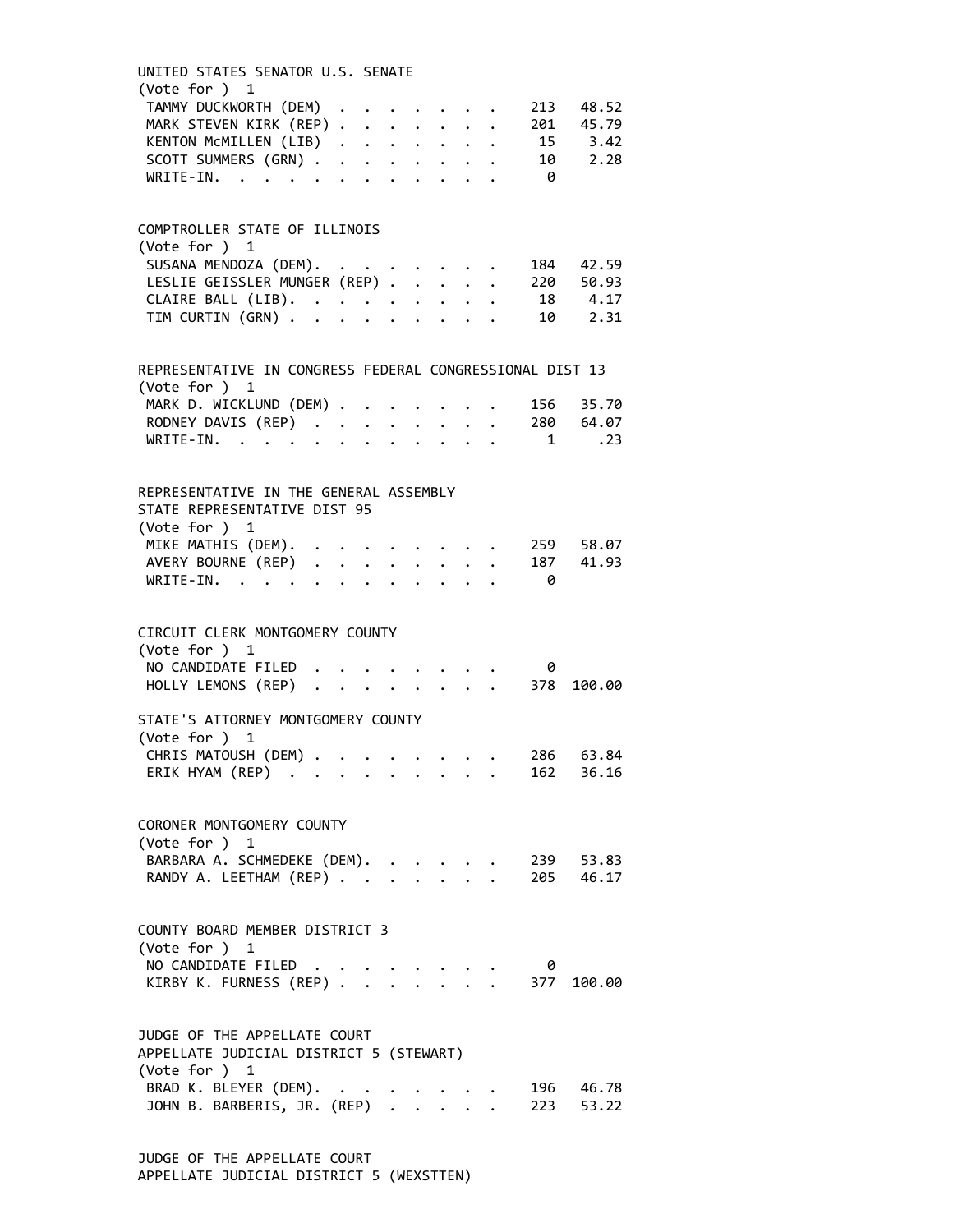|                                                            | (Vote for ) 1<br>JO BETH WEBER (DEM)<br>JAMES R. "RANDY" MOORE (REP)                              |                                                         |  |                                                                                                                                                                                                                                                                                                                                                                                                                              |                      |                                                                 |                      |                                                         | $\cdot$ $\cdot$ $\cdot$ |                      |                                      | 204 48.69<br>. 215 51.31 |
|------------------------------------------------------------|---------------------------------------------------------------------------------------------------|---------------------------------------------------------|--|------------------------------------------------------------------------------------------------------------------------------------------------------------------------------------------------------------------------------------------------------------------------------------------------------------------------------------------------------------------------------------------------------------------------------|----------------------|-----------------------------------------------------------------|----------------------|---------------------------------------------------------|-------------------------|----------------------|--------------------------------------|--------------------------|
|                                                            | WM. ROBIN TODD CIRCUIT JUDGE RETENT<br>JUDICIAL CIRCUIT DISTRICT 4<br>(Vote for ) 1<br>YES<br>NO. |                                                         |  |                                                                                                                                                                                                                                                                                                                                                                                                                              |                      |                                                                 |                      |                                                         |                         |                      |                                      | 255 67.82<br>121 32.18   |
|                                                            | DOUGLAS L. JARMAN CIRCUIT JUDGE RETENT<br>JUDICIAL CIRCUIT DISTRICT 4<br>(Vote for ) 1            |                                                         |  |                                                                                                                                                                                                                                                                                                                                                                                                                              |                      |                                                                 |                      |                                                         |                         |                      |                                      |                          |
|                                                            | YES<br>NO.                                                                                        |                                                         |  |                                                                                                                                                                                                                                                                                                                                                                                                                              |                      |                                                                 |                      |                                                         |                         |                      | 92                                   | 330 78.20<br>21.80       |
|                                                            | MIKE MCHANEY CIRCUIT JUDGE RETENT<br>JUDICIAL CIRCUIT DISTRICT 4<br>(Vote for ) 1<br>YES          |                                                         |  |                                                                                                                                                                                                                                                                                                                                                                                                                              |                      |                                                                 |                      |                                                         |                         |                      |                                      | 261 68.50                |
|                                                            | NO.                                                                                               |                                                         |  |                                                                                                                                                                                                                                                                                                                                                                                                                              |                      |                                                                 |                      |                                                         |                         |                      | 120                                  | 31.50                    |
|                                                            | MARK W. STEDELIN CIRCUIT JUDGE RETENT<br>JUDICIAL CIRCUIT DISTRICT 4<br>(Vote for ) 1             |                                                         |  |                                                                                                                                                                                                                                                                                                                                                                                                                              |                      |                                                                 |                      |                                                         |                         |                      |                                      |                          |
|                                                            | YES $\cdot \cdot \cdot \cdot$<br>NO.                                                              | $\cdot$ $\cdot$ $\cdot$ $\cdot$ $\cdot$ $\cdot$ $\cdot$ |  |                                                                                                                                                                                                                                                                                                                                                                                                                              |                      | $\bullet$ .<br><br><br><br><br><br><br><br><br><br><br><br><br> |                      |                                                         |                         |                      | 118                                  | 251 68.02<br>31.98       |
|                                                            | MONTGOMERY COUNTY PUBLIC QUESTION<br>(Vote for ) 1<br>YES                                         |                                                         |  |                                                                                                                                                                                                                                                                                                                                                                                                                              |                      |                                                                 |                      |                                                         |                         |                      |                                      | 221 51.64                |
|                                                            | NO.                                                                                               | $\mathbf{r}$ , $\mathbf{r}$ , $\mathbf{r}$              |  |                                                                                                                                                                                                                                                                                                                                                                                                                              | $\ddot{\phantom{0}}$ |                                                                 |                      | $\ddot{\phantom{0}}$                                    |                         |                      |                                      | 207 48.36                |
| PRECINCT REPORT<br>RUN DATE:11/22/16<br>RUN TIME: 11:54 AM |                                                                                                   |                                                         |  | 2016 GENERAL ELECTION<br>NOVEMBER 8, 2016                                                                                                                                                                                                                                                                                                                                                                                    |                      |                                                                 |                      |                                                         |                         |                      | MONTGOMERY COUNTY, ILLINOIS OFFICIAL |                          |
|                                                            | 0501 FILLMORE<br>REGISTERED VOTERS - TOTAL                                                        |                                                         |  |                                                                                                                                                                                                                                                                                                                                                                                                                              |                      |                                                                 |                      |                                                         |                         |                      | 431                                  | VOTES PERCENT            |
|                                                            | BALLOTS CAST - TOTAL.                                                                             |                                                         |  |                                                                                                                                                                                                                                                                                                                                                                                                                              |                      |                                                                 |                      | $\cdot$ $\cdot$ $\cdot$ $\cdot$ $\cdot$ $\cdot$ $\cdot$ |                         | $\bullet$ .          | 322                                  |                          |
|                                                            | BALLOTS CAST - BLANK.                                                                             |                                                         |  |                                                                                                                                                                                                                                                                                                                                                                                                                              |                      |                                                                 |                      | $\cdot$ $\cdot$ $\cdot$ $\cdot$ $\cdot$                 | $\ddot{\phantom{0}}$    | $\ddot{\phantom{0}}$ | 0                                    |                          |
|                                                            | VOTER TURNOUT - TOTAL                                                                             |                                                         |  |                                                                                                                                                                                                                                                                                                                                                                                                                              |                      | $\ddot{\phantom{0}}$                                            | $\ddot{\phantom{0}}$ |                                                         |                         |                      |                                      | 74.71                    |
|                                                            | VOTER TURNOUT - BLANK                                                                             |                                                         |  |                                                                                                                                                                                                                                                                                                                                                                                                                              |                      | $\mathbf{A}$                                                    |                      |                                                         |                         |                      |                                      |                          |
|                                                            | IL TRANSPORTATION FUNDS AMENDMENT<br>(Vote for $)$ 1                                              |                                                         |  |                                                                                                                                                                                                                                                                                                                                                                                                                              |                      |                                                                 |                      |                                                         |                         |                      |                                      |                          |
|                                                            | YES<br>NO.                                                                                        |                                                         |  |                                                                                                                                                                                                                                                                                                                                                                                                                              |                      |                                                                 |                      |                                                         |                         |                      | 71                                   | 175 71.14<br>28.86       |
|                                                            | PRESIDENT and VICE PRESIDENT<br>(Vote for ) 1                                                     |                                                         |  |                                                                                                                                                                                                                                                                                                                                                                                                                              |                      |                                                                 |                      |                                                         |                         |                      |                                      |                          |
|                                                            | HILLARY RODHAM CLINTON/T KAINE (DEM)                                                              |                                                         |  |                                                                                                                                                                                                                                                                                                                                                                                                                              |                      |                                                                 |                      |                                                         |                         |                      | 74                                   | 23.49                    |
|                                                            | DONALD J. TRUMP/M PENCE (REP).                                                                    |                                                         |  |                                                                                                                                                                                                                                                                                                                                                                                                                              |                      |                                                                 |                      |                                                         |                         |                      | 221                                  | 70.16                    |
|                                                            | GARY JOHNSON/B WELD (LIB)<br>JILL STEIN/A BARAKA (GRN)                                            |                                                         |  |                                                                                                                                                                                                                                                                                                                                                                                                                              |                      |                                                                 |                      |                                                         | $\mathbf{L}$            | $\ddot{\phantom{0}}$ | 1                                    | 17 5.40<br>.32           |
|                                                            |                                                                                                   | WRITE-IN.                                               |  | $\mathbf{r} = \mathbf{r} + \mathbf{r} + \mathbf{r} + \mathbf{r} + \mathbf{r} + \mathbf{r} + \mathbf{r} + \mathbf{r} + \mathbf{r} + \mathbf{r} + \mathbf{r} + \mathbf{r} + \mathbf{r} + \mathbf{r} + \mathbf{r} + \mathbf{r} + \mathbf{r} + \mathbf{r} + \mathbf{r} + \mathbf{r} + \mathbf{r} + \mathbf{r} + \mathbf{r} + \mathbf{r} + \mathbf{r} + \mathbf{r} + \mathbf{r} + \mathbf{r} + \mathbf{r} + \mathbf{r} + \mathbf$ |                      |                                                                 |                      |                                                         |                         |                      | $2^{\circ}$                          | .63                      |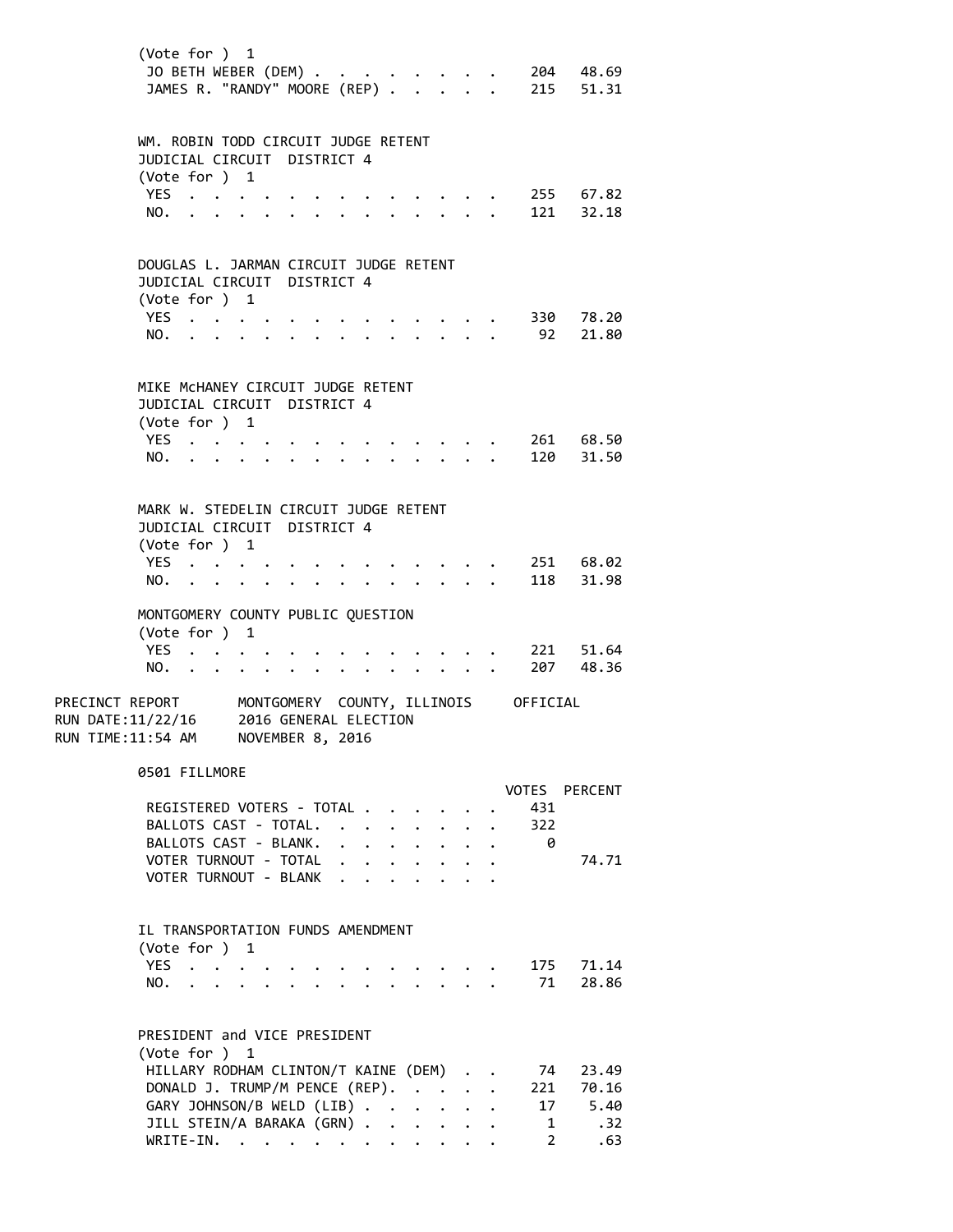| UNITED STATES SENATOR U.S. SENATE<br>(Vote for ) 1                                       |  |  |  |  |                            |           |  |
|------------------------------------------------------------------------------------------|--|--|--|--|----------------------------|-----------|--|
| TAMMY DUCKWORTH (DEM)                                                                    |  |  |  |  |                            | 131 42.39 |  |
| MARK STEVEN KIRK (REP)                                                                   |  |  |  |  |                            | 165 53.40 |  |
| KENTON MCMILLEN (LIB) 9 2.91                                                             |  |  |  |  |                            |           |  |
| SCOTT SUMMERS (GRN) 4 1.29                                                               |  |  |  |  |                            |           |  |
| WRITE-IN.                                                                                |  |  |  |  | $\overline{\phantom{a}}$ 0 |           |  |
|                                                                                          |  |  |  |  |                            |           |  |
| COMPTROLLER STATE OF ILLINOIS                                                            |  |  |  |  |                            |           |  |
| (Vote for ) 1                                                                            |  |  |  |  |                            |           |  |
| SUSANA MENDOZA (DEM). 109 35.86                                                          |  |  |  |  |                            |           |  |
| LESLIE GEISSLER MUNGER (REP) 176 57.89                                                   |  |  |  |  |                            |           |  |
|                                                                                          |  |  |  |  |                            |           |  |
| CLAIRE BALL (LIB). 11 3.62<br>TIM CURTIN (GRN) 8 2.63                                    |  |  |  |  |                            |           |  |
| REPRESENTATIVE IN CONGRESS FEDERAL CONGRESSIONAL DIST 13                                 |  |  |  |  |                            |           |  |
| (Vote for ) 1                                                                            |  |  |  |  |                            |           |  |
| MARK D. WICKLUND (DEM) 98 31.61                                                          |  |  |  |  |                            |           |  |
| RODNEY DAVIS (REP) 211 68.06                                                             |  |  |  |  |                            |           |  |
| WRITE-IN. 1 .32                                                                          |  |  |  |  |                            |           |  |
| REPRESENTATIVE IN THE GENERAL ASSEMBLY<br>STATE REPRESENTATIVE DIST 95<br>(Vote for ) 1  |  |  |  |  |                            |           |  |
| MIKE MATHIS (DEM). 132 42.31                                                             |  |  |  |  |                            |           |  |
| AVERY BOURNE (REP) 179 57.37                                                             |  |  |  |  |                            |           |  |
| WRITE-IN. 1 .32                                                                          |  |  |  |  |                            |           |  |
|                                                                                          |  |  |  |  |                            |           |  |
| CIRCUIT CLERK MONTGOMERY COUNTY<br>(Vote for ) 1                                         |  |  |  |  |                            |           |  |
|                                                                                          |  |  |  |  |                            |           |  |
| NO CANDIDATE FILED 0<br>HOLLY LEMONS (REP) 270 100.00                                    |  |  |  |  |                            |           |  |
| STATE'S ATTORNEY MONTGOMERY COUNTY<br>(Vote for ) 1                                      |  |  |  |  |                            |           |  |
| CHRIS MATOUSH (DEM) 171 56.07                                                            |  |  |  |  |                            |           |  |
| ERIK HYAM (REP)                                                                          |  |  |  |  |                            | 134 43.93 |  |
| CORONER MONTGOMERY COUNTY                                                                |  |  |  |  |                            |           |  |
| (Vote for ) 1                                                                            |  |  |  |  |                            |           |  |
|                                                                                          |  |  |  |  |                            |           |  |
| BARBARA A. SCHMEDEKE (DEM). 172 56.77<br>RANDY A. LEETHAM (REP) 131 43.23                |  |  |  |  |                            |           |  |
| COUNTY BOARD MEMBER DISTRICT 3                                                           |  |  |  |  |                            |           |  |
| (Vote for ) 1                                                                            |  |  |  |  |                            |           |  |
| NO CANDIDATE FILED                                                                       |  |  |  |  | - 0                        |           |  |
| KIRBY K. FURNESS (REP) 260 100.00                                                        |  |  |  |  |                            |           |  |
| JUDGE OF THE APPELLATE COURT<br>APPELLATE JUDICIAL DISTRICT 5 (STEWART)<br>(Vote for ) 1 |  |  |  |  |                            |           |  |
| BRAD K. BLEYER (DEM). .                                                                  |  |  |  |  |                            | 124 43.06 |  |
| JOHN B. BARBERIS, JR. (REP)                                                              |  |  |  |  |                            | 164 56.94 |  |
| THE ADDELLATE COUPT                                                                      |  |  |  |  |                            |           |  |

JUDGE OF THE APPELLATE COURT APPELLATE JUDICIAL DISTRICT 5 (WEXSTTEN) (Vote for ) 1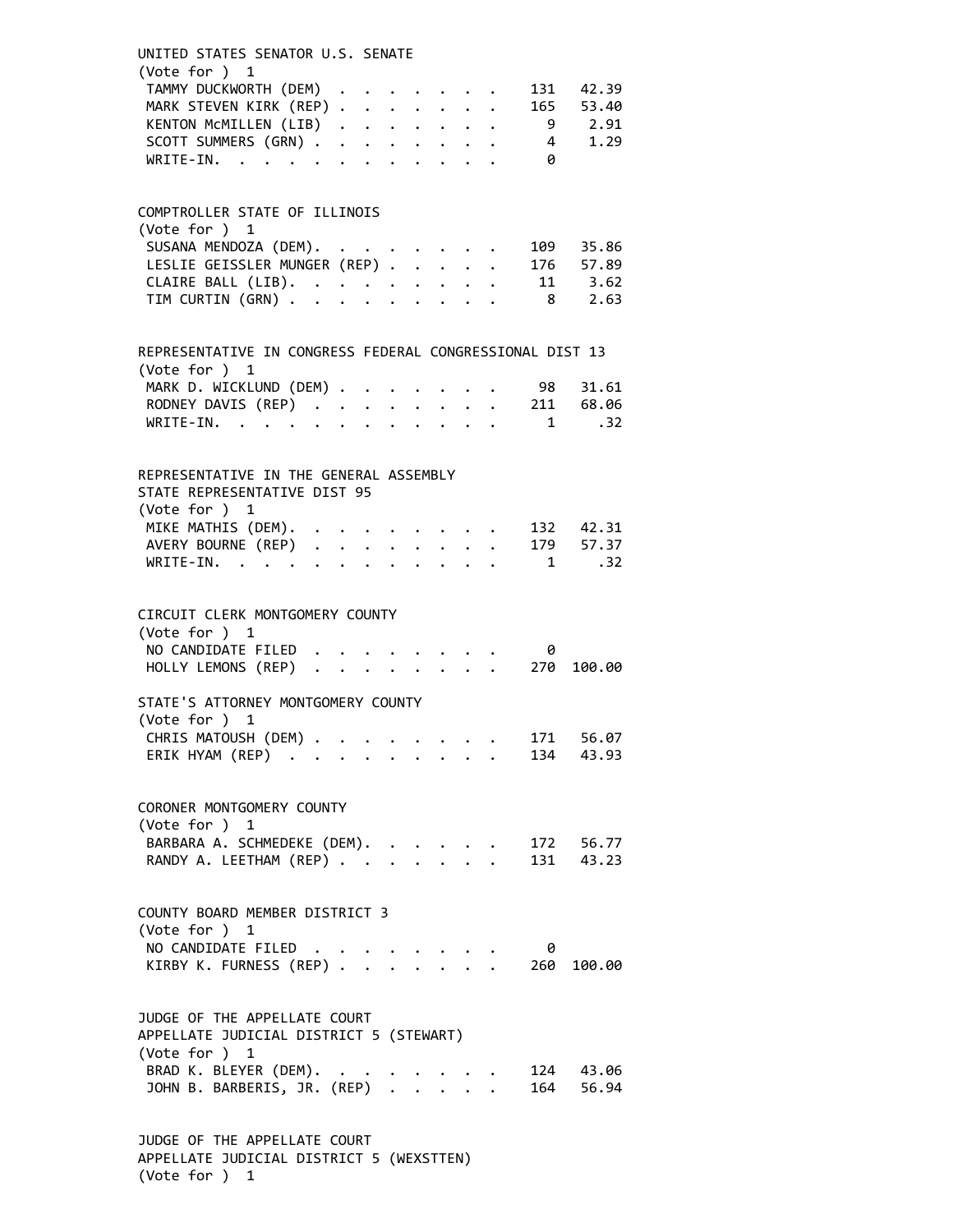|                                                                               | JO BETH WEBER (DEM)<br>JAMES R. "RANDY" MOORE (REP)                                    |                         |  |                      |                           |                                 |                                                 |                      |                           |            | 121 42.31<br>165 57.69 |
|-------------------------------------------------------------------------------|----------------------------------------------------------------------------------------|-------------------------|--|----------------------|---------------------------|---------------------------------|-------------------------------------------------|----------------------|---------------------------|------------|------------------------|
|                                                                               | WM. ROBIN TODD CIRCUIT JUDGE RETENT<br>JUDICIAL CIRCUIT DISTRICT 4<br>(Vote for ) 1    |                         |  |                      |                           |                                 |                                                 |                      |                           |            |                        |
|                                                                               | YES<br>NO.                                                                             |                         |  |                      |                           |                                 | $\cdot$ $\cdot$ $\cdot$ $\cdot$ $\cdot$         |                      |                           |            | 178 67.42<br>86 32.58  |
|                                                                               | DOUGLAS L. JARMAN CIRCUIT JUDGE RETENT<br>JUDICIAL CIRCUIT DISTRICT 4<br>(Vote for ) 1 |                         |  |                      |                           |                                 |                                                 |                      |                           |            |                        |
|                                                                               | YES $\cdot \cdot \cdot \cdot$<br>NO.                                                   |                         |  |                      | $\cdot$ $\cdot$ $\cdot$   |                                 | $\ddot{\phantom{0}}$                            | $\ddotsc$            |                           | 78         | 202 72.14<br>27.86     |
|                                                                               | MIKE MCHANEY CIRCUIT JUDGE RETENT<br>JUDICIAL CIRCUIT DISTRICT 4<br>(Vote for ) 1      |                         |  |                      |                           |                                 |                                                 |                      |                           |            |                        |
|                                                                               | YES<br>NO.                                                                             |                         |  | $\cdot$ $\cdot$      |                           | $\cdot$ $\cdot$ $\cdot$ $\cdot$ | $\cdot$ $\cdot$ $\cdot$ $\cdot$ $\cdot$ $\cdot$ |                      |                           |            | 168 64.86<br>91 35.14  |
|                                                                               | MARK W. STEDELIN CIRCUIT JUDGE RETENT<br>JUDICIAL CIRCUIT DISTRICT 4<br>(Vote for ) 1  |                         |  |                      |                           |                                 |                                                 |                      |                           |            |                        |
|                                                                               | YES<br>$NO.$ $\cdot$ $\cdot$ $\cdot$ $\cdot$                                           |                         |  | $\ddot{\phantom{0}}$ | $\mathbf{r} = \mathbf{r}$ |                                 | $\mathbf{L}$                                    |                      |                           | 95         | 166 63.60<br>36.40     |
|                                                                               | MONTGOMERY COUNTY PUBLIC QUESTION<br>(Vote for ) 1<br>YES<br>NO.                       |                         |  |                      | $\cdot$ $\cdot$ $\cdot$   |                                 |                                                 | $\ddot{\phantom{0}}$ |                           |            | 138 46.00<br>162 54.00 |
|                                                                               | NOKOMIS SCHOOL BOARD QUESTION TOTAL ALL<br>(Vote for ) 1                               |                         |  |                      |                           |                                 |                                                 |                      |                           |            |                        |
|                                                                               | YES.<br>NO.                                                                            |                         |  |                      |                           |                                 |                                                 |                      |                           |            | 121 47.83<br>132 52.17 |
|                                                                               | NOKOMIS SCHOOL BOARD QUESTION FILLMORE<br>(Vote for ) 1<br>YES                         |                         |  |                      |                           |                                 |                                                 |                      |                           |            | 121 47.83              |
|                                                                               | NO.                                                                                    | $\cdot$ $\cdot$ $\cdot$ |  |                      |                           |                                 |                                                 |                      | $\mathbf{r} = \mathbf{r}$ |            | 132 52.17              |
|                                                                               | FILLMORE/S FILLMORE TWPS CONSOL QUESTION<br>FILLMORE TOWNSHIP<br>(Vote for ) 1<br>YES  |                         |  |                      |                           |                                 |                                                 |                      |                           |            | 260 86.09              |
| PRECINCT REPORT MONTGOMERY COUNTY, ILLINOIS OFFICIAL                          | NO.                                                                                    |                         |  |                      |                           |                                 |                                                 |                      |                           | 42         | 13.91                  |
| RUN DATE:11/22/16 2016 GENERAL ELECTION<br>RUN TIME:11:54 AM NOVEMBER 8, 2016 |                                                                                        |                         |  |                      |                           |                                 |                                                 |                      |                           |            |                        |
|                                                                               | 0601 GRISHAM 1<br>REGISTERED VOTERS - TOTAL<br>BALLOTS CAST - TOTAL.                   |                         |  |                      |                           |                                 |                                                 |                      |                           | 226<br>183 | VOTES PERCENT          |

BALLOTS CAST - BLANK. . . . . . . . 0

VOTER TURNOUT - TOTAL . . . . . . . . 80.97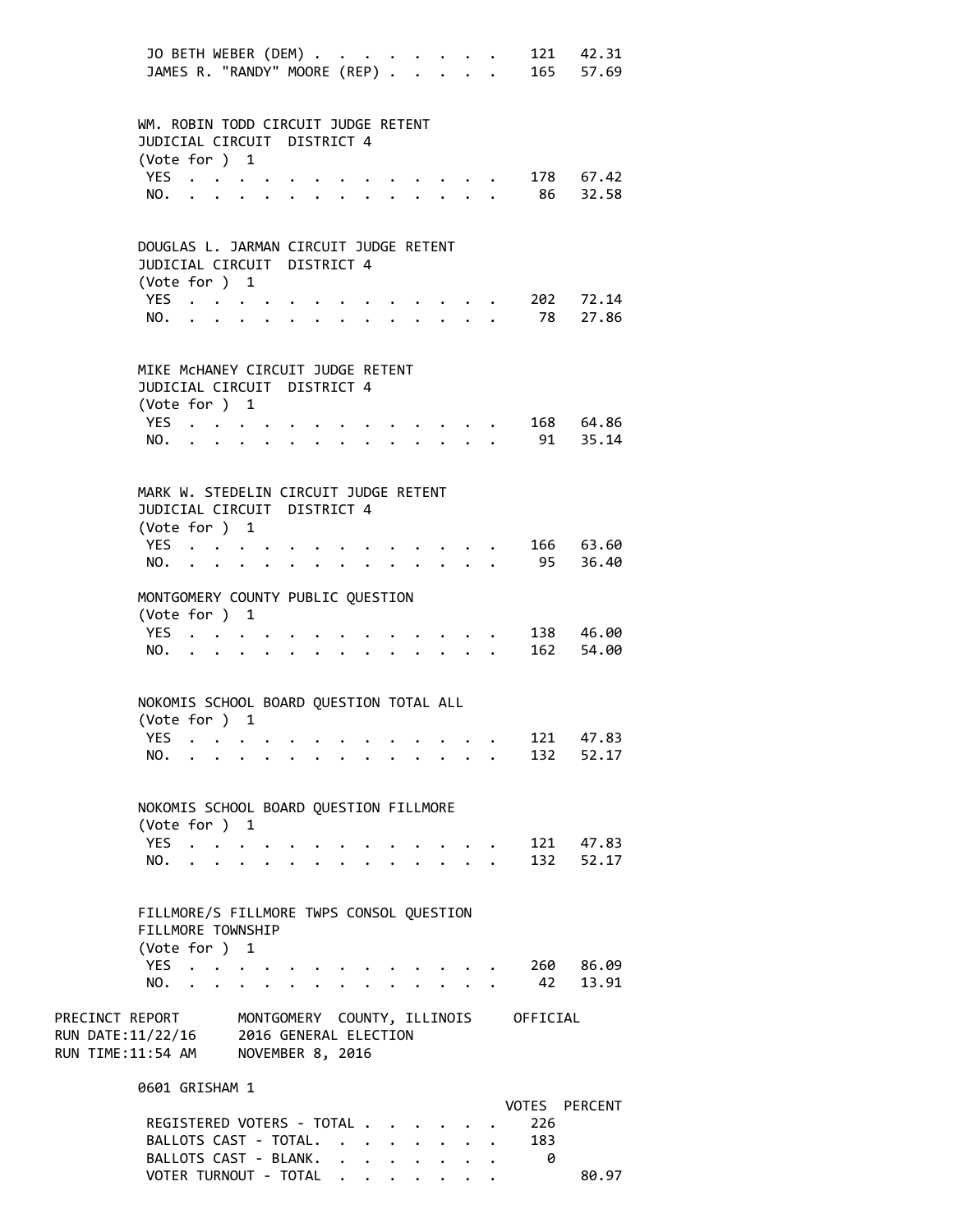### IL TRANSPORTATION FUNDS AMENDMENT

| (Vote for $)$ 1 |  |  |  |  |  |  |  |              |
|-----------------|--|--|--|--|--|--|--|--------------|
|                 |  |  |  |  |  |  |  | YES 95 65.97 |
|                 |  |  |  |  |  |  |  | NO. 49 34.03 |

### PRESIDENT and VICE PRESIDENT

| (Vote for $)$ 1                      |  |   |           |
|--------------------------------------|--|---|-----------|
| HILLARY RODHAM CLINTON/T KAINE (DEM) |  |   | 68 37.36  |
| DONALD J. TRUMP/M PENCE (REP).       |  |   | 108 59.34 |
| GARY JOHNSON/B WELD (LIB)            |  |   | 3 1.65    |
| JILL STEIN/A BARAKA (GRN)            |  |   | 3 1.65    |
| WRITE-IN.                            |  | 0 |           |

### UNITED STATES SENATOR U.S. SENATE

| (Vote for $)$ 1                 |  |  |  |   |  |
|---------------------------------|--|--|--|---|--|
| TAMMY DUCKWORTH (DEM) 102 57.63 |  |  |  |   |  |
| MARK STEVEN KIRK (REP) 63 35.59 |  |  |  |   |  |
| KENTON MCMILLEN (LIB) 7 3.95    |  |  |  |   |  |
| SCOTT SUMMERS (GRN) 5 2.82      |  |  |  |   |  |
| WRITE-IN.                       |  |  |  | ø |  |
|                                 |  |  |  |   |  |

# COMPTROLLER STATE OF ILLINOIS (Vote for ) 1 SUSANA MENDOZA (DEM). . . . . . . . 90 51.14 LESLIE GEISSLER MUNGER (REP) . . . . . 72 40.91<br>CLAIRE BALL (LIB). . . . . . . . . . 5 2.84<br>TIM CURTIN (GRN) . . . . . . . . . 9 5.11 CLAIRE BALL (LIB). . . . . . . . . 5 2.84 TIM CURTIN (GRN) . . . . . . . . . 9 5.11

| REPRESENTATIVE IN CONGRESS FEDERAL CONGRESSIONAL DIST 13 |  |  |
|----------------------------------------------------------|--|--|
| (Vote for $)$ 1                                          |  |  |
| MARK D. WICKLUND (DEM) 82 46.59                          |  |  |
| RODNEY DAVIS (REP) 93 52.84                              |  |  |
| WRITE-IN. 1 .57                                          |  |  |

## REPRESENTATIVE IN THE GENERAL ASSEMBLY STATE REPRESENTATIVE DIST 95 (Vote for ) 1 MIKE MATHIS (DEM). . . . . . . . . 97 55.11 AVERY BOURNE (REP) . . . . . . . . 79 44.89

| WRITE-IN. |  |  |  |  |  |  |  |
|-----------|--|--|--|--|--|--|--|
|           |  |  |  |  |  |  |  |

| CIRCUIT CLERK MONTGOMERY COUNTY<br>(Vote for $)$ 1           |  |  |  |  |   |       |
|--------------------------------------------------------------|--|--|--|--|---|-------|
| NO CANDIDATE FILED                                           |  |  |  |  | 0 |       |
| HOLLY LEMONS (REP) 141 100.00                                |  |  |  |  |   |       |
| STATE'S ATTORNEY MONTGOMERY COUNTY<br>$(\text{Vote for })$ 1 |  |  |  |  |   |       |
| CHRIS MATOUSH (DEM) 107                                      |  |  |  |  |   | 62.21 |
| ERIK HYAM (REP) 65 37.79                                     |  |  |  |  |   |       |
|                                                              |  |  |  |  |   |       |

# CORONER MONTGOMERY COUNTY (Vote for ) 1 BARBARA A. SCHMEDEKE (DEM). . . . . . 84 49.12 RANDY A. LEETHAM (REP) . . . . . . . 87 50.88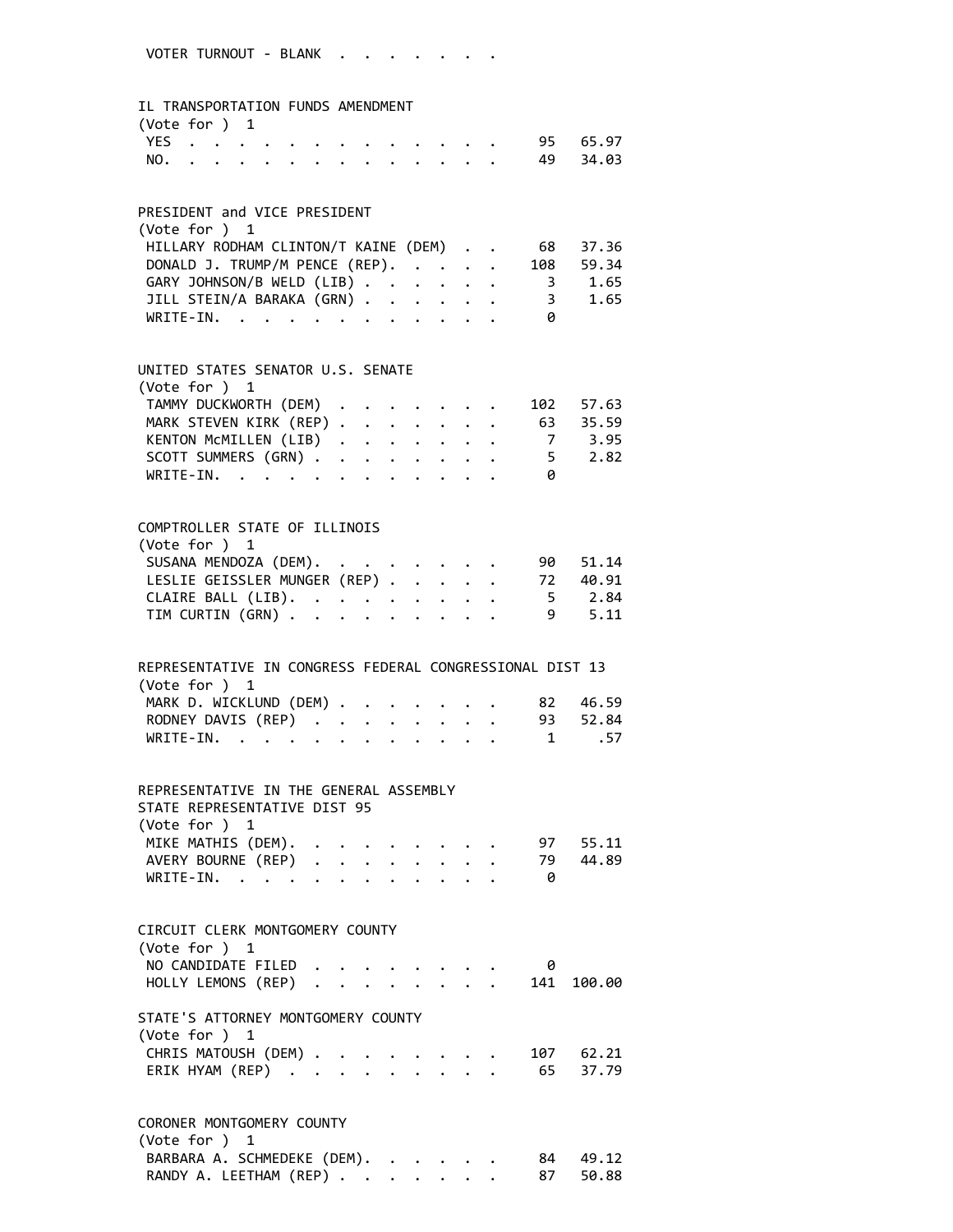COUNTY BOARD MEMBER DISTRICT 4 (Vote for ) 1 JIM MOORE (DEM) . . . . . . . . . 143 100.00 NO CANDIDATE FILED . . . . . . . . 0 JUDGE OF THE APPELLATE COURT APPELLATE JUDICIAL DISTRICT 5 (STEWART) (Vote for ) 1 BRAD K. BLEYER (DEM). . . . . . . . 85 52.15 JOHN B. BARBERIS, JR. (REP) . . . . . 78 47.85 JUDGE OF THE APPELLATE COURT APPELLATE JUDICIAL DISTRICT 5 (WEXSTTEN) (Vote for ) 1 JO BETH WEBER (DEM) . . . . . . . . 82 49.40 JAMES R. "RANDY" MOORE (REP) . . . . . 84 50.60 WM. ROBIN TODD CIRCUIT JUDGE RETENT JUDICIAL CIRCUIT DISTRICT 4 (Vote for ) 1 YES . . . . . . . . . . . . . 82 58.57 NO. . . . . . . . . . . . . . 58 41.43 DOUGLAS L. JARMAN CIRCUIT JUDGE RETENT JUDICIAL CIRCUIT DISTRICT 4 (Vote for ) 1 YES . . . . . . . . . . . . . 108 69.23 NO. . . . . . . . . . . . . . 48 30.77 MIKE McHANEY CIRCUIT JUDGE RETENT JUDICIAL CIRCUIT DISTRICT 4 (Vote for ) 1 YES . . . . . . . . . . . . . 95 66.90 NO. . . . . . . . . . . . . . 47 33.10 MARK W. STEDELIN CIRCUIT JUDGE RETENT JUDICIAL CIRCUIT DISTRICT 4 (Vote for ) 1 YES . . . . . . . . . . . . . 84 59.57 NO. . . . . . . . . . . . . . 57 40.43 MONTGOMERY COUNTY PUBLIC QUESTION (Vote for ) 1 YES . . . . . . . . . . . . . . 74 44.05 NO. . . . . . . . . . . . . . 94 55.95 PRECINCT REPORT MONTGOMERY COUNTY, ILLINOIS OFFICIAL RUN DATE:11/22/16 2016 GENERAL ELECTION RUN TIME:11:54 AM NOVEMBER 8, 2016 0602 GRISHAM 2 VOTES PERCENT REGISTERED VOTERS - TOTAL . . . . . . 183 BALLOTS CAST - TOTAL. . . . . . . . 139<br>BALLOTS CAST - BLANK. . . . . . . . . 0 BALLOTS CAST - BLANK. . . . . . . . VOTER TURNOUT - TOTAL . . . . . . . . . 75.96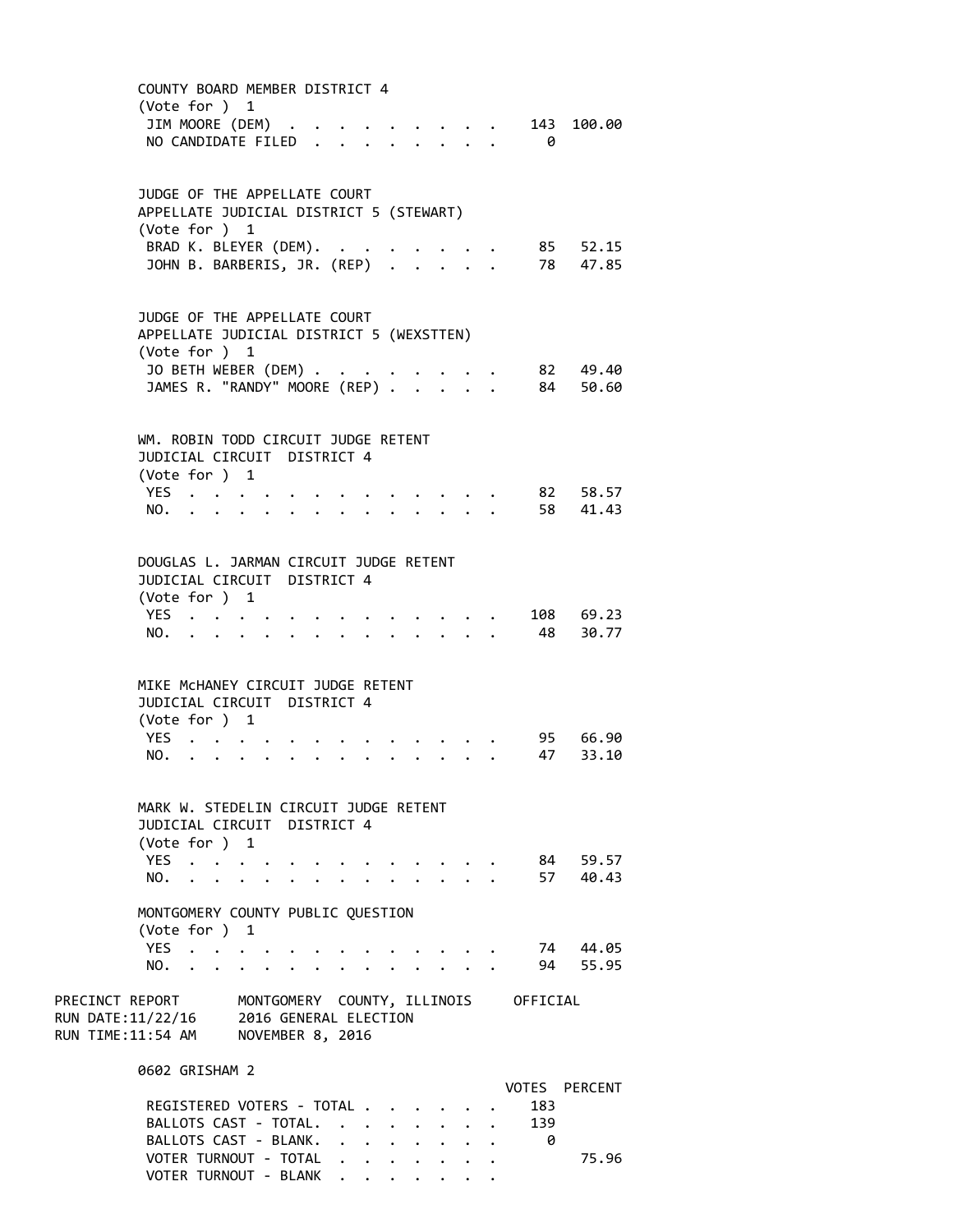IL TRANSPORTATION FUNDS AMENDMENT (Vote for ) 1 YES . . . . . . . . . . . . . 73 64.04 NO. . . . . . . . . . . . . . 41 35.96 PRESIDENT and VICE PRESIDENT (Vote for ) 1 HILLARY RODHAM CLINTON/T KAINE (DEM) . . 38 27.34 DONALD J. TRUMP/M PENCE (REP). . . . . 92 66.19 GARY JOHNSON/B WELD (LIB) . . . . . . 7 5.04 JILL STEIN/A BARAKA (GRN) . . . . . . 1 .72 WRITE-IN. . . . . . . . . . . . . 1 .72 UNITED STATES SENATOR U.S. SENATE (Vote for ) 1 TAMMY DUCKWORTH (DEM) . . . . . . . 59 45.04 MARK STEVEN KIRK (REP) . . . . . . . 61 46.56<br>KENTON McMILLEN (LIB) . . . . . . . 2 1.53 KENTON MCMILLEN (LIB) . . . . . . . SCOTT SUMMERS (GRN) . . . . . . . . 7 5.34<br>WRITE-IN. . . . . . . . . . . . 2 1.53 WRITE-IN. . . . . . . . . . . . COMPTROLLER STATE OF ILLINOIS (Vote for ) 1 SUSANA MENDOZA (DEM). . . . . . . . 54 42.19 LESLIE GEISSLER MUNGER (REP) . . . . . 65 50.78<br>CLAIRE BALL (LIB). . . . . . . . . . 5 3.91<br>TIM CURTIN (GRN) . . . . . . . . . 4 3.13 CLAIRE BALL (LIB). . . . . . . . . TIM CURTIN (GRN) . . . . . . . . . REPRESENTATIVE IN CONGRESS FEDERAL CONGRESSIONAL DIST 13 (Vote for ) 1 MARK D. WICKLUND (DEM) . . . . . . . 43 33.08 RODNEY DAVIS (REP) . . . . . . . . 85 65.38 WRITE-IN. . . . . . . . . . . . 2 1.54 REPRESENTATIVE IN THE GENERAL ASSEMBLY STATE REPRESENTATIVE DIST 95 (Vote for ) 1 MIKE MATHIS (DEM). . . . . . . . . 59 46.09 AVERY BOURNE (REP) . . . . . . . . 69 53.91 WRITE-IN. . . . . . . . . . . . 0 CIRCUIT CLERK MONTGOMERY COUNTY (Vote for ) 1 NO CANDIDATE FILED . . . . . . . . 0 HOLLY LEMONS (REP) . . . . . . . . 114 100.00 STATE'S ATTORNEY MONTGOMERY COUNTY (Vote for ) 1 CHRIS MATOUSH (DEM) . . . . . . . . 57 43.85 ERIK HYAM (REP) . . . . . . . . . 73 56.15 CORONER MONTGOMERY COUNTY (Vote for ) 1 BARBARA A. SCHMEDEKE (DEM). . . . . . 60 45.45 RANDY A. LEETHAM (REP) . . . . . . . 72 54.55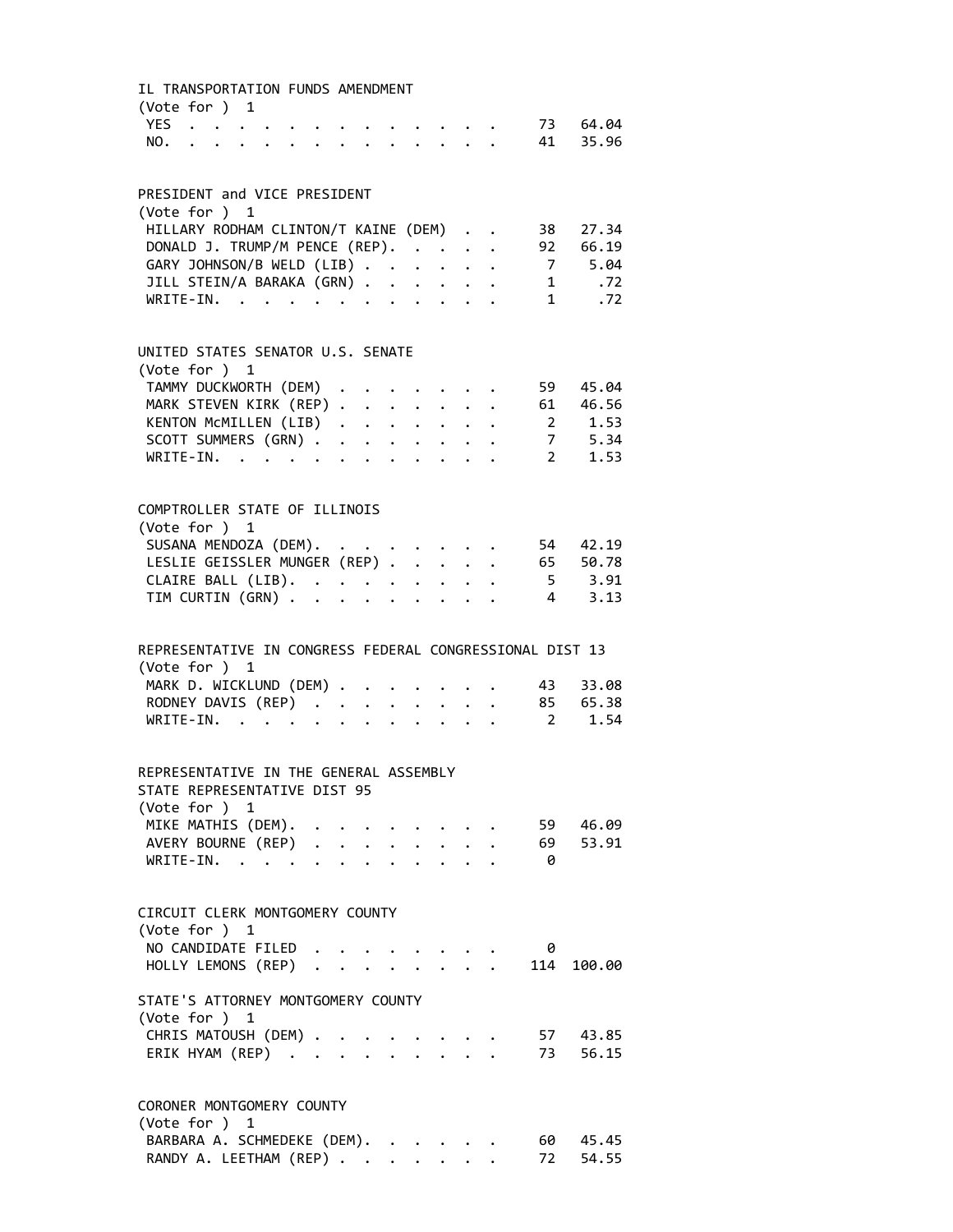| (Vote for ) 1<br>JIM MOORE (DEM) .                                         | COUNTY BOARD MEMBER DISTRICT 4<br>NO CANDIDATE FILED.                                                                             |                                                                                                                                     |                               | . 97 100.00<br>$\theta$                     |
|----------------------------------------------------------------------------|-----------------------------------------------------------------------------------------------------------------------------------|-------------------------------------------------------------------------------------------------------------------------------------|-------------------------------|---------------------------------------------|
| (Vote for ) 1                                                              | JUDGE OF THE APPELLATE COURT<br>APPELLATE JUDICIAL DISTRICT 5 (STEWART)<br>BRAD K. BLEYER (DEM).<br>JOHN B. BARBERIS, JR. (REP)   |                                                                                                                                     |                               | 52 42.98<br>69 57.02                        |
| (Vote for ) 1                                                              | JUDGE OF THE APPELLATE COURT<br>APPELLATE JUDICIAL DISTRICT 5 (WEXSTTEN)<br>JO BETH WEBER (DEM)<br>JAMES R. "RANDY" MOORE (REP) . |                                                                                                                                     | $\mathbf{r}$ and $\mathbf{r}$ | 51 41.80<br>71 58.20                        |
| (Vote for ) 1<br>YES<br>NO.                                                | WM. ROBIN TODD CIRCUIT JUDGE RETENT<br>JUDICIAL CIRCUIT DISTRICT 4                                                                |                                                                                                                                     |                               | 71 62.28<br>43<br>37.72                     |
| (Vote for ) 1<br>YES.<br>NO.                                               | DOUGLAS L. JARMAN CIRCUIT JUDGE RETENT<br>JUDICIAL CIRCUIT DISTRICT 4                                                             |                                                                                                                                     |                               | 90 73.77<br>32 26.23                        |
| (Vote for ) 1<br>YES.<br>NO.<br>$\mathbf{r} = \mathbf{r} + \mathbf{r}$     | MIKE MCHANEY CIRCUIT JUDGE RETENT<br>JUDICIAL CIRCUIT DISTRICT 4                                                                  |                                                                                                                                     |                               | 73 64.60<br>40<br>35.40                     |
| (Vote for $)$ 1<br>NO.                                                     | MARK W. STEDELIN CIRCUIT JUDGE RETENT<br>JUDICIAL CIRCUIT DISTRICT 4<br>YES                                                       |                                                                                                                                     |                               | 67 59.29<br>46 40.71                        |
| (Vote for ) 1<br>YES<br>NO.<br>$\sim$ $\sim$                               | MONTGOMERY COUNTY PUBLIC QUESTION<br>$\cdot$ $\cdot$ $\cdot$ $\cdot$ $\cdot$                                                      |                                                                                                                                     |                               | 52 41.27<br>74 58.73                        |
| PRECINCT REPORT<br>RUN DATE:11/22/16<br>RUN TIME:11:54 AM NOVEMBER 8, 2016 | MONTGOMERY COUNTY, ILLINOIS OFFICIAL<br>2016 GENERAL ELECTION                                                                     |                                                                                                                                     |                               |                                             |
| 0701 HARVEL                                                                | REGISTERED VOTERS - TOTAL<br>BALLOTS CAST - TOTAL.<br>BALLOTS CAST - BLANK.<br>VOTER TURNOUT - TOTAL                              | $\mathbf{r}$ , $\mathbf{r}$ , $\mathbf{r}$<br>$\ddot{\phantom{0}}$<br>$\ddot{\phantom{0}}$<br>$\sim$ $-$<br>$\cdot$ $\cdot$ $\cdot$ |                               | VOTES PERCENT<br>141<br>112<br>- 0<br>79.43 |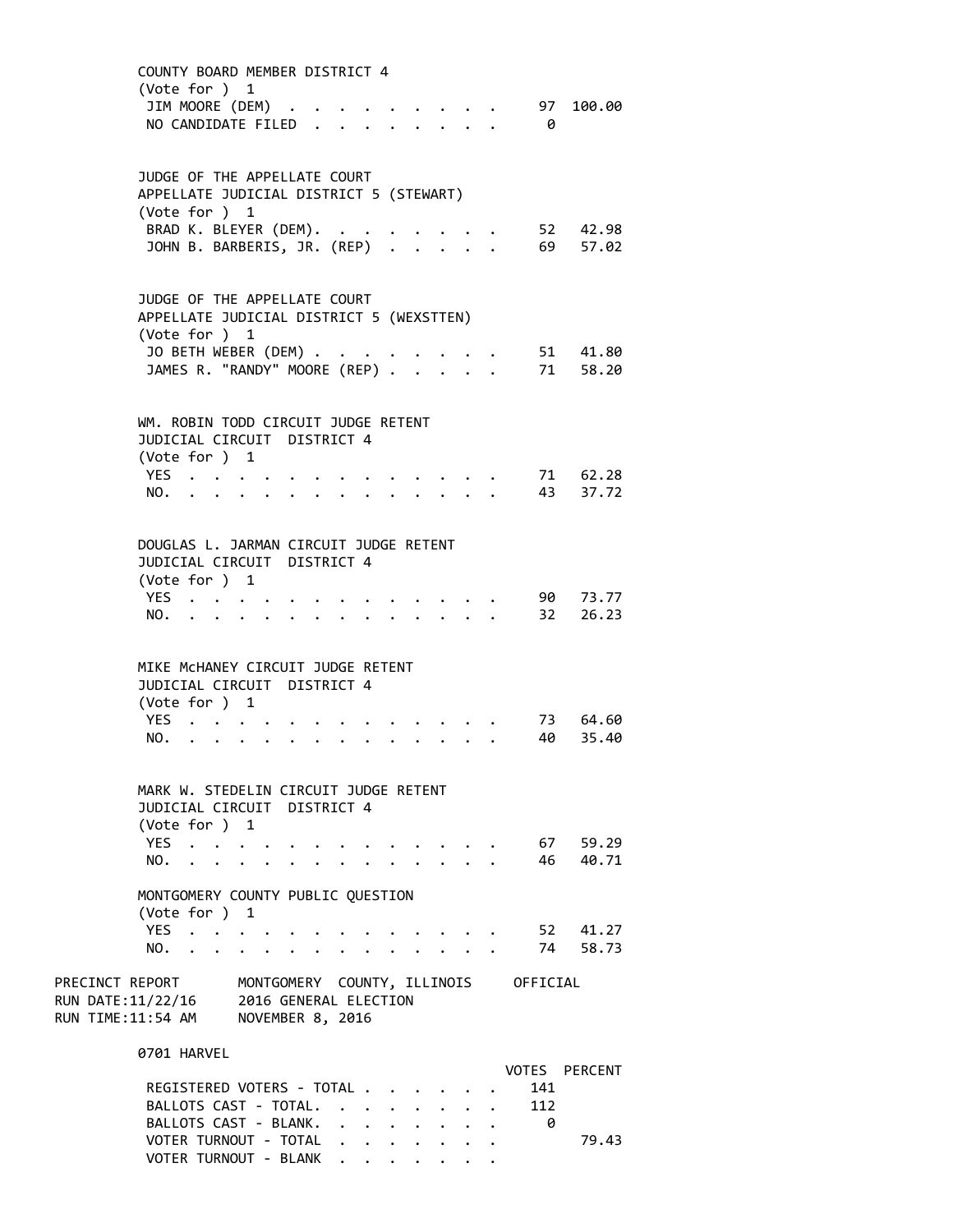| IL TRANSPORTATION FUNDS AMENDMENT<br>(Vote for ) 1                                                                                          |                                                                                                                                                                                                                                |              |                      |                                                  |  |                                                                       |           |                                        |
|---------------------------------------------------------------------------------------------------------------------------------------------|--------------------------------------------------------------------------------------------------------------------------------------------------------------------------------------------------------------------------------|--------------|----------------------|--------------------------------------------------|--|-----------------------------------------------------------------------|-----------|----------------------------------------|
| YES<br>$\mathbf{r}$ , $\mathbf{r}$ , $\mathbf{r}$ , $\mathbf{r}$ , $\mathbf{r}$ , $\mathbf{r}$ , $\mathbf{r}$ , $\mathbf{r}$ , $\mathbf{r}$ | $\ddot{\phantom{a}}$                                                                                                                                                                                                           |              |                      |                                                  |  | $\mathbf{r}$ , and $\mathbf{r}$ , and $\mathbf{r}$ , and $\mathbf{r}$ |           | 74 79.57<br>19 20.43                   |
| NO.                                                                                                                                         |                                                                                                                                                                                                                                |              |                      |                                                  |  |                                                                       |           |                                        |
| PRESIDENT and VICE PRESIDENT<br>(Vote for ) 1                                                                                               |                                                                                                                                                                                                                                |              |                      |                                                  |  |                                                                       |           |                                        |
| HILLARY RODHAM CLINTON/T KAINE (DEM)                                                                                                        |                                                                                                                                                                                                                                |              |                      |                                                  |  |                                                                       |           | 32 28.83                               |
| DONALD J. TRUMP/M PENCE (REP).                                                                                                              |                                                                                                                                                                                                                                |              |                      |                                                  |  |                                                                       |           | 72 64.86                               |
| GARY JOHNSON/B WELD (LIB)                                                                                                                   |                                                                                                                                                                                                                                |              |                      |                                                  |  |                                                                       |           | 5 4.50                                 |
| JILL STEIN/A BARAKA (GRN)                                                                                                                   |                                                                                                                                                                                                                                |              |                      |                                                  |  |                                                                       |           | 1 .90                                  |
| WRITE-IN.                                                                                                                                   | and the contract of the contract of the contract of the contract of the contract of the contract of the contract of the contract of the contract of the contract of the contract of the contract of the contract of the contra |              |                      |                                                  |  |                                                                       | $1 \quad$ | .90                                    |
| UNITED STATES SENATOR U.S. SENATE                                                                                                           |                                                                                                                                                                                                                                |              |                      |                                                  |  |                                                                       |           |                                        |
| (Vote for ) 1                                                                                                                               |                                                                                                                                                                                                                                |              |                      |                                                  |  |                                                                       |           |                                        |
| TAMMY DUCKWORTH (DEM)                                                                                                                       |                                                                                                                                                                                                                                |              |                      | $\bullet$ . The second contribution of $\bullet$ |  |                                                                       |           | 42 37.84                               |
| MARK STEVEN KIRK (REP)<br>KENTON MCMILLEN (LIB)                                                                                             |                                                                                                                                                                                                                                |              |                      |                                                  |  |                                                                       |           | 62 55.86                               |
|                                                                                                                                             |                                                                                                                                                                                                                                |              |                      |                                                  |  |                                                                       |           | 5 4.50                                 |
| SCOTT SUMMERS (GRN)<br>WRITE-IN.                                                                                                            | and the contract of the contract of the contract of the contract of the contract of the contract of the contract of the contract of the contract of the contract of the contract of the contract of the contract of the contra |              |                      |                                                  |  |                                                                       | 0         | $2 \left( \frac{1}{2} \right)$<br>1.80 |
|                                                                                                                                             |                                                                                                                                                                                                                                |              |                      |                                                  |  |                                                                       |           |                                        |
| COMPTROLLER STATE OF ILLINOIS                                                                                                               |                                                                                                                                                                                                                                |              |                      |                                                  |  |                                                                       |           |                                        |
| (Vote for ) 1                                                                                                                               |                                                                                                                                                                                                                                |              |                      |                                                  |  |                                                                       |           | 34 30.91                               |
| SUSANA MENDOZA (DEM).<br>LESLIE GEISSLER MUNGER (REP)                                                                                       |                                                                                                                                                                                                                                |              |                      |                                                  |  |                                                                       |           | 68 61.82                               |
| CLAIRE BALL (LIB).                                                                                                                          |                                                                                                                                                                                                                                |              |                      |                                                  |  |                                                                       |           | 3 2.73                                 |
| TIM CURTIN (GRN)                                                                                                                            |                                                                                                                                                                                                                                |              |                      |                                                  |  |                                                                       |           | 5 4.55                                 |
|                                                                                                                                             |                                                                                                                                                                                                                                |              |                      |                                                  |  |                                                                       |           |                                        |
| REPRESENTATIVE IN CONGRESS FEDERAL CONGRESSIONAL DIST 13<br>(Vote for ) 1                                                                   |                                                                                                                                                                                                                                |              |                      |                                                  |  |                                                                       |           |                                        |
| MARK D. WICKLUND (DEM)                                                                                                                      |                                                                                                                                                                                                                                |              |                      |                                                  |  | $\cdot$ $\cdot$ $\cdot$ $\cdot$ $\cdot$ $\cdot$                       | 28        | 26.17                                  |
| RODNEY DAVIS (REP)                                                                                                                          |                                                                                                                                                                                                                                |              |                      |                                                  |  |                                                                       | 79        | 73.83                                  |
| WRITE-IN.                                                                                                                                   |                                                                                                                                                                                                                                |              |                      |                                                  |  |                                                                       | - 0       |                                        |
|                                                                                                                                             |                                                                                                                                                                                                                                |              |                      |                                                  |  |                                                                       |           |                                        |
| REPRESENTATIVE IN THE GENERAL ASSEMBLY<br>STATE REPRESENTATIVE DIST 95                                                                      |                                                                                                                                                                                                                                |              |                      |                                                  |  |                                                                       |           |                                        |
| (Vote for ) 1                                                                                                                               |                                                                                                                                                                                                                                |              |                      |                                                  |  |                                                                       |           |                                        |
| MIKE MATHIS (DEM).                                                                                                                          |                                                                                                                                                                                                                                |              |                      |                                                  |  |                                                                       |           | 33 30.84                               |
| AVERY BOURNE (REP)                                                                                                                          |                                                                                                                                                                                                                                |              |                      |                                                  |  |                                                                       |           | 74 69.16                               |
| $WRITE-IN.$ .                                                                                                                               |                                                                                                                                                                                                                                |              | $\ddot{\phantom{a}}$ |                                                  |  |                                                                       | - 0       |                                        |
| CIRCUIT CLERK MONTGOMERY COUNTY<br>(Vote for ) 1                                                                                            |                                                                                                                                                                                                                                |              |                      |                                                  |  |                                                                       |           |                                        |
| NO CANDIDATE FILED                                                                                                                          |                                                                                                                                                                                                                                |              |                      |                                                  |  |                                                                       | 0         |                                        |
| HOLLY LEMONS (REP)                                                                                                                          |                                                                                                                                                                                                                                | $\mathbf{A}$ |                      |                                                  |  |                                                                       | 100       | 100.00                                 |
|                                                                                                                                             |                                                                                                                                                                                                                                |              |                      |                                                  |  |                                                                       |           |                                        |
| STATE'S ATTORNEY MONTGOMERY COUNTY<br>(Vote for ) 1                                                                                         |                                                                                                                                                                                                                                |              |                      |                                                  |  |                                                                       |           |                                        |
| CHRIS MATOUSH (DEM)                                                                                                                         |                                                                                                                                                                                                                                |              |                      |                                                  |  |                                                                       |           | 55 50.93                               |
| ERIK HYAM (REP)                                                                                                                             |                                                                                                                                                                                                                                |              |                      |                                                  |  |                                                                       |           | 53 49.07                               |
| CORONER MONTGOMERY COUNTY                                                                                                                   |                                                                                                                                                                                                                                |              |                      |                                                  |  |                                                                       |           |                                        |
| (Vote for ) 1                                                                                                                               |                                                                                                                                                                                                                                |              |                      |                                                  |  |                                                                       |           |                                        |
|                                                                                                                                             |                                                                                                                                                                                                                                |              |                      |                                                  |  |                                                                       |           |                                        |
| BARBARA A. SCHMEDEKE (DEM).<br>RANDY A. LEETHAM (REP)                                                                                       |                                                                                                                                                                                                                                |              |                      |                                                  |  |                                                                       | 67        | 41 37.96<br>62.04                      |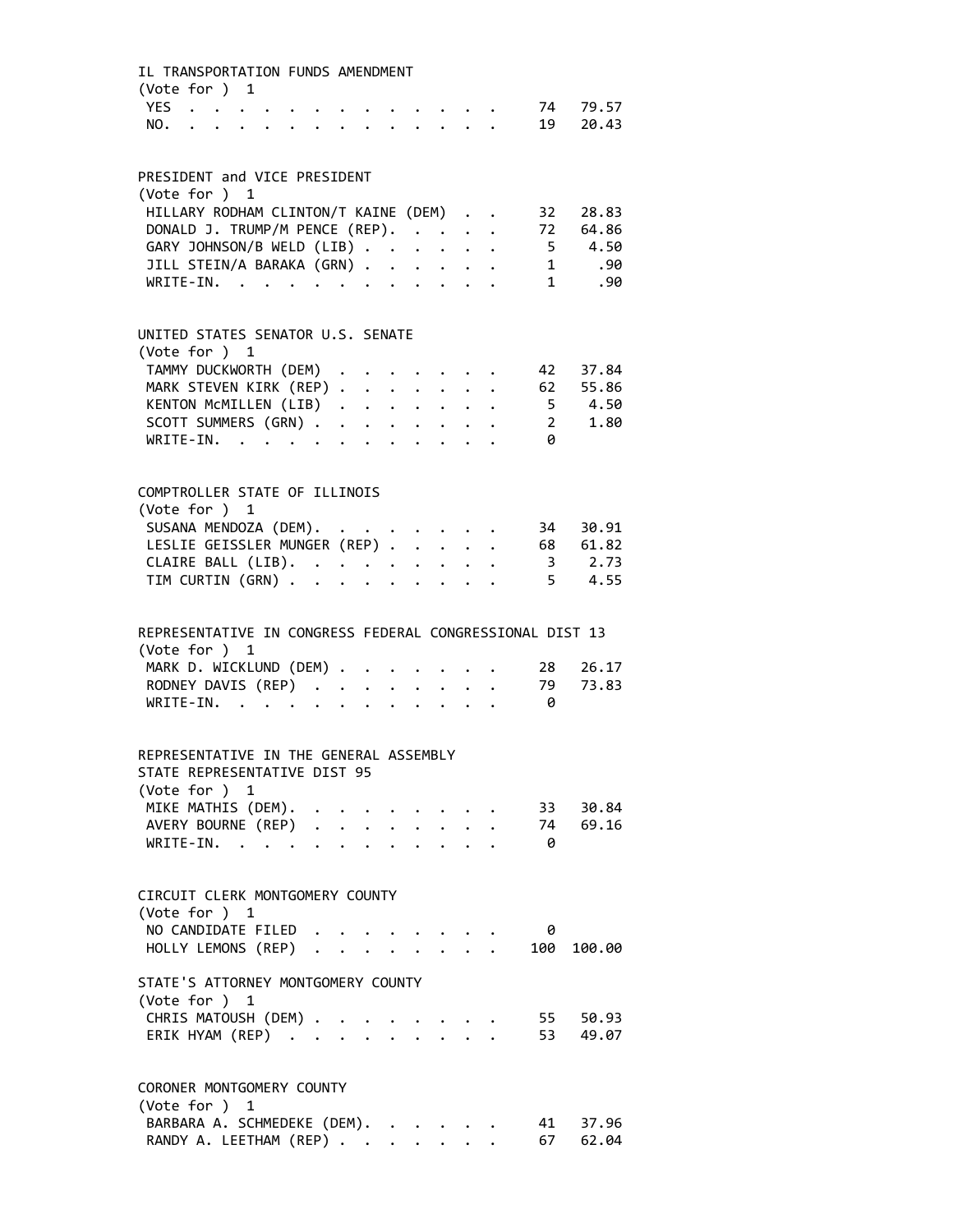| (Vote for ) 2                                                                                                                                             | COUNTY BOARD MEMBER DISTRICT 1<br>NO CANDIDATE FILED<br>CONNIE TAYLOR BECK (REP)<br>JEREMY L. JONES (REP)<br>$\texttt{WRITE-IN.}\quad .\quad .\quad .\quad .$ |                                                           |                         | $\theta$        | 45 34.88<br>36 27.91<br>48 37.21 |
|-----------------------------------------------------------------------------------------------------------------------------------------------------------|---------------------------------------------------------------------------------------------------------------------------------------------------------------|-----------------------------------------------------------|-------------------------|-----------------|----------------------------------|
| APPELLATE JUDICIAL DISTRICT 5 (STEWART)<br>(Vote for ) 1                                                                                                  | JUDGE OF THE APPELLATE COURT<br>BRAD K. BLEYER (DEM). .<br>JOHN B. BARBERIS, JR. (REP)                                                                        |                                                           |                         |                 | 46 43.40<br>60 56.60             |
| APPELLATE JUDICIAL DISTRICT 5 (WEXSTTEN)<br>(Vote for ) 1                                                                                                 | JUDGE OF THE APPELLATE COURT<br>JO BETH WEBER (DEM)<br>JAMES R. "RANDY" MOORE (REP)                                                                           |                                                           |                         | . 45 42.06      | 62 57.94                         |
| WM. ROBIN TODD CIRCUIT JUDGE RETENT<br>(Vote for ) 1<br>YES<br>NO.                                                                                        | JUDICIAL CIRCUIT DISTRICT 4                                                                                                                                   |                                                           | $\cdot$ $\cdot$ $\cdot$ |                 | 77 81.91<br>17 18.09             |
| DOUGLAS L. JARMAN CIRCUIT JUDGE RETENT<br>(Vote for ) 1<br>YES.<br>NO.                                                                                    | JUDICIAL CIRCUIT DISTRICT 4                                                                                                                                   |                                                           |                         |                 | 78 81.25<br>18 18.75             |
| MIKE MCHANEY CIRCUIT JUDGE RETENT<br>(Vote for ) 1<br>YES                                                                                                 | JUDICIAL CIRCUIT DISTRICT 4<br>NO.                                                                                                                            |                                                           |                         | 76<br>18        | 80.85<br>19.15                   |
| MARK W. STEDELIN CIRCUIT JUDGE RETENT<br>(Vote for ) 1<br>YES<br>NO.                                                                                      | JUDICIAL CIRCUIT DISTRICT 4                                                                                                                                   |                                                           |                         | 20              | 73 78.49<br>21.51                |
| MONTGOMERY COUNTY PUBLIC QUESTION<br>(Vote for ) 1<br>YES<br>NO.<br>$\sim$ $\sim$<br>$\ddot{\phantom{a}}$                                                 | $\mathbf{r} = \mathbf{r} + \mathbf{r} + \mathbf{r} + \mathbf{r}$ .<br>$\ddot{\phantom{0}}$<br>$\mathbf{r} = \mathbf{r} + \mathbf{r}$                          |                                                           |                         | 41              | 62 60.19<br>39.81                |
| PRECINCT REPORT MONTGOMERY COUNTY, ILLINOIS OFFICIAL<br>RUN DATE:11/22/16 2016 GENERAL ELECTION<br>RUN TIME:11:54 AM NOVEMBER 8, 2016<br>0801 HILLSBORO 1 |                                                                                                                                                               |                                                           |                         |                 |                                  |
|                                                                                                                                                           | REGISTERED VOTERS - TOTAL<br>BALLOTS CAST - TOTAL.<br>BALLOTS CAST - BLANK.<br>VOTER TURNOUT - TOTAL                                                          | $\mathbf{L}^{\text{max}}$ , and $\mathbf{L}^{\text{max}}$ |                         | 508<br>387<br>0 | VOTES PERCENT<br>76.18           |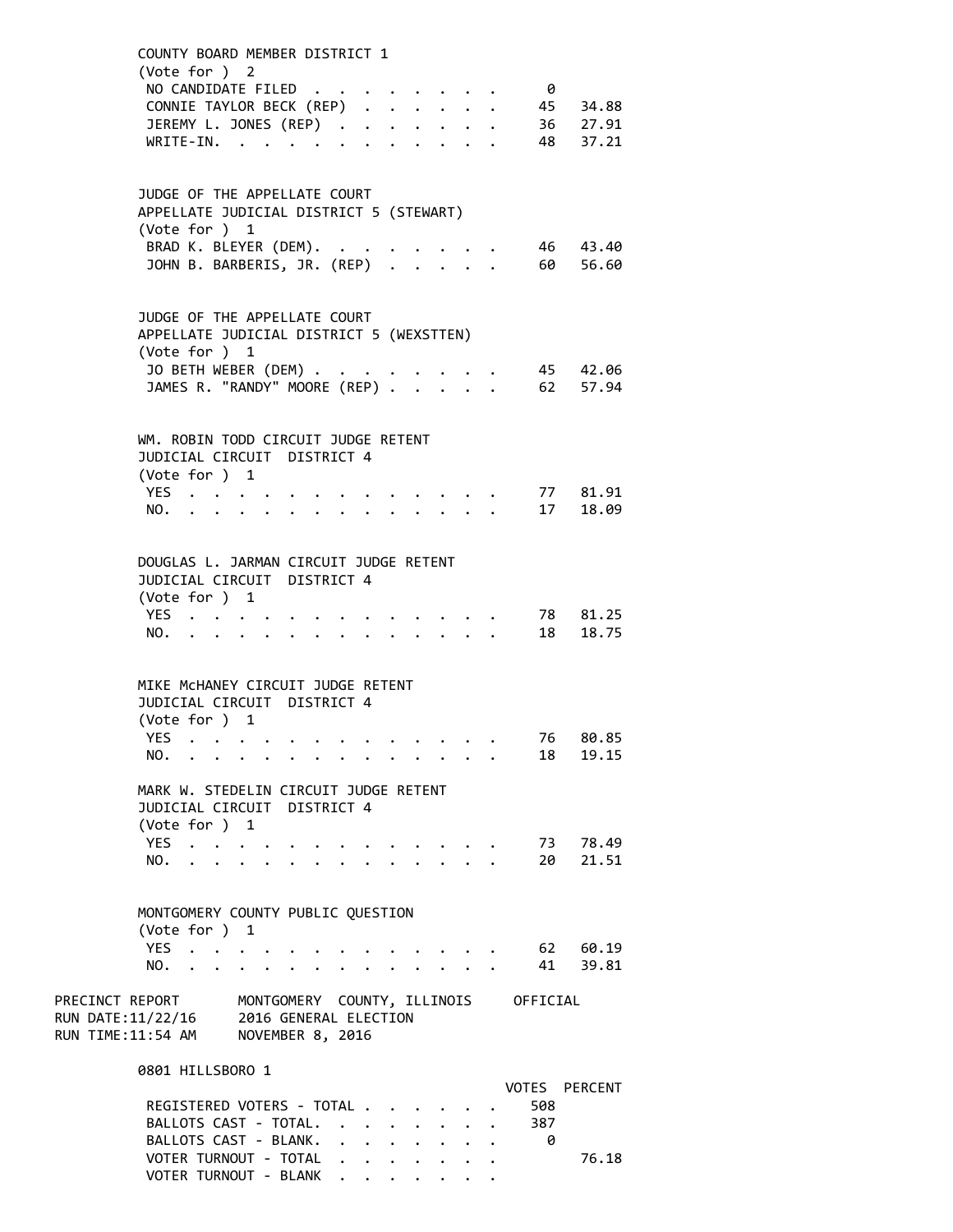| IL TRANSPORTATION FUNDS AMENDMENT<br>(Vote for ) 1                     |  |  |  |                                                                                 |  |                |                                   |  |
|------------------------------------------------------------------------|--|--|--|---------------------------------------------------------------------------------|--|----------------|-----------------------------------|--|
|                                                                        |  |  |  | $\cdot$ $\cdot$ $\cdot$ $\cdot$ $\cdot$                                         |  |                | 233       75.40<br>76       24.60 |  |
|                                                                        |  |  |  |                                                                                 |  |                |                                   |  |
| PRESIDENT and VICE PRESIDENT                                           |  |  |  |                                                                                 |  |                |                                   |  |
| (Vote for ) 1                                                          |  |  |  |                                                                                 |  |                |                                   |  |
| HILLARY RODHAM CLINTON/T KAINE (DEM)                                   |  |  |  |                                                                                 |  |                | 125 32.64                         |  |
| DONALD J. TRUMP/M PENCE (REP).                                         |  |  |  |                                                                                 |  |                | 221 57.70                         |  |
| GARY JOHNSON/B WELD (LIB)                                              |  |  |  |                                                                                 |  |                | 27 7.05<br>4 1.04                 |  |
| JILL STEIN/A BARAKA (GRN)<br>WRITE-IN.                                 |  |  |  |                                                                                 |  | 6 <sup>1</sup> |                                   |  |
|                                                                        |  |  |  |                                                                                 |  |                | 1.57                              |  |
| UNITED STATES SENATOR U.S. SENATE                                      |  |  |  |                                                                                 |  |                |                                   |  |
| (Vote for ) 1                                                          |  |  |  |                                                                                 |  |                |                                   |  |
| TAMMY DUCKWORTH (DEM)                                                  |  |  |  |                                                                                 |  |                | 181 48.40                         |  |
|                                                                        |  |  |  | $\bullet$ .<br><br><br><br><br><br><br><br><br><br><br><br><br><br><br><br><br> |  |                | 164 43.85<br>15 4.01              |  |
| MARK STEVEN KIRK (REP)<br>KENTON MCMILLEN (LIB)<br>SCOTT SUMMERS (GRN) |  |  |  |                                                                                 |  |                |                                   |  |
|                                                                        |  |  |  |                                                                                 |  |                | $14$ 3.74                         |  |
| WRITE-IN.                                                              |  |  |  |                                                                                 |  | - 0            |                                   |  |
|                                                                        |  |  |  |                                                                                 |  |                |                                   |  |
| COMPTROLLER STATE OF ILLINOIS                                          |  |  |  |                                                                                 |  |                |                                   |  |
| (Vote for ) 1                                                          |  |  |  |                                                                                 |  |                |                                   |  |
| SUSANA MENDOZA (DEM).<br>LESLIE GEISSLER MUNGER (REP)                  |  |  |  |                                                                                 |  |                | 154 42.08                         |  |
|                                                                        |  |  |  |                                                                                 |  |                | 180 49.18                         |  |
| CLAIRE BALL (LIB).<br>TIM CURTIN (GRN)                                 |  |  |  |                                                                                 |  |                | $21 \t 5.74$                      |  |
|                                                                        |  |  |  |                                                                                 |  |                | 11 3.01                           |  |
| REPRESENTATIVE IN CONGRESS FEDERAL CONGRESSIONAL DIST 13               |  |  |  |                                                                                 |  |                |                                   |  |
| (Vote for ) 1                                                          |  |  |  |                                                                                 |  |                |                                   |  |
|                                                                        |  |  |  |                                                                                 |  |                | 136 36.36                         |  |
|                                                                        |  |  |  |                                                                                 |  |                | 237 63.37                         |  |
| MARK D. WICKLUND (DEM)<br>RODNEY DAVIS (REP)<br>WRITE-IN.              |  |  |  |                                                                                 |  | $\mathbf{1}$   | .27                               |  |
|                                                                        |  |  |  |                                                                                 |  |                |                                   |  |
| REPRESENTATIVE IN THE GENERAL ASSEMBLY                                 |  |  |  |                                                                                 |  |                |                                   |  |
| STATE REPRESENTATIVE DIST 95                                           |  |  |  |                                                                                 |  |                |                                   |  |
| (Vote for ) 1                                                          |  |  |  |                                                                                 |  |                |                                   |  |
| MIKE MATHIS (DEM).                                                     |  |  |  |                                                                                 |  |                |                                   |  |
| AVERY BOURNE (REP)<br>WRITE-IN.<br>WRITE-IN. .                         |  |  |  |                                                                                 |  | - 0            |                                   |  |
|                                                                        |  |  |  |                                                                                 |  |                |                                   |  |
| CIRCUIT CLERK MONTGOMERY COUNTY                                        |  |  |  |                                                                                 |  |                |                                   |  |
| (Vote for ) 1                                                          |  |  |  |                                                                                 |  |                |                                   |  |
| NO CANDIDATE FILED                                                     |  |  |  |                                                                                 |  | 0              |                                   |  |
| HOLLY LEMONS (REP) .                                                   |  |  |  |                                                                                 |  | 320            | 100.00                            |  |
| STATE'S ATTORNEY MONTGOMERY COUNTY                                     |  |  |  |                                                                                 |  |                |                                   |  |
| (Vote for ) 1                                                          |  |  |  |                                                                                 |  |                |                                   |  |
| CHRIS MATOUSH (DEM)                                                    |  |  |  |                                                                                 |  |                | 229 62.74                         |  |
| ERIK HYAM (REP)                                                        |  |  |  | $\mathbf{r}$ and $\mathbf{r}$                                                   |  |                | 136 37.26                         |  |
| CORONER MONTGOMERY COUNTY                                              |  |  |  |                                                                                 |  |                |                                   |  |
| (Vote for $)$ 1                                                        |  |  |  |                                                                                 |  |                |                                   |  |
| BARBARA A. SCHMEDEKE (DEM).                                            |  |  |  |                                                                                 |  | 208            | 56.52                             |  |

RANDY A. LEETHAM (REP) . . . . . . . 160 43.48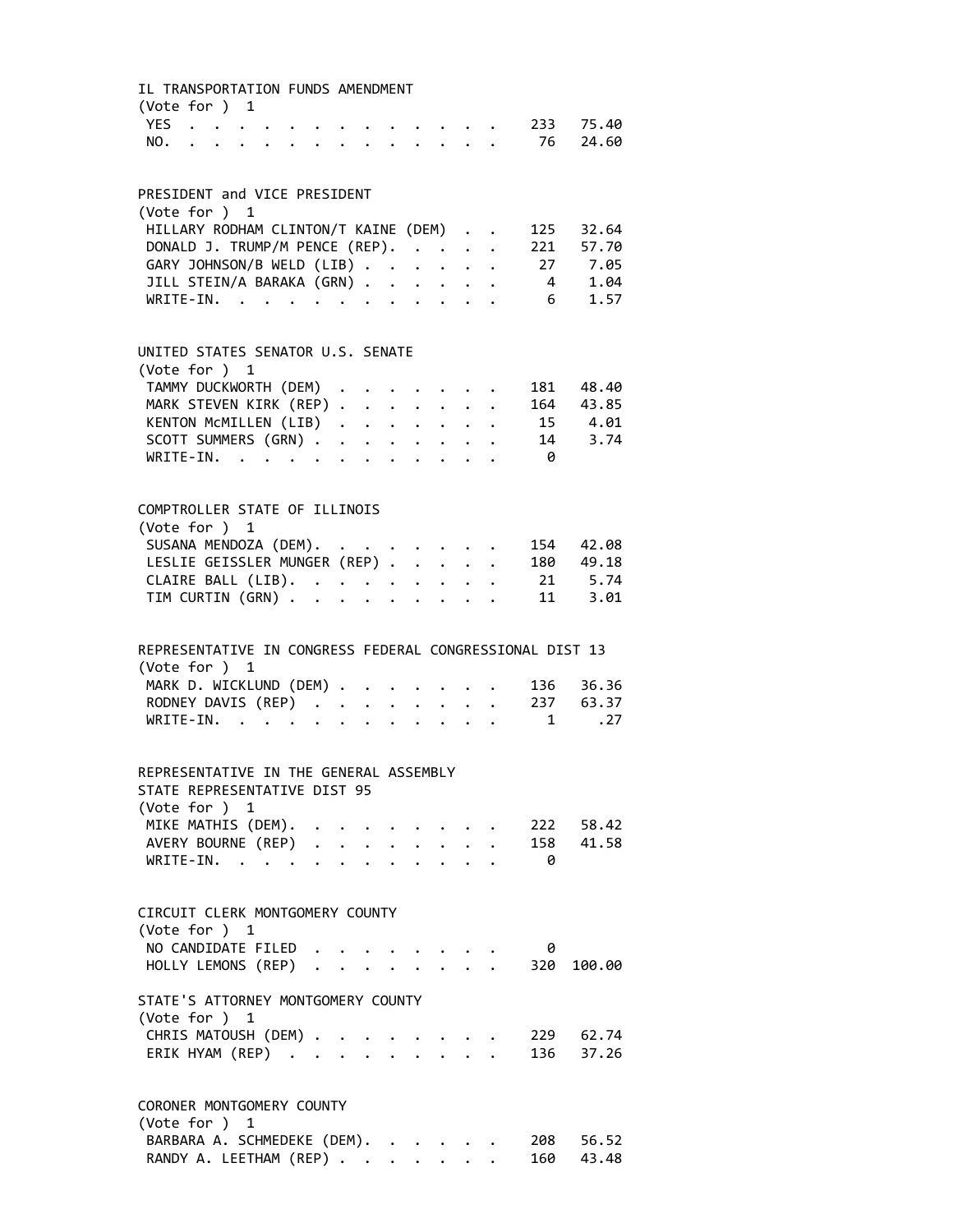| (Vote for ) 1                                                                                    | COUNTY BOARD MEMBER DISTRICT 6<br>NO CANDIDATE FILED.<br>ROY L. HERTEL (REP)                                                      |                                            | - 0<br>315 100.00                         |
|--------------------------------------------------------------------------------------------------|-----------------------------------------------------------------------------------------------------------------------------------|--------------------------------------------|-------------------------------------------|
| (Vote for ) 1                                                                                    | JUDGE OF THE APPELLATE COURT<br>APPELLATE JUDICIAL DISTRICT 5 (STEWART)<br>BRAD K. BLEYER (DEM). .<br>JOHN B. BARBERIS, JR. (REP) |                                            | 178 49.86<br>179 50.14                    |
| (Vote for ) 1                                                                                    | JUDGE OF THE APPELLATE COURT<br>APPELLATE JUDICIAL DISTRICT 5 (WEXSTTEN)<br>JO BETH WEBER (DEM)<br>JAMES R. "RANDY" MOORE (REP) . |                                            | 180 50.28<br>178 49.72                    |
| (Vote for ) 1<br>YES<br>NO.                                                                      | WM. ROBIN TODD CIRCUIT JUDGE RETENT<br>JUDICIAL CIRCUIT DISTRICT 4<br>$\ddot{\phantom{0}}$                                        |                                            | 247 74.85<br>83<br>25.15                  |
| (Vote for ) 1<br>YES.,<br>NO.                                                                    | DOUGLAS L. JARMAN CIRCUIT JUDGE RETENT<br>JUDICIAL CIRCUIT DISTRICT 4                                                             |                                            | 294 83.52<br>58<br>16.48                  |
| (Vote for ) 1<br>YES<br>NO.                                                                      | MIKE MCHANEY CIRCUIT JUDGE RETENT<br>JUDICIAL CIRCUIT DISTRICT 4                                                                  |                                            | 248 74.70<br>84<br>25.30                  |
| (Vote for $)$ 1<br>YES.<br>NO.                                                                   | MARK W. STEDELIN CIRCUIT JUDGE RETENT<br>JUDICIAL CIRCUIT DISTRICT 4                                                              |                                            | 247 74.40<br>85<br>25.60                  |
| (Vote for ) 1<br>YES<br>NO.<br>$\ddot{\phantom{a}}$<br>$\sim$ $\sim$                             | MONTGOMERY COUNTY PUBLIC QUESTION<br>$\mathbf{r} = \mathbf{r} + \mathbf{r} + \mathbf{r} + \mathbf{r}$<br>$\cdot$ $\cdot$ $\cdot$  |                                            | 209<br>57.26<br>156 42.74                 |
| PRECINCT REPORT<br>RUN DATE:11/22/16 2016 GENERAL ELECTION<br>RUN TIME:11:54 AM NOVEMBER 8, 2016 | MONTGOMERY COUNTY, ILLINOIS OFFICIAL                                                                                              |                                            |                                           |
| 0802 HILLSBORO 2                                                                                 | REGISTERED VOTERS - TOTAL<br>BALLOTS CAST - TOTAL.<br>BALLOTS CAST - BLANK.<br>$\mathbf{r}$<br>VOTER TURNOUT - TOTAL              | $\cdot$ $\cdot$<br>$\cdot$ $\cdot$ $\cdot$ | VOTES PERCENT<br>391<br>296<br>0<br>75.70 |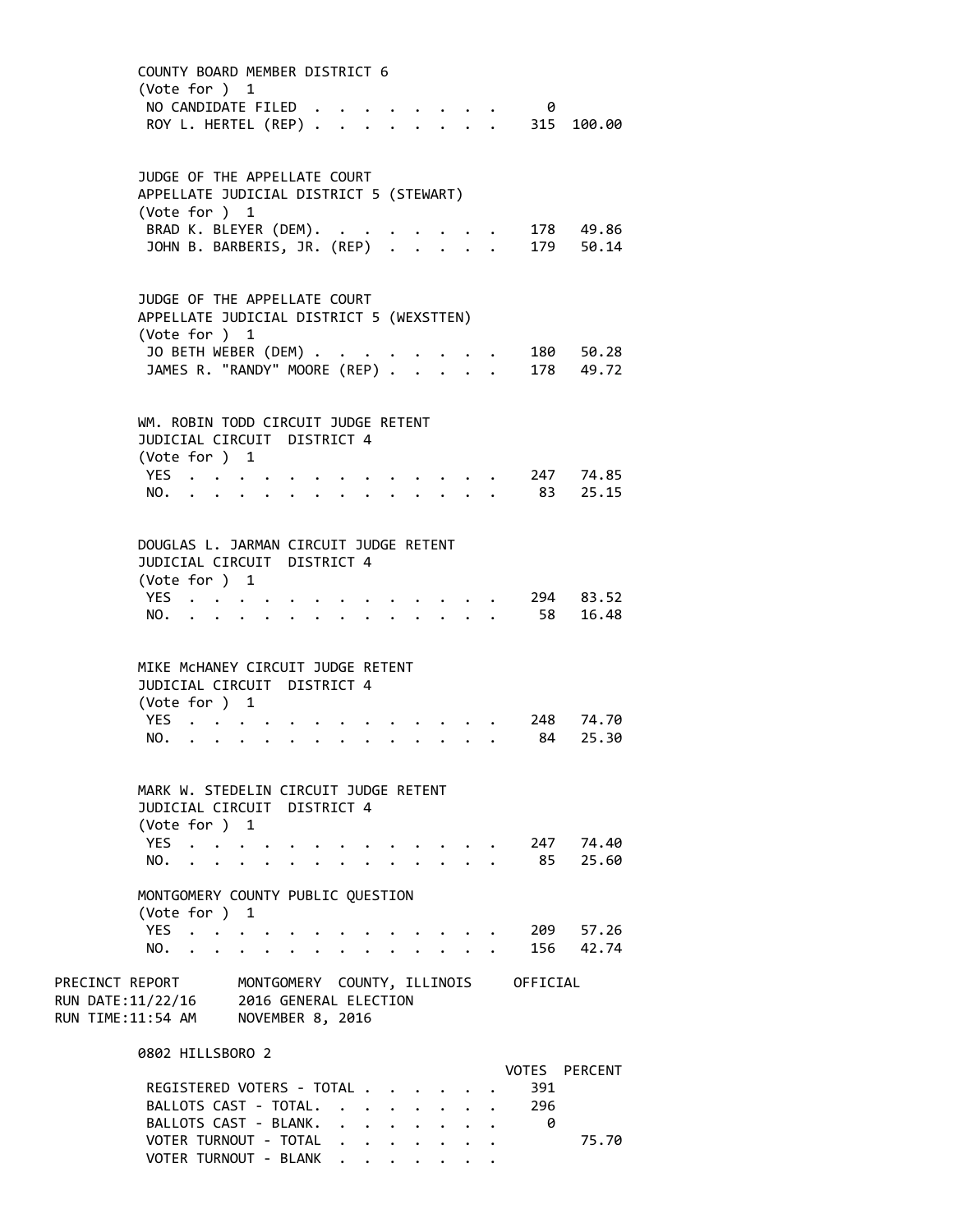| IL TRANSPORTATION FUNDS AMENDMENT<br>(Vote for ) 1       |                                                                                                                                                                                                                                  |  |                                 |          |                                                                  |  |                         |           |
|----------------------------------------------------------|----------------------------------------------------------------------------------------------------------------------------------------------------------------------------------------------------------------------------------|--|---------------------------------|----------|------------------------------------------------------------------|--|-------------------------|-----------|
| YES                                                      | $\mathbf{r} = \mathbf{r} + \mathbf{r} + \mathbf{r}$ .                                                                                                                                                                            |  |                                 | $\cdots$ |                                                                  |  | 177                     | 76.62     |
| NO.                                                      | $\mathbf{r}$ , and the set of the set of the set of the set of the set of the set of the set of the set of the set of the set of the set of the set of the set of the set of the set of the set of the set of the set of the set |  |                                 |          |                                                                  |  | 54                      | 23.38     |
|                                                          |                                                                                                                                                                                                                                  |  |                                 |          |                                                                  |  |                         |           |
| PRESIDENT and VICE PRESIDENT                             |                                                                                                                                                                                                                                  |  |                                 |          |                                                                  |  |                         |           |
| (Vote for ) 1                                            |                                                                                                                                                                                                                                  |  |                                 |          |                                                                  |  |                         |           |
| HILLARY RODHAM CLINTON/T KAINE (DEM)                     |                                                                                                                                                                                                                                  |  |                                 |          |                                                                  |  | 81                      | 28.03     |
| DONALD J. TRUMP/M PENCE (REP).                           |                                                                                                                                                                                                                                  |  |                                 |          |                                                                  |  | 185                     | 64.01     |
| GARY JOHNSON/B WELD (LIB)                                |                                                                                                                                                                                                                                  |  |                                 |          |                                                                  |  |                         | 16 5.54   |
| JILL STEIN/A BARAKA (GRN)                                |                                                                                                                                                                                                                                  |  |                                 |          |                                                                  |  |                         | 4 1.38    |
| WRITE-IN.                                                |                                                                                                                                                                                                                                  |  |                                 |          |                                                                  |  | $\overline{\mathbf{3}}$ | 1.04      |
| UNITED STATES SENATOR U.S. SENATE                        |                                                                                                                                                                                                                                  |  |                                 |          |                                                                  |  |                         |           |
| (Vote for ) 1                                            |                                                                                                                                                                                                                                  |  |                                 |          |                                                                  |  |                         |           |
| TAMMY DUCKWORTH (DEM) .                                  |                                                                                                                                                                                                                                  |  |                                 |          | $\mathbf{r} = \mathbf{r} + \mathbf{r}$ . The set of $\mathbf{r}$ |  | 119                     | 41.46     |
| MARK STEVEN KIRK (REP)                                   |                                                                                                                                                                                                                                  |  |                                 |          |                                                                  |  | 154                     | 53.66     |
| KENTON MCMILLEN (LIB)                                    |                                                                                                                                                                                                                                  |  |                                 |          |                                                                  |  |                         | 12 4.18   |
| SCOTT SUMMERS (GRN)                                      |                                                                                                                                                                                                                                  |  |                                 |          |                                                                  |  | $\overline{\mathbf{2}}$ | .70       |
| WRITE-IN.                                                |                                                                                                                                                                                                                                  |  |                                 |          |                                                                  |  | - 0                     |           |
|                                                          |                                                                                                                                                                                                                                  |  |                                 |          |                                                                  |  |                         |           |
| COMPTROLLER STATE OF ILLINOIS                            |                                                                                                                                                                                                                                  |  |                                 |          |                                                                  |  |                         |           |
| (Vote for ) 1                                            |                                                                                                                                                                                                                                  |  |                                 |          |                                                                  |  |                         |           |
| SUSANA MENDOZA (DEM).                                    |                                                                                                                                                                                                                                  |  |                                 |          |                                                                  |  |                         | 114 40.43 |
| LESLIE GEISSLER MUNGER (REP)                             |                                                                                                                                                                                                                                  |  |                                 |          |                                                                  |  |                         | 154 54.61 |
| CLAIRE BALL (LIB).                                       |                                                                                                                                                                                                                                  |  |                                 |          |                                                                  |  |                         | 12 4.26   |
| TIM CURTIN (GRN)                                         |                                                                                                                                                                                                                                  |  |                                 |          |                                                                  |  | $\overline{2}$          | .71       |
| REPRESENTATIVE IN CONGRESS FEDERAL CONGRESSIONAL DIST 13 |                                                                                                                                                                                                                                  |  |                                 |          |                                                                  |  |                         |           |
| (Vote for ) 1                                            |                                                                                                                                                                                                                                  |  |                                 |          |                                                                  |  |                         |           |
| MARK D. WICKLUND (DEM)                                   |                                                                                                                                                                                                                                  |  |                                 |          | <b>Contract Contract Contract</b>                                |  | 84                      | 29.37     |
| RODNEY DAVIS (REP)                                       |                                                                                                                                                                                                                                  |  |                                 |          |                                                                  |  | 202                     | 70.63     |
| WRITE-IN.                                                | . The contract of the contract of the contract of the contract of the contract of the contract of the contract of the contract of the contract of the contract of the contract of the contract of the contract of the contrac    |  |                                 |          |                                                                  |  | 0                       |           |
| REPRESENTATIVE IN THE GENERAL ASSEMBLY                   |                                                                                                                                                                                                                                  |  |                                 |          |                                                                  |  |                         |           |
| STATE REPRESENTATIVE DIST 95<br>(Vote for ) 1            |                                                                                                                                                                                                                                  |  |                                 |          |                                                                  |  |                         |           |
| MIKE MATHIS (DEM).                                       |                                                                                                                                                                                                                                  |  |                                 |          |                                                                  |  | 147                     | 50.34     |
| AVERY BOURNE (REP)                                       |                                                                                                                                                                                                                                  |  |                                 |          |                                                                  |  |                         | 145 49.66 |
| WRITE-IN.                                                | $\sim$ $\sim$                                                                                                                                                                                                                    |  | $\cdot$ $\cdot$ $\cdot$ $\cdot$ |          |                                                                  |  | 0                       |           |
|                                                          |                                                                                                                                                                                                                                  |  |                                 |          |                                                                  |  |                         |           |
| CIRCUIT CLERK MONTGOMERY COUNTY                          |                                                                                                                                                                                                                                  |  |                                 |          |                                                                  |  |                         |           |
| (Vote for ) 1                                            |                                                                                                                                                                                                                                  |  |                                 |          |                                                                  |  |                         |           |
| NO CANDIDATE FILED                                       |                                                                                                                                                                                                                                  |  |                                 |          |                                                                  |  | 0                       |           |
| HOLLY LEMONS (REP).                                      |                                                                                                                                                                                                                                  |  |                                 |          |                                                                  |  | 256                     | 100.00    |
| STATE'S ATTORNEY MONTGOMERY COUNTY<br>(Vote for ) 1      |                                                                                                                                                                                                                                  |  |                                 |          |                                                                  |  |                         |           |
| CHRIS MATOUSH (DEM) .                                    |                                                                                                                                                                                                                                  |  |                                 |          |                                                                  |  |                         | 163 57.19 |
| ERIK HYAM (REP)                                          |                                                                                                                                                                                                                                  |  |                                 |          |                                                                  |  |                         | 122 42.81 |
|                                                          |                                                                                                                                                                                                                                  |  |                                 |          |                                                                  |  |                         |           |
| CORONER MONTGOMERY COUNTY                                |                                                                                                                                                                                                                                  |  |                                 |          |                                                                  |  |                         |           |
| (Vote for ) 1                                            |                                                                                                                                                                                                                                  |  |                                 |          |                                                                  |  |                         |           |
| BARBARA A. SCHMEDEKE (DEM).                              |                                                                                                                                                                                                                                  |  |                                 |          |                                                                  |  | 126<br>161              | 43.90     |
| RANDY A. LEETHAM (REP)                                   |                                                                                                                                                                                                                                  |  |                                 |          |                                                                  |  |                         | 56.10     |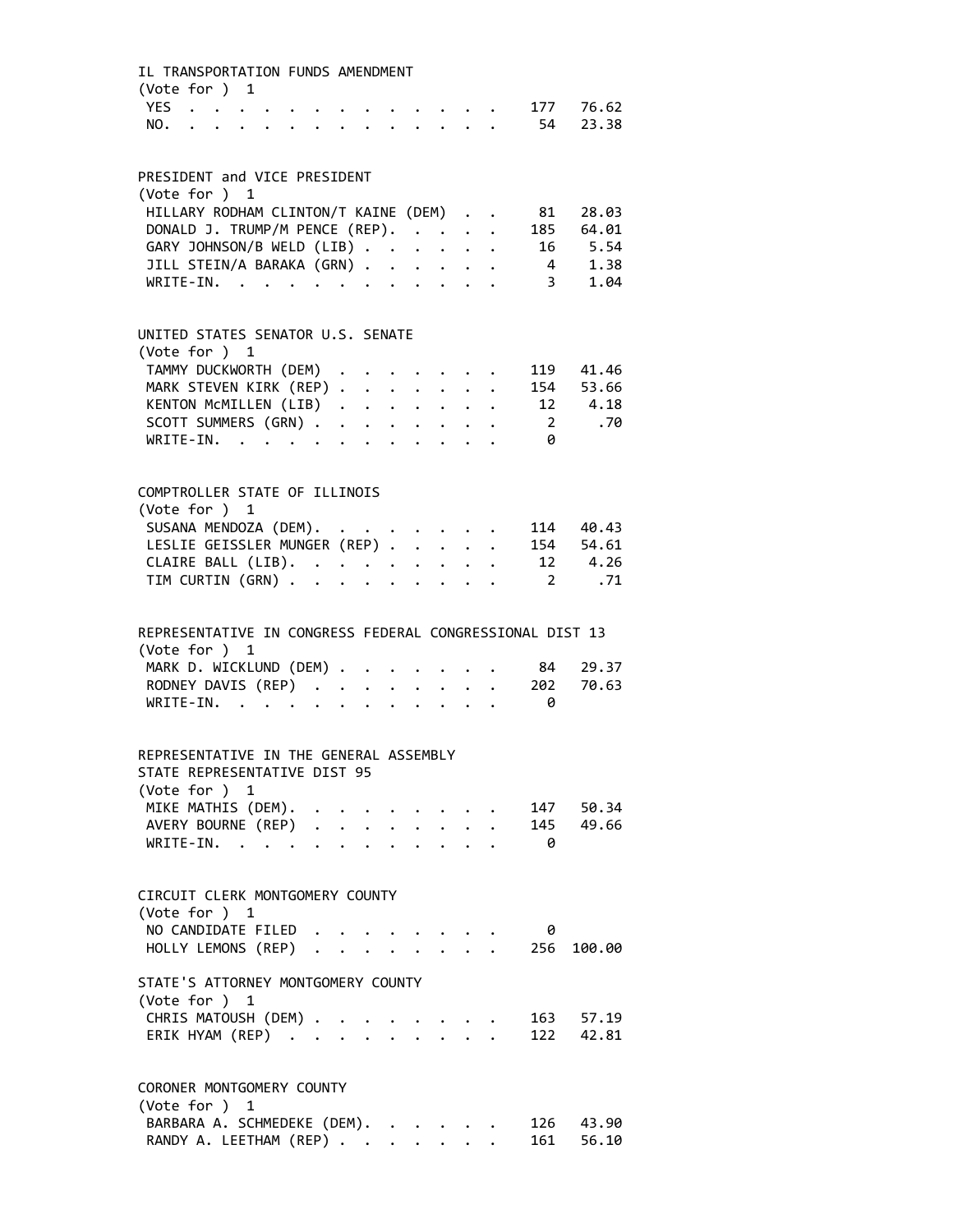COUNTY BOARD MEMBER DISTRICT 6 (Vote for ) 1 NO CANDIDATE FILED . . . . . . . . 0 ROY L. HERTEL (REP) . . . . . . . . 252 100.00 JUDGE OF THE APPELLATE COURT APPELLATE JUDICIAL DISTRICT 5 (STEWART) (Vote for ) 1 BRAD K. BLEYER (DEM). . . . . . . . 112 42.91 JOHN B. BARBERIS, JR. (REP) . . . . . 149 57.09 JUDGE OF THE APPELLATE COURT APPELLATE JUDICIAL DISTRICT 5 (WEXSTTEN) (Vote for ) 1 JO BETH WEBER (DEM) . . . . . . . . 123 46.42 JAMES R. "RANDY" MOORE (REP) . . . . . 142 53.58 WM. ROBIN TODD CIRCUIT JUDGE RETENT JUDICIAL CIRCUIT DISTRICT 4 (Vote for ) 1 YES . . . . . . . . . . . . . 171 70.95 NO. . . . . . . . . . . . . . 70 29.05 DOUGLAS L. JARMAN CIRCUIT JUDGE RETENT JUDICIAL CIRCUIT DISTRICT 4 (Vote for ) 1 YES . . . . . . . . . . . . . 221 83.08 NO. . . . . . . . . . . . . . 45 16.92 MIKE McHANEY CIRCUIT JUDGE RETENT JUDICIAL CIRCUIT DISTRICT 4 (Vote for ) 1 YES . . . . . . . . . . . . . 175 72.92<br>NO. . . . . . . . . . . . . . 65 27.08 NO. . . . . . . . . . . . . . 65 27.08 MARK W. STEDELIN CIRCUIT JUDGE RETENT JUDICIAL CIRCUIT DISTRICT 4 (Vote for ) 1 YES . . . . . . . . . . . . . 167 70.76 NO. . . . . . . . . . . . . . 69 29.24 MONTGOMERY COUNTY PUBLIC QUESTION (Vote for ) 1 YES . . . . . . . . . . . . . 160 58.18 NO. . . . . . . . . . . . . . 115 41.82 PRECINCT REPORT MONTGOMERY COUNTY, ILLINOIS OFFICIAL RUN DATE:11/22/16 2016 GENERAL ELECTION RUN TIME:11:54 AM NOVEMBER 8, 2016 0803 HILLSBORO 3 VOTES PERCENT REGISTERED VOTERS - TOTAL . . . . . . 697 BALLOTS CAST - TOTAL. . . . . . . . 553

BALLOTS CAST - BLANK. . . . . . . . 0

VOTER TURNOUT - BLANK . . . . .

VOTER TURNOUT - TOTAL . . . . . . . . 79.34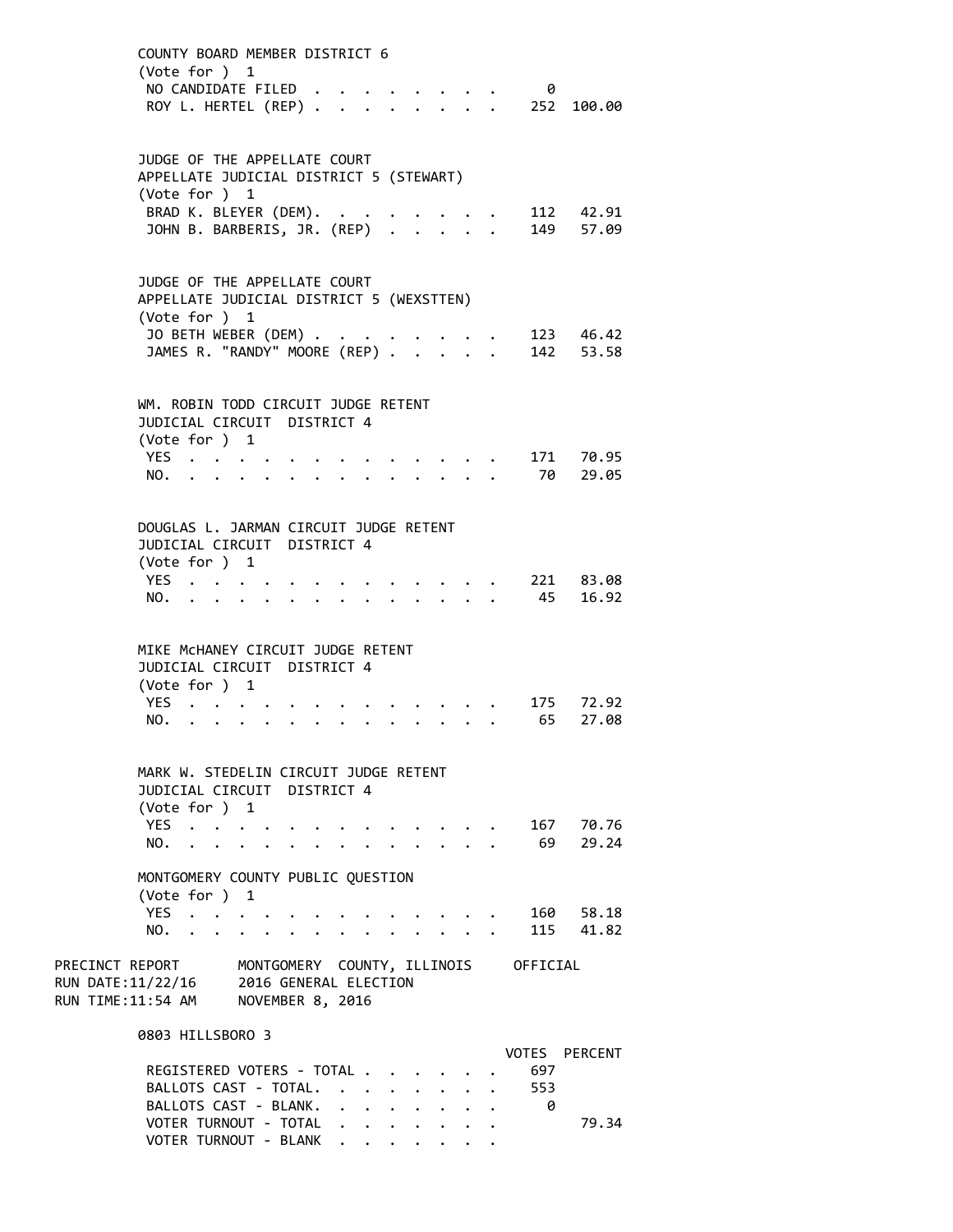| IL TRANSPORTATION FUNDS AMENDMENT<br>(Vote for ) 1                     |  |  |  |                                     |  |                                                          |                        |  |
|------------------------------------------------------------------------|--|--|--|-------------------------------------|--|----------------------------------------------------------|------------------------|--|
|                                                                        |  |  |  |                                     |  | YES 360 77.09<br>NO. 107 22.91                           |                        |  |
| PRESIDENT and VICE PRESIDENT                                           |  |  |  |                                     |  |                                                          |                        |  |
| (Vote for ) 1                                                          |  |  |  |                                     |  |                                                          |                        |  |
| HILLARY RODHAM CLINTON/T KAINE (DEM)                                   |  |  |  |                                     |  | 176                                                      | 32.35                  |  |
| DONALD J. TRUMP/M PENCE (REP).                                         |  |  |  |                                     |  |                                                          | 313 57.54              |  |
| GARY JOHNSON/B WELD (LIB)<br>JILL STEIN/A BARAKA (GRN)                 |  |  |  |                                     |  | 43 7.90                                                  | 5.92                   |  |
| WRITE-IN.                                                              |  |  |  |                                     |  |                                                          | 7 1.29                 |  |
|                                                                        |  |  |  |                                     |  |                                                          |                        |  |
| UNITED STATES SENATOR U.S. SENATE                                      |  |  |  |                                     |  |                                                          |                        |  |
| (Vote for ) 1                                                          |  |  |  |                                     |  |                                                          |                        |  |
|                                                                        |  |  |  |                                     |  | TAMMY DUCKWORTH (DEM) 243 45.59                          |                        |  |
| MARK STEVEN KIRK (REP)                                                 |  |  |  |                                     |  | KENTON MCMILLEN (LIB) 17 3.19                            | 267 50.09              |  |
| SCOTT SUMMERS (GRN)                                                    |  |  |  |                                     |  |                                                          | $6 \t 1.13$            |  |
| WRITE-IN.                                                              |  |  |  |                                     |  | $\theta$                                                 |                        |  |
|                                                                        |  |  |  |                                     |  |                                                          |                        |  |
| COMPTROLLER STATE OF ILLINOIS                                          |  |  |  |                                     |  |                                                          |                        |  |
| (Vote for ) 1                                                          |  |  |  |                                     |  |                                                          |                        |  |
| SUSANA MENDOZA (DEM).<br>LESLIE GEISSLER MUNGER (REP)                  |  |  |  |                                     |  |                                                          | 209 40.04<br>286 54.79 |  |
|                                                                        |  |  |  |                                     |  | 20 3.83                                                  |                        |  |
| CLAIRE BALL (LIB).<br>TIM CURTIN (GRN)                                 |  |  |  |                                     |  |                                                          | 7 1.34                 |  |
|                                                                        |  |  |  |                                     |  |                                                          |                        |  |
|                                                                        |  |  |  |                                     |  | REPRESENTATIVE IN CONGRESS FEDERAL CONGRESSIONAL DIST 13 |                        |  |
| (Vote for ) 1<br>MARK D. WICKLUND (DEM)                                |  |  |  |                                     |  |                                                          |                        |  |
| RODNEY DAVIS (REP)                                                     |  |  |  |                                     |  | 158<br>375                                               | 29.64<br>70.36         |  |
| WRITE-IN.                                                              |  |  |  |                                     |  | $\theta$                                                 |                        |  |
|                                                                        |  |  |  |                                     |  |                                                          |                        |  |
| REPRESENTATIVE IN THE GENERAL ASSEMBLY<br>STATE REPRESENTATIVE DIST 95 |  |  |  |                                     |  |                                                          |                        |  |
| (Vote for ) 1                                                          |  |  |  |                                     |  |                                                          |                        |  |
| MIKE MATHIS (DEM). .                                                   |  |  |  |                                     |  | . 286 52.67                                              |                        |  |
|                                                                        |  |  |  |                                     |  | AVERY BOURNE (REP) 254 46.78                             |                        |  |
|                                                                        |  |  |  |                                     |  | WRITE-IN. 3 .55                                          |                        |  |
| CIRCUIT CLERK MONTGOMERY COUNTY<br>(Vote for ) 1                       |  |  |  |                                     |  |                                                          |                        |  |
| NO CANDIDATE FILED                                                     |  |  |  | and the contract of the contract of |  | - 0                                                      |                        |  |
|                                                                        |  |  |  |                                     |  | HOLLY LEMONS (REP) 470 100.00                            |                        |  |
| STATE'S ATTORNEY MONTGOMERY COUNTY                                     |  |  |  |                                     |  |                                                          |                        |  |
| (Vote for ) 1                                                          |  |  |  |                                     |  |                                                          |                        |  |
| CHRIS MATOUSH (DEM) .<br>ERIK HYAM (REP)                               |  |  |  |                                     |  |                                                          | 341 63.86<br>193 36.14 |  |
|                                                                        |  |  |  |                                     |  |                                                          |                        |  |
| CORONER MONTGOMERY COUNTY<br>(Vote for ) 1                             |  |  |  |                                     |  |                                                          |                        |  |
|                                                                        |  |  |  |                                     |  | . 260 47.88                                              |                        |  |
| BARBARA A. SCHMEDEKE (DEM).<br>RANDY A. LEETHAM (REP)                  |  |  |  |                                     |  |                                                          | 283 52.12              |  |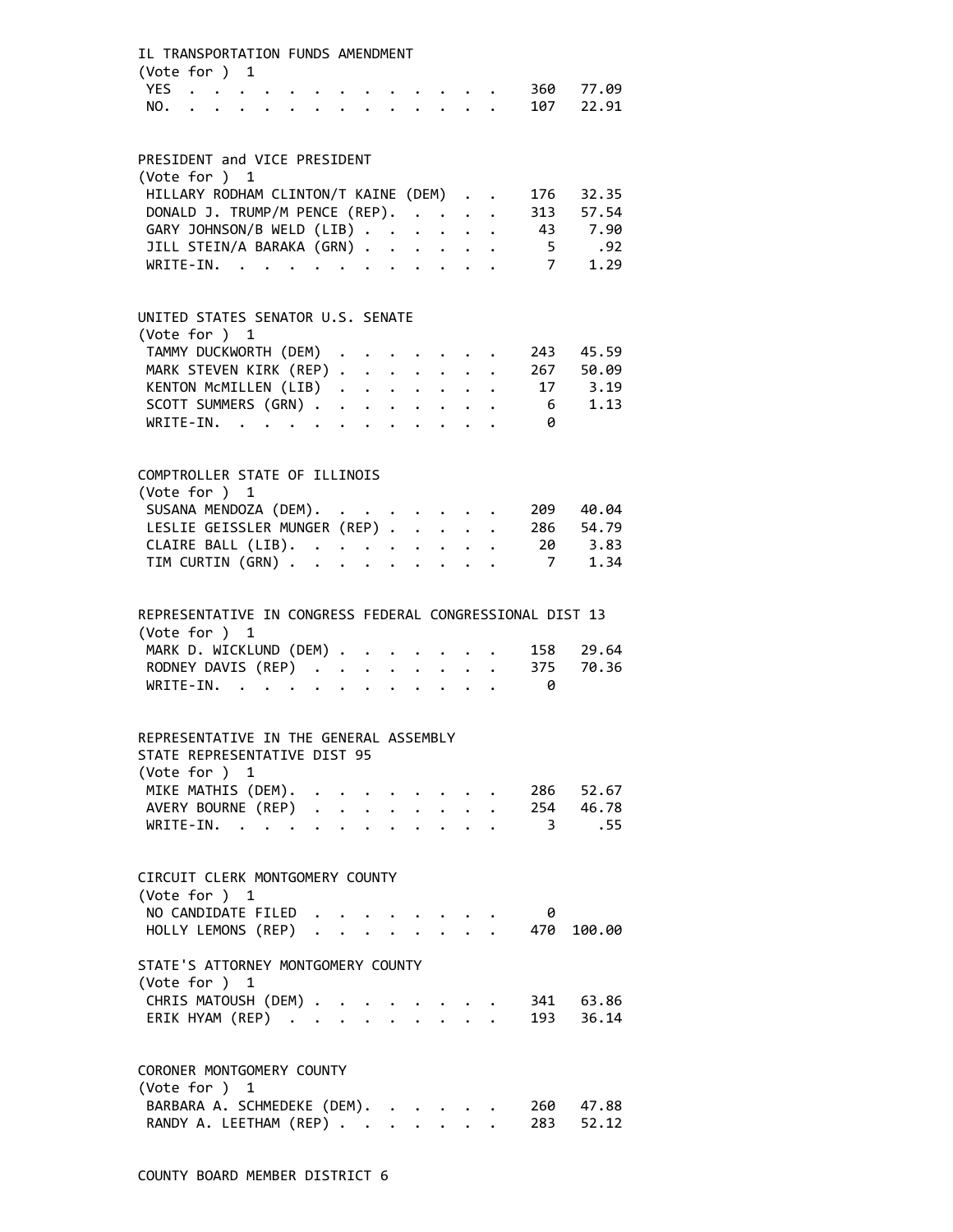| (Vote for ) 1                                                                               | NO CANDIDATE FILED<br>ROY L. HERTEL (REP) .              |                                            |  |                                 | 0                                    | 472 100.00             |
|---------------------------------------------------------------------------------------------|----------------------------------------------------------|--------------------------------------------|--|---------------------------------|--------------------------------------|------------------------|
| JUDGE OF THE APPELLATE COURT<br>APPELLATE JUDICIAL DISTRICT 5 (STEWART)<br>(Vote for ) 1    |                                                          |                                            |  |                                 |                                      |                        |
|                                                                                             | BRAD K. BLEYER (DEM). .<br>JOHN B. BARBERIS, JR. (REP) . |                                            |  |                                 |                                      | 223 44.87<br>274 55.13 |
| JUDGE OF THE APPELLATE COURT<br>APPELLATE JUDICIAL DISTRICT 5 (WEXSTTEN)<br>(Vote for $)$ 1 |                                                          |                                            |  |                                 |                                      |                        |
|                                                                                             | JO BETH WEBER (DEM)<br>JAMES R. "RANDY" MOORE (REP) .    |                                            |  |                                 | 260                                  | 240 48.00<br>52.00     |
| WM. ROBIN TODD CIRCUIT JUDGE RETENT<br>JUDICIAL CIRCUIT DISTRICT 4<br>(Vote for ) 1         |                                                          |                                            |  |                                 |                                      |                        |
| YES                                                                                         |                                                          |                                            |  |                                 |                                      | 315 71.27              |
| NO.                                                                                         |                                                          |                                            |  | $\cdot$ $\cdot$ $\cdot$ $\cdot$ |                                      | 127 28.73              |
| DOUGLAS L. JARMAN CIRCUIT JUDGE RETENT<br>JUDICIAL CIRCUIT DISTRICT 4                       |                                                          |                                            |  |                                 |                                      |                        |
| (Vote for ) 1                                                                               |                                                          |                                            |  |                                 |                                      |                        |
| YES.                                                                                        |                                                          |                                            |  |                                 |                                      | 445 87.08              |
| NO.                                                                                         | $\mathbf{r} = \mathbf{r}$                                |                                            |  |                                 | 66                                   | 12.92                  |
| MIKE MCHANEY CIRCUIT JUDGE RETENT                                                           |                                                          |                                            |  |                                 |                                      |                        |
| JUDICIAL CIRCUIT DISTRICT 4                                                                 |                                                          |                                            |  |                                 |                                      |                        |
| (Vote for ) 1<br>YES.                                                                       |                                                          |                                            |  |                                 |                                      | 326 73.92              |
| NO.                                                                                         |                                                          |                                            |  |                                 | 115                                  | 26.08                  |
|                                                                                             |                                                          |                                            |  |                                 |                                      |                        |
| MARK W. STEDELIN CIRCUIT JUDGE RETENT<br>JUDICIAL CIRCUIT DISTRICT 4                        |                                                          |                                            |  |                                 |                                      |                        |
| (Vote for ) 1<br>YES.                                                                       |                                                          |                                            |  |                                 |                                      | 323 73.91              |
| NO.                                                                                         |                                                          |                                            |  |                                 | 114                                  | 26.09                  |
| MONTGOMERY COUNTY PUBLIC QUESTION<br>(Vote for ) 1                                          |                                                          |                                            |  |                                 |                                      |                        |
| YES.<br>$\ddot{\phantom{a}}$                                                                |                                                          |                                            |  |                                 |                                      | 297 56.14              |
| NO.                                                                                         | $\sim$<br>$\ddot{\phantom{0}}$                           |                                            |  |                                 |                                      | 232 43.86              |
| PRECINCT REPORT<br>RUN DATE:11/22/16<br>RUN TIME:11:54 AM NOVEMBER 8, 2016                  | 2016 GENERAL ELECTION                                    |                                            |  |                                 | MONTGOMERY COUNTY, ILLINOIS OFFICIAL |                        |
| 0804 HILLSBORO 4                                                                            |                                                          |                                            |  |                                 |                                      |                        |
|                                                                                             | REGISTERED VOTERS - TOTAL                                |                                            |  |                                 | 381                                  | VOTES PERCENT          |
|                                                                                             | BALLOTS CAST - TOTAL.                                    |                                            |  |                                 | 253                                  |                        |
|                                                                                             | BALLOTS CAST - BLANK.                                    | $\ddot{\phantom{a}}$<br>$\Delta \sim 10^4$ |  |                                 | - 0                                  |                        |
|                                                                                             | VOTER TURNOUT - TOTAL                                    |                                            |  |                                 |                                      | 66.40                  |

IL TRANSPORTATION FUNDS AMENDMENT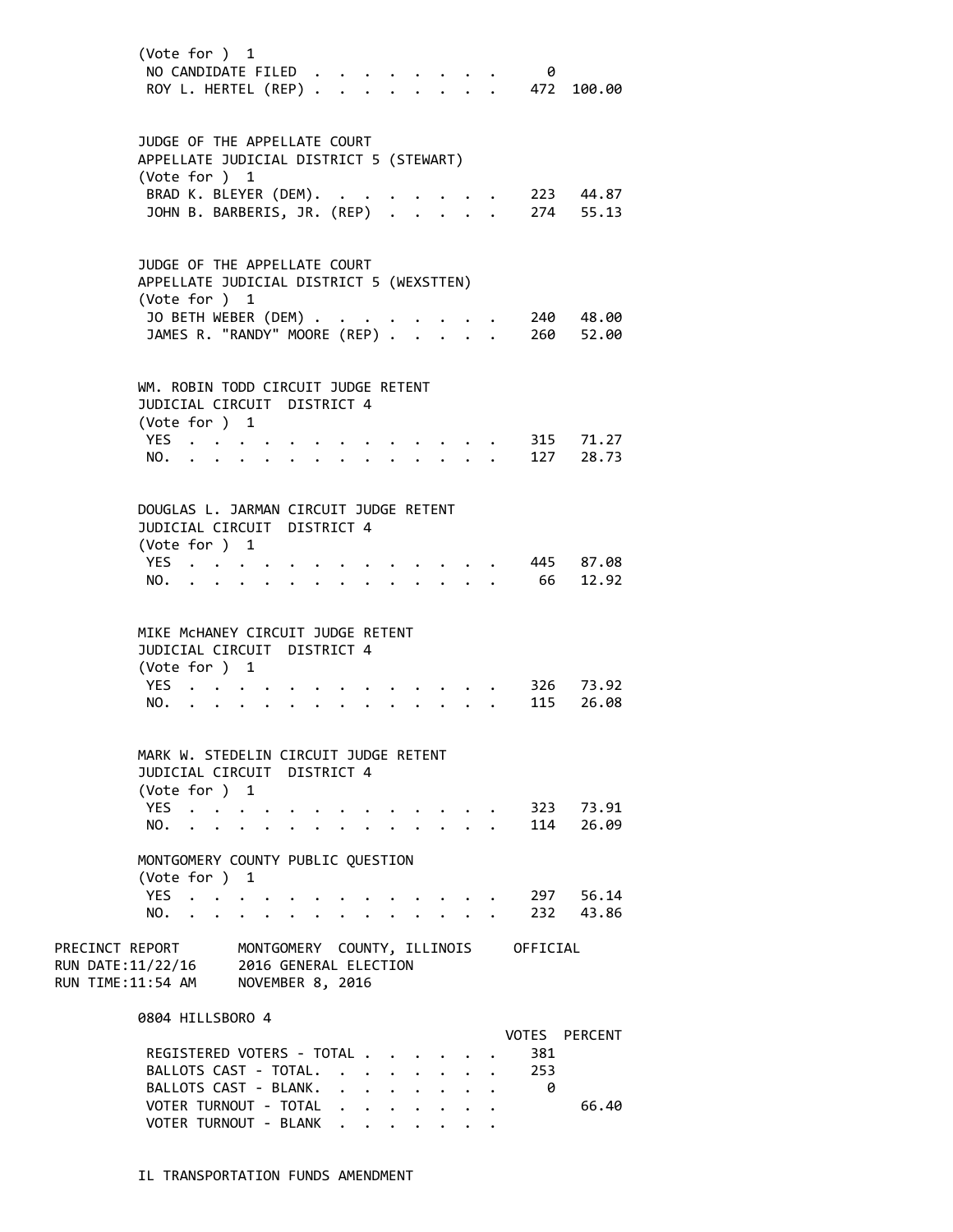|                                                                           | (Vote for ) 1                                   |  |  |                           |              |                                                                                                                                       |  |                                                          |            |  |
|---------------------------------------------------------------------------|-------------------------------------------------|--|--|---------------------------|--------------|---------------------------------------------------------------------------------------------------------------------------------------|--|----------------------------------------------------------|------------|--|
|                                                                           | YES                                             |  |  |                           |              |                                                                                                                                       |  | 157                                                      | 79.29      |  |
| NO.                                                                       |                                                 |  |  |                           |              |                                                                                                                                       |  | 41                                                       | 20.71      |  |
|                                                                           |                                                 |  |  |                           |              |                                                                                                                                       |  |                                                          |            |  |
|                                                                           |                                                 |  |  |                           |              |                                                                                                                                       |  |                                                          |            |  |
| PRESIDENT and VICE PRESIDENT                                              |                                                 |  |  |                           |              |                                                                                                                                       |  |                                                          |            |  |
| (Vote for ) 1                                                             |                                                 |  |  |                           |              |                                                                                                                                       |  |                                                          |            |  |
|                                                                           | HILLARY RODHAM CLINTON/T KAINE (DEM)            |  |  |                           |              |                                                                                                                                       |  | 76                                                       | 30.28      |  |
|                                                                           | DONALD J. TRUMP/M PENCE (REP).                  |  |  |                           |              |                                                                                                                                       |  | 156                                                      | 62.15      |  |
|                                                                           | GARY JOHNSON/B WELD (LIB)                       |  |  |                           |              |                                                                                                                                       |  | 13                                                       | 5.18       |  |
|                                                                           | JILL STEIN/A BARAKA (GRN)                       |  |  |                           |              | $\begin{array}{ccccccccc} \star & \star & \star & \star & \star & \star \\ \star & \star & \star & \star & \star & \star \end{array}$ |  | $\overline{2}$                                           | .80        |  |
|                                                                           | WRITE-IN.                                       |  |  |                           |              |                                                                                                                                       |  | $\overline{4}$                                           | 1.59       |  |
|                                                                           |                                                 |  |  |                           |              |                                                                                                                                       |  |                                                          |            |  |
|                                                                           |                                                 |  |  |                           |              |                                                                                                                                       |  |                                                          |            |  |
| UNITED STATES SENATOR U.S. SENATE                                         |                                                 |  |  |                           |              |                                                                                                                                       |  |                                                          |            |  |
| (Vote for ) 1                                                             |                                                 |  |  |                           |              |                                                                                                                                       |  |                                                          |            |  |
|                                                                           | TAMMY DUCKWORTH (DEM)                           |  |  |                           |              |                                                                                                                                       |  | 113                                                      | 47.88      |  |
|                                                                           | MARK STEVEN KIRK (REP)<br>KENTON MCMILLEN (LIB) |  |  |                           |              |                                                                                                                                       |  |                                                          | 107 45.34  |  |
|                                                                           |                                                 |  |  |                           |              |                                                                                                                                       |  |                                                          | 8 3.39     |  |
|                                                                           | SCOTT SUMMERS (GRN)                             |  |  |                           |              |                                                                                                                                       |  |                                                          | $6$ 2.54   |  |
|                                                                           | WRITE-IN.                                       |  |  |                           |              |                                                                                                                                       |  | $\overline{2}$                                           | .85        |  |
|                                                                           |                                                 |  |  |                           |              |                                                                                                                                       |  |                                                          |            |  |
|                                                                           |                                                 |  |  |                           |              |                                                                                                                                       |  |                                                          |            |  |
| COMPTROLLER STATE OF ILLINOIS                                             |                                                 |  |  |                           |              |                                                                                                                                       |  |                                                          |            |  |
| (Vote for ) 1                                                             |                                                 |  |  |                           |              |                                                                                                                                       |  |                                                          |            |  |
| SUSANA MENDOZA (DEM).                                                     |                                                 |  |  |                           |              |                                                                                                                                       |  | 96                                                       | 40.17      |  |
|                                                                           | LESLIE GEISSLER MUNGER (REP)                    |  |  |                           |              |                                                                                                                                       |  | 123                                                      | 51.46      |  |
|                                                                           | CLAIRE BALL (LIB).                              |  |  |                           |              |                                                                                                                                       |  |                                                          | 16 6.69    |  |
|                                                                           | TIM CURTIN (GRN)                                |  |  |                           |              |                                                                                                                                       |  | 4                                                        | 1.67       |  |
|                                                                           |                                                 |  |  |                           |              |                                                                                                                                       |  |                                                          |            |  |
|                                                                           |                                                 |  |  |                           |              |                                                                                                                                       |  |                                                          |            |  |
|                                                                           |                                                 |  |  |                           |              |                                                                                                                                       |  | REPRESENTATIVE IN CONGRESS FEDERAL CONGRESSIONAL DIST 13 |            |  |
|                                                                           |                                                 |  |  |                           |              |                                                                                                                                       |  |                                                          |            |  |
|                                                                           |                                                 |  |  |                           |              |                                                                                                                                       |  |                                                          |            |  |
| (Vote for ) 1                                                             |                                                 |  |  |                           |              |                                                                                                                                       |  |                                                          |            |  |
|                                                                           | MARK D. WICKLUND (DEM) .                        |  |  |                           |              |                                                                                                                                       |  | 84                                                       | 35.44      |  |
|                                                                           |                                                 |  |  |                           |              |                                                                                                                                       |  | 153                                                      | 64.56      |  |
|                                                                           |                                                 |  |  |                           |              |                                                                                                                                       |  | 0                                                        |            |  |
|                                                                           |                                                 |  |  |                           |              |                                                                                                                                       |  |                                                          |            |  |
| REPRESENTATIVE IN THE GENERAL ASSEMBLY                                    |                                                 |  |  |                           |              |                                                                                                                                       |  |                                                          |            |  |
| STATE REPRESENTATIVE DIST 95                                              |                                                 |  |  |                           |              |                                                                                                                                       |  |                                                          |            |  |
|                                                                           |                                                 |  |  |                           |              |                                                                                                                                       |  |                                                          |            |  |
| (Vote for ) 1                                                             |                                                 |  |  |                           |              |                                                                                                                                       |  |                                                          |            |  |
|                                                                           | MIKE MATHIS (DEM).                              |  |  |                           |              |                                                                                                                                       |  |                                                          | 129 53.09  |  |
|                                                                           | AVERY BOURNE (REP) .                            |  |  |                           |              |                                                                                                                                       |  |                                                          | 112 46.09  |  |
|                                                                           | $WRITE-IN.$                                     |  |  |                           |              |                                                                                                                                       |  | $\overline{\mathbf{2}}$                                  | .82        |  |
|                                                                           |                                                 |  |  |                           |              |                                                                                                                                       |  |                                                          |            |  |
| CIRCUIT CLERK MONTGOMERY COUNTY                                           |                                                 |  |  |                           |              |                                                                                                                                       |  |                                                          |            |  |
|                                                                           |                                                 |  |  |                           |              |                                                                                                                                       |  |                                                          |            |  |
| (Vote for ) 1                                                             |                                                 |  |  |                           |              |                                                                                                                                       |  |                                                          |            |  |
| NO CANDIDATE FILED                                                        |                                                 |  |  |                           |              |                                                                                                                                       |  | 0                                                        |            |  |
|                                                                           | HOLLY LEMONS (REP)                              |  |  |                           |              |                                                                                                                                       |  |                                                          | 212 100.00 |  |
|                                                                           |                                                 |  |  |                           |              |                                                                                                                                       |  |                                                          |            |  |
| STATE'S ATTORNEY MONTGOMERY COUNTY                                        |                                                 |  |  |                           |              |                                                                                                                                       |  |                                                          |            |  |
| (Vote for ) 1                                                             |                                                 |  |  |                           |              |                                                                                                                                       |  |                                                          |            |  |
| CHRIS MATOUSH (DEM) .                                                     |                                                 |  |  |                           |              |                                                                                                                                       |  |                                                          | 152 63.07  |  |
|                                                                           | ERIK HYAM (REP)                                 |  |  | $\mathbf{r}$ $\mathbf{r}$ |              |                                                                                                                                       |  | 89                                                       | 36.93      |  |
|                                                                           |                                                 |  |  |                           |              |                                                                                                                                       |  |                                                          |            |  |
|                                                                           |                                                 |  |  |                           |              |                                                                                                                                       |  |                                                          |            |  |
|                                                                           |                                                 |  |  |                           |              |                                                                                                                                       |  |                                                          |            |  |
|                                                                           |                                                 |  |  |                           |              |                                                                                                                                       |  |                                                          |            |  |
| CORONER MONTGOMERY COUNTY<br>(Vote for ) 1<br>BARBARA A. SCHMEDEKE (DEM). |                                                 |  |  |                           |              |                                                                                                                                       |  |                                                          | 133 55.19  |  |
|                                                                           | RANDY A. LEETHAM (REP)                          |  |  |                           | $\mathbf{r}$ | $\ddot{\phantom{a}}$                                                                                                                  |  | 108                                                      | 44.81      |  |

COUNTY BOARD MEMBER DISTRICT 6 (Vote for ) 1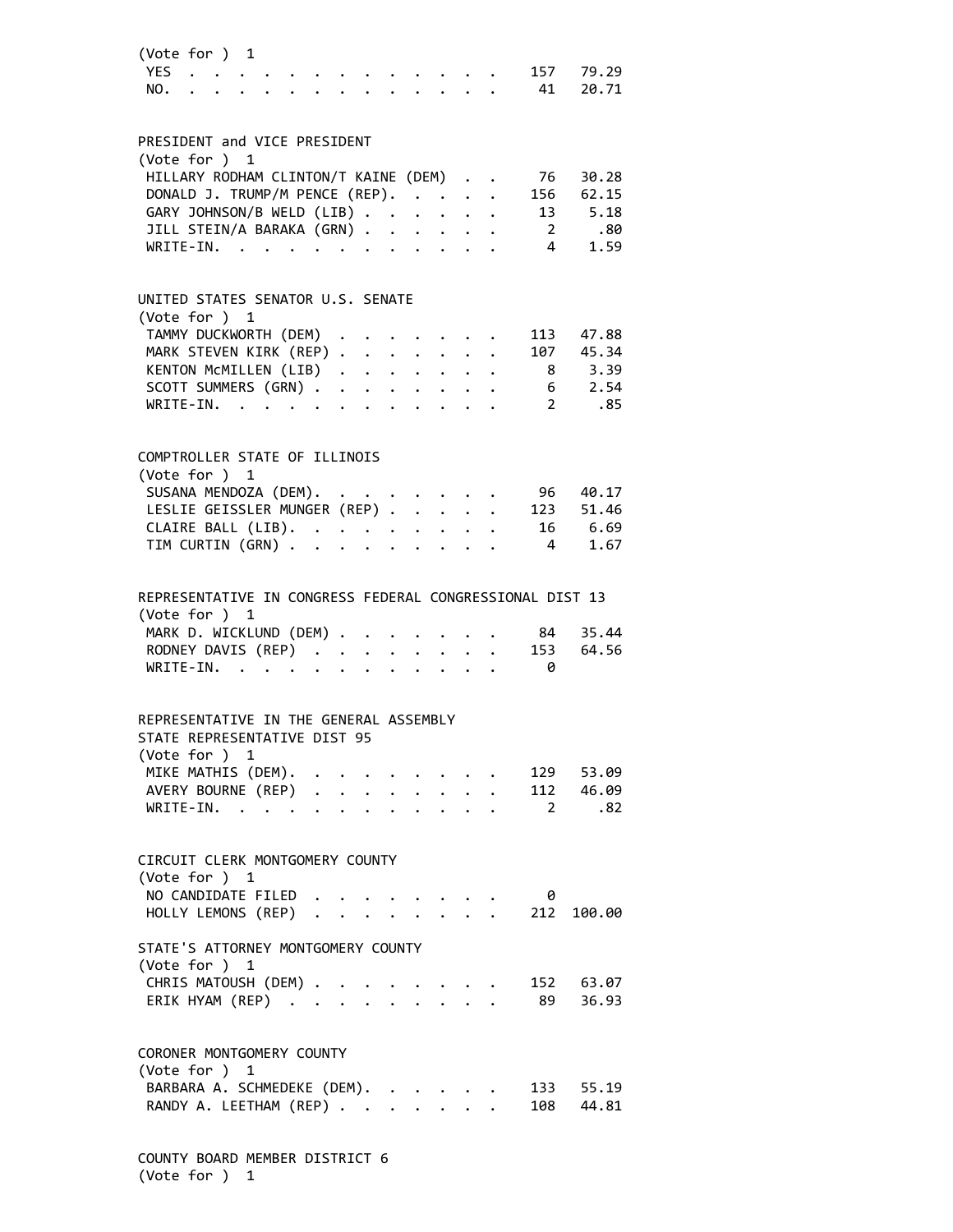| NO CANDIDATE FILED<br>ROY L. HERTEL (REP).                                                                                                         |                                           |                                             |                                                                        |                      |              |                                        | 0                                    | 214 100.00            |
|----------------------------------------------------------------------------------------------------------------------------------------------------|-------------------------------------------|---------------------------------------------|------------------------------------------------------------------------|----------------------|--------------|----------------------------------------|--------------------------------------|-----------------------|
| JUDGE OF THE APPELLATE COURT<br>APPELLATE JUDICIAL DISTRICT 5 (STEWART)<br>(Vote for ) 1<br>BRAD K. BLEYER (DEM).<br>JOHN B. BARBERIS, JR. (REP)   |                                           |                                             |                                                                        |                      |              |                                        | 123 56.16                            | 96 43.84              |
| JUDGE OF THE APPELLATE COURT<br>APPELLATE JUDICIAL DISTRICT 5 (WEXSTTEN)<br>(Vote for ) 1<br>JO BETH WEBER (DEM)<br>JAMES R. "RANDY" MOORE (REP) . |                                           |                                             |                                                                        |                      | $\mathbf{L}$ | $\mathbf{r}$ . The set of $\mathbf{r}$ | $\cdot$ , . 103 46.19<br>. 120 53.81 |                       |
| WM. ROBIN TODD CIRCUIT JUDGE RETENT<br>JUDICIAL CIRCUIT DISTRICT 4<br>(Vote for ) 1<br>YES<br>NO.                                                  |                                           |                                             |                                                                        |                      |              |                                        |                                      | 155 75.24<br>51 24.76 |
| DOUGLAS L. JARMAN CIRCUIT JUDGE RETENT<br>JUDICIAL CIRCUIT DISTRICT 4<br>(Vote for ) 1<br>YES<br>NO.                                               |                                           | $\mathbf{r} = \mathbf{r} \times \mathbf{r}$ |                                                                        |                      |              |                                        | 198<br>26                            | 88.39<br>11.61        |
| MIKE MCHANEY CIRCUIT JUDGE RETENT<br>JUDICIAL CIRCUIT DISTRICT 4<br>(Vote for ) 1<br>YES<br>NO.<br>$\mathbf{A}$ and $\mathbf{A}$                   |                                           |                                             |                                                                        |                      |              |                                        | 48                                   | 157 76.59<br>23.41    |
| MARK W. STEDELIN CIRCUIT JUDGE RETENT<br>JUDICIAL CIRCUIT DISTRICT 4<br>(Vote for ) 1<br>YES.<br>NO.                                               |                                           |                                             |                                                                        |                      |              |                                        | 50                                   | 158 75.96<br>24.04    |
| MONTGOMERY COUNTY PUBLIC QUESTION<br>(Vote for ) 1<br>YES.<br>$\ddot{\phantom{a}}$<br>NO.<br>$\ddot{\phantom{a}}$<br>$\ddot{\phantom{0}}$          | $\ddot{\phantom{0}}$                      |                                             |                                                                        |                      |              |                                        | 136<br>96                            | 58.62<br>41.38        |
| PRECINCT REPORT<br>RUN DATE:11/22/16<br>RUN TIME:11:54 AM                                                                                          | 2016 GENERAL ELECTION<br>NOVEMBER 8, 2016 |                                             |                                                                        |                      |              |                                        | MONTGOMERY COUNTY, ILLINOIS OFFICIAL |                       |
| 0805 HILLSBORO 5<br>REGISTERED VOTERS - TOTAL<br>BALLOTS CAST - TOTAL.<br>BALLOTS CAST - BLANK.                                                    |                                           |                                             | $\mathbf{L}$<br>$\ddot{\phantom{a}}$<br>$\ddot{\phantom{0}}$           | $\ddot{\phantom{0}}$ |              |                                        | VOTES PERCENT<br>748<br>565<br>0     |                       |
| VOTER TURNOUT - TOTAL<br>VOTER TURNOUT - BLANK                                                                                                     |                                           |                                             | $\ddot{\phantom{0}}$<br>$\ddot{\phantom{0}}$<br>$\sim$<br>$\mathbf{L}$ |                      |              |                                        |                                      | 75.53                 |

IL TRANSPORTATION FUNDS AMENDMENT (Vote for ) 1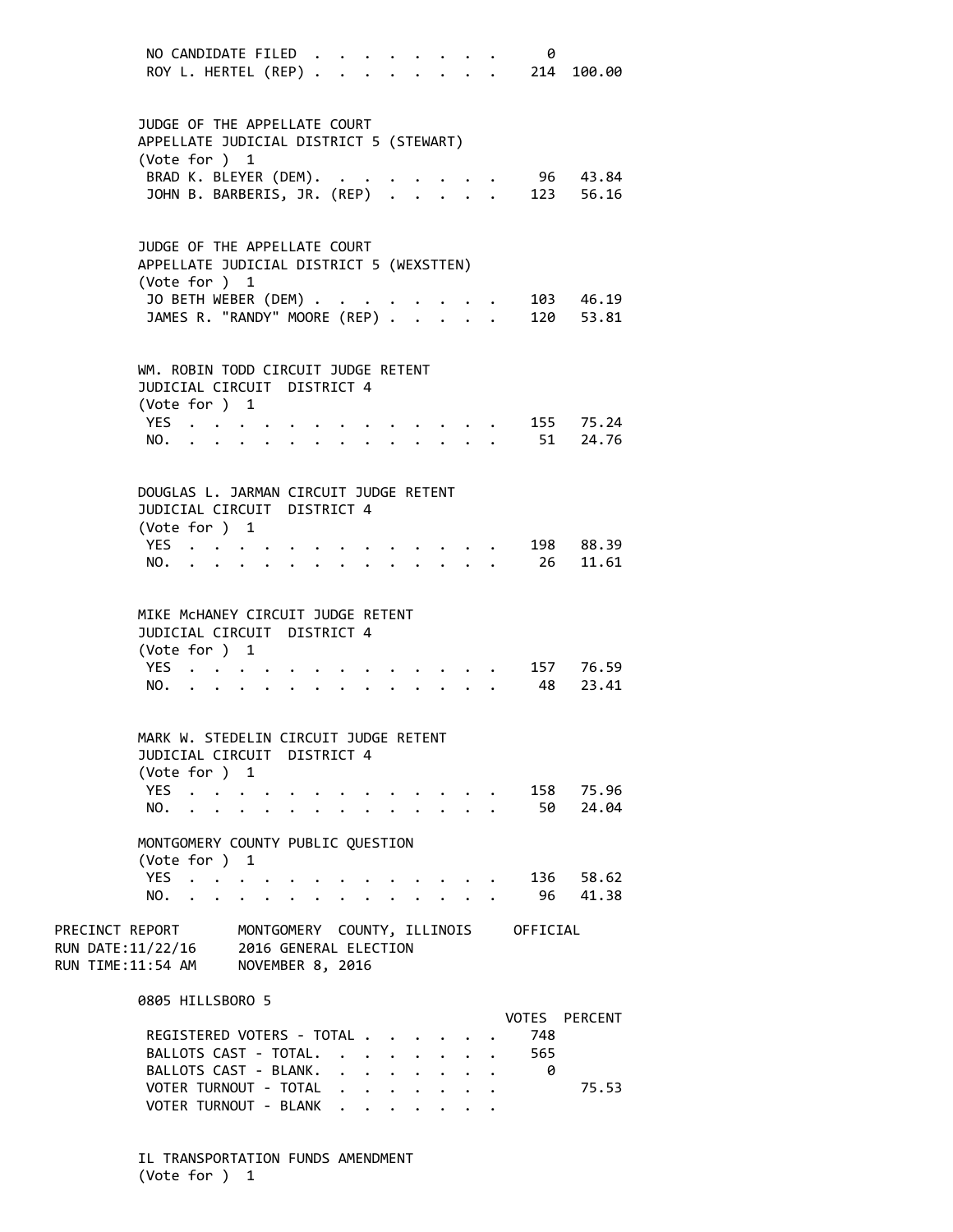| YES<br>NO.                                                                              |  |  |  |  |  |                | 326 72.44<br>. 124 27.56                  |
|-----------------------------------------------------------------------------------------|--|--|--|--|--|----------------|-------------------------------------------|
| PRESIDENT and VICE PRESIDENT                                                            |  |  |  |  |  |                |                                           |
| (Vote for ) 1                                                                           |  |  |  |  |  |                |                                           |
| HILLARY RODHAM CLINTON/T KAINE (DEM)                                                    |  |  |  |  |  | 165            | 29.78                                     |
| DONALD J. TRUMP/M PENCE (REP).<br>GARY JOHNSON/B WELD (LIB)                             |  |  |  |  |  |                | 358 64.62<br>22 3.97                      |
| JILL STEIN/A BARAKA (GRN)                                                               |  |  |  |  |  | 5 <sub>1</sub> | .90                                       |
| WRITE-IN.                                                                               |  |  |  |  |  | $\overline{4}$ | .72                                       |
| UNITED STATES SENATOR U.S. SENATE                                                       |  |  |  |  |  |                |                                           |
| (Vote for ) 1                                                                           |  |  |  |  |  |                |                                           |
| TAMMY DUCKWORTH (DEM)                                                                   |  |  |  |  |  |                | 254 46.27                                 |
| MARK STEVEN KIRK (REP) 261 47.54                                                        |  |  |  |  |  |                |                                           |
| KENTON MCMILLEN (LIB)                                                                   |  |  |  |  |  |                | 18 3.28                                   |
| SCOTT SUMMERS (GRN)                                                                     |  |  |  |  |  |                | 16 2.91                                   |
| WRITE-IN.                                                                               |  |  |  |  |  | $\theta$       |                                           |
| COMPTROLLER STATE OF ILLINOIS                                                           |  |  |  |  |  |                |                                           |
| (Vote for ) 1                                                                           |  |  |  |  |  |                | 217 40.71                                 |
| SUSANA MENDOZA (DEM).<br>LESLIE GEISSLER MUNGER (REP)                                   |  |  |  |  |  |                | 289 54.22                                 |
|                                                                                         |  |  |  |  |  | 16             | 3.00                                      |
| CLAIRE BALL (LIB).<br>TIM CURTIN (GRN)                                                  |  |  |  |  |  | 11             | 2.06                                      |
|                                                                                         |  |  |  |  |  |                |                                           |
| REPRESENTATIVE IN CONGRESS FEDERAL CONGRESSIONAL DIST 13                                |  |  |  |  |  |                |                                           |
| (Vote for ) 1<br>MARK D. WICKLUND (DEM)                                                 |  |  |  |  |  | 170            | 31.37                                     |
| RODNEY DAVIS (REP) 368 67.90                                                            |  |  |  |  |  |                |                                           |
| WRITE-IN.                                                                               |  |  |  |  |  | $\overline{4}$ | .74                                       |
|                                                                                         |  |  |  |  |  |                |                                           |
| REPRESENTATIVE IN THE GENERAL ASSEMBLY<br>STATE REPRESENTATIVE DIST 95<br>(Vote for ) 1 |  |  |  |  |  |                |                                           |
| MIKE MATHIS (DEM).                                                                      |  |  |  |  |  |                | $\cdot \cdot \cdot \cdot \cdot 300$ 55.56 |
| AVERY BOURNE (REP) 238 44.07                                                            |  |  |  |  |  |                |                                           |
| WRITE-IN. 2                                                                             |  |  |  |  |  |                | .37                                       |
| CIRCUIT CLERK MONTGOMERY COUNTY                                                         |  |  |  |  |  |                |                                           |
| (Vote for ) 1                                                                           |  |  |  |  |  |                |                                           |
| NO CANDIDATE FILED                                                                      |  |  |  |  |  | 0              |                                           |
| HOLLY LEMONS (REP) 452                                                                  |  |  |  |  |  |                | 100.00                                    |
| STATE'S ATTORNEY MONTGOMERY COUNTY                                                      |  |  |  |  |  |                |                                           |
| (Vote for ) 1                                                                           |  |  |  |  |  |                |                                           |
| CHRIS MATOUSH (DEM) .<br>ERIK HYAM (REP)                                                |  |  |  |  |  |                | 328 59.64                                 |
|                                                                                         |  |  |  |  |  |                | 222 40.36                                 |
| CORONER MONTGOMERY COUNTY                                                               |  |  |  |  |  |                |                                           |
| (Vote for ) 1                                                                           |  |  |  |  |  |                |                                           |
| BARBARA A. SCHMEDEKE (DEM).                                                             |  |  |  |  |  |                | 288 52.65                                 |
| RANDY A. LEETHAM (REP)                                                                  |  |  |  |  |  |                | 259 47.35                                 |
| COUNTY BOARD MEMBER DISTRICT 4<br>(Vote for ) 1                                         |  |  |  |  |  |                |                                           |

JIM MOORE (DEM) . . . . . . . . . 309 100.00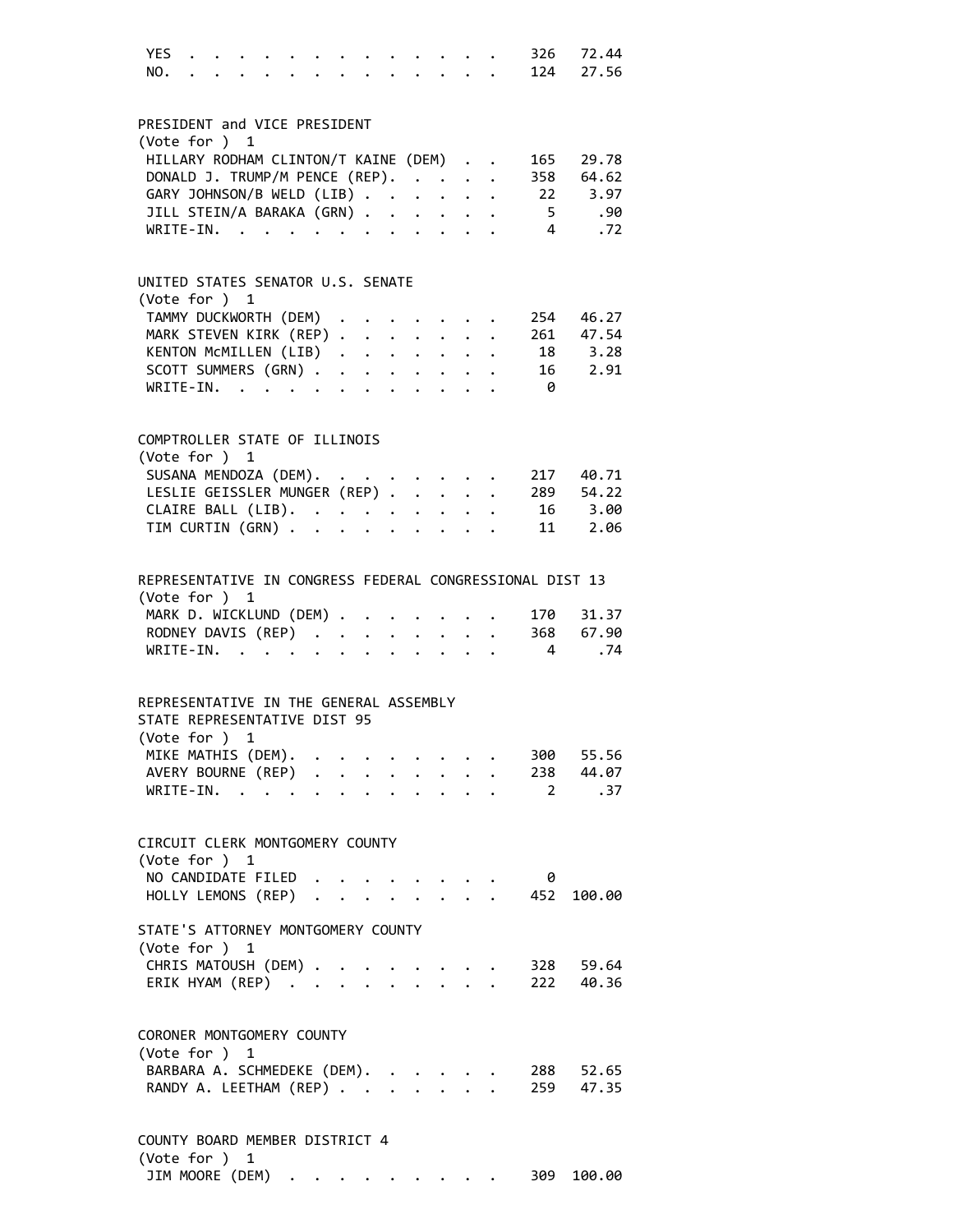NO CANDIDATE FILED . . . . . . . . 0 COUNTY BOARD MEMBER DISTRICT 6 (Vote for ) 1 NO CANDIDATE FILED . . . . . . . . 0 ROY L. HERTEL (REP) . . . . . . . . 134 100.00 JUDGE OF THE APPELLATE COURT APPELLATE JUDICIAL DISTRICT 5 (STEWART) (Vote for ) 1 BRAD K. BLEYER (DEM). . . . . . . . 236 47.20 JOHN B. BARBERIS, JR. (REP) . . . . . 264 52.80 JUDGE OF THE APPELLATE COURT APPELLATE JUDICIAL DISTRICT 5 (WEXSTTEN) (Vote for ) 1 JO BETH WEBER (DEM) . . . . . . . . 238 47.32 JAMES R. "RANDY" MOORE (REP) . . . . . 265 52.68 WM. ROBIN TODD CIRCUIT JUDGE RETENT JUDICIAL CIRCUIT DISTRICT 4 (Vote for ) 1 YES . . . . . . . . . . . . . 331 70.28 NO. . . . . . . . . . . . . . 140 29.72 DOUGLAS L. JARMAN CIRCUIT JUDGE RETENT JUDICIAL CIRCUIT DISTRICT 4 (Vote for ) 1 YES . . . . . . . . . . . . . 432 82.76 NO. . . . . . . . . . . . . . 90 17.24 MIKE McHANEY CIRCUIT JUDGE RETENT JUDICIAL CIRCUIT DISTRICT 4 (Vote for ) 1 YES . . . . . . . . . . . . . 342 72.15 NO. . . . . . . . . . . . . . 132 27.85 MARK W. STEDELIN CIRCUIT JUDGE RETENT JUDICIAL CIRCUIT DISTRICT 4 (Vote for ) 1 YES . . . . . . . . . . . . . 341 72.40 NO. . . . . . . . . . . . . . 130 27.60 MONTGOMERY COUNTY PUBLIC QUESTION (Vote for ) 1 YES . . . . . . . . . . . . . 285 53.27 NO. . . . . . . . . . . . . . 250 46.73 PRECINCT REPORT MONTGOMERY COUNTY, ILLINOIS OFFICIAL RUN DATE:11/22/16 2016 GENERAL ELECTION RUN TIME:11:54 AM NOVEMBER 8, 2016 0806 HILLSBORO 6 VOTES PERCENT REGISTERED VOTERS - TOTAL . . . . . . 687 BALLOTS CAST - TOTAL. . . . . . . . 509

BALLOTS CAST - BLANK. . . . . . . . 0

VOTER TURNOUT - TOTAL . . . . . . . . 74.09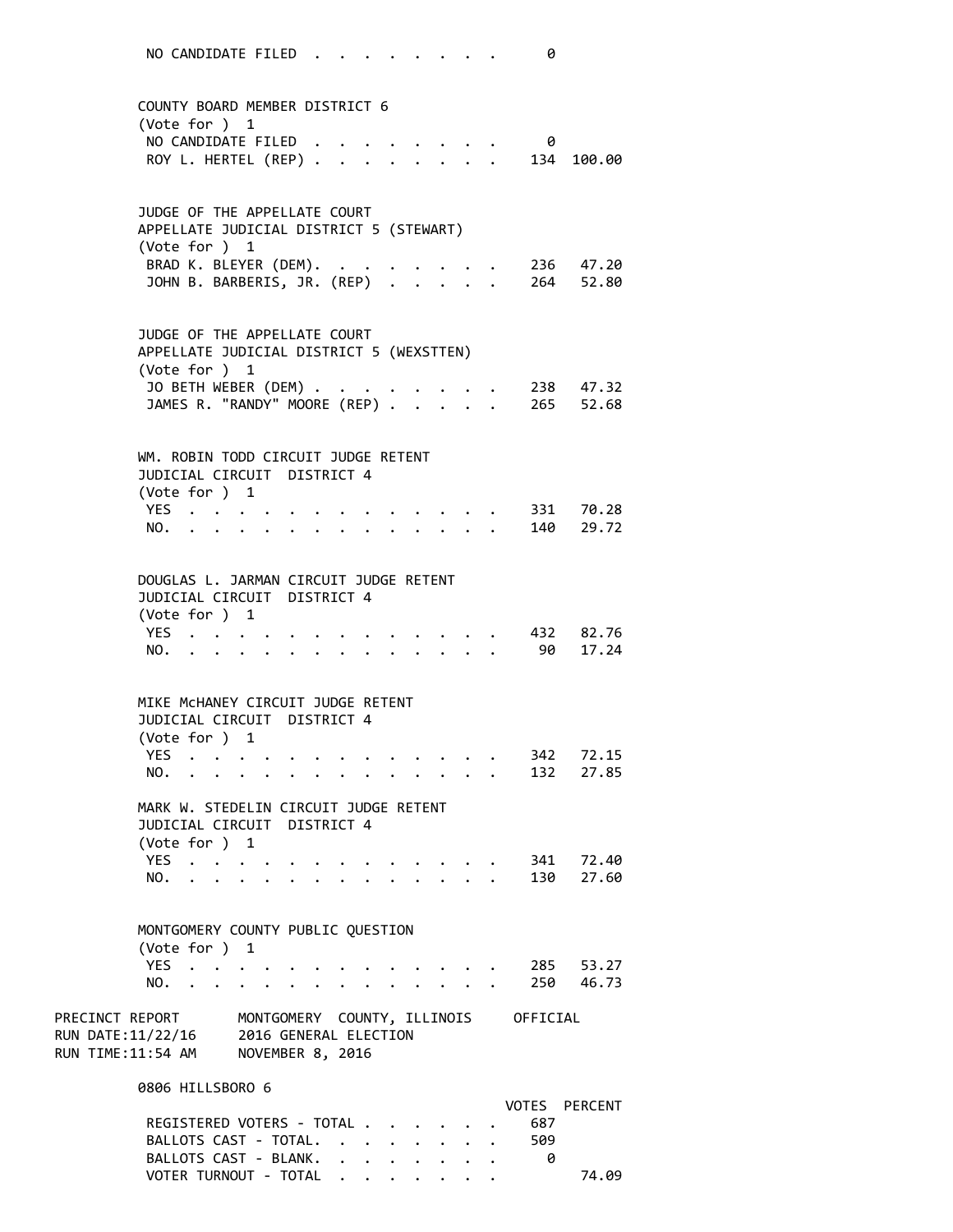### IL TRANSPORTATION FUNDS AMENDMENT

| (Vote for $)$ 1 |  |  |  |  |  |  |               |  |
|-----------------|--|--|--|--|--|--|---------------|--|
|                 |  |  |  |  |  |  | YES 290 72.14 |  |
|                 |  |  |  |  |  |  | NO. 112 27.86 |  |

### PRESIDENT and VICE PRESIDENT

| (Vote for $)$ 1                                |        |
|------------------------------------------------|--------|
| HILLARY RODHAM CLINTON/T KAINE (DEM) 172 34.33 |        |
| DONALD J. TRUMP/M PENCE (REP). 289 57.68       |        |
| GARY JOHNSON/B WELD (LIB) 29 5.79              |        |
| JILL STEIN/A BARAKA (GRN) 6 1.20               |        |
| WRITE-IN.                                      | 5 1.00 |

#### UNITED STATES SENATOR U.S. SENATE  $(Var_6 + \dots)$  1

| (VOLE TOI') I                    |  |  |  |  |  |
|----------------------------------|--|--|--|--|--|
| TAMMY DUCKWORTH (DEM) 280 56.91  |  |  |  |  |  |
| MARK STEVEN KIRK (REP) 190 38.62 |  |  |  |  |  |
| KENTON MCMILLEN (LIB) 13 2.64    |  |  |  |  |  |
| SCOTT SUMMERS (GRN) 7 1.42       |  |  |  |  |  |
| WRITE-IN. 2 $.41$                |  |  |  |  |  |

# COMPTROLLER STATE OF ILLINOIS (Vote for ) 1 SUSANA MENDOZA (DEM). . . . . . . . 232 47.93 LESLIE GEISSLER MUNGER (REP) . . . . . 223 46.07 CLAIRE BALL (LIB). . . . . . . . . 13 2.69 TIM CURTIN (GRN) . . . . . . . . . 16 3.31

| REPRESENTATIVE IN CONGRESS FEDERAL CONGRESSIONAL DIST 13 |  |  |  |  |  |
|----------------------------------------------------------|--|--|--|--|--|
| (Vote for $)$ 1                                          |  |  |  |  |  |
| MARK D. WICKLUND (DEM) 204 41.46                         |  |  |  |  |  |
| RODNEY DAVIS (REP) 286 58.13                             |  |  |  |  |  |
| WRITE-IN. 2 .41                                          |  |  |  |  |  |

## REPRESENTATIVE IN THE GENERAL ASSEMBLY STATE REPRESENTATIVE DIST 95 (Vote for ) 1 MIKE MATHIS (DEM). . . . . . . . . 291 58.43 AVERY BOURNE (REP) . . . . . . . . 204 40.96

| WRITE-IN. 3 .60 |  |  |  |  |  |  |  |
|-----------------|--|--|--|--|--|--|--|
|                 |  |  |  |  |  |  |  |

| CIRCUIT CLERK MONTGOMERY COUNTY                       |  |  |  |  |  |  |  |  |     |        |  |  |  |
|-------------------------------------------------------|--|--|--|--|--|--|--|--|-----|--------|--|--|--|
| (Vote for $)$ 1                                       |  |  |  |  |  |  |  |  |     |        |  |  |  |
| NO CANDIDATE FILED                                    |  |  |  |  |  |  |  |  |     |        |  |  |  |
| HOLLY LEMONS (REP) 400                                |  |  |  |  |  |  |  |  |     | 100.00 |  |  |  |
| STATE'S ATTORNEY MONTGOMERY COUNTY<br>(Vote for $)$ 1 |  |  |  |  |  |  |  |  |     |        |  |  |  |
| CHRIS MATOUSH (DEM)                                   |  |  |  |  |  |  |  |  | 334 | 67.20  |  |  |  |
| ERIK HYAM (REP) 163 32.80                             |  |  |  |  |  |  |  |  |     |        |  |  |  |
|                                                       |  |  |  |  |  |  |  |  |     |        |  |  |  |
|                                                       |  |  |  |  |  |  |  |  |     |        |  |  |  |

#### CORONER MONTGOMERY COUNTY (Vote for ) 1

| BARBARA A. SCHMEDEKE (DEM). 285 56.89 |  |  |  |  |
|---------------------------------------|--|--|--|--|
| RANDY A. LEETHAM (REP) 216 43.11      |  |  |  |  |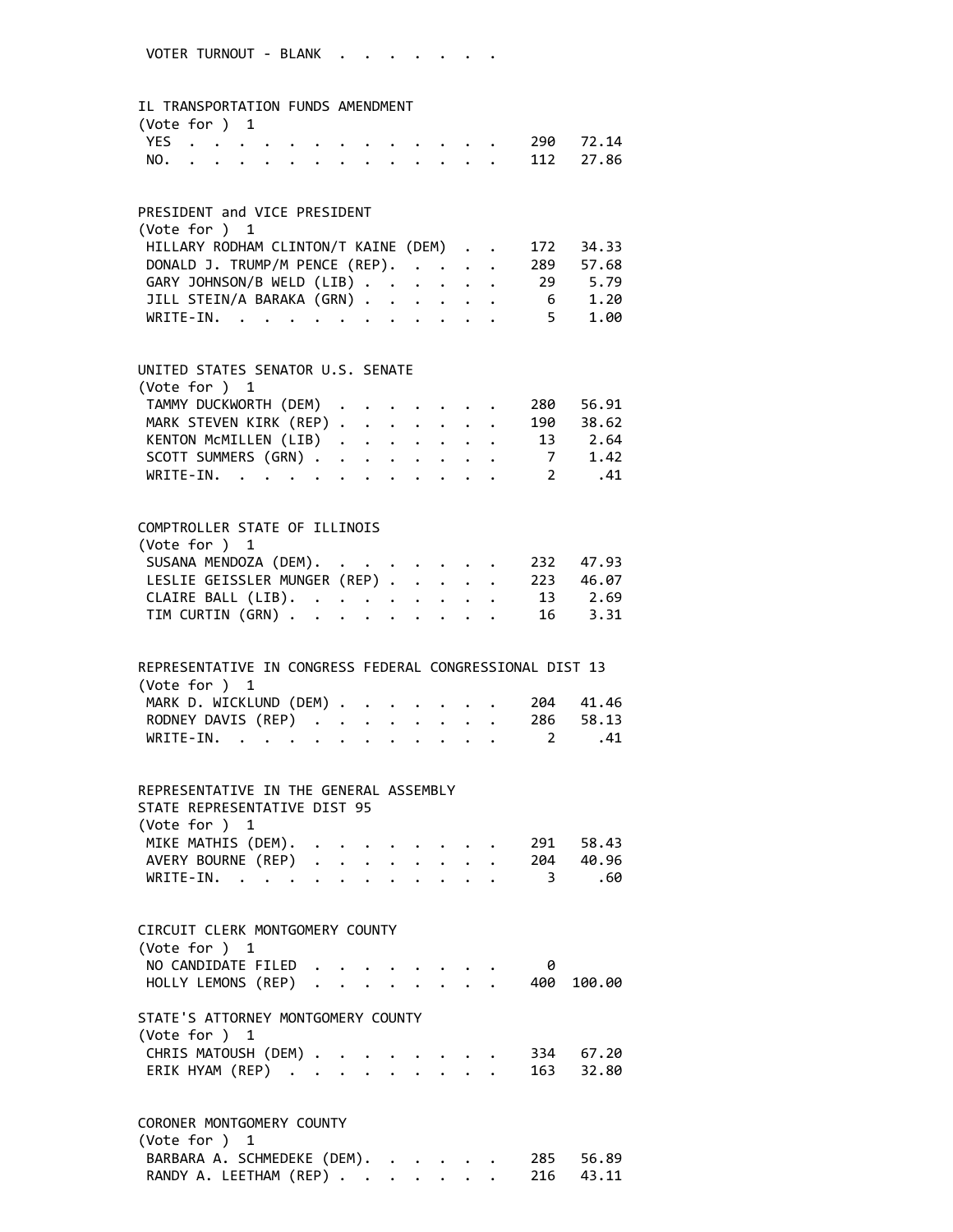COUNTY BOARD MEMBER DISTRICT 4 (Vote for ) 1 JIM MOORE (DEM) . . . . . . . . . 423 100.00 NO CANDIDATE FILED . . . . . . . . 0 JUDGE OF THE APPELLATE COURT APPELLATE JUDICIAL DISTRICT 5 (STEWART) (Vote for ) 1 BRAD K. BLEYER (DEM). . . . . . . . 256 55.41 JOHN B. BARBERIS, JR. (REP) . . . . . 206 44.59 JUDGE OF THE APPELLATE COURT APPELLATE JUDICIAL DISTRICT 5 (WEXSTTEN) (Vote for ) 1 JO BETH WEBER (DEM) . . . . . . . . 256 55.90 JAMES R. "RANDY" MOORE (REP) . . . . . 202 44.10 WM. ROBIN TODD CIRCUIT JUDGE RETENT JUDICIAL CIRCUIT DISTRICT 4 (Vote for ) 1 YES . . . . . . . . . . . . . 318 74.65 NO. . . . . . . . . . . . . . 108 25.35 DOUGLAS L. JARMAN CIRCUIT JUDGE RETENT JUDICIAL CIRCUIT DISTRICT 4 (Vote for ) 1 YES . . . . . . . . . . . . . 391 83.01 NO. . . . . . . . . . . . . . 80 16.99 MIKE McHANEY CIRCUIT JUDGE RETENT JUDICIAL CIRCUIT DISTRICT 4 (Vote for ) 1 YES . . . . . . . . . . . . . 319 75.06 NO. . . . . . . . . . . . . . 106 24.94 MARK W. STEDELIN CIRCUIT JUDGE RETENT JUDICIAL CIRCUIT DISTRICT 4 (Vote for ) 1 YES . . . . . . . . . . . . . 307 73.27 NO. . . . . . . . . . . . . . 112 26.73 MONTGOMERY COUNTY PUBLIC QUESTION (Vote for ) 1 YES . . . . . . . . . . . . . 256 54.12 NO. . . . . . . . . . . . . . 217 45.88 PRECINCT REPORT MONTGOMERY COUNTY, ILLINOIS OFFICIAL RUN DATE:11/22/16 2016 GENERAL ELECTION RUN TIME:11:54 AM NOVEMBER 8, 2016 0901 IRVING VOTES PERCENT REGISTERED VOTERS - TOTAL . . . . . . 664 BALLOTS CAST - TOTAL. . . . . . . . 474 BALLOTS CAST - BLANK. . . . . . . . 0 VOTER TURNOUT - TOTAL . . . . . . . . . . 71.39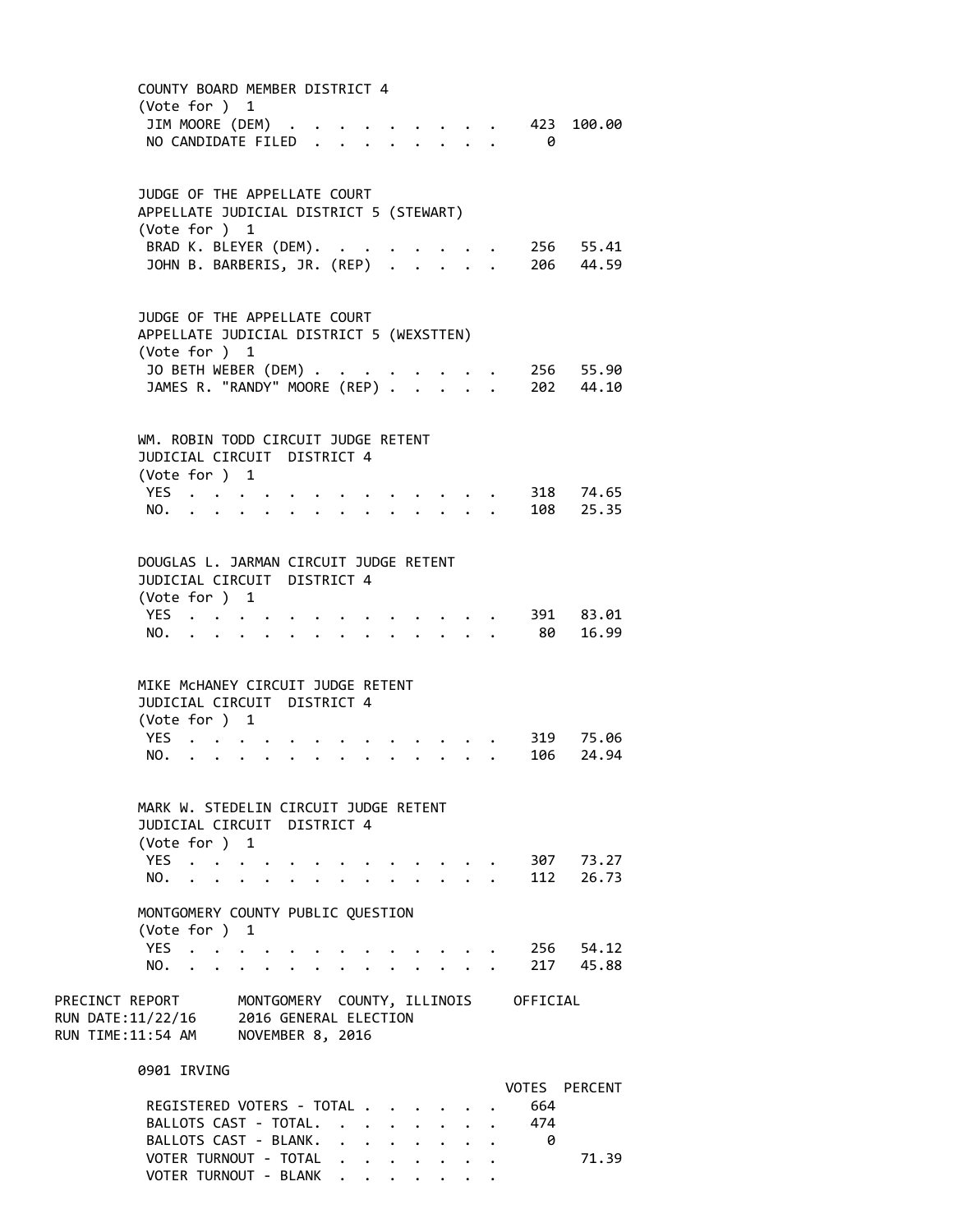| IL TRANSPORTATION FUNDS AMENDMENT<br>(Vote for ) 1       |  |  |  |                                                         |                                                     |                                                                       |                |             |  |
|----------------------------------------------------------|--|--|--|---------------------------------------------------------|-----------------------------------------------------|-----------------------------------------------------------------------|----------------|-------------|--|
| <b>YES</b>                                               |  |  |  |                                                         |                                                     |                                                                       |                | 270 69.59   |  |
| NO.                                                      |  |  |  |                                                         | $\mathbf{r}$ $\mathbf{r}$ $\mathbf{r}$              |                                                                       |                | 118 30.41   |  |
|                                                          |  |  |  |                                                         |                                                     |                                                                       |                |             |  |
| PRESIDENT and VICE PRESIDENT                             |  |  |  |                                                         |                                                     |                                                                       |                |             |  |
| (Vote for ) 1                                            |  |  |  |                                                         |                                                     |                                                                       |                |             |  |
| HILLARY RODHAM CLINTON/T KAINE (DEM)                     |  |  |  |                                                         |                                                     |                                                                       | 108            | 23.18       |  |
| DONALD J. TRUMP/M PENCE (REP).                           |  |  |  |                                                         |                                                     |                                                                       | 330            | 70.82       |  |
| GARY JOHNSON/B WELD (LIB)                                |  |  |  | $\ddot{\phantom{0}}$                                    |                                                     | $\mathbf{1}^{\prime}$ , $\mathbf{1}^{\prime}$ , $\mathbf{1}^{\prime}$ | 22             | 4.72        |  |
| JILL STEIN/A BARAKA (GRN)                                |  |  |  | $\mathbf{A}$                                            |                                                     | $\ddot{\phantom{a}}$ .                                                | $\overline{4}$ | .86         |  |
| $\texttt{WRITE-IN.}\quad .\quad .\quad .\quad .$         |  |  |  | $\mathbf{L}^{\text{max}}$ and $\mathbf{L}^{\text{max}}$ | $\ddot{\phantom{0}}$                                |                                                                       | 2              | .43         |  |
|                                                          |  |  |  |                                                         |                                                     |                                                                       |                |             |  |
| UNITED STATES SENATOR U.S. SENATE                        |  |  |  |                                                         |                                                     |                                                                       |                |             |  |
| (Vote for ) 1                                            |  |  |  |                                                         |                                                     |                                                                       |                |             |  |
| TAMMY DUCKWORTH (DEM)                                    |  |  |  |                                                         |                                                     |                                                                       |                | 179 39.17   |  |
| MARK STEVEN KIRK (REP)<br>KENTON MCMILLEN (LIB)          |  |  |  |                                                         |                                                     |                                                                       |                | 247 54.05   |  |
|                                                          |  |  |  |                                                         |                                                     |                                                                       | 22             | 4.81        |  |
| SCOTT SUMMERS (GRN)                                      |  |  |  |                                                         |                                                     |                                                                       | 9              | 1.97        |  |
| $WRITE-IN.$                                              |  |  |  |                                                         | $\mathbf{r}$ and $\mathbf{r}$ and $\mathbf{r}$      |                                                                       | 0              |             |  |
| COMPTROLLER STATE OF ILLINOIS                            |  |  |  |                                                         |                                                     |                                                                       |                |             |  |
| (Vote for ) 1                                            |  |  |  |                                                         |                                                     |                                                                       |                |             |  |
| SUSANA MENDOZA (DEM).                                    |  |  |  |                                                         |                                                     |                                                                       |                | 165 36.50   |  |
| LESLIE GEISSLER MUNGER (REP)                             |  |  |  |                                                         |                                                     |                                                                       |                | $247$ 54.65 |  |
|                                                          |  |  |  |                                                         |                                                     |                                                                       |                | 26 5.75     |  |
| CLAIRE BALL (LIB).<br>TIM CURTIN (GRN)                   |  |  |  |                                                         |                                                     |                                                                       |                | 14 3.10     |  |
|                                                          |  |  |  |                                                         |                                                     |                                                                       |                |             |  |
| REPRESENTATIVE IN CONGRESS FEDERAL CONGRESSIONAL DIST 13 |  |  |  |                                                         |                                                     |                                                                       |                |             |  |
| (Vote for ) 1                                            |  |  |  |                                                         |                                                     |                                                                       |                |             |  |
| MARK D. WICKLUND (DEM) .                                 |  |  |  |                                                         |                                                     |                                                                       | 132            | 28.95       |  |
| RODNEY DAVIS (REP)                                       |  |  |  |                                                         |                                                     |                                                                       | 324            | 71.05       |  |
| $WRTTF-TN$ , , , ,                                       |  |  |  |                                                         |                                                     |                                                                       | 0              |             |  |
|                                                          |  |  |  |                                                         |                                                     |                                                                       |                |             |  |
| REPRESENTATIVE IN THE GENERAL ASSEMBLY                   |  |  |  |                                                         |                                                     |                                                                       |                |             |  |
| STATE REPRESENTATIVE DIST 95                             |  |  |  |                                                         |                                                     |                                                                       |                |             |  |
| (Vote for ) 1                                            |  |  |  |                                                         |                                                     |                                                                       |                |             |  |
| MIKE MATHIS (DEM).                                       |  |  |  |                                                         |                                                     |                                                                       |                | 203 43.66   |  |
| AVERY BOURNE (REP)                                       |  |  |  |                                                         |                                                     |                                                                       |                | 261 56.13   |  |
| $WRITE-IN.$                                              |  |  |  |                                                         |                                                     |                                                                       | 1              | .22         |  |
|                                                          |  |  |  |                                                         |                                                     |                                                                       |                |             |  |
| CIRCUIT CLERK MONTGOMERY COUNTY                          |  |  |  |                                                         |                                                     |                                                                       |                |             |  |
| (Vote for ) 1                                            |  |  |  |                                                         |                                                     |                                                                       |                |             |  |
| NO CANDIDATE FILED                                       |  |  |  |                                                         |                                                     |                                                                       | 0              |             |  |
| HOLLY LEMONS (REP)                                       |  |  |  |                                                         |                                                     |                                                                       | 419            | 100.00      |  |
| STATE'S ATTORNEY MONTGOMERY COUNTY                       |  |  |  |                                                         |                                                     |                                                                       |                |             |  |
| (Vote for ) 1                                            |  |  |  |                                                         |                                                     |                                                                       |                |             |  |
| CHRIS MATOUSH (DEM) .                                    |  |  |  |                                                         |                                                     |                                                                       |                | 253 55.00   |  |
| ERIK HYAM (REP)                                          |  |  |  |                                                         | $\mathbf{1}$ $\mathbf{1}$ $\mathbf{1}$ $\mathbf{1}$ |                                                                       |                | 207 45.00   |  |
| CORONER MONTGOMERY COUNTY                                |  |  |  |                                                         |                                                     |                                                                       |                |             |  |
| (Vote for ) 1                                            |  |  |  |                                                         |                                                     |                                                                       |                |             |  |
| BARBARA A. SCHMEDEKE (DEM). 231 50.22                    |  |  |  |                                                         |                                                     |                                                                       |                |             |  |

RANDY A. LEETHAM (REP) . . . . . . . 229 49.78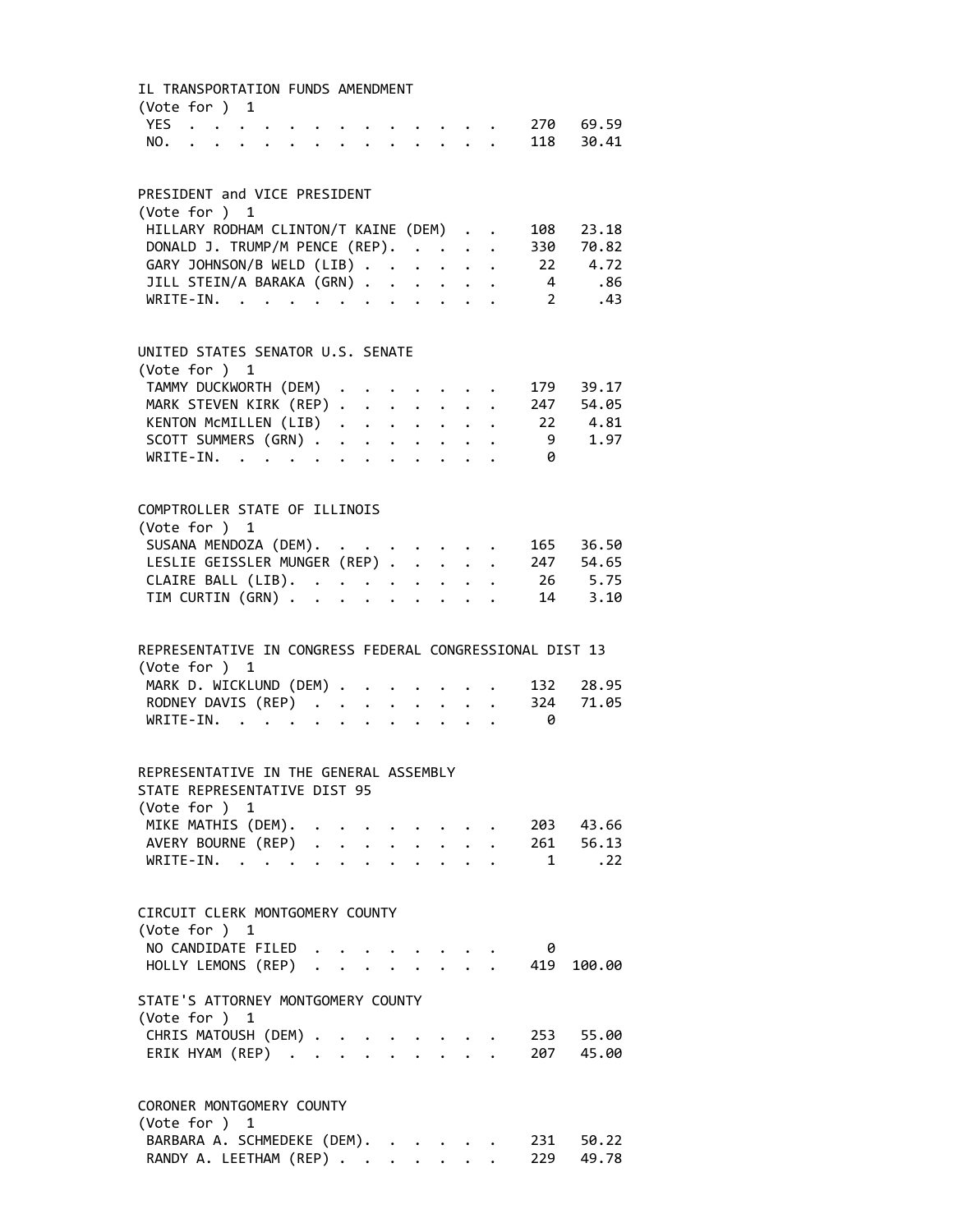| COUNTY BOARD MEMBER DISTRICT 3<br>(Vote for ) 1<br>NO CANDIDATE FILED<br>KIRBY K. FURNESS (REP) .                                                  |                      |                           |                      |  |               |  |  |  | 0<br>428                  | 100.00                                                                                                                                              |  |
|----------------------------------------------------------------------------------------------------------------------------------------------------|----------------------|---------------------------|----------------------|--|---------------|--|--|--|---------------------------|-----------------------------------------------------------------------------------------------------------------------------------------------------|--|
| JUDGE OF THE APPELLATE COURT<br>APPELLATE JUDICIAL DISTRICT 5 (STEWART)<br>(Vote for ) 1<br>BRAD K. BLEYER (DEM).<br>JOHN B. BARBERIS, JR. (REP) . |                      |                           |                      |  | $\sim$ $\sim$ |  |  |  |                           | 181 42.59<br>181 42.59<br>. 244 57.41                                                                                                               |  |
| JUDGE OF THE APPELLATE COURT<br>APPELLATE JUDICIAL DISTRICT 5 (WEXSTTEN)                                                                           |                      |                           |                      |  |               |  |  |  |                           |                                                                                                                                                     |  |
| (Vote for ) 1<br>JO BETH WEBER (DEM) .<br>JAMES R. "RANDY" MOORE (REP) .                                                                           |                      |                           |                      |  |               |  |  |  |                           | $\begin{array}{ccccccccc}\n\cdot & \cdot & \cdot & \cdot & \cdot & 184 & 42.69 \\ \cdot & \cdot & \cdot & \cdot & \cdot & 247 & 57.31\n\end{array}$ |  |
| WM. ROBIN TODD CIRCUIT JUDGE RETENT<br>JUDICIAL CIRCUIT DISTRICT 4<br>(Vote for ) 1                                                                |                      |                           |                      |  |               |  |  |  |                           |                                                                                                                                                     |  |
| YES<br>NO.                                                                                                                                         |                      |                           |                      |  |               |  |  |  |                           | 287 70.00<br>123 30.00                                                                                                                              |  |
| DOUGLAS L. JARMAN CIRCUIT JUDGE RETENT<br>JUDICIAL CIRCUIT DISTRICT 4<br>(Vote for ) 1                                                             |                      |                           |                      |  |               |  |  |  |                           |                                                                                                                                                     |  |
| YES<br>NO.                                                                                                                                         |                      |                           |                      |  |               |  |  |  |                           | 340 76.58<br>104 23.42                                                                                                                              |  |
| MIKE MCHANEY CIRCUIT JUDGE RETENT<br>JUDICIAL CIRCUIT DISTRICT 4<br>(Vote for ) 1                                                                  |                      |                           |                      |  |               |  |  |  |                           |                                                                                                                                                     |  |
| YES .<br>NO.                                                                                                                                       |                      |                           |                      |  |               |  |  |  |                           | 290 70.73<br>120 29.27                                                                                                                              |  |
| MARK W. STEDELIN CIRCUIT JUDGE RETENT<br>JUDICIAL CIRCUIT DISTRICT 4<br>(Vote for $)$ 1                                                            |                      |                           |                      |  |               |  |  |  |                           |                                                                                                                                                     |  |
| <b>YES</b><br>NO.                                                                                                                                  | $\ddot{\phantom{a}}$ |                           |                      |  |               |  |  |  | 138                       | 268 66.01<br>33.99                                                                                                                                  |  |
| MONTGOMERY COUNTY PUBLIC QUESTION<br>(Vote for )                                                                                                   |                      |                           | 1                    |  |               |  |  |  |                           |                                                                                                                                                     |  |
| <b>YES</b><br>NO.                                                                                                                                  | $\ddot{\phantom{a}}$ | <b>Contract Contract</b>  | $\ddot{\phantom{0}}$ |  |               |  |  |  |                           | 210 45.85<br>248 54.15                                                                                                                              |  |
| NOKOMIS SCHOOL BOARD QUESTION TOTAL ALL<br>(Vote for ) 1                                                                                           |                      |                           |                      |  |               |  |  |  |                           |                                                                                                                                                     |  |
| <b>YES</b><br>NO.                                                                                                                                  |                      | $\mathbf{r}$ $\mathbf{r}$ |                      |  |               |  |  |  | $2^{\sim}$<br>$2^{\circ}$ | 50.00<br>50.00                                                                                                                                      |  |
| NOKOMIS SCHOOL BOARD QUESTION IRVING<br>(Vote for ) 1<br><b>YES</b>                                                                                |                      |                           |                      |  |               |  |  |  |                           |                                                                                                                                                     |  |
| NO.                                                                                                                                                | $\ddot{\phantom{0}}$ |                           |                      |  |               |  |  |  | 2<br>$\overline{2}$       | 50.00<br>50.00                                                                                                                                      |  |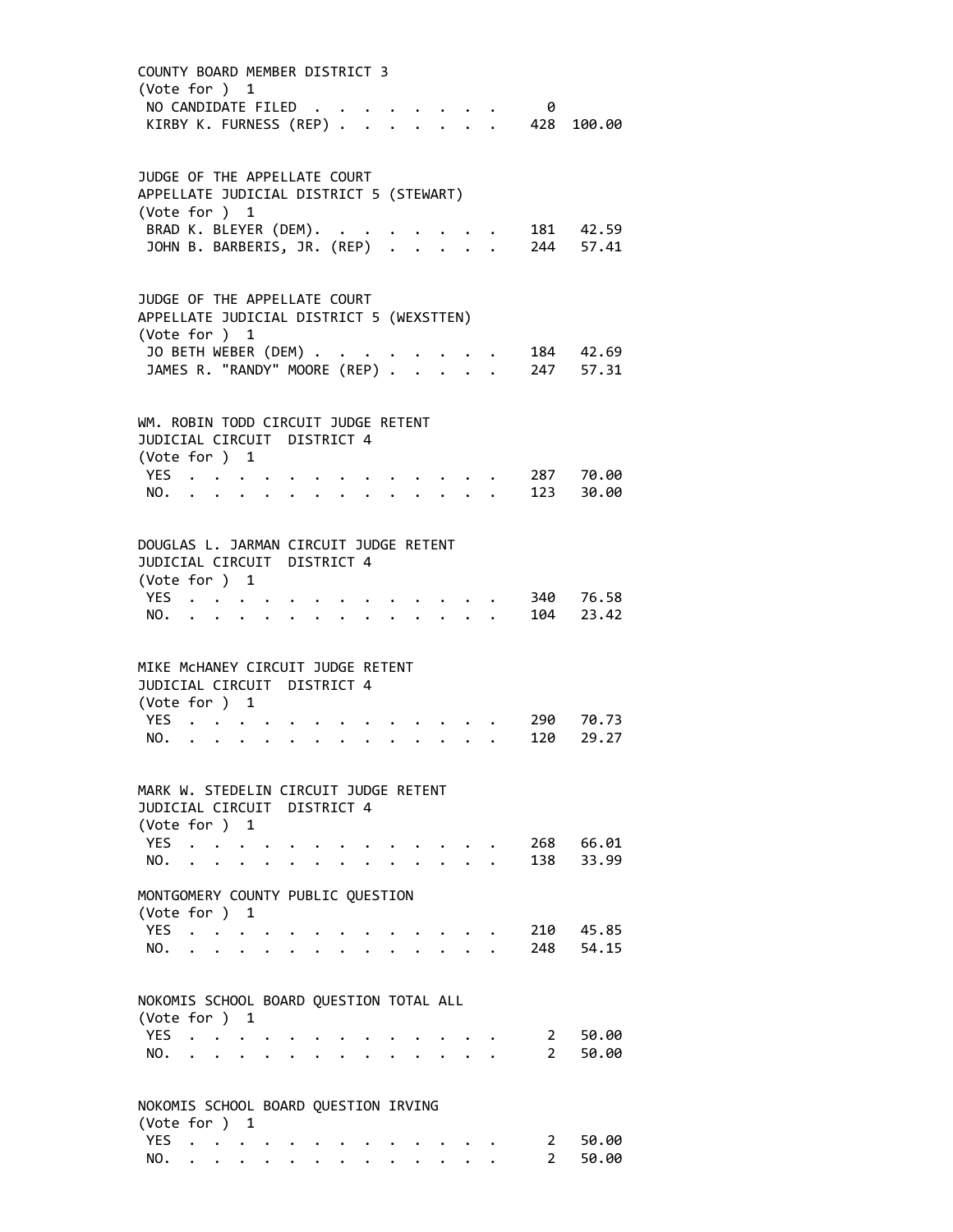PRECINCT REPORT MONTGOMERY COUNTY, ILLINOIS OFFICIAL RUN DATE:11/22/16 2016 GENERAL ELECTION RUN TIME:11:54 AM NOVEMBER 8, 2016 1001 NOKOMIS 1 VOTES PERCENT REGISTERED VOTERS - TOTAL . . . . . . 223 BALLOTS CAST - TOTAL. . . . . . . . 143 BALLOTS CAST - BLANK. . . . . . . . 0 VOTER TURNOUT - TOTAL . . . . . . . . 64.13 VOTER TURNOUT - BLANK . . . . . . . IL TRANSPORTATION FUNDS AMENDMENT (Vote for ) 1 YES . . . . . . . . . . . . . 87 75.65 NO. . . . . . . . . . . . . . 28 24.35 PRESIDENT and VICE PRESIDENT (Vote for ) 1 HILLARY RODHAM CLINTON/T KAINE (DEM) . . 30 21.13 DONALD J. TRUMP/M PENCE (REP). . . . . 102 71.83 GARY JOHNSON/B WELD (LIB) . . . . . . 6 4.23<br>JILL STEIN/A BARAKA (GRN) . . . . . . 2 1.41<br>WRITE-IN. . . . . . . . . . . . 2 1.41 JILL STEIN/A BARAKA (GRN) . . . . . . WRITE-IN. . . . . . . . . UNITED STATES SENATOR U.S. SENATE (Vote for ) 1 TAMMY DUCKWORTH (DEM) . . . . . . . 52 37.14 MARK STEVEN KIRK (REP) . . . . . . . 82 58.57 KENTON MCMILLEN  $(LIB)$  . . . . . . . 6 4.29 SCOTT SUMMERS (GRN) . . . . . . . . 0 WRITE-IN. . . . . . . . . . . . 0 COMPTROLLER STATE OF ILLINOIS (Vote for ) 1 .<br>SUSANA MENDOZA (DEM). . . . . . . . 48 35.82<br>LESLIE GEISSLER MUNGER (REP) . . . . . 76 56.72 LESLIE GEISSLER MUNGER (REP) . . . . . 76 56.72<br>CLAIRE BALL (LIB). . . . . . . . . 6 4.48<br>TIM CURTIN (GRN) . . . . . . . . . 4 2.99 CLAIRE BALL  $(LIB)$ . . . . . . . . . TIM CURTIN  $(GRN)$  . . . . . . . . . REPRESENTATIVE IN CONGRESS FEDERAL CONGRESSIONAL DIST 13 (Vote for ) 1 MARK D. WICKLUND (DEM) . . . . . . . 39 28.26<br>RODNEY DAVIS (REP) . . . . . . . . 99 71.74 RODNEY DAVIS (REP) . . . . . . . . 99 71.74 WRITE-IN. . . . . . . . . . . . 0 REPRESENTATIVE IN THE GENERAL ASSEMBLY STATE REPRESENTATIVE DIST 95 (Vote for ) 1 MIKE MATHIS (DEM). . . . . . . . . . 69 48.59 AVERY BOURNE (REP) . . . . . . . . 72 50.70 WRITE‐IN. . . . . . . . . . . . 1 .70 CIRCUIT CLERK MONTGOMERY COUNTY (Vote for ) 1 NO CANDIDATE FILED . . . . . . . . 0 HOLLY LEMONS (REP) . . . . . . . . 127 100.00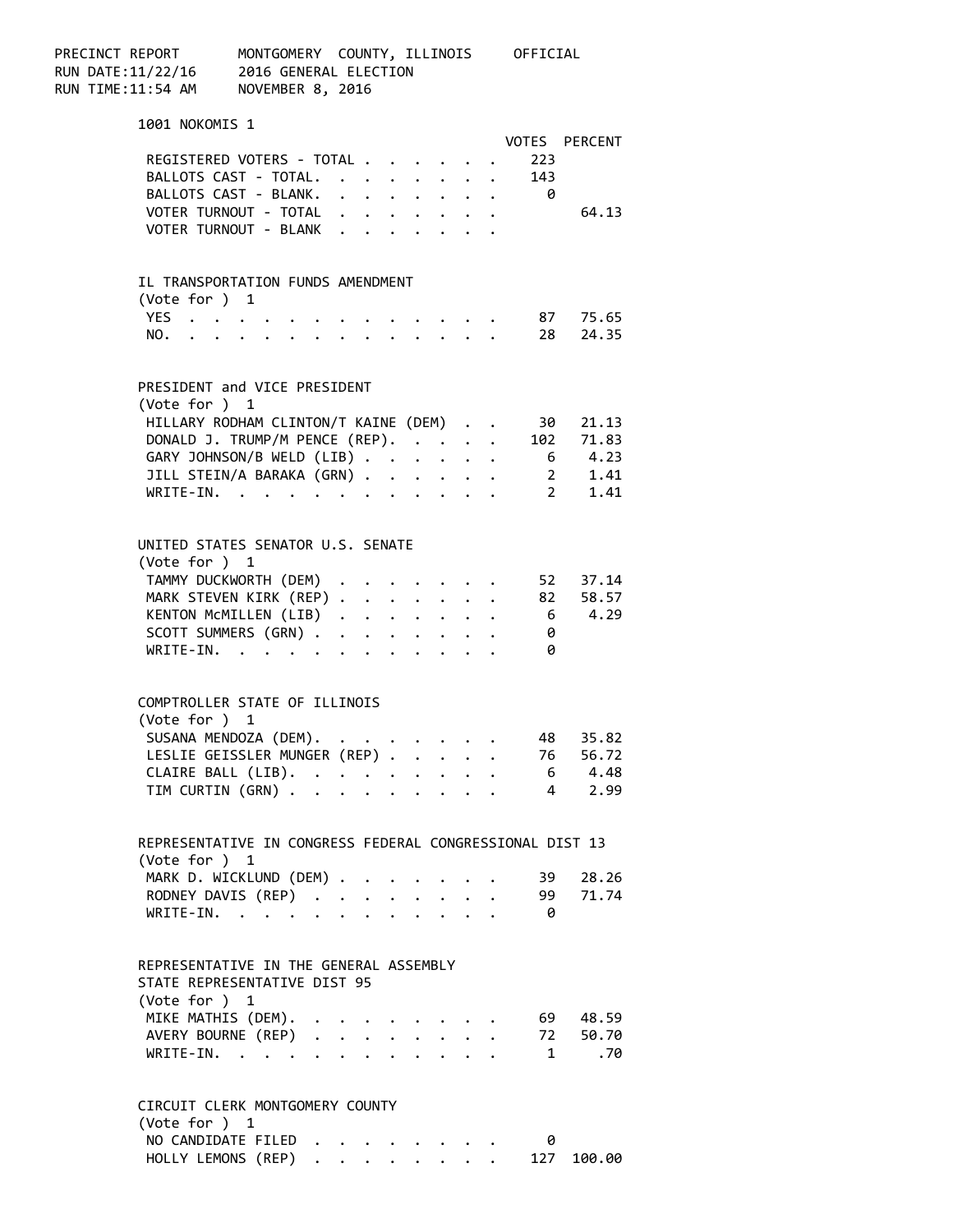| STATE'S ATTORNEY MONTGOMERY COUNTY<br>(Vote for ) 1                     |                           |                                                                     |  |  |              |                                 |  |          |                |
|-------------------------------------------------------------------------|---------------------------|---------------------------------------------------------------------|--|--|--------------|---------------------------------|--|----------|----------------|
| CHRIS MATOUSH (DEM)                                                     |                           |                                                                     |  |  |              |                                 |  |          | 76 56.30       |
| ERIK HYAM (REP)                                                         |                           |                                                                     |  |  |              |                                 |  |          | 59 43.70       |
| CORONER MONTGOMERY COUNTY<br>(Vote for ) 1                              |                           |                                                                     |  |  |              |                                 |  |          |                |
| BARBARA A. SCHMEDEKE (DEM).                                             |                           |                                                                     |  |  |              |                                 |  |          | 61 44.53       |
| RANDY A. LEETHAM (REP)                                                  |                           |                                                                     |  |  |              |                                 |  |          | 76 55.47       |
| COUNTY BOARD MEMBER DISTRICT 2<br>(Vote for ) 2                         |                           |                                                                     |  |  |              |                                 |  |          |                |
| NO CANDIDATE FILED                                                      |                           |                                                                     |  |  |              |                                 |  | 0        |                |
| CHUCK GRADEN (REP)                                                      |                           |                                                                     |  |  |              |                                 |  |          | 108 55.38      |
| GENE MILES (REP)                                                        |                           |                                                                     |  |  | $\mathbf{L}$ | $\cdot$ $\cdot$ $\cdot$ $\cdot$ |  |          | 87 44.62       |
| JUDGE OF THE APPELLATE COURT<br>APPELLATE JUDICIAL DISTRICT 5 (STEWART) |                           |                                                                     |  |  |              |                                 |  |          |                |
| (Vote for ) 1<br>BRAD K. BLEYER (DEM).                                  |                           |                                                                     |  |  |              |                                 |  |          | 57 45.60       |
| JOHN B. BARBERIS, JR. (REP)                                             |                           |                                                                     |  |  |              |                                 |  |          | 68 54.40       |
| JUDGE OF THE APPELLATE COURT                                            |                           |                                                                     |  |  |              |                                 |  |          |                |
| APPELLATE JUDICIAL DISTRICT 5 (WEXSTTEN)<br>(Vote for ) 1               |                           |                                                                     |  |  |              |                                 |  |          |                |
| JO BETH WEBER (DEM).                                                    |                           |                                                                     |  |  |              |                                 |  |          | 60 45.80       |
| JO DETTI WEDER (DEPI)<br>JAMES R. "RANDY" MOORE (REP)                   |                           |                                                                     |  |  |              |                                 |  |          | 71 54.20       |
| WM. ROBIN TODD CIRCUIT JUDGE RETENT<br>JUDICIAL CIRCUIT DISTRICT 4      |                           |                                                                     |  |  |              |                                 |  |          |                |
| (Vote for ) 1                                                           |                           |                                                                     |  |  |              |                                 |  |          |                |
| YES.                                                                    |                           |                                                                     |  |  |              |                                 |  |          | 87 76.99       |
| NO.                                                                     |                           |                                                                     |  |  |              |                                 |  |          | 26 23.01       |
| DOUGLAS L. JARMAN CIRCUIT JUDGE RETENT<br>JUDICIAL CIRCUIT DISTRICT 4   |                           |                                                                     |  |  |              |                                 |  |          |                |
| (Vote for ) 1                                                           |                           |                                                                     |  |  |              |                                 |  |          |                |
| <b>YES</b><br>NO.                                                       | $\mathbf{L}^{\text{max}}$ |                                                                     |  |  |              |                                 |  | 97<br>22 | 81.51<br>18.49 |
|                                                                         |                           |                                                                     |  |  |              |                                 |  |          |                |
| MIKE MCHANEY CIRCUIT JUDGE RETENT<br>JUDICIAL CIRCUIT DISTRICT 4        |                           |                                                                     |  |  |              |                                 |  |          |                |
| (Vote for ) 1                                                           |                           |                                                                     |  |  |              |                                 |  |          |                |
| <b>YES</b><br>NO.                                                       | $\ddot{\phantom{0}}$      |                                                                     |  |  |              |                                 |  | 89<br>27 | 76.72<br>23.28 |
|                                                                         |                           |                                                                     |  |  |              |                                 |  |          |                |
| MARK W. STEDELIN CIRCUIT JUDGE RETENT<br>JUDICIAL CIRCUIT DISTRICT 4    |                           |                                                                     |  |  |              |                                 |  |          |                |
| (Vote for ) 1                                                           |                           |                                                                     |  |  |              |                                 |  |          |                |
|                                                                         |                           |                                                                     |  |  |              |                                 |  |          |                |
| <b>YES</b>                                                              |                           | $\mathbf{1}=\mathbf{1}=\mathbf{1}=\mathbf{1}=\mathbf{1}=\mathbf{1}$ |  |  |              |                                 |  |          | 87 75.65       |
| NO.                                                                     |                           |                                                                     |  |  |              |                                 |  | 28       | 24.35          |
| MONTGOMERY COUNTY PUBLIC QUESTION<br>(Vote for ) 1                      |                           |                                                                     |  |  |              |                                 |  |          |                |
| <b>YES</b><br>NO.                                                       | $\mathbf{L}$              |                                                                     |  |  |              |                                 |  | 74<br>60 | 55.22<br>44.78 |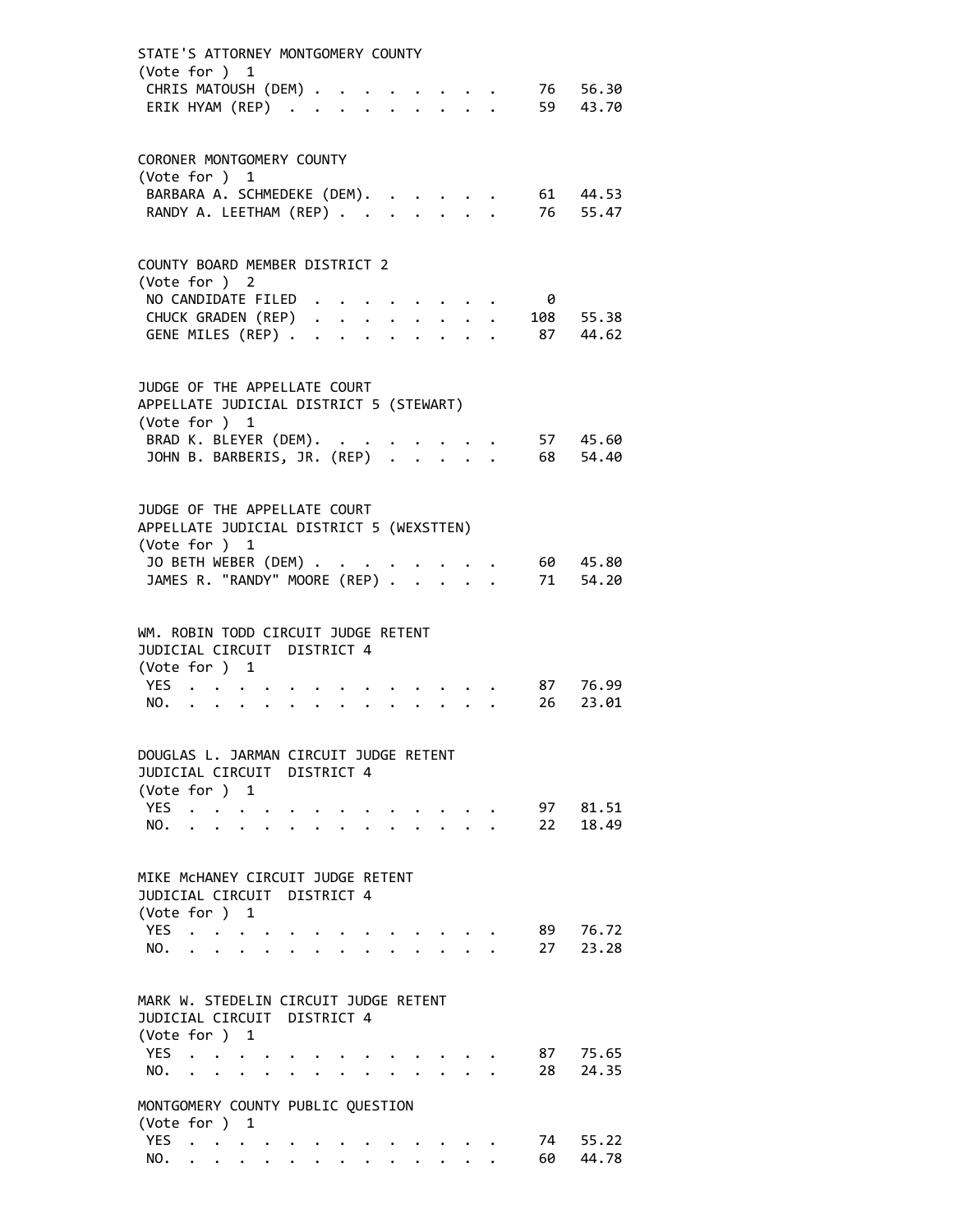| NOKOMIS SCHOOL BOARD QUESTION TOTAL ALL                                                                                               |                      |                           |                      |                           |                                 |                                                     |                                                             |                         |                               |  |
|---------------------------------------------------------------------------------------------------------------------------------------|----------------------|---------------------------|----------------------|---------------------------|---------------------------------|-----------------------------------------------------|-------------------------------------------------------------|-------------------------|-------------------------------|--|
| (Vote for ) 1<br>YES                                                                                                                  |                      |                           |                      |                           |                                 |                                                     |                                                             |                         | 76 57.58                      |  |
| NO.                                                                                                                                   |                      |                           |                      |                           |                                 |                                                     | $\bullet$ .<br><br><br><br><br><br><br><br><br><br><br><br> |                         | 56 42.42                      |  |
|                                                                                                                                       |                      |                           |                      |                           |                                 |                                                     |                                                             |                         |                               |  |
| NOKOMIS SCHOOL BOARD QUESTION NOKOMIS 1                                                                                               |                      |                           |                      |                           |                                 |                                                     |                                                             |                         |                               |  |
| (Vote for ) 1                                                                                                                         |                      |                           |                      |                           |                                 |                                                     |                                                             |                         |                               |  |
| YES                                                                                                                                   |                      |                           |                      |                           |                                 |                                                     |                                                             |                         | 76 57.58                      |  |
| NO.                                                                                                                                   |                      |                           |                      |                           | $\cdot$ $\cdot$ $\cdot$ $\cdot$ |                                                     |                                                             |                         | 56 42.42                      |  |
| PRECINCT REPORT MONTGOMERY COUNTY, ILLINOIS OFFICIAL<br>RUN DATE:11/22/16 2016 GENERAL ELECTION<br>RUN TIME:11:54 AM NOVEMBER 8, 2016 |                      |                           |                      |                           |                                 |                                                     |                                                             |                         |                               |  |
| 1002 NOKOMIS 2                                                                                                                        |                      |                           |                      |                           |                                 |                                                     |                                                             |                         | VOTES PERCENT                 |  |
| REGISTERED VOTERS - TOTAL                                                                                                             |                      |                           |                      |                           |                                 |                                                     |                                                             | 646                     |                               |  |
| BALLOTS CAST - TOTAL.                                                                                                                 |                      |                           |                      |                           |                                 | $\mathcal{L}^{\text{max}}$                          | $\mathbf{z} = \mathbf{z} + \mathbf{z}$                      | 459                     |                               |  |
| BALLOTS CAST - BLANK.                                                                                                                 |                      |                           |                      |                           |                                 |                                                     |                                                             | $\overline{\mathbf{0}}$ |                               |  |
| VOTER TURNOUT - TOTAL                                                                                                                 |                      |                           |                      |                           |                                 |                                                     |                                                             |                         | 71.05                         |  |
| VOTER TURNOUT - BLANK                                                                                                                 |                      |                           |                      |                           |                                 |                                                     |                                                             |                         |                               |  |
|                                                                                                                                       |                      |                           |                      |                           |                                 |                                                     |                                                             |                         |                               |  |
| IL TRANSPORTATION FUNDS AMENDMENT                                                                                                     |                      |                           |                      |                           |                                 |                                                     |                                                             |                         |                               |  |
| (Vote for ) 1<br>YES                                                                                                                  |                      |                           |                      |                           |                                 |                                                     |                                                             |                         | 296 80.22                     |  |
|                                                                                                                                       |                      |                           |                      |                           |                                 | $\mathbf{z} = \mathbf{z} + \mathbf{z} + \mathbf{z}$ |                                                             |                         | 73 19.78                      |  |
| NO.                                                                                                                                   |                      | $\mathbf{r} = \mathbf{r}$ |                      |                           |                                 |                                                     |                                                             |                         |                               |  |
| PRESIDENT and VICE PRESIDENT<br>(Vote for ) 1                                                                                         |                      |                           |                      |                           |                                 |                                                     |                                                             |                         |                               |  |
| HILLARY RODHAM CLINTON/T KAINE (DEM) 104 22.96                                                                                        |                      |                           |                      |                           |                                 |                                                     |                                                             |                         |                               |  |
| DONALD J. TRUMP/M PENCE (REP).                                                                                                        |                      |                           |                      |                           |                                 |                                                     |                                                             |                         |                               |  |
| GARY JOHNSON/B WELD (LIB)                                                                                                             |                      |                           |                      |                           |                                 |                                                     |                                                             |                         | 331 73.07<br>16 3.53<br>2 .44 |  |
| JILL STEIN/A BARAKA (GRN)                                                                                                             |                      |                           |                      |                           | $\ddot{\phantom{0}}$            |                                                     |                                                             |                         |                               |  |
| WRITE-IN.                                                                                                                             |                      |                           |                      |                           |                                 |                                                     |                                                             | ø                       |                               |  |
| UNITED STATES SENATOR U.S. SENATE<br>(Vote for ) 1                                                                                    |                      |                           |                      |                           |                                 |                                                     |                                                             |                         |                               |  |
| TAMMY DUCKWORTH (DEM)                                                                                                                 |                      |                           |                      |                           |                                 |                                                     |                                                             |                         | 147 33.11                     |  |
| MARK STEVEN KIRK (REP)                                                                                                                |                      |                           |                      |                           |                                 | $\ddot{\phantom{a}}$                                |                                                             |                         | $278$ 62.61                   |  |
| KENTON McMILLEN (LIB)                                                                                                                 |                      |                           |                      |                           |                                 |                                                     |                                                             |                         | $13 \qquad 2.93$              |  |
| SCOTT SUMMERS (GRN).                                                                                                                  |                      |                           | $\ddot{\phantom{a}}$ |                           |                                 | $\ddot{\phantom{a}}$                                |                                                             |                         | $5 \t 1.13$                   |  |
| $WRITE-IN.$                                                                                                                           |                      | $\ddot{\phantom{0}}$      |                      | $\mathbf{r} = \mathbf{r}$ |                                 |                                                     | $\mathbf{L}$                                                |                         | 1 .23                         |  |
|                                                                                                                                       |                      |                           |                      |                           |                                 |                                                     |                                                             |                         |                               |  |
| COMPTROLLER STATE OF ILLINOIS<br>(Vote for ) 1                                                                                        |                      |                           |                      |                           |                                 |                                                     |                                                             |                         |                               |  |
| SUSANA MENDOZA (DEM).                                                                                                                 |                      |                           |                      |                           |                                 |                                                     |                                                             |                         | 139 31.45                     |  |
| LESLIE GEISSLER MUNGER (REP) .                                                                                                        |                      |                           |                      |                           | $\ddot{\phantom{0}}$            | $\ddot{\phantom{0}}$                                |                                                             |                         | 287 64.93                     |  |
|                                                                                                                                       |                      |                           |                      |                           |                                 |                                                     |                                                             |                         | $7 \t1.58$                    |  |
| CLAIRE BALL (LIB).<br>TIM CURTIN (GRN)                                                                                                |                      |                           |                      |                           |                                 |                                                     |                                                             |                         | 9 2.04                        |  |
|                                                                                                                                       |                      |                           |                      |                           |                                 |                                                     |                                                             |                         |                               |  |
| REPRESENTATIVE IN CONGRESS FEDERAL CONGRESSIONAL DIST 13<br>(Vote for ) 1                                                             |                      |                           |                      |                           |                                 |                                                     |                                                             |                         |                               |  |
| MARK D. WICKLUND (DEM) .                                                                                                              |                      |                           |                      |                           |                                 |                                                     |                                                             | 91                      | 20.36                         |  |
| RODNEY DAVIS (REP)                                                                                                                    |                      |                           |                      |                           |                                 |                                                     |                                                             | 355                     | 79.42                         |  |
| $WRITE-IN.$                                                                                                                           | $\ddot{\phantom{0}}$ | $\mathbf{L}$              |                      | $\sim$ $\sim$             |                                 |                                                     |                                                             | $\blacksquare$          | .22                           |  |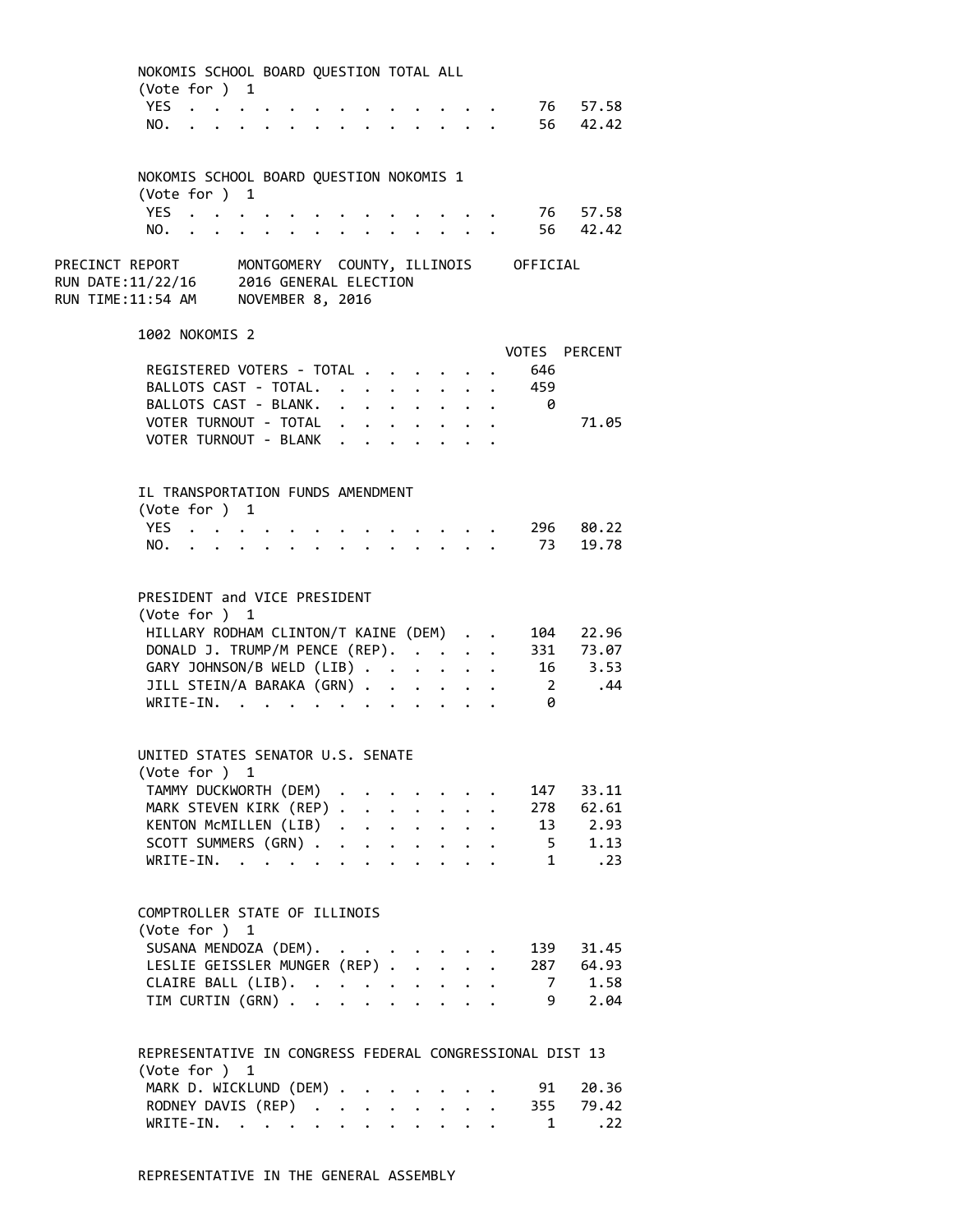| STATE REPRESENTATIVE DIST 95                                                              |                                                       |                                                                                                                                                                                                                                  |  |  |                                                           |  |                                         |          |                                                                               |
|-------------------------------------------------------------------------------------------|-------------------------------------------------------|----------------------------------------------------------------------------------------------------------------------------------------------------------------------------------------------------------------------------------|--|--|-----------------------------------------------------------|--|-----------------------------------------|----------|-------------------------------------------------------------------------------|
| (Vote for ) 1<br>WRITE-IN.                                                                |                                                       | $\mathbf{r}$ , and the set of the set of the set of the set of the set of the set of the set of the set of the set of the set of the set of the set of the set of the set of the set of the set of the set of the set of the set |  |  |                                                           |  |                                         |          | MIKE MATHIS (DEM). 171 38.26<br>AVERY BOURNE (REP) 275 61.52<br>$1 \quad .22$ |
| CIRCUIT CLERK MONTGOMERY COUNTY<br>(Vote for ) 1                                          |                                                       |                                                                                                                                                                                                                                  |  |  |                                                           |  |                                         |          |                                                                               |
| NO CANDIDATE FILED.                                                                       | HOLLY LEMONS (REP)                                    |                                                                                                                                                                                                                                  |  |  |                                                           |  | $\cdot$ $\cdot$ $\cdot$ $\cdot$ $\cdot$ | 0<br>399 | 100.00                                                                        |
| STATE'S ATTORNEY MONTGOMERY COUNTY<br>(Vote for ) 1                                       |                                                       |                                                                                                                                                                                                                                  |  |  |                                                           |  |                                         |          |                                                                               |
| CHRIS MATOUSH (DEM)<br>ERIK HYAM (REP)                                                    |                                                       |                                                                                                                                                                                                                                  |  |  | $\mathbf{1}$ , $\mathbf{1}$ , $\mathbf{1}$ , $\mathbf{1}$ |  |                                         |          | $\cdot$ 230 53.24<br>202 46.76                                                |
| CORONER MONTGOMERY COUNTY<br>(Vote for ) 1                                                |                                                       |                                                                                                                                                                                                                                  |  |  |                                                           |  |                                         |          |                                                                               |
| BARBARA A. SCHMEDEKE (DEM).                                                               |                                                       |                                                                                                                                                                                                                                  |  |  |                                                           |  |                                         |          | 166 37.81<br>RANDY A. LEETHAM (REP) 273 62.19                                 |
| COUNTY BOARD MEMBER DISTRICT 2<br>(Vote for ) 2                                           |                                                       |                                                                                                                                                                                                                                  |  |  |                                                           |  |                                         |          |                                                                               |
|                                                                                           | NO CANDIDATE FILED                                    |                                                                                                                                                                                                                                  |  |  |                                                           |  |                                         | 0        |                                                                               |
| GENE MILES (REP)                                                                          |                                                       |                                                                                                                                                                                                                                  |  |  |                                                           |  |                                         |          | CHUCK GRADEN (REP) 343 53.26<br>301 46.74                                     |
| JUDGE OF THE APPELLATE COURT<br>APPELLATE JUDICIAL DISTRICT 5 (STEWART)                   |                                                       |                                                                                                                                                                                                                                  |  |  |                                                           |  |                                         |          |                                                                               |
| (Vote for ) 1<br>BRAD K. BLEYER (DEM). .                                                  |                                                       |                                                                                                                                                                                                                                  |  |  |                                                           |  |                                         |          | BRAD K. BLEYER (DEM). 149 36.08<br>JOHN B. BARBERIS, JR. (REP) 264 63.92      |
| JUDGE OF THE APPELLATE COURT<br>APPELLATE JUDICIAL DISTRICT 5 (WEXSTTEN)<br>(Vote for ) 1 |                                                       |                                                                                                                                                                                                                                  |  |  |                                                           |  |                                         |          |                                                                               |
|                                                                                           | JO BETH WEBER (DEM)<br>JAMES R. "RANDY" MOORE (REP) . |                                                                                                                                                                                                                                  |  |  |                                                           |  |                                         |          | 166 40.00<br>249 60.00                                                        |
| WM. ROBIN TODD CIRCUIT JUDGE RETENT<br>JUDICIAL CIRCUIT DISTRICT 4<br>(Vote for ) 1       |                                                       |                                                                                                                                                                                                                                  |  |  |                                                           |  |                                         |          |                                                                               |
| YES                                                                                       |                                                       |                                                                                                                                                                                                                                  |  |  |                                                           |  |                                         |          | 273 71.65                                                                     |
| NO.                                                                                       |                                                       |                                                                                                                                                                                                                                  |  |  |                                                           |  |                                         |          | 108 28.35                                                                     |
| DOUGLAS L. JARMAN CIRCUIT JUDGE RETENT<br>JUDICIAL CIRCUIT DISTRICT 4<br>(Vote for ) 1    |                                                       |                                                                                                                                                                                                                                  |  |  |                                                           |  |                                         |          |                                                                               |
| <b>YES</b>                                                                                | $\mathbf{z} = \mathbf{z} + \mathbf{z}$                |                                                                                                                                                                                                                                  |  |  |                                                           |  |                                         |          | 297 74.44                                                                     |
| NO.                                                                                       | $\mathbf{r} = \mathbf{r} + \mathbf{r} + \mathbf{r}$   |                                                                                                                                                                                                                                  |  |  |                                                           |  |                                         |          | 102 25.56                                                                     |
| MIKE MCHANEY CIRCUIT JUDGE RETENT<br>JUDICIAL CIRCUIT DISTRICT 4                          |                                                       |                                                                                                                                                                                                                                  |  |  |                                                           |  |                                         |          |                                                                               |
| (Vote for ) 1<br><b>YES</b>                                                               | $\ddot{\phantom{0}}$                                  |                                                                                                                                                                                                                                  |  |  |                                                           |  |                                         |          | 277 71.76                                                                     |
| NO.                                                                                       | $\ddot{\phantom{a}}$                                  |                                                                                                                                                                                                                                  |  |  |                                                           |  |                                         | 109      | 28.24                                                                         |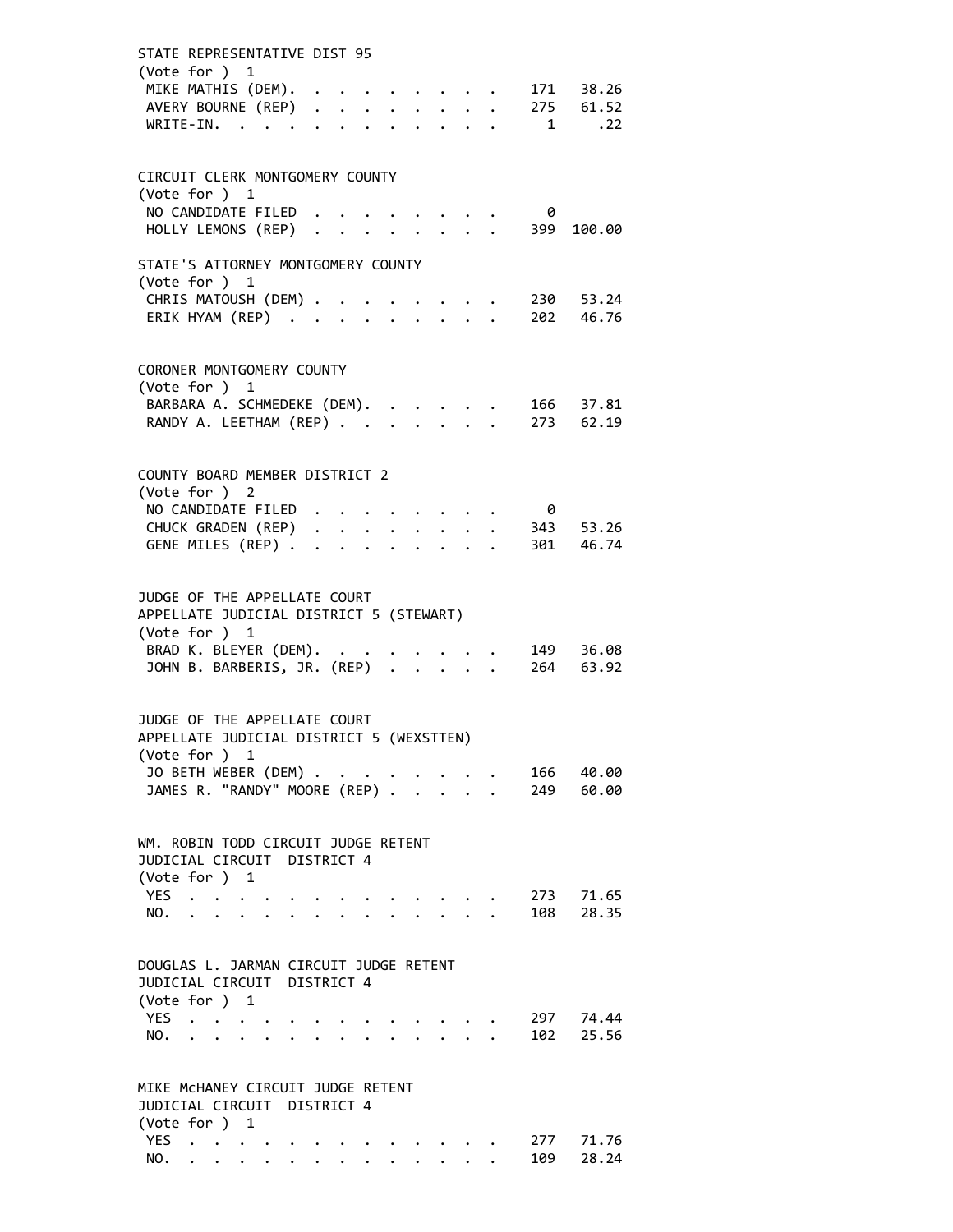|                                                                                                                                                         |      | MARK W. STEDELIN CIRCUIT JUDGE RETENT                                    |                                         |                      |                      |                                                                  |                                 |                      |                                                                          |                         |                         |  |
|---------------------------------------------------------------------------------------------------------------------------------------------------------|------|--------------------------------------------------------------------------|-----------------------------------------|----------------------|----------------------|------------------------------------------------------------------|---------------------------------|----------------------|--------------------------------------------------------------------------|-------------------------|-------------------------|--|
|                                                                                                                                                         |      | JUDICIAL CIRCUIT DISTRICT 4                                              |                                         |                      |                      |                                                                  |                                 |                      |                                                                          |                         |                         |  |
|                                                                                                                                                         |      | (Vote for ) 1                                                            |                                         |                      |                      |                                                                  |                                 |                      |                                                                          |                         |                         |  |
|                                                                                                                                                         |      | YES                                                                      |                                         |                      |                      |                                                                  |                                 |                      |                                                                          |                         | 270 69.95               |  |
|                                                                                                                                                         | NO.  | $\cdot$ $\cdot$ $\cdot$ $\cdot$                                          |                                         |                      |                      |                                                                  |                                 | $\mathbf{L}$         |                                                                          | 116                     | 30.05                   |  |
|                                                                                                                                                         |      |                                                                          |                                         |                      |                      |                                                                  |                                 |                      |                                                                          |                         |                         |  |
|                                                                                                                                                         |      | MONTGOMERY COUNTY PUBLIC QUESTION                                        |                                         |                      |                      |                                                                  |                                 |                      |                                                                          |                         |                         |  |
|                                                                                                                                                         |      | (Vote for ) 1                                                            |                                         |                      |                      |                                                                  |                                 |                      |                                                                          |                         |                         |  |
|                                                                                                                                                         |      | YES                                                                      |                                         |                      |                      |                                                                  |                                 |                      |                                                                          |                         | 232 53.58               |  |
|                                                                                                                                                         | NO.  |                                                                          |                                         |                      |                      |                                                                  |                                 |                      |                                                                          |                         | 201 46.42               |  |
|                                                                                                                                                         |      |                                                                          |                                         |                      |                      |                                                                  |                                 |                      |                                                                          |                         |                         |  |
|                                                                                                                                                         |      |                                                                          |                                         |                      |                      |                                                                  |                                 |                      |                                                                          |                         |                         |  |
|                                                                                                                                                         |      | NOKOMIS SCHOOL BOARD QUESTION TOTAL ALL                                  |                                         |                      |                      |                                                                  |                                 |                      |                                                                          |                         |                         |  |
|                                                                                                                                                         |      | (Vote for ) 1                                                            |                                         |                      |                      |                                                                  |                                 |                      |                                                                          |                         |                         |  |
|                                                                                                                                                         | YES. | $\ddot{\phantom{a}}$                                                     |                                         |                      |                      |                                                                  |                                 |                      |                                                                          |                         | 237 55.76               |  |
|                                                                                                                                                         | NO.  | $\mathbf{r} = \mathbf{r} + \mathbf{r}$ , where $\mathbf{r} = \mathbf{r}$ |                                         | $\ddot{\phantom{0}}$ |                      |                                                                  |                                 |                      |                                                                          |                         | 188 44.24               |  |
|                                                                                                                                                         |      |                                                                          |                                         |                      |                      |                                                                  |                                 |                      |                                                                          |                         |                         |  |
|                                                                                                                                                         |      |                                                                          |                                         |                      |                      |                                                                  |                                 |                      |                                                                          |                         |                         |  |
|                                                                                                                                                         |      | NOKOMIS SCHOOL BOARD QUESTION NOKOMIS 2                                  |                                         |                      |                      |                                                                  |                                 |                      |                                                                          |                         |                         |  |
|                                                                                                                                                         |      | (Vote for ) 1                                                            |                                         |                      |                      |                                                                  |                                 |                      |                                                                          |                         |                         |  |
|                                                                                                                                                         |      | YES                                                                      |                                         |                      |                      |                                                                  |                                 |                      |                                                                          |                         | 237 55.76               |  |
|                                                                                                                                                         |      | NO.                                                                      | $\cdot$ $\cdot$ $\cdot$ $\cdot$ $\cdot$ |                      |                      | $\bullet$ .<br><br><br><br><br><br><br><br><br><br><br><br>      | $\cdot$ $\cdot$ $\cdot$ $\cdot$ |                      |                                                                          |                         | 188 44.24               |  |
|                                                                                                                                                         |      |                                                                          |                                         |                      |                      |                                                                  |                                 |                      |                                                                          |                         |                         |  |
| PRECINCT REPORT       MONTGOMERY  COUNTY, ILLINOIS     OFFICIAL<br>RUN DATE:11/22/16     2016 GENERAL ELECTION<br>RUN TIME:11:54 AM    NOVEMBER 8, 2016 |      |                                                                          |                                         |                      |                      |                                                                  |                                 |                      |                                                                          |                         |                         |  |
|                                                                                                                                                         |      |                                                                          |                                         |                      |                      |                                                                  |                                 |                      |                                                                          |                         |                         |  |
|                                                                                                                                                         |      |                                                                          |                                         |                      |                      |                                                                  |                                 |                      |                                                                          |                         |                         |  |
|                                                                                                                                                         |      |                                                                          |                                         |                      |                      |                                                                  |                                 |                      |                                                                          |                         |                         |  |
|                                                                                                                                                         |      | 1003 NOKOMIS 3                                                           |                                         |                      |                      |                                                                  |                                 |                      |                                                                          |                         |                         |  |
|                                                                                                                                                         |      |                                                                          |                                         |                      |                      |                                                                  |                                 |                      |                                                                          | VOTES                   | PERCENT                 |  |
|                                                                                                                                                         |      | REGISTERED VOTERS - TOTAL                                                |                                         |                      |                      |                                                                  |                                 |                      |                                                                          | 423                     |                         |  |
|                                                                                                                                                         |      | BALLOTS CAST - TOTAL.                                                    |                                         |                      |                      | $\mathbf{r} = \mathbf{r} + \mathbf{r} + \mathbf{r} + \mathbf{r}$ |                                 |                      |                                                                          | $\cdot$ 318             |                         |  |
|                                                                                                                                                         |      | BALLOTS CAST - BLANK.<br>VOTER TURNOUT - TOTAL                           |                                         |                      |                      |                                                                  |                                 |                      | $\mathbf{L} = \mathbf{L} \mathbf{L}$                                     | 0                       | 75.18                   |  |
|                                                                                                                                                         |      | VOTER TURNOUT - BLANK                                                    |                                         |                      |                      | $\mathbf{L} = \mathbf{L}$                                        |                                 |                      |                                                                          |                         |                         |  |
|                                                                                                                                                         |      |                                                                          |                                         |                      |                      |                                                                  |                                 |                      |                                                                          |                         |                         |  |
|                                                                                                                                                         |      |                                                                          |                                         |                      |                      |                                                                  |                                 |                      |                                                                          |                         |                         |  |
|                                                                                                                                                         |      | IL TRANSPORTATION FUNDS AMENDMENT                                        |                                         |                      |                      |                                                                  |                                 |                      |                                                                          |                         |                         |  |
|                                                                                                                                                         |      | (Vote for ) 1                                                            |                                         |                      |                      |                                                                  |                                 |                      |                                                                          |                         |                         |  |
|                                                                                                                                                         | YES. | $\mathbf{r} = \mathbf{r} + \mathbf{r} + \mathbf{r}$ .                    |                                         |                      |                      |                                                                  |                                 |                      | $\mathbf{r}$ , $\mathbf{r}$ , $\mathbf{r}$ , $\mathbf{r}$ , $\mathbf{r}$ | 192                     | 74.13                   |  |
|                                                                                                                                                         | NO.  |                                                                          |                                         |                      |                      |                                                                  |                                 |                      |                                                                          | 67                      | 25.87                   |  |
|                                                                                                                                                         |      |                                                                          |                                         |                      |                      |                                                                  |                                 |                      |                                                                          |                         |                         |  |
|                                                                                                                                                         |      |                                                                          |                                         |                      |                      |                                                                  |                                 |                      |                                                                          |                         |                         |  |
|                                                                                                                                                         |      | PRESIDENT and VICE PRESIDENT                                             |                                         |                      |                      |                                                                  |                                 |                      |                                                                          |                         |                         |  |
|                                                                                                                                                         |      | (Vote for ) 1                                                            |                                         |                      |                      |                                                                  |                                 |                      |                                                                          |                         |                         |  |
|                                                                                                                                                         |      | HILLARY RODHAM CLINTON/T KAINE (DEM).                                    |                                         |                      |                      |                                                                  |                                 |                      |                                                                          | 65                      | 20.63                   |  |
|                                                                                                                                                         |      | DONALD J. TRUMP/M PENCE (REP).                                           |                                         |                      |                      |                                                                  |                                 |                      |                                                                          |                         | 227 72.06               |  |
|                                                                                                                                                         |      | GARY JOHNSON/B WELD (LIB)                                                |                                         |                      |                      |                                                                  | $\ddot{\phantom{0}}$            |                      | $\ddotsc$                                                                |                         | 17 5.40                 |  |
|                                                                                                                                                         |      | JILL STEIN/A BARAKA (GRN)                                                |                                         |                      |                      |                                                                  | $\ddot{\phantom{0}}$            | $\ddot{\phantom{0}}$ |                                                                          | $\overline{\mathbf{3}}$ | .95                     |  |
|                                                                                                                                                         |      | $\texttt{WRITE-IN.} \quad . \quad . \quad . \quad . \quad .$             |                                         |                      |                      |                                                                  |                                 |                      |                                                                          | $\mathbf{3}$            | .95                     |  |
|                                                                                                                                                         |      |                                                                          |                                         |                      |                      |                                                                  |                                 |                      |                                                                          |                         |                         |  |
|                                                                                                                                                         |      |                                                                          |                                         |                      |                      |                                                                  |                                 |                      |                                                                          |                         |                         |  |
|                                                                                                                                                         |      | UNITED STATES SENATOR U.S. SENATE                                        |                                         |                      |                      |                                                                  |                                 |                      |                                                                          |                         |                         |  |
|                                                                                                                                                         |      | (Vote for ) 1                                                            |                                         |                      |                      |                                                                  |                                 |                      |                                                                          |                         |                         |  |
|                                                                                                                                                         |      | TAMMY DUCKWORTH (DEM)                                                    |                                         |                      |                      |                                                                  |                                 |                      |                                                                          |                         | 105 33.98               |  |
|                                                                                                                                                         |      | MARK STEVEN KIRK (REP)                                                   |                                         |                      |                      |                                                                  | $\mathbf{L} = \mathbf{L}$       |                      |                                                                          |                         | 189 61.17               |  |
|                                                                                                                                                         |      | KENTON MCMILLEN (LIB)                                                    |                                         |                      |                      |                                                                  |                                 | $\ddot{\phantom{0}}$ |                                                                          |                         | 9 2.91                  |  |
|                                                                                                                                                         |      | SCOTT SUMMERS (GRN).                                                     |                                         |                      | $\ddot{\phantom{0}}$ | $\ddot{\phantom{0}}$                                             |                                 |                      |                                                                          |                         | 1.94<br>$6\overline{6}$ |  |
|                                                                                                                                                         |      | $WRITE-IN.$                                                              |                                         |                      |                      |                                                                  |                                 |                      |                                                                          | 0                       |                         |  |
|                                                                                                                                                         |      |                                                                          |                                         |                      |                      |                                                                  |                                 |                      |                                                                          |                         |                         |  |
|                                                                                                                                                         |      |                                                                          |                                         |                      |                      |                                                                  |                                 |                      |                                                                          |                         |                         |  |
|                                                                                                                                                         |      | COMPTROLLER STATE OF ILLINOIS                                            |                                         |                      |                      |                                                                  |                                 |                      |                                                                          |                         |                         |  |
|                                                                                                                                                         |      | (Vote for ) 1                                                            |                                         |                      |                      |                                                                  |                                 |                      |                                                                          |                         |                         |  |
|                                                                                                                                                         |      | SUSANA MENDOZA (DEM). .                                                  |                                         |                      |                      |                                                                  |                                 |                      |                                                                          |                         | 102 34.00               |  |

LESLIE GEISSLER MUNGER (REP) . . . . . 178 59.33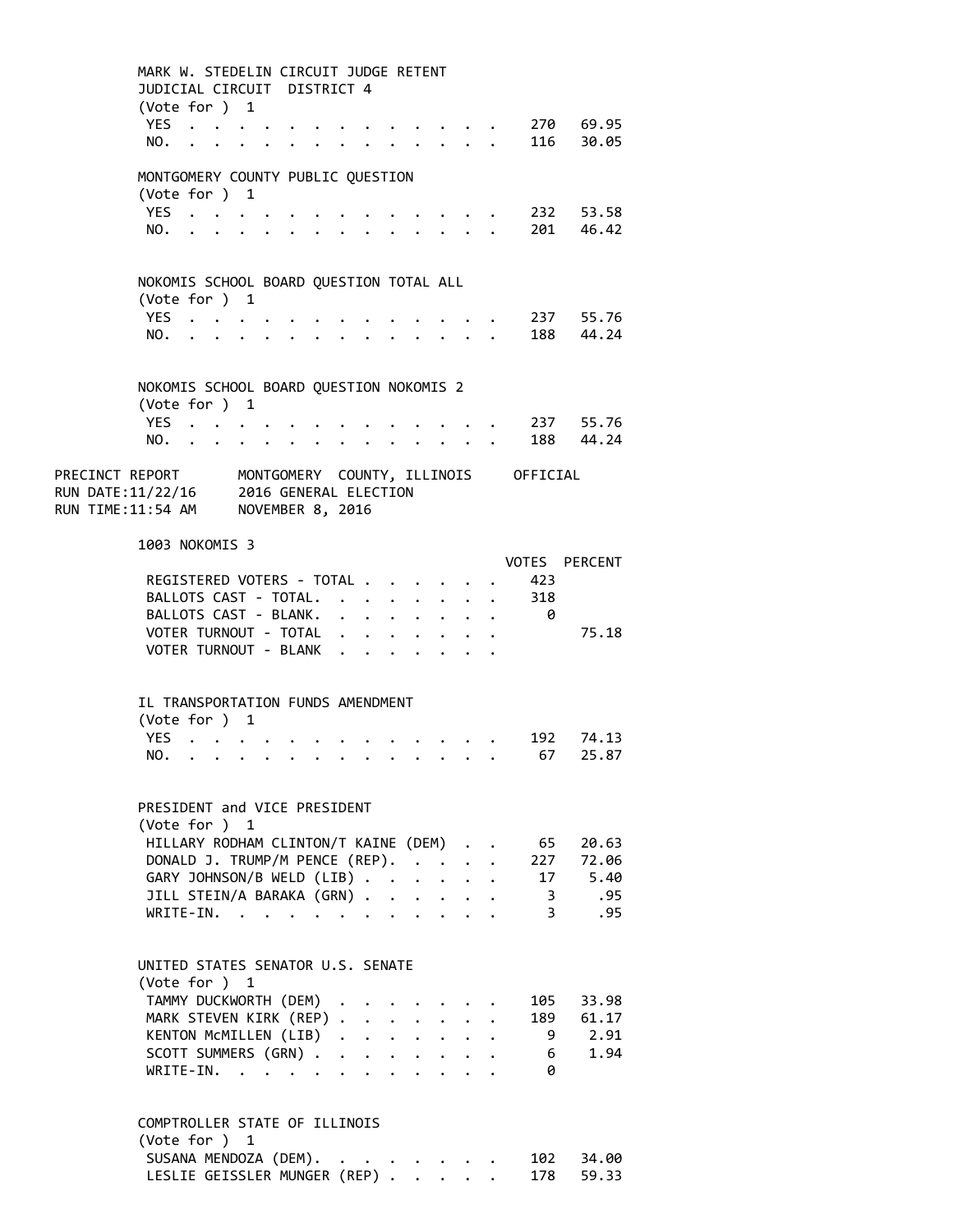| CLAIRE BALL (LIB).<br>TIM CURTIN (GRN)                                                    |  |  |  |  |                                                                                                                                                                                                                                                                                                                                                                                                                                                             |                                                                               |          | 10 3.33<br>10 3.33                              |
|-------------------------------------------------------------------------------------------|--|--|--|--|-------------------------------------------------------------------------------------------------------------------------------------------------------------------------------------------------------------------------------------------------------------------------------------------------------------------------------------------------------------------------------------------------------------------------------------------------------------|-------------------------------------------------------------------------------|----------|-------------------------------------------------|
| REPRESENTATIVE IN CONGRESS FEDERAL CONGRESSIONAL DIST 13<br>(Vote for ) 1                 |  |  |  |  |                                                                                                                                                                                                                                                                                                                                                                                                                                                             |                                                                               |          |                                                 |
| MARK D. WICKLUND (DEM)                                                                    |  |  |  |  |                                                                                                                                                                                                                                                                                                                                                                                                                                                             |                                                                               | 69       | 22.62                                           |
|                                                                                           |  |  |  |  |                                                                                                                                                                                                                                                                                                                                                                                                                                                             |                                                                               |          | RODNEY DAVIS (REP) 235 77.05<br>WRITE-IN. 1 .33 |
|                                                                                           |  |  |  |  |                                                                                                                                                                                                                                                                                                                                                                                                                                                             |                                                                               |          |                                                 |
| REPRESENTATIVE IN THE GENERAL ASSEMBLY<br>STATE REPRESENTATIVE DIST 95<br>(Vote for ) 1   |  |  |  |  |                                                                                                                                                                                                                                                                                                                                                                                                                                                             |                                                                               |          |                                                 |
| MIKE MATHIS (DEM).                                                                        |  |  |  |  |                                                                                                                                                                                                                                                                                                                                                                                                                                                             |                                                                               |          | 131 42.26                                       |
| MIKE MATHLS (DEP)<br>AVERY BOURNE (REP)<br>UPTTE TN                                       |  |  |  |  |                                                                                                                                                                                                                                                                                                                                                                                                                                                             |                                                                               |          | 179 57.74                                       |
| WRITE-IN.                                                                                 |  |  |  |  |                                                                                                                                                                                                                                                                                                                                                                                                                                                             |                                                                               | $\theta$ |                                                 |
| CIRCUIT CLERK MONTGOMERY COUNTY<br>(Vote for ) 1                                          |  |  |  |  |                                                                                                                                                                                                                                                                                                                                                                                                                                                             |                                                                               |          |                                                 |
| NO CANDIDATE FILED                                                                        |  |  |  |  |                                                                                                                                                                                                                                                                                                                                                                                                                                                             | $\mathbf{A}^{\prime}$ , and $\mathbf{A}^{\prime}$ , and $\mathbf{A}^{\prime}$ | 0        |                                                 |
|                                                                                           |  |  |  |  |                                                                                                                                                                                                                                                                                                                                                                                                                                                             |                                                                               |          | HOLLY LEMONS (REP) 265 100.00                   |
| STATE'S ATTORNEY MONTGOMERY COUNTY<br>(Vote for ) 1                                       |  |  |  |  |                                                                                                                                                                                                                                                                                                                                                                                                                                                             |                                                                               |          |                                                 |
| CHRIS MATOUSH (DEM)                                                                       |  |  |  |  | $\mathcal{L}(\mathcal{L}(\mathcal{L}(\mathcal{L}(\mathcal{L}(\mathcal{L}(\mathcal{L}(\mathcal{L}(\mathcal{L}(\mathcal{L}(\mathcal{L}(\mathcal{L}(\mathcal{L}(\mathcal{L}(\mathcal{L}(\mathcal{L}(\mathcal{L}(\mathcal{L}(\mathcal{L}(\mathcal{L}(\mathcal{L}(\mathcal{L}(\mathcal{L}(\mathcal{L}(\mathcal{L}(\mathcal{L}(\mathcal{L}(\mathcal{L}(\mathcal{L}(\mathcal{L}(\mathcal{L}(\mathcal{L}(\mathcal{L}(\mathcal{L}(\mathcal{L}(\mathcal{L}(\mathcal{$ |                                                                               |          | 175 57.76                                       |
| ERIK HYAM (REP)                                                                           |  |  |  |  |                                                                                                                                                                                                                                                                                                                                                                                                                                                             |                                                                               |          | 128 42.24                                       |
| CORONER MONTGOMERY COUNTY<br>(Vote for $)$ 1                                              |  |  |  |  |                                                                                                                                                                                                                                                                                                                                                                                                                                                             |                                                                               |          | 111 37.88                                       |
| BARBARA A. SCHMEDEKE (DEM).<br>RANDY A. LEETHAM (REP)                                     |  |  |  |  |                                                                                                                                                                                                                                                                                                                                                                                                                                                             |                                                                               |          | $182$ $62.12$                                   |
| COUNTY BOARD MEMBER DISTRICT 2<br>(Vote for ) 2                                           |  |  |  |  |                                                                                                                                                                                                                                                                                                                                                                                                                                                             |                                                                               |          |                                                 |
| NO CANDIDATE FILED                                                                        |  |  |  |  |                                                                                                                                                                                                                                                                                                                                                                                                                                                             | $\mathcal{A}$ , and $\mathcal{A}$ , and $\mathcal{A}$ , and $\mathcal{A}$     | 0        |                                                 |
| CHUCK GRADEN (REP)                                                                        |  |  |  |  | $\mathbf{r} = \mathbf{r} \cdot \mathbf{r} = \mathbf{r} \cdot \mathbf{r} = \mathbf{r} \cdot \mathbf{r} = \mathbf{r} \cdot \mathbf{r} = \mathbf{r}$                                                                                                                                                                                                                                                                                                           |                                                                               | 212      | 51.58                                           |
| GENE MILES (REP)                                                                          |  |  |  |  |                                                                                                                                                                                                                                                                                                                                                                                                                                                             | and the state of the state of the                                             |          | 199 48.42                                       |
| JUDGE OF THE APPELLATE COURT<br>APPELLATE JUDICIAL DISTRICT 5 (STEWART)<br>(Vote for ) 1  |  |  |  |  |                                                                                                                                                                                                                                                                                                                                                                                                                                                             |                                                                               |          |                                                 |
| BRAD K. BLEYER (DEM).                                                                     |  |  |  |  |                                                                                                                                                                                                                                                                                                                                                                                                                                                             |                                                                               |          | 116 41.28                                       |
| JOHN B. BARBERIS, JR. (REP)                                                               |  |  |  |  |                                                                                                                                                                                                                                                                                                                                                                                                                                                             |                                                                               |          | 165 58.72                                       |
| JUDGE OF THE APPELLATE COURT<br>APPELLATE JUDICIAL DISTRICT 5 (WEXSTTEN)<br>(Vote for ) 1 |  |  |  |  |                                                                                                                                                                                                                                                                                                                                                                                                                                                             |                                                                               |          |                                                 |
| JO BETH WEBER (DEM) .<br>JAMES R. "RANDY" MOORE (REP) .                                   |  |  |  |  | $\frac{1}{2}$ $\frac{1}{2}$ $\frac{1}{2}$                                                                                                                                                                                                                                                                                                                                                                                                                   |                                                                               |          | 131 45.17<br>159 54.83                          |
| WM. ROBIN TODD CIRCUIT JUDGE RETENT<br>JUDICIAL CIRCUIT DISTRICT 4<br>(Vote for ) 1       |  |  |  |  |                                                                                                                                                                                                                                                                                                                                                                                                                                                             |                                                                               |          |                                                 |
| YES                                                                                       |  |  |  |  |                                                                                                                                                                                                                                                                                                                                                                                                                                                             |                                                                               |          | 172 69.08                                       |
| NO.                                                                                       |  |  |  |  |                                                                                                                                                                                                                                                                                                                                                                                                                                                             |                                                                               | 77       | 30.92                                           |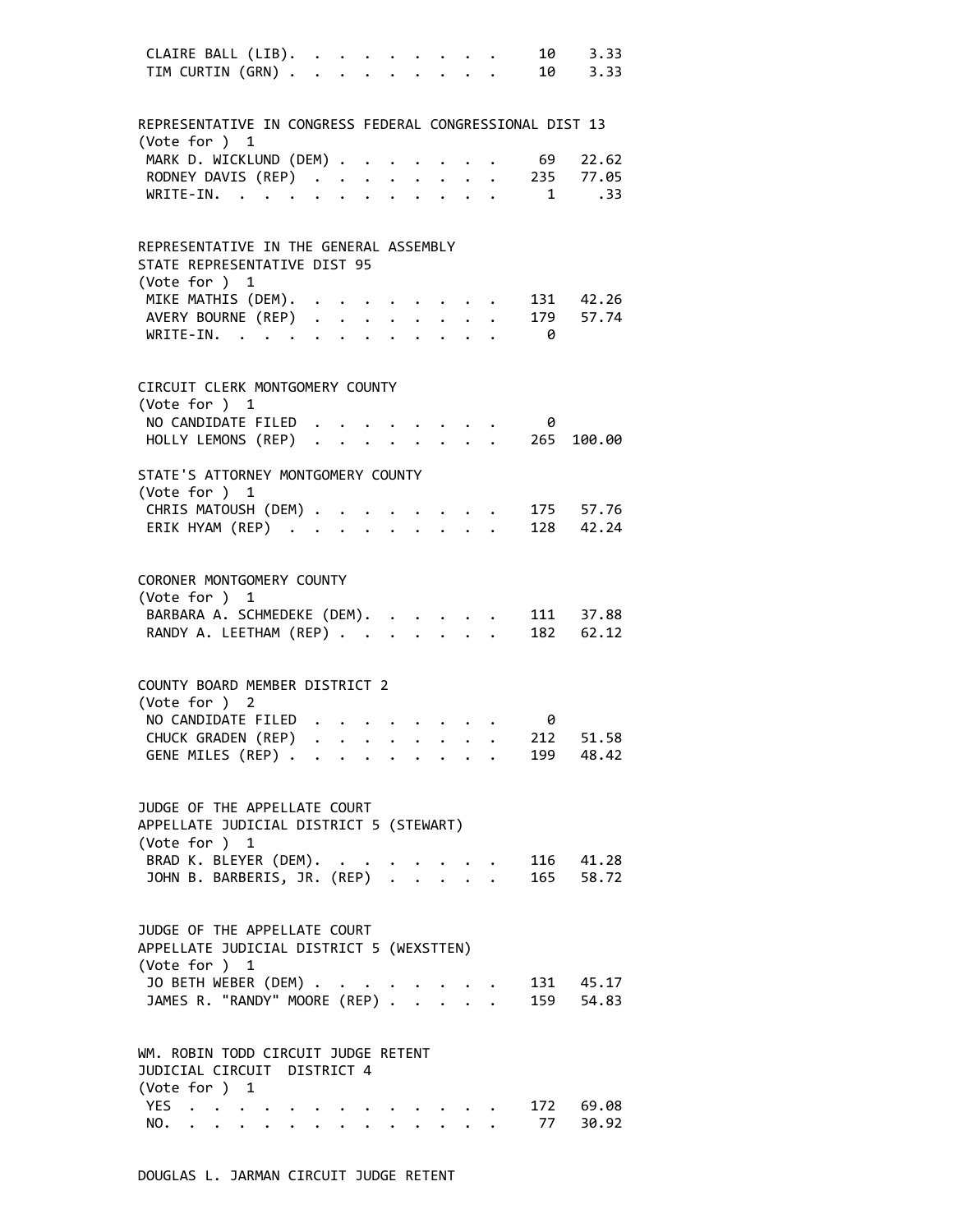|                                        | JUDICIAL CIRCUIT DISTRICT 4<br>(Vote for ) 1             |                           |  |                                           |  |                                                     |                      |                                                                 |                      |                      |                                      |                     |
|----------------------------------------|----------------------------------------------------------|---------------------------|--|-------------------------------------------|--|-----------------------------------------------------|----------------------|-----------------------------------------------------------------|----------------------|----------------------|--------------------------------------|---------------------|
|                                        | YES.<br>NO.                                              |                           |  |                                           |  |                                                     |                      |                                                                 |                      |                      | 81                                   | 184 69.43<br>30.57  |
|                                        |                                                          |                           |  |                                           |  |                                                     |                      |                                                                 |                      |                      |                                      |                     |
|                                        | MIKE MCHANEY CIRCUIT JUDGE RETENT                        |                           |  |                                           |  |                                                     |                      |                                                                 |                      |                      |                                      |                     |
|                                        | JUDICIAL CIRCUIT DISTRICT 4<br>(Vote for ) 1             |                           |  |                                           |  |                                                     |                      |                                                                 |                      |                      |                                      |                     |
|                                        | YES.                                                     |                           |  |                                           |  |                                                     |                      |                                                                 |                      |                      |                                      | 163 64.94           |
|                                        | NO.                                                      |                           |  |                                           |  |                                                     |                      |                                                                 |                      |                      | 88                                   | 35.06               |
|                                        |                                                          |                           |  |                                           |  |                                                     |                      |                                                                 |                      |                      |                                      |                     |
|                                        | MARK W. STEDELIN CIRCUIT JUDGE RETENT                    |                           |  |                                           |  |                                                     |                      |                                                                 |                      |                      |                                      |                     |
|                                        | JUDICIAL CIRCUIT DISTRICT 4                              |                           |  |                                           |  |                                                     |                      |                                                                 |                      |                      |                                      |                     |
|                                        | (Vote for ) 1<br>YES $\cdot \cdot \cdot \cdot$           |                           |  |                                           |  |                                                     |                      |                                                                 |                      |                      |                                      | 171 68.67           |
|                                        | NO.                                                      |                           |  |                                           |  |                                                     |                      |                                                                 |                      |                      | 78                                   | 31.33               |
|                                        | MONTGOMERY COUNTY PUBLIC QUESTION                        |                           |  |                                           |  |                                                     |                      |                                                                 |                      |                      |                                      |                     |
|                                        | (Vote for ) 1                                            |                           |  |                                           |  |                                                     |                      |                                                                 |                      |                      |                                      |                     |
|                                        | YES.,                                                    |                           |  |                                           |  |                                                     |                      |                                                                 |                      |                      |                                      | 164 55.22           |
|                                        | NO.                                                      | $\mathbf{r} = \mathbf{r}$ |  |                                           |  |                                                     |                      |                                                                 |                      |                      |                                      | 133 44.78           |
|                                        |                                                          |                           |  |                                           |  |                                                     |                      |                                                                 |                      |                      |                                      |                     |
|                                        | NOKOMIS SCHOOL BOARD QUESTION TOTAL ALL<br>(Vote for ) 1 |                           |  |                                           |  |                                                     |                      |                                                                 |                      |                      |                                      |                     |
|                                        | YES                                                      |                           |  |                                           |  |                                                     |                      |                                                                 |                      |                      |                                      | 176 59.66           |
|                                        | NO.                                                      |                           |  |                                           |  |                                                     |                      |                                                                 |                      |                      |                                      | 119 40.34           |
|                                        |                                                          |                           |  |                                           |  |                                                     |                      |                                                                 |                      |                      |                                      |                     |
|                                        | NOKOMIS SCHOOL BOARD QUESTION NOKOMIS 3                  |                           |  |                                           |  |                                                     |                      |                                                                 |                      |                      |                                      |                     |
|                                        | (Vote for ) 1                                            |                           |  |                                           |  |                                                     |                      |                                                                 |                      |                      |                                      |                     |
|                                        | YES.                                                     |                           |  |                                           |  |                                                     |                      |                                                                 |                      |                      |                                      | 176 59.66           |
|                                        | NO.                                                      |                           |  | $\cdot$                                   |  |                                                     |                      | $\bullet$ .<br><br><br><br><br><br><br><br><br><br><br><br><br> |                      |                      |                                      | 119 40.34           |
| PRECINCT REPORT                        |                                                          |                           |  |                                           |  |                                                     |                      |                                                                 |                      |                      | MONTGOMERY COUNTY, ILLINOIS OFFICIAL |                     |
| RUN DATE:11/22/16<br>RUN TIME:11:54 AM |                                                          |                           |  | 2016 GENERAL ELECTION<br>NOVEMBER 8, 2016 |  |                                                     |                      |                                                                 |                      |                      |                                      |                     |
|                                        |                                                          |                           |  |                                           |  |                                                     |                      |                                                                 |                      |                      |                                      |                     |
|                                        | 1004 NOKOMIS 4                                           |                           |  |                                           |  |                                                     |                      |                                                                 |                      |                      |                                      |                     |
|                                        | REGISTERED VOTERS - TOTAL                                |                           |  |                                           |  |                                                     |                      |                                                                 |                      |                      | 488                                  | VOTES PERCENT       |
|                                        | BALLOTS CAST - TOTAL. .                                  |                           |  |                                           |  |                                                     | $\ddot{\phantom{0}}$ | $\mathbf{A}$                                                    | $\ddot{\phantom{0}}$ |                      | 349                                  |                     |
|                                        | BALLOTS CAST - BLANK.                                    |                           |  |                                           |  | $\mathbf{1}$ $\mathbf{1}$ $\mathbf{1}$ $\mathbf{1}$ |                      | $\mathbf{L}$                                                    | $\mathbf{L}$         | $\mathbf{L}$         | - 0                                  |                     |
|                                        | VOTER TURNOUT - TOTAL                                    |                           |  |                                           |  |                                                     |                      | $\mathbf{r}$ , $\mathbf{r}$ , $\mathbf{r}$                      | $\mathbf{L}$         | $\mathbf{L}$         |                                      | 71.52               |
|                                        | VOTER TURNOUT - BLANK                                    |                           |  |                                           |  |                                                     | $\ddot{\phantom{a}}$ | <b>Contract Contract</b>                                        |                      |                      |                                      |                     |
|                                        |                                                          |                           |  |                                           |  |                                                     |                      |                                                                 |                      |                      |                                      |                     |
|                                        | IL TRANSPORTATION FUNDS AMENDMENT<br>(Vote for ) 1       |                           |  |                                           |  |                                                     |                      |                                                                 |                      |                      |                                      |                     |
|                                        | YES                                                      |                           |  |                                           |  |                                                     |                      |                                                                 |                      |                      | 199                                  | 71.33               |
|                                        | NO.                                                      |                           |  |                                           |  |                                                     |                      |                                                                 |                      |                      | 80                                   | 28.67               |
|                                        |                                                          |                           |  |                                           |  |                                                     |                      |                                                                 |                      |                      |                                      |                     |
|                                        | PRESIDENT and VICE PRESIDENT<br>(Vote for ) 1            |                           |  |                                           |  |                                                     |                      |                                                                 |                      |                      |                                      |                     |
|                                        | HILLARY RODHAM CLINTON/T KAINE (DEM)                     |                           |  |                                           |  |                                                     |                      |                                                                 |                      | $\ddot{\phantom{0}}$ | 85                                   | 24.50               |
|                                        | DONALD J. TRUMP/M PENCE (REP).                           |                           |  |                                           |  |                                                     |                      |                                                                 |                      |                      | 241                                  | 69.45               |
|                                        | GARY JOHNSON/B WELD (LIB)                                |                           |  |                                           |  |                                                     |                      | $\ddot{\phantom{a}}$                                            | $\mathbf{L}$         |                      | 12                                   | 3.46                |
|                                        | JILL STEIN/A BARAKA (GRN).                               |                           |  |                                           |  |                                                     | $\sim$               |                                                                 |                      |                      | $2^{\circ}$                          | .58                 |
|                                        | WRITE-IN.                                                |                           |  |                                           |  |                                                     |                      |                                                                 |                      |                      |                                      | $7^{\circ}$<br>2.02 |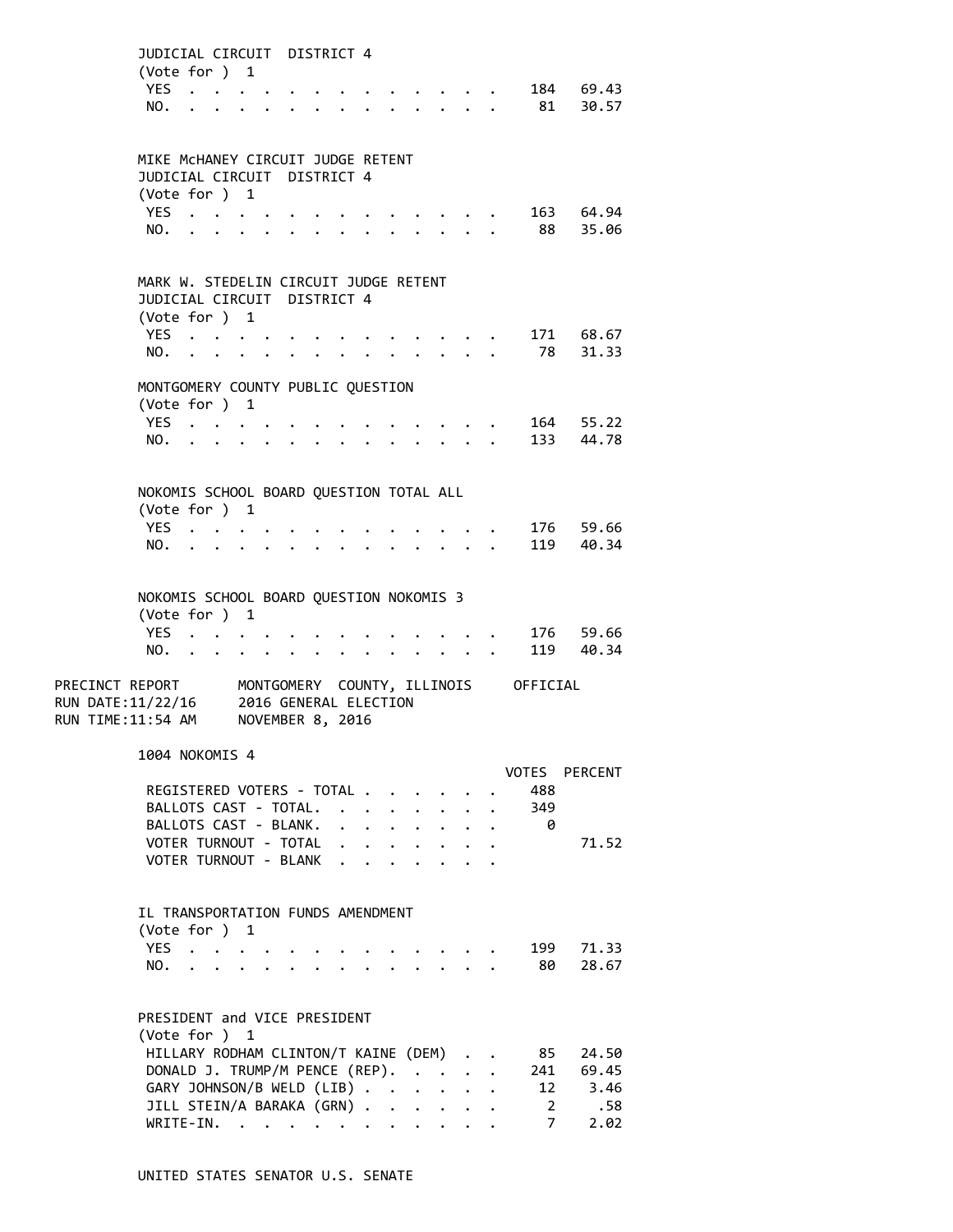| (Vote for ) 1                                                          |                      |                      |                                    |                      |                                                                                                        |  |                          |                    |  |
|------------------------------------------------------------------------|----------------------|----------------------|------------------------------------|----------------------|--------------------------------------------------------------------------------------------------------|--|--------------------------|--------------------|--|
| TAMMY DUCKWORTH (DEM)                                                  |                      |                      |                                    |                      |                                                                                                        |  | 125                      | 36.87              |  |
| MARK STEVEN KIRK (REP)<br>KENTON MCMILLEN (LIB)<br>SCOTT SUMMERS (GRN) |                      |                      |                                    |                      |                                                                                                        |  | 196                      | 57.82              |  |
|                                                                        |                      |                      |                                    |                      |                                                                                                        |  |                          | $12 \qquad 3.54$   |  |
|                                                                        |                      |                      |                                    |                      |                                                                                                        |  |                          | $5 \t 1.47$        |  |
| WRITE-IN.                                                              |                      |                      |                                    |                      |                                                                                                        |  |                          | $1 \qquad .29$     |  |
| COMPTROLLER STATE OF ILLINOIS                                          |                      |                      |                                    |                      |                                                                                                        |  |                          |                    |  |
| (Vote for ) 1                                                          |                      |                      |                                    |                      |                                                                                                        |  |                          |                    |  |
| SUSANA MENDOZA (DEM).<br>LESLIE GEISSLER MUNGER (REP)                  |                      |                      |                                    |                      |                                                                                                        |  |                          | 119 35.42          |  |
|                                                                        |                      |                      |                                    |                      |                                                                                                        |  |                          | 195 58.04          |  |
| CLAIRE BALL (LIB).<br>TIM CURTIN (GRN)                                 |                      |                      |                                    |                      | $\mathbf{r}$ . $\mathbf{r}$                                                                            |  |                          | 12 3.57<br>10 2.98 |  |
|                                                                        |                      |                      |                                    |                      |                                                                                                        |  |                          |                    |  |
| REPRESENTATIVE IN CONGRESS FEDERAL CONGRESSIONAL DIST 13               |                      |                      |                                    |                      |                                                                                                        |  |                          |                    |  |
| (Vote for ) 1                                                          |                      |                      |                                    |                      |                                                                                                        |  |                          |                    |  |
| MARK D. WICKLUND (DEM) .                                               |                      |                      |                                    |                      |                                                                                                        |  | 86                       | 25.37<br>251 74.04 |  |
| MARR D. N. (REP)<br>RODNEY DAVIS (REP)                                 |                      |                      | $\mathbb{Z}^{\mathbb{Z}^{\times}}$ |                      | $\begin{array}{ccccccccc} . & . & . & . & . & . \\ . & . & . & . & . \\ . & . & . & . & . \end{array}$ |  | $\overline{2}$           | .59                |  |
|                                                                        |                      |                      |                                    |                      |                                                                                                        |  |                          |                    |  |
| REPRESENTATIVE IN THE GENERAL ASSEMBLY<br>STATE REPRESENTATIVE DIST 95 |                      |                      |                                    |                      |                                                                                                        |  |                          |                    |  |
| (Vote for ) 1                                                          |                      |                      |                                    |                      |                                                                                                        |  |                          |                    |  |
| MIKE MATHIS (DEM).                                                     |                      |                      |                                    |                      |                                                                                                        |  |                          | 143 41.69          |  |
| AVERY BOURNE (REP)                                                     |                      |                      |                                    |                      |                                                                                                        |  |                          | 197 57.43          |  |
| WRITE-IN.                                                              |                      |                      |                                    |                      | $\mathbf{r}$ $\mathbf{r}$ $\mathbf{r}$                                                                 |  | $\overline{\phantom{a}}$ | .87                |  |
| CIRCUIT CLERK MONTGOMERY COUNTY<br>(Vote for ) 1                       |                      |                      |                                    |                      |                                                                                                        |  |                          |                    |  |
| NO CANDIDATE FILED                                                     |                      |                      |                                    |                      |                                                                                                        |  | 0                        |                    |  |
| HOLLY LEMONS (REP)                                                     | $\ddot{\phantom{a}}$ | $\ddot{\phantom{a}}$ | $\overline{a}$                     | $\ddot{\phantom{a}}$ | $\cdot$ $\cdot$ $\cdot$ $\cdot$                                                                        |  | 318                      | 100.00             |  |
| STATE'S ATTORNEY MONTGOMERY COUNTY                                     |                      |                      |                                    |                      |                                                                                                        |  |                          |                    |  |
| (Vote for ) 1<br>CHRIS MATOUSH (DEM)                                   |                      |                      |                                    |                      |                                                                                                        |  |                          | 170 51.05          |  |
| ERIK HYAM (REP)                                                        |                      |                      |                                    |                      |                                                                                                        |  |                          | 163 48.95          |  |
|                                                                        |                      |                      |                                    |                      |                                                                                                        |  |                          |                    |  |
| CORONER MONTGOMERY COUNTY<br>(Vote for ) 1                             |                      |                      |                                    |                      |                                                                                                        |  |                          |                    |  |
|                                                                        |                      |                      |                                    |                      |                                                                                                        |  |                          | 147 44.14          |  |
| BARBARA A. SCHMEDEKE (DEM).<br>RANDY A. LEETHAM (REP)                  |                      |                      |                                    |                      |                                                                                                        |  |                          | 186 55.86          |  |
| COUNTY BOARD MEMBER DISTRICT 2                                         |                      |                      |                                    |                      |                                                                                                        |  |                          |                    |  |
| (Vote for ) 2                                                          |                      |                      |                                    |                      |                                                                                                        |  |                          |                    |  |
| NO CANDIDATE FILED                                                     |                      |                      |                                    |                      |                                                                                                        |  | - 0                      |                    |  |
| CHUCK GRADEN (REP)                                                     |                      |                      |                                    |                      |                                                                                                        |  |                          | 243 50.31          |  |
| GENE MILES (REP)                                                       |                      |                      |                                    |                      |                                                                                                        |  |                          | 240 49.69          |  |
| JUDGE OF THE APPELLATE COURT                                           |                      |                      |                                    |                      |                                                                                                        |  |                          |                    |  |
| APPELLATE JUDICIAL DISTRICT 5 (STEWART)                                |                      |                      |                                    |                      |                                                                                                        |  |                          |                    |  |
| (Vote for ) 1                                                          |                      |                      |                                    |                      |                                                                                                        |  |                          |                    |  |
| BRAD K. BLEYER (DEM).                                                  |                      |                      |                                    |                      |                                                                                                        |  |                          | 117 37.03          |  |
| JOHN B. BARBERIS, JR. (REP)                                            |                      |                      |                                    |                      |                                                                                                        |  |                          | 199 62.97          |  |
|                                                                        |                      |                      |                                    |                      |                                                                                                        |  |                          |                    |  |

JUDGE OF THE APPELLATE COURT APPELLATE JUDICIAL DISTRICT 5 (WEXSTTEN) (Vote for ) 1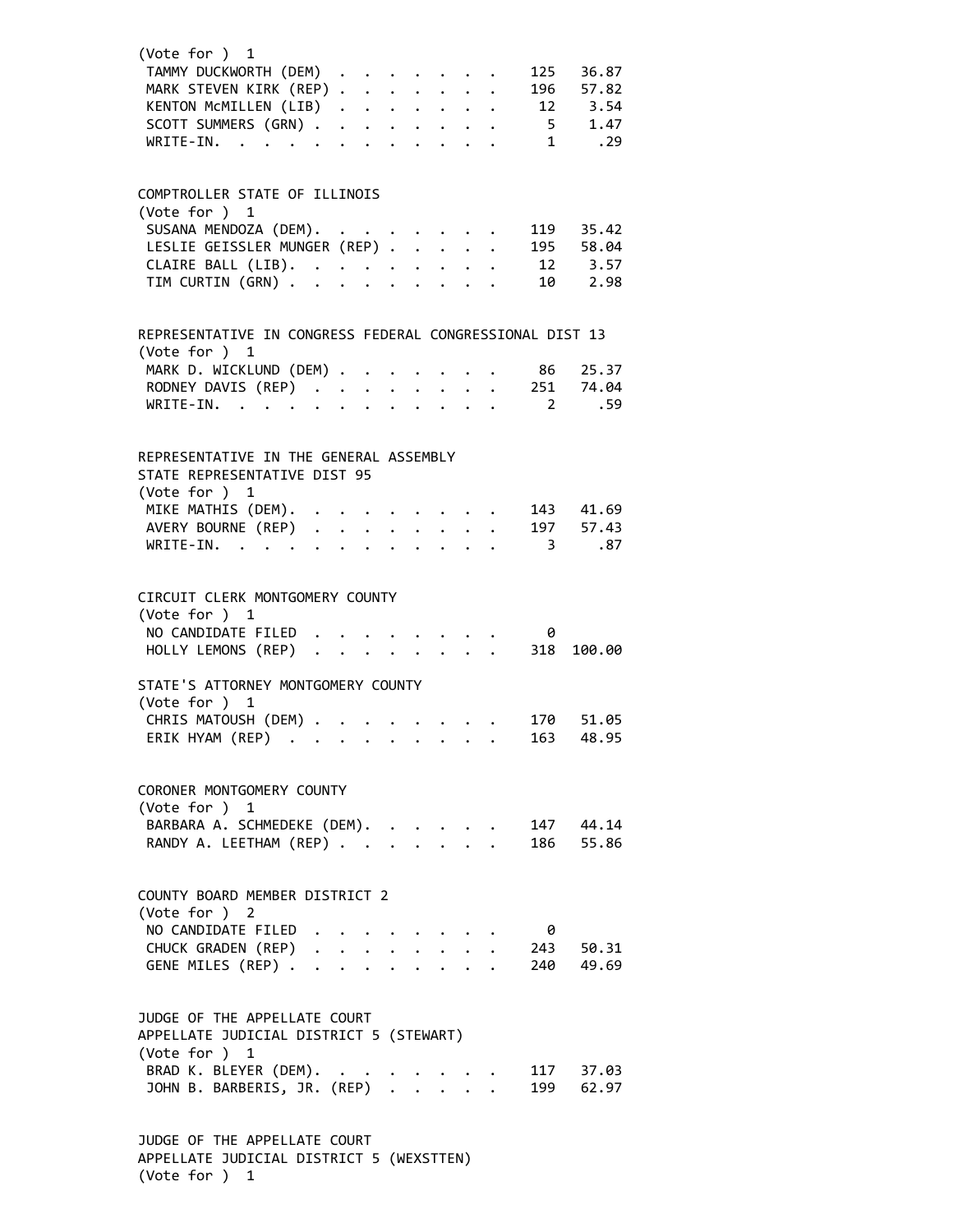|                                                                                                                      | JO BETH WEBER (DEM)                                                                    |  |                      |                      |                                                                                                    |  |                                                         |                                 |                                                   |                                  | 123 39.05<br>JAMES R. "RANDY" MOORE (REP) 192 60.95 |  |
|----------------------------------------------------------------------------------------------------------------------|----------------------------------------------------------------------------------------|--|----------------------|----------------------|----------------------------------------------------------------------------------------------------|--|---------------------------------------------------------|---------------------------------|---------------------------------------------------|----------------------------------|-----------------------------------------------------|--|
|                                                                                                                      | WM. ROBIN TODD CIRCUIT JUDGE RETENT<br>JUDICIAL CIRCUIT DISTRICT 4<br>(Vote for ) 1    |  |                      |                      |                                                                                                    |  |                                                         |                                 |                                                   |                                  |                                                     |  |
|                                                                                                                      | YES $\cdot \cdot \cdot \cdot$<br>NO.                                                   |  |                      |                      | $\cdot$ $\cdot$ $\cdot$ $\cdot$ $\cdot$ $\cdot$                                                    |  |                                                         |                                 | $\cdot$ $\cdot$ $\cdot$ $\cdot$ $\cdot$ $\cdot$   | 75                               | 205 73.21<br>26.79                                  |  |
|                                                                                                                      | DOUGLAS L. JARMAN CIRCUIT JUDGE RETENT<br>JUDICIAL CIRCUIT DISTRICT 4<br>(Vote for ) 1 |  |                      |                      |                                                                                                    |  |                                                         |                                 |                                                   |                                  |                                                     |  |
|                                                                                                                      | YES<br>NO.                                                                             |  |                      |                      | $\cdot$ $\cdot$ $\cdot$ $\cdot$ $\cdot$                                                            |  |                                                         |                                 | $\sim$ $\sim$ $\sim$ $\sim$ $\sim$                | 72                               | 229 76.08<br>23.92                                  |  |
|                                                                                                                      | MIKE MCHANEY CIRCUIT JUDGE RETENT<br>JUDICIAL CIRCUIT DISTRICT 4<br>(Vote for ) 1      |  |                      |                      |                                                                                                    |  |                                                         |                                 |                                                   |                                  |                                                     |  |
|                                                                                                                      | YES<br>NO.                                                                             |  |                      | $\ddot{\phantom{0}}$ | $\mathbf{r} = \mathbf{r} \cdot \mathbf{r}$ . The set of $\mathbf{r} = \mathbf{r} \cdot \mathbf{r}$ |  |                                                         |                                 |                                                   | 85                               | 199 70.07<br>29.93                                  |  |
|                                                                                                                      | MARK W. STEDELIN CIRCUIT JUDGE RETENT<br>JUDICIAL CIRCUIT DISTRICT 4                   |  |                      |                      |                                                                                                    |  |                                                         |                                 |                                                   |                                  |                                                     |  |
|                                                                                                                      | (Vote for ) 1<br>YES<br>NO.                                                            |  | $\ddot{\phantom{0}}$ |                      |                                                                                                    |  |                                                         |                                 |                                                   | 76                               | 210 73.43<br>26.57                                  |  |
|                                                                                                                      | MONTGOMERY COUNTY PUBLIC QUESTION<br>(Vote for ) 1<br>YES                              |  |                      |                      |                                                                                                    |  |                                                         |                                 |                                                   |                                  | 170 51.20                                           |  |
|                                                                                                                      | NO.                                                                                    |  |                      |                      |                                                                                                    |  |                                                         | $\cdot$ $\cdot$ $\cdot$ $\cdot$ |                                                   | $\bullet$ . The set of $\bullet$ | 162 48.80                                           |  |
|                                                                                                                      | NOKOMIS SCHOOL BOARD QUESTION TOTAL ALL<br>(Vote for ) 1<br>YES                        |  |                      |                      |                                                                                                    |  |                                                         |                                 |                                                   | 172                              | 51.50                                               |  |
|                                                                                                                      | NO.                                                                                    |  |                      |                      |                                                                                                    |  |                                                         |                                 |                                                   |                                  | 162 48.50                                           |  |
|                                                                                                                      | NOKOMIS SCHOOL BOARD QUESTION NOKOMIS 4<br>(Vote for ) 1                               |  |                      |                      |                                                                                                    |  |                                                         |                                 |                                                   |                                  |                                                     |  |
|                                                                                                                      | YES.<br>NO.                                                                            |  |                      |                      |                                                                                                    |  |                                                         |                                 | $\sim$ $\sim$ $\sim$<br>$\mathbf{L} = \mathbf{L}$ |                                  | . 172 51.50<br>162 48.50                            |  |
| PRECINCT REPORT MONTGOMERY COUNTY, ILLINOIS OFFICIAL<br>RUN DATE:11/22/16 2016 GENERAL ELECTION<br>RUN TIME:11:54 AM |                                                                                        |  |                      |                      | NOVEMBER 8, 2016                                                                                   |  |                                                         |                                 |                                                   |                                  |                                                     |  |
|                                                                                                                      | 1101 NORTH LITCHFIELD 1                                                                |  |                      |                      |                                                                                                    |  |                                                         |                                 |                                                   |                                  | VOTES PERCENT                                       |  |
|                                                                                                                      | REGISTERED VOTERS - TOTAL<br>BALLOTS CAST - TOTAL.<br>BALLOTS CAST - BLANK.            |  |                      |                      |                                                                                                    |  | $\cdot$ $\cdot$ $\cdot$ $\cdot$ $\cdot$ $\cdot$ $\cdot$ |                                 |                                                   | 693<br>530<br>- 0                |                                                     |  |
|                                                                                                                      | VOTER TURNOUT - TOTAL<br>VOTER TURNOUT - BLANK                                         |  |                      |                      |                                                                                                    |  |                                                         |                                 |                                                   |                                  | 76.48                                               |  |
|                                                                                                                      | IL TRANSPORTATION FUNDS AMENDMENT<br>(Vote for ) 1                                     |  |                      |                      |                                                                                                    |  |                                                         |                                 |                                                   |                                  |                                                     |  |
|                                                                                                                      | YES                                                                                    |  |                      |                      |                                                                                                    |  |                                                         |                                 |                                                   |                                  | . 331 75.06                                         |  |

NO. . . . . . . . . . . . . . 110 24.94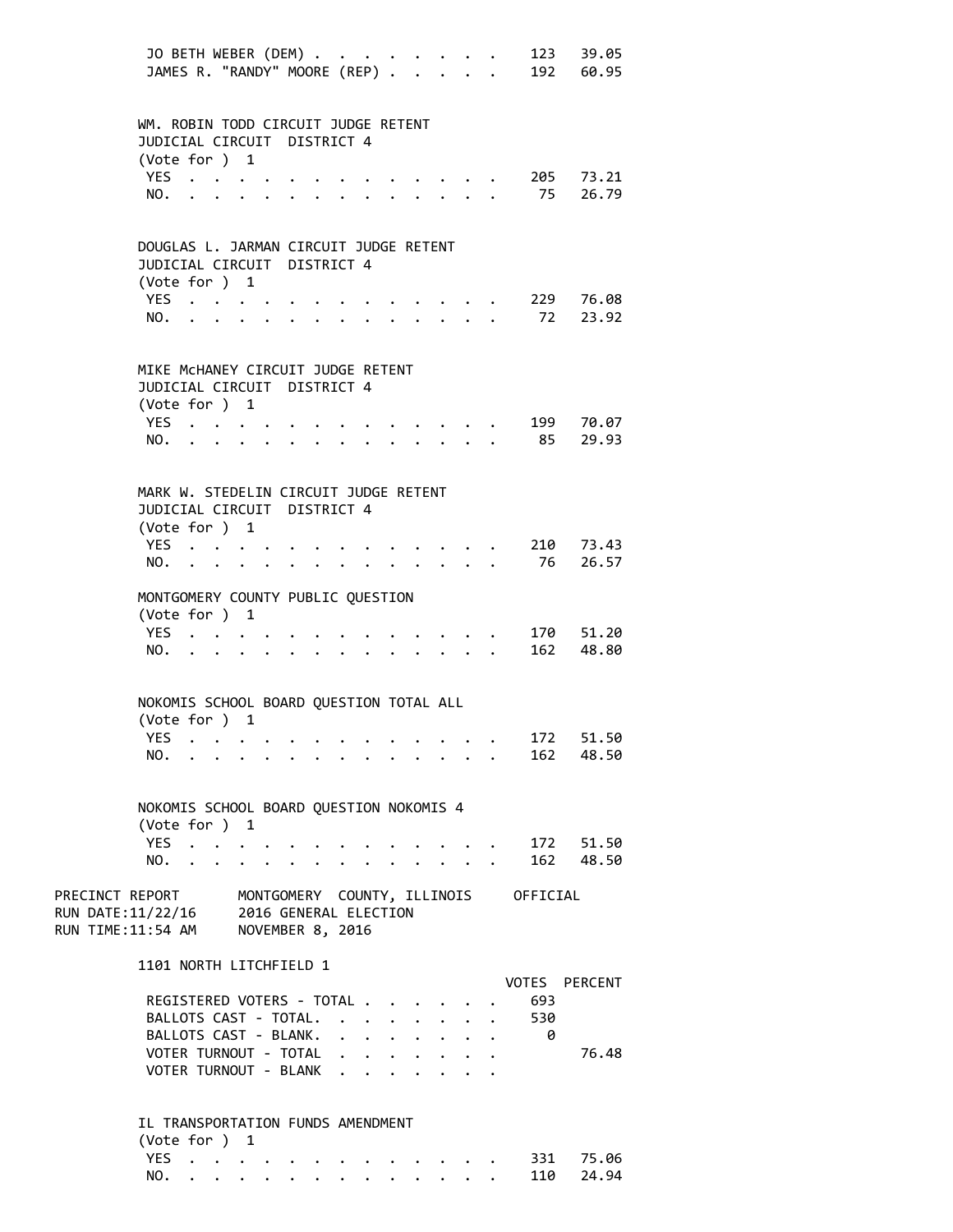| PRESIDENT and VICE PRESIDENT                                                       |                                        |              |  |  |                         |            |
|------------------------------------------------------------------------------------|----------------------------------------|--------------|--|--|-------------------------|------------|
| (Vote for ) 1                                                                      |                                        |              |  |  |                         |            |
| HILLARY RODHAM CLINTON/T KAINE (DEM)                                               |                                        |              |  |  | 132                     | 25.05      |
| DONALD J. TRUMP/M PENCE (REP).                                                     |                                        |              |  |  |                         | 360 68.31  |
| GARY JOHNSON/B WELD (LIB)                                                          |                                        |              |  |  |                         | 24 4.55    |
| JILL STEIN/A BARAKA (GRN)                                                          |                                        |              |  |  | $\overline{\mathbf{3}}$ | .57        |
| WRITE-IN.<br>. The second contract of the second contract $\mathcal{L}_\mathbf{r}$ |                                        |              |  |  | 8 <sup>1</sup>          | 1.52       |
|                                                                                    |                                        |              |  |  |                         |            |
|                                                                                    |                                        |              |  |  |                         |            |
| UNITED STATES SENATOR U.S. SENATE<br>(Vote for ) 1                                 |                                        |              |  |  |                         |            |
|                                                                                    |                                        |              |  |  |                         | 190 37.11  |
| TAMMY DUCKWORTH (DEM) .                                                            |                                        |              |  |  |                         |            |
| MARK STEVEN KIRK (REP)                                                             |                                        |              |  |  |                         | 305 59.57  |
| KENTON MCMILLEN (LIB)                                                              |                                        |              |  |  |                         | 10 1.95    |
| SCOTT SUMMERS (GRN)                                                                |                                        |              |  |  |                         | 7 1.37     |
| WRITE-IN.                                                                          |                                        |              |  |  | - 0                     |            |
|                                                                                    |                                        |              |  |  |                         |            |
| COMPTROLLER STATE OF ILLINOIS                                                      |                                        |              |  |  |                         |            |
| (Vote for $)$ 1                                                                    |                                        |              |  |  |                         |            |
| SUSANA MENDOZA (DEM).<br>LESLIE GEISSLER MUNGER (REP)                              |                                        |              |  |  |                         | 126 25.25  |
|                                                                                    |                                        |              |  |  |                         | 355 71.14  |
|                                                                                    |                                        |              |  |  |                         | 11 2.20    |
| CLAIRE BALL (LIB).<br>TIM CURTIN (GRN)                                             |                                        |              |  |  |                         | 7 1.40     |
|                                                                                    |                                        |              |  |  |                         |            |
|                                                                                    |                                        |              |  |  |                         |            |
| REPRESENTATIVE IN CONGRESS FEDERAL CONGRESSIONAL DIST 13                           |                                        |              |  |  |                         |            |
| (Vote for ) 1                                                                      |                                        |              |  |  |                         |            |
| MARK D. WICKLUND (DEM)                                                             |                                        |              |  |  |                         | 125 24.46  |
| RODNEY DAVIS (REP) 384 75.15                                                       |                                        |              |  |  |                         |            |
| WRITE-IN.                                                                          |                                        |              |  |  | $\sim$ 2                | .39        |
| REPRESENTATIVE IN THE GENERAL ASSEMBLY                                             |                                        |              |  |  |                         |            |
| STATE REPRESENTATIVE DIST 95                                                       |                                        |              |  |  |                         |            |
| (Vote for ) 1                                                                      |                                        |              |  |  |                         |            |
| MIKE MATHIS (DEM).                                                                 |                                        |              |  |  |                         | 186 36.12  |
| AVERY BOURNE (REP)                                                                 |                                        |              |  |  |                         | 327 63.50  |
| WRITE-IN.                                                                          |                                        |              |  |  | $2^{\circ}$             | .39        |
|                                                                                    |                                        |              |  |  |                         |            |
|                                                                                    |                                        |              |  |  |                         |            |
| CIRCUIT CLERK MONTGOMERY COUNTY                                                    |                                        |              |  |  |                         |            |
| (Vote for ) 1                                                                      |                                        |              |  |  |                         |            |
| NO CANDIDATE FILED                                                                 |                                        |              |  |  | 0                       |            |
| HOLLY LEMONS (REP)                                                                 | $\mathbf{L}^{\text{max}}$              |              |  |  |                         | 439 100.00 |
| STATE'S ATTORNEY MONTGOMERY COUNTY                                                 |                                        |              |  |  |                         |            |
| (Vote for $)$ 1                                                                    |                                        |              |  |  |                         |            |
| CHRIS MATOUSH (DEM) .                                                              |                                        |              |  |  |                         | 168 32.62  |
|                                                                                    |                                        |              |  |  |                         | 347 67.38  |
| ERIK HYAM (REP)                                                                    |                                        |              |  |  |                         |            |
|                                                                                    |                                        |              |  |  |                         |            |
| CORONER MONTGOMERY COUNTY                                                          |                                        |              |  |  |                         |            |
| (Vote for ) 1                                                                      |                                        |              |  |  |                         |            |
| BARBARA A. SCHMEDEKE (DEM).                                                        |                                        |              |  |  |                         | 151 30.14  |
| RANDY A. LEETHAM (REP)                                                             |                                        | $\mathbf{r}$ |  |  |                         | 350 69.86  |
|                                                                                    |                                        |              |  |  |                         |            |
| COUNTY BOARD MEMBER DISTRICT 1                                                     |                                        |              |  |  |                         |            |
| (Vote for ) 2                                                                      |                                        |              |  |  |                         |            |
| NO CANDIDATE FILED                                                                 |                                        |              |  |  | 0                       |            |
| CONNIE TAYLOR BECK (REP).                                                          |                                        |              |  |  |                         | 147 58.57  |
| JEREMY L. JONES (REP)                                                              | $\mathbf{r}$ . The set of $\mathbf{r}$ |              |  |  |                         | 98 39.04   |
|                                                                                    |                                        |              |  |  |                         |            |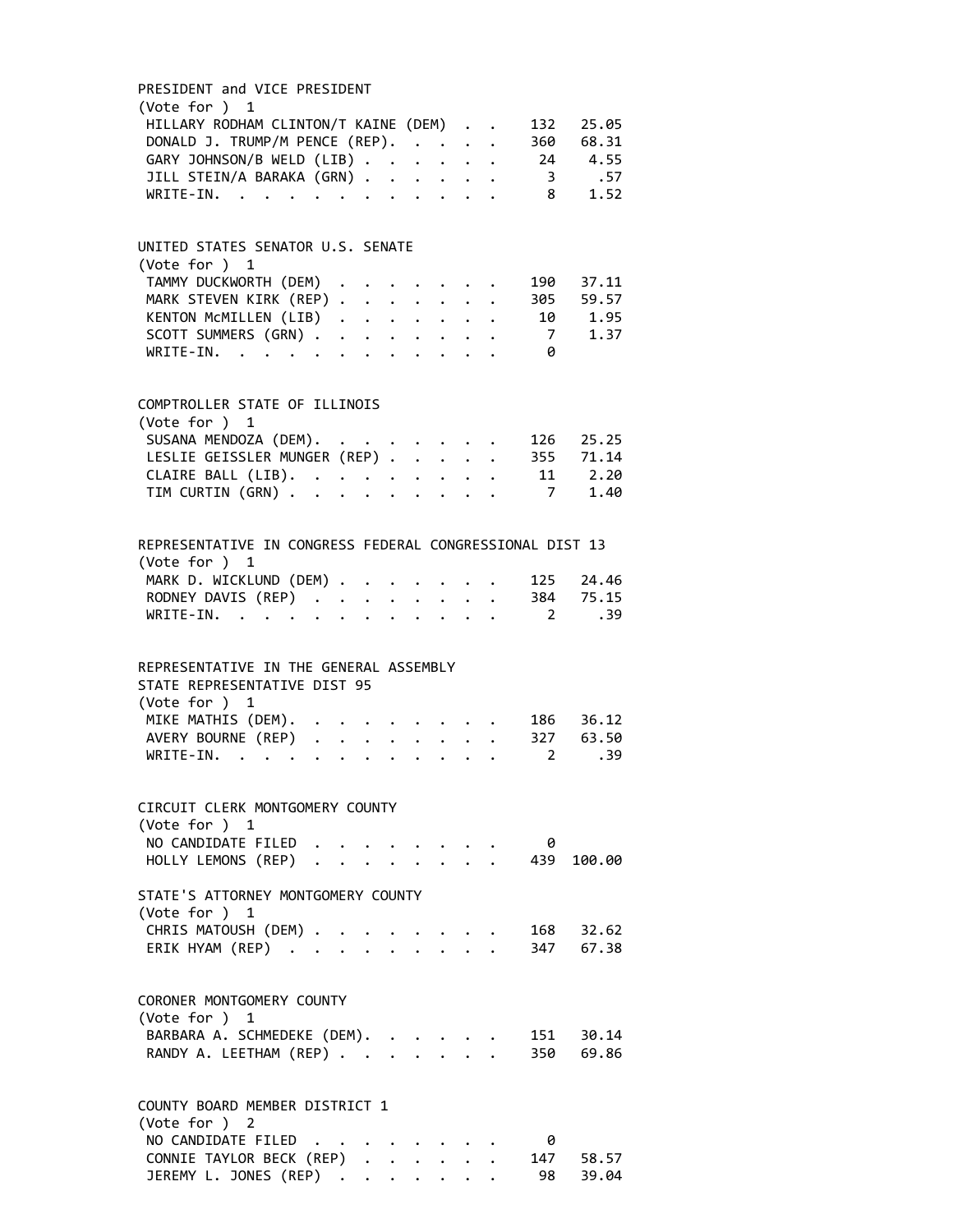| 2.39<br>WRITE-IN.<br>6                                                                                                                                                                                  |  |
|---------------------------------------------------------------------------------------------------------------------------------------------------------------------------------------------------------|--|
| COUNTY BOARD MEMBER DISTRICT 7<br>(Vote for ) 2<br>DILLON C. CLARK (DEM)<br>. 160 30.59<br><b>Service Control</b><br>GLENN BISHOP (REP)<br>. 210 40.15<br>MARY BATHURST (REP)<br>153 29.25              |  |
| JUDGE OF THE APPELLATE COURT<br>APPELLATE JUDICIAL DISTRICT 5 (STEWART)<br>(Vote for ) 1<br>BRAD K. BLEYER (DEM).<br>. 141 29.75<br>JOHN B. BARBERIS, JR. (REP) .<br>333 70.25                          |  |
| JUDGE OF THE APPELLATE COURT<br>APPELLATE JUDICIAL DISTRICT 5 (WEXSTTEN)<br>(Vote for ) 1<br>JO BETH WEBER (DEM)<br>$\cdot$ $\cdot$ 151 31.86<br>JAMES R. "RANDY" MOORE (REP)<br>323 68.14              |  |
| WM. ROBIN TODD CIRCUIT JUDGE RETENT<br>JUDICIAL CIRCUIT DISTRICT 4<br>(Vote for ) 1<br>289 66.59<br>YES<br>145 33.41<br>NO.<br>$\mathbf{L}$<br>$\ddot{\phantom{0}}$<br>$\ddot{\phantom{0}}$             |  |
| DOUGLAS L. JARMAN CIRCUIT JUDGE RETENT<br>JUDICIAL CIRCUIT DISTRICT 4<br>(Vote for ) 1<br>YES<br>332 72.49<br>126 27.51<br>NO.<br>$\cdot$ $\cdot$                                                       |  |
| MIKE MCHANEY CIRCUIT JUDGE RETENT<br>JUDICIAL CIRCUIT DISTRICT 4<br>(Vote for )<br>$\mathbf{1}$<br>286 65.75<br>YES.<br>149 34.25<br>NO.                                                                |  |
| MARK W. STEDELIN CIRCUIT JUDGE RETENT<br>JUDICIAL CIRCUIT DISTRICT 4<br>(Vote for ) 1<br>YES.<br>282 64.53<br>155 35.47<br>NO.                                                                          |  |
| MONTGOMERY COUNTY PUBLIC QUESTION<br>(Vote for ) $1$<br>YES.<br>248 49.01<br>$\mathcal{L}(\mathcal{L})$ , and $\mathcal{L}(\mathcal{L})$<br>258 50.99<br>NO.<br>$\cdot$ $\cdot$ $\cdot$ $\cdot$ $\cdot$ |  |
| PRECINCT REPORT MONTGOMERY COUNTY, ILLINOIS OFFICIAL<br>RUN DATE:11/22/16 2016 GENERAL ELECTION<br>RUN TIME:11:54 AM NOVEMBER 8, 2016                                                                   |  |
| 1102 NORTH LITCHFIELD 2<br>VOTES PERCENT<br>REGISTERED VOTERS - TOTAL .<br>558<br>418<br>BALLOTS CAST - TOTAL.                                                                                          |  |

BALLOTS CAST - BLANK. . . . . . . . 0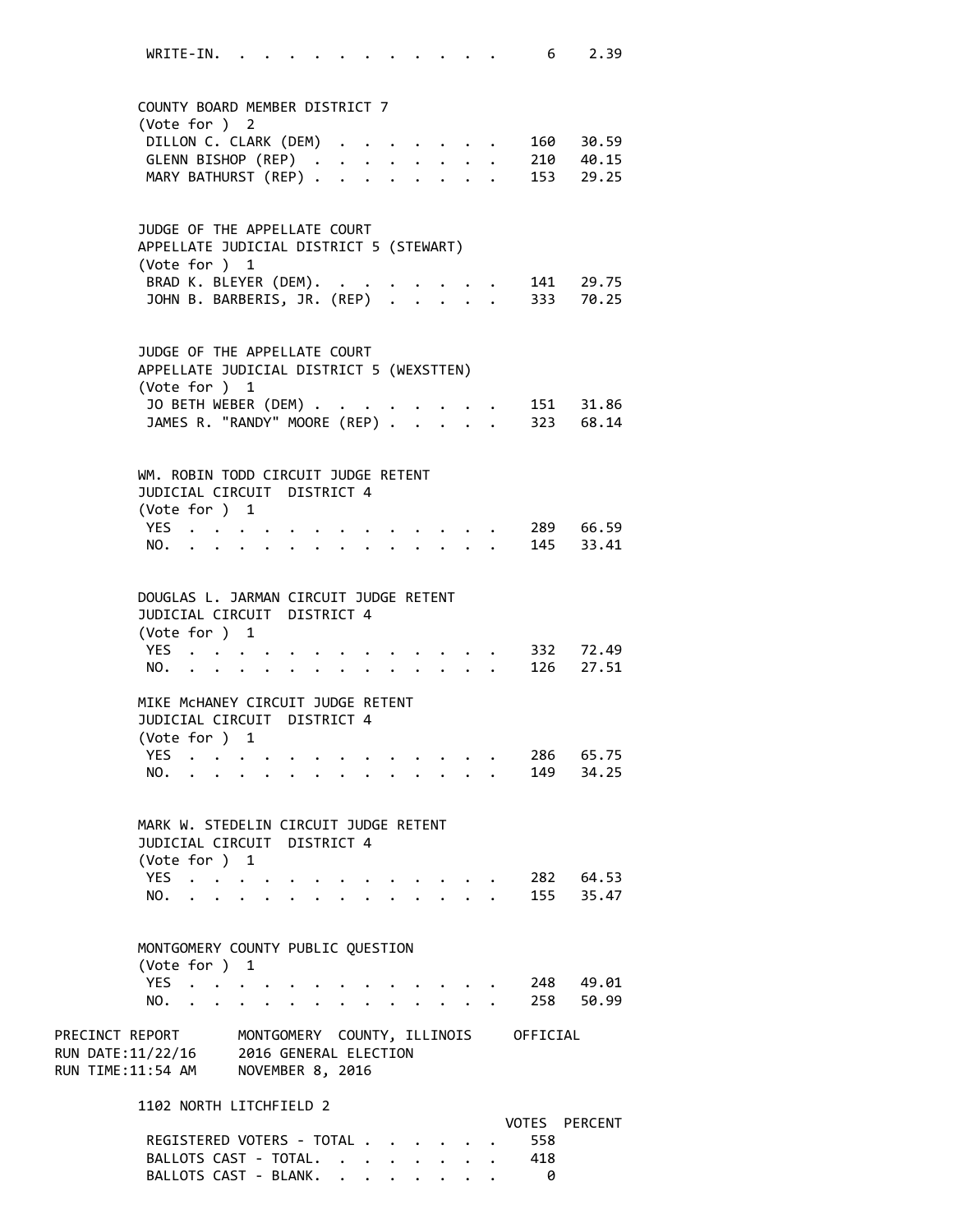| VOTER TURNOUT - TOTAL<br>VOTER TURNOUT - BLANK                                                                                                                                                                                        |  |  |  |  |             | 74.91             |
|---------------------------------------------------------------------------------------------------------------------------------------------------------------------------------------------------------------------------------------|--|--|--|--|-------------|-------------------|
| IL TRANSPORTATION FUNDS AMENDMENT                                                                                                                                                                                                     |  |  |  |  |             |                   |
| (Vote for $)$ 1                                                                                                                                                                                                                       |  |  |  |  |             |                   |
| YES $\cdot \cdot \cdot \cdot$                                                                                                                                                                                                         |  |  |  |  |             | $\cdot$ 272 75.35 |
| and the contract of the contract of the contract of the contract of the contract of the contract of the contract of the contract of the contract of the contract of the contract of the contract of the contract of the contra<br>NO. |  |  |  |  |             | $\cdot$ 89 24.65  |
| PRESIDENT and VICE PRESIDENT                                                                                                                                                                                                          |  |  |  |  |             |                   |
| (Vote for ) 1                                                                                                                                                                                                                         |  |  |  |  |             |                   |
| HILLARY RODHAM CLINTON/T KAINE (DEM)                                                                                                                                                                                                  |  |  |  |  | 122         | 29.61             |
| DONALD J. TRUMP/M PENCE (REP).                                                                                                                                                                                                        |  |  |  |  |             | 260 63.11         |
| GARY JOHNSON/B WELD (LIB)                                                                                                                                                                                                             |  |  |  |  |             | 17 4.13           |
| JILL STEIN/A BARAKA (GRN)                                                                                                                                                                                                             |  |  |  |  |             | 7 1.70            |
| WRITE-IN.                                                                                                                                                                                                                             |  |  |  |  |             | 6 1.46            |
| UNITED STATES SENATOR U.S. SENATE                                                                                                                                                                                                     |  |  |  |  |             |                   |
| (Vote for ) 1                                                                                                                                                                                                                         |  |  |  |  |             |                   |
| TAMMY DUCKWORTH (DEM) .                                                                                                                                                                                                               |  |  |  |  |             | 184 44.88         |
| MARK STEVEN KIRK (REP)                                                                                                                                                                                                                |  |  |  |  |             | 207 50.49         |
|                                                                                                                                                                                                                                       |  |  |  |  |             | 13 3.17           |
| KENTON MCMILLEN (LIB)<br>SCOTT SUMMERS (GRN)                                                                                                                                                                                          |  |  |  |  |             | 4.98              |
| WRITE-IN.                                                                                                                                                                                                                             |  |  |  |  | $2^{\circ}$ | .49               |
| COMPTROLLER STATE OF ILLINOIS                                                                                                                                                                                                         |  |  |  |  |             |                   |
| (Vote for ) 1                                                                                                                                                                                                                         |  |  |  |  |             |                   |
| SUSANA MENDOZA (DEM). .                                                                                                                                                                                                               |  |  |  |  |             | 154 38.12         |
| LESLIE GEISSLER MUNGER (REP)                                                                                                                                                                                                          |  |  |  |  |             | 227 56.19         |
| CLAIRE BALL (LIB).                                                                                                                                                                                                                    |  |  |  |  |             | 14 3.47           |
| TIM CURTIN (GRN)                                                                                                                                                                                                                      |  |  |  |  | -9          | 2.23              |
| REPRESENTATIVE IN CONGRESS FEDERAL CONGRESSIONAL DIST 13                                                                                                                                                                              |  |  |  |  |             |                   |
| (Vote for )<br>1                                                                                                                                                                                                                      |  |  |  |  |             |                   |
| MARK D. WICKLUND (DEM)                                                                                                                                                                                                                |  |  |  |  | 113         | 27.56             |
| RODNEY DAVIS (REP)                                                                                                                                                                                                                    |  |  |  |  |             | 297 72.44         |
| $WRITE-IN.$                                                                                                                                                                                                                           |  |  |  |  | 0           |                   |
|                                                                                                                                                                                                                                       |  |  |  |  |             |                   |
| REPRESENTATIVE IN THE GENERAL ASSEMBLY                                                                                                                                                                                                |  |  |  |  |             |                   |
| STATE REPRESENTATIVE DIST 95                                                                                                                                                                                                          |  |  |  |  |             |                   |
| (Vote for ) 1                                                                                                                                                                                                                         |  |  |  |  |             |                   |
|                                                                                                                                                                                                                                       |  |  |  |  |             |                   |
|                                                                                                                                                                                                                                       |  |  |  |  |             |                   |
| VILNE MAINIS (UEM). 191 46.47<br>AVERY BOURNE (REP) 220 53.53<br>WRITE-IN. 0                                                                                                                                                          |  |  |  |  |             |                   |
| CIRCUIT CLERK MONTGOMERY COUNTY                                                                                                                                                                                                       |  |  |  |  |             |                   |
| (Vote for ) 1                                                                                                                                                                                                                         |  |  |  |  |             |                   |
| NO CANDIDATE FILED                                                                                                                                                                                                                    |  |  |  |  | 0           |                   |
| HOLLY LEMONS (REP) 357 100.00                                                                                                                                                                                                         |  |  |  |  |             |                   |
| STATE'S ATTORNEY MONTGOMERY COUNTY<br>(Vote for ) 1                                                                                                                                                                                   |  |  |  |  |             |                   |
|                                                                                                                                                                                                                                       |  |  |  |  |             | 166 40.69         |
| CHRIS MATOUSH (DEM) .<br>ERIK HYAM (REP)                                                                                                                                                                                              |  |  |  |  |             | 242 59.31         |
| CORONER MONTGOMERY COUNTY                                                                                                                                                                                                             |  |  |  |  |             |                   |

BARBARA A. SCHMEDEKE (DEM). . . . . . 158 39.21

(Vote for ) 1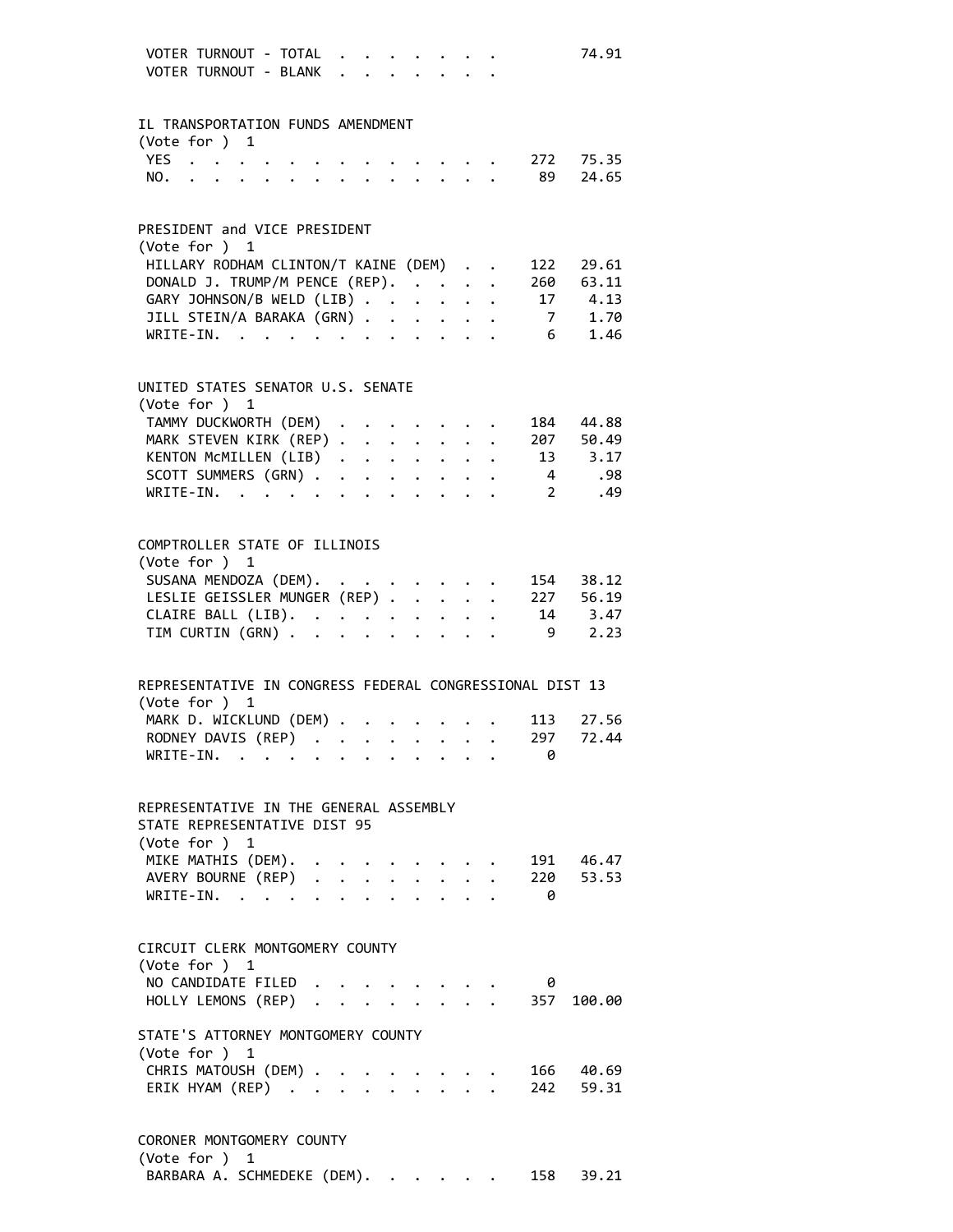RANDY A. LEETHAM (REP) . . . . . . . 245 60.79 COUNTY BOARD MEMBER DISTRICT 7 (Vote for ) 2 DILLON C. CLARK (DEM) . . . . . . . 209 35.19 GLENN BISHOP (REP) . . . . . . . . 221 37.21 MARY BATHURST (REP) . . . . . . . . 164 27.61 JUDGE OF THE APPELLATE COURT APPELLATE JUDICIAL DISTRICT 5 (STEWART) (Vote for ) 1 BRAD K. BLEYER (DEM). . . . . . . . 168 44.09 JOHN B. BARBERIS, JR. (REP) . . . . . 213 55.91 JUDGE OF THE APPELLATE COURT APPELLATE JUDICIAL DISTRICT 5 (WEXSTTEN) (Vote for ) 1 JO BETH WEBER (DEM) . . . . . . . . 162 42.52 JAMES R. "RANDY" MOORE (REP) . . . . 219 57.48 WM. ROBIN TODD CIRCUIT JUDGE RETENT JUDICIAL CIRCUIT DISTRICT 4 (Vote for ) 1 YES . . . . . . . . . . . . . 264 75.00 NO. . . . . . . . . . . . . . 88 25.00 DOUGLAS L. JARMAN CIRCUIT JUDGE RETENT JUDICIAL CIRCUIT DISTRICT 4 (Vote for ) 1 YES . . . . . . . . . . . . . 280 76.29 NO. . . . . . . . . . . . . . 87 23.71 MIKE McHANEY CIRCUIT JUDGE RETENT JUDICIAL CIRCUIT DISTRICT 4 (Vote for ) 1 YES . . . . . . . . . . . . . 263 73.88 NO. . . . . . . . . . . . . . 93 26.12 MARK W. STEDELIN CIRCUIT JUDGE RETENT JUDICIAL CIRCUIT DISTRICT 4 (Vote for ) 1 YES . . . . . . . . . . . . . 260 72.63 NO. . . . . . . . . . . . . . 98 27.37 MONTGOMERY COUNTY PUBLIC QUESTION (Vote for ) 1 YES . . . . . . . . . . . . . 199 50.13 NO. . . . . . . . . . . . . . 198 49.87 PRECINCT REPORT MONTGOMERY COUNTY, ILLINOIS OFFICIAL RUN DATE:11/22/16 2016 GENERAL ELECTION RUN TIME:11:54 AM NOVEMBER 8, 2016 1103 NORTH LITCHFIELD 3 VOTES PERCENT REGISTERED VOTERS - TOTAL . . . . . . 409 BALLOTS CAST - TOTAL. . . . . . . . 312

BALLOTS CAST - BLANK. . . . . . . . 0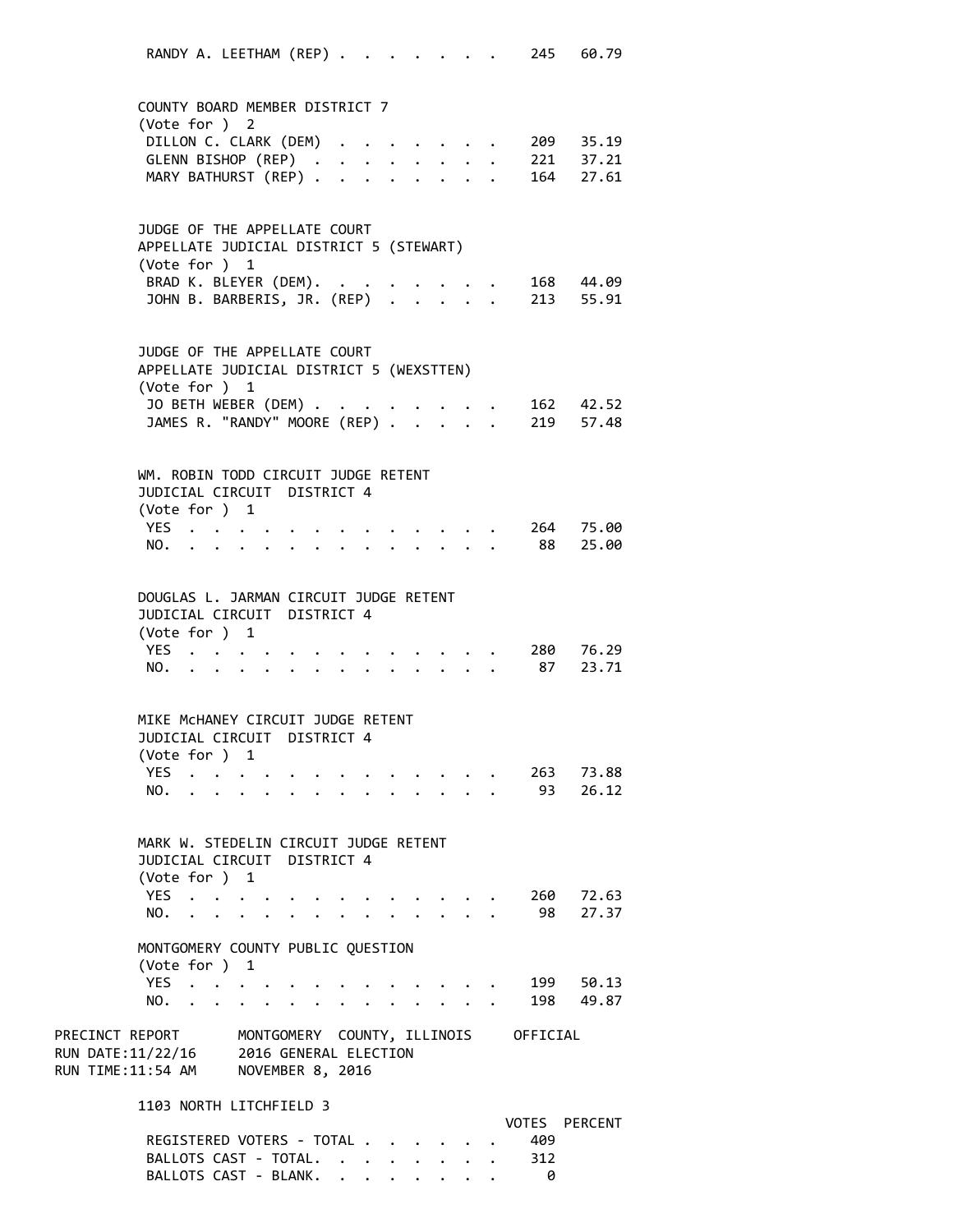| VOTER TURNOUT - TOTAL<br>VOTER TURNOUT - BLANK                                                                                                                                                                                           |  |                                                       |  |  |                                                         |                | 76.28                          |
|------------------------------------------------------------------------------------------------------------------------------------------------------------------------------------------------------------------------------------------|--|-------------------------------------------------------|--|--|---------------------------------------------------------|----------------|--------------------------------|
| IL TRANSPORTATION FUNDS AMENDMENT                                                                                                                                                                                                        |  |                                                       |  |  |                                                         |                |                                |
| (Vote for ) $1$                                                                                                                                                                                                                          |  |                                                       |  |  |                                                         |                |                                |
| YES $\cdot \cdot \cdot \cdot$                                                                                                                                                                                                            |  |                                                       |  |  |                                                         |                | $\cdot$ 180 71.43              |
| $\mathbf{r}$ . The set of the set of the set of the set of the set of the set of the set of the set of the set of the set of the set of the set of the set of the set of the set of the set of the set of the set of the set of t<br>NO. |  |                                                       |  |  |                                                         |                | $\cdot$ 72 28.57               |
|                                                                                                                                                                                                                                          |  |                                                       |  |  |                                                         |                |                                |
| PRESIDENT and VICE PRESIDENT                                                                                                                                                                                                             |  |                                                       |  |  |                                                         |                |                                |
| (Vote for ) 1                                                                                                                                                                                                                            |  |                                                       |  |  |                                                         |                |                                |
| HILLARY RODHAM CLINTON/T KAINE (DEM)                                                                                                                                                                                                     |  |                                                       |  |  |                                                         |                | 97 31.09                       |
| DONALD J. TRUMP/M PENCE (REP).                                                                                                                                                                                                           |  |                                                       |  |  |                                                         |                | 197 63.14                      |
| GARY JOHNSON/B WELD (LIB)                                                                                                                                                                                                                |  |                                                       |  |  |                                                         |                | 12 3.85                        |
| JILL STEIN/A BARAKA (GRN)                                                                                                                                                                                                                |  |                                                       |  |  |                                                         |                | 4 1.28                         |
| $WRITE-IN.$                                                                                                                                                                                                                              |  | $\mathbf{r} = \mathbf{r} + \mathbf{r} + \mathbf{r}$ . |  |  |                                                         |                | $2^{\sim}$<br>.64              |
| UNITED STATES SENATOR U.S. SENATE                                                                                                                                                                                                        |  |                                                       |  |  |                                                         |                |                                |
| (Vote for ) 1                                                                                                                                                                                                                            |  |                                                       |  |  |                                                         |                |                                |
| TAMMY DUCKWORTH (DEM) .                                                                                                                                                                                                                  |  |                                                       |  |  |                                                         |                | 130 42.62                      |
| MARK STEVEN KIRK (REP)                                                                                                                                                                                                                   |  |                                                       |  |  |                                                         |                | 154 50.49                      |
| KENTON MCMILLEN (LIB)                                                                                                                                                                                                                    |  |                                                       |  |  |                                                         |                | 12 3.93                        |
| SCOTT SUMMERS (GRN)                                                                                                                                                                                                                      |  |                                                       |  |  |                                                         |                | 8 2.62                         |
| WRITE-IN.                                                                                                                                                                                                                                |  |                                                       |  |  |                                                         | 1              | .33                            |
| COMPTROLLER STATE OF ILLINOIS                                                                                                                                                                                                            |  |                                                       |  |  |                                                         |                |                                |
| (Vote for ) 1                                                                                                                                                                                                                            |  |                                                       |  |  |                                                         |                |                                |
| SUSANA MENDOZA (DEM).                                                                                                                                                                                                                    |  |                                                       |  |  |                                                         |                | 107 35.20                      |
| LESLIE GEISSLER MUNGER (REP)                                                                                                                                                                                                             |  |                                                       |  |  |                                                         |                | 182 59.87                      |
| CLAIRE BALL (LIB).<br>TIM CURTIN (GRN)                                                                                                                                                                                                   |  |                                                       |  |  |                                                         |                | 11 3.62                        |
| TIM CURTIN (GRN)                                                                                                                                                                                                                         |  |                                                       |  |  |                                                         | $\overline{4}$ | 1.32                           |
| REPRESENTATIVE IN CONGRESS FEDERAL CONGRESSIONAL DIST 13                                                                                                                                                                                 |  |                                                       |  |  |                                                         |                |                                |
| (Vote for )<br>1                                                                                                                                                                                                                         |  |                                                       |  |  |                                                         |                |                                |
| MARK D. WICKLUND (DEM)                                                                                                                                                                                                                   |  |                                                       |  |  |                                                         | 90             | 30.20                          |
| RODNEY DAVIS (REP) 207 69.46                                                                                                                                                                                                             |  |                                                       |  |  |                                                         |                |                                |
| WRITE-IN.                                                                                                                                                                                                                                |  |                                                       |  |  |                                                         |                | . 34<br>$1 \quad \blacksquare$ |
|                                                                                                                                                                                                                                          |  |                                                       |  |  |                                                         |                |                                |
| REPRESENTATIVE IN THE GENERAL ASSEMBLY                                                                                                                                                                                                   |  |                                                       |  |  |                                                         |                |                                |
| STATE REPRESENTATIVE DIST 95                                                                                                                                                                                                             |  |                                                       |  |  |                                                         |                |                                |
| (Vote for ) 1                                                                                                                                                                                                                            |  |                                                       |  |  |                                                         |                |                                |
|                                                                                                                                                                                                                                          |  |                                                       |  |  |                                                         |                |                                |
|                                                                                                                                                                                                                                          |  |                                                       |  |  |                                                         |                |                                |
| MIKE MATHIS (DEM). 141 45.78<br>AVERY BOURNE (REP) 166 53.90<br>WRITE-IN. 1 .32                                                                                                                                                          |  |                                                       |  |  |                                                         |                |                                |
|                                                                                                                                                                                                                                          |  |                                                       |  |  |                                                         |                |                                |
| CIRCUIT CLERK MONTGOMERY COUNTY                                                                                                                                                                                                          |  |                                                       |  |  |                                                         |                |                                |
| (Vote for ) 1                                                                                                                                                                                                                            |  |                                                       |  |  |                                                         |                |                                |
| NO CANDIDATE FILED                                                                                                                                                                                                                       |  |                                                       |  |  | $\cdot$ $\cdot$ $\cdot$ $\cdot$ $\cdot$ $\cdot$ $\cdot$ | 0              |                                |
| HOLLY LEMONS (REP) 262                                                                                                                                                                                                                   |  |                                                       |  |  |                                                         |                | 100.00                         |
| STATE'S ATTORNEY MONTGOMERY COUNTY                                                                                                                                                                                                       |  |                                                       |  |  |                                                         |                |                                |
| (Vote for ) 1                                                                                                                                                                                                                            |  |                                                       |  |  |                                                         |                |                                |
| CHRIS MATOUSH (DEM) .                                                                                                                                                                                                                    |  |                                                       |  |  |                                                         |                | 129 43.43                      |
| ERIK HYAM (REP)                                                                                                                                                                                                                          |  |                                                       |  |  |                                                         |                | 168 56.57                      |
| CORONER MONTGOMERY COUNTY                                                                                                                                                                                                                |  |                                                       |  |  |                                                         |                |                                |

(Vote for ) 1 BARBARA A. SCHMEDEKE (DEM). . . . . . 99 33.56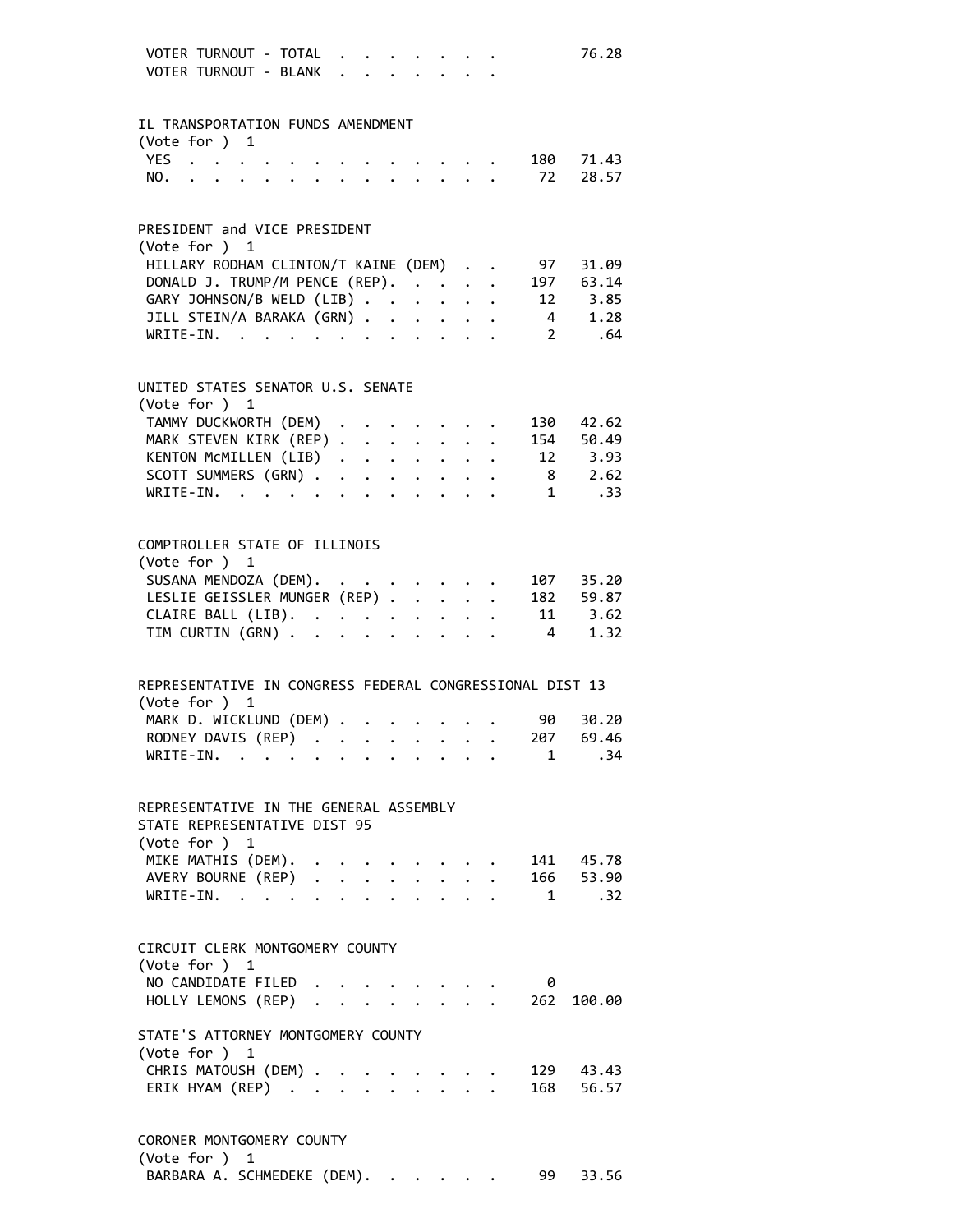RANDY A. LEETHAM (REP) . . . . . . . 196 66.44 COUNTY BOARD MEMBER DISTRICT 7 (Vote for ) 2 DILLON C. CLARK (DEM) . . . . . . . 169 38.41 GLENN BISHOP (REP) . . . . . . . . 162 36.82 MARY BATHURST (REP) . . . . . . . . 109 24.77 JUDGE OF THE APPELLATE COURT APPELLATE JUDICIAL DISTRICT 5 (STEWART) (Vote for ) 1 BRAD K. BLEYER (DEM). . . . . . . . 115 40.35 JOHN B. BARBERIS, JR. (REP) . . . . . 170 59.65 JUDGE OF THE APPELLATE COURT APPELLATE JUDICIAL DISTRICT 5 (WEXSTTEN) (Vote for ) 1 JO BETH WEBER (DEM) . . . . . . . . 112 39.30 JAMES R. "RANDY" MOORE (REP) . . . . . 173 60.70 WM. ROBIN TODD CIRCUIT JUDGE RETENT JUDICIAL CIRCUIT DISTRICT 4 (Vote for ) 1 YES . . . . . . . . . . . . . 191 71.27 NO. . . . . . . . . . . . . . 77 28.73 DOUGLAS L. JARMAN CIRCUIT JUDGE RETENT JUDICIAL CIRCUIT DISTRICT 4 (Vote for ) 1 YES . . . . . . . . . . . . . 216 78.26 NO. . . . . . . . . . . . . . 60 21.74 MIKE McHANEY CIRCUIT JUDGE RETENT JUDICIAL CIRCUIT DISTRICT 4 (Vote for ) 1 YES . . . . . . . . . . . . . 194 73.48 NO. . . . . . . . . . . . . . 70 26.52 MARK W. STEDELIN CIRCUIT JUDGE RETENT JUDICIAL CIRCUIT DISTRICT 4 (Vote for ) 1 YES . . . . . . . . . . . . . 192 72.45 NO. . . . . . . . . . . . . . 73 27.55 MONTGOMERY COUNTY PUBLIC QUESTION (Vote for ) 1 YES . . . . . . . . . . . . . 156 53.06 NO. . . . . . . . . . . . . . 138 46.94 PRECINCT REPORT MONTGOMERY COUNTY, ILLINOIS OFFICIAL RUN DATE:11/22/16 2016 GENERAL ELECTION RUN TIME:11:54 AM NOVEMBER 8, 2016 1104 NORTH LITCHFIELD 4 VOTES PERCENT REGISTERED VOTERS - TOTAL . . . . . . 396 BALLOTS CAST - TOTAL. . . . . . . . 279

BALLOTS CAST - BLANK. . . . . . . . 0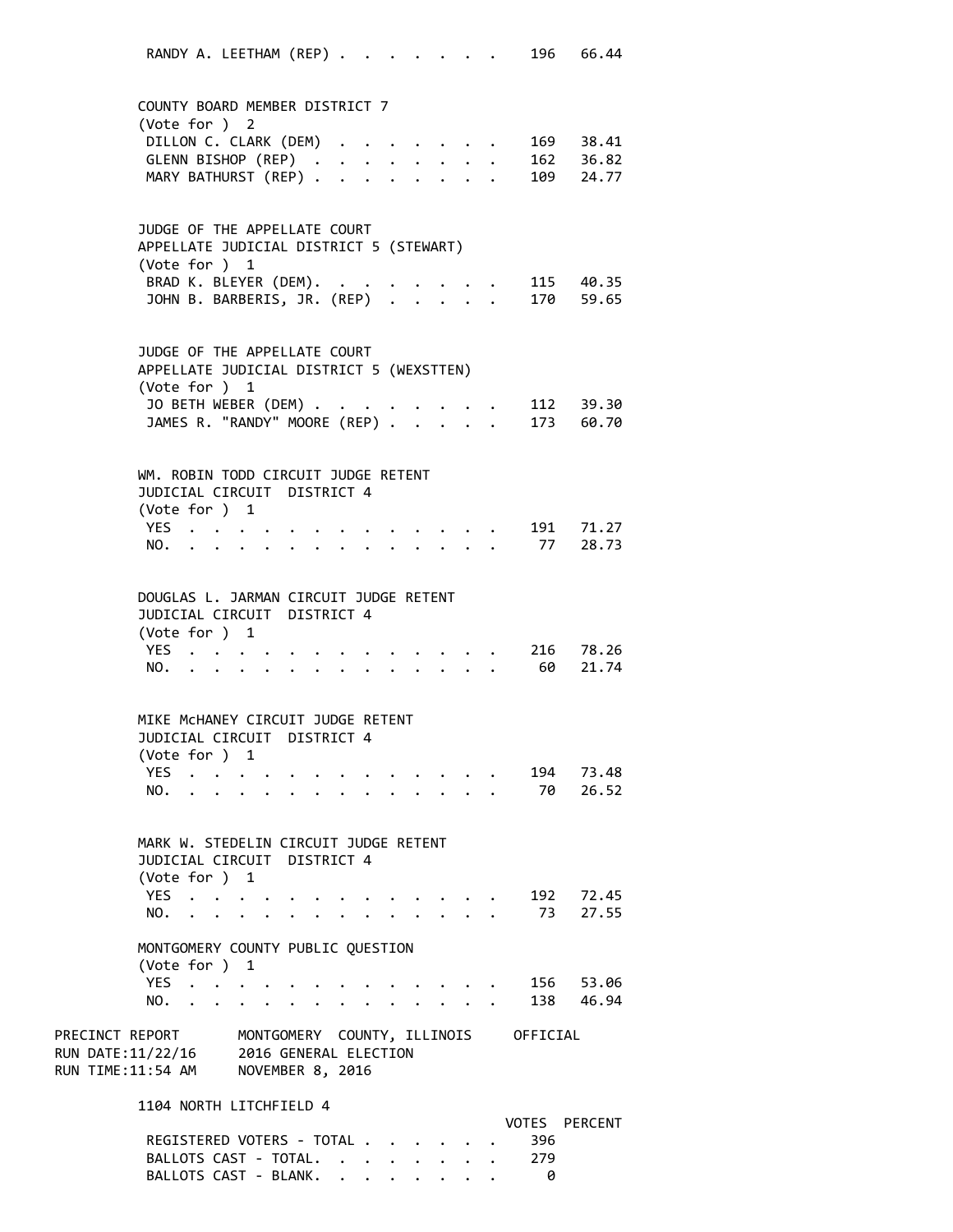| VOTER TURNOUT - TOTAL<br>VOTER TURNOUT - BLANK                     |  | $\mathbf{r} = \mathbf{r}$                             |  |                                                                                                                        |  |                        | 70.45             |
|--------------------------------------------------------------------|--|-------------------------------------------------------|--|------------------------------------------------------------------------------------------------------------------------|--|------------------------|-------------------|
| IL TRANSPORTATION FUNDS AMENDMENT                                  |  |                                                       |  |                                                                                                                        |  |                        |                   |
| (Vote for ) $1$                                                    |  |                                                       |  |                                                                                                                        |  |                        |                   |
|                                                                    |  |                                                       |  |                                                                                                                        |  |                        | $\cdot$ 160 77.29 |
|                                                                    |  |                                                       |  |                                                                                                                        |  |                        | 47 22.71          |
| PRESIDENT and VICE PRESIDENT                                       |  |                                                       |  |                                                                                                                        |  |                        |                   |
| (Vote for ) 1                                                      |  |                                                       |  |                                                                                                                        |  |                        |                   |
| HILLARY RODHAM CLINTON/T KAINE (DEM)                               |  |                                                       |  |                                                                                                                        |  | 68                     | 24.46             |
| DONALD J. TRUMP/M PENCE (REP).                                     |  |                                                       |  |                                                                                                                        |  |                        | 190 68.35         |
| GARY JOHNSON/B WELD (LIB)                                          |  |                                                       |  |                                                                                                                        |  |                        | 12 4.32           |
| JILL STEIN/A BARAKA (GRN)                                          |  |                                                       |  |                                                                                                                        |  |                        | 1 .36             |
| WRITE-IN.                                                          |  | $\mathbf{r} = \mathbf{r} + \mathbf{r} + \mathbf{r}$ . |  |                                                                                                                        |  |                        | 7 2.52            |
| UNITED STATES SENATOR U.S. SENATE                                  |  |                                                       |  |                                                                                                                        |  |                        |                   |
| (Vote for ) 1                                                      |  |                                                       |  |                                                                                                                        |  |                        |                   |
| TAMMY DUCKWORTH (DEM)                                              |  |                                                       |  |                                                                                                                        |  |                        | 113 41.85         |
| MARK STEVEN KIRK (REP)                                             |  |                                                       |  |                                                                                                                        |  |                        | 138 51.11         |
| KENTON MCMILLEN (LIB)                                              |  |                                                       |  |                                                                                                                        |  |                        | 15 5.56           |
| SCOTT SUMMERS (GRN)                                                |  |                                                       |  |                                                                                                                        |  | $\overline{4}$         | 1.48              |
| WRITE-IN.                                                          |  |                                                       |  |                                                                                                                        |  | 0                      |                   |
| COMPTROLLER STATE OF ILLINOIS                                      |  |                                                       |  |                                                                                                                        |  |                        |                   |
| (Vote for ) 1                                                      |  |                                                       |  |                                                                                                                        |  |                        |                   |
| SUSANA MENDOZA (DEM).<br>LESLIE GEISSLER MUNGER (REP)              |  |                                                       |  |                                                                                                                        |  |                        | 95 35.32          |
|                                                                    |  |                                                       |  |                                                                                                                        |  |                        | 152 56.51         |
| CLAIRE BALL (LIB).<br>TIM CURTIN (GRN)                             |  |                                                       |  |                                                                                                                        |  |                        | 14 5.20           |
| TIM CURTIN (GRN)                                                   |  |                                                       |  |                                                                                                                        |  | - 8                    | 2.97              |
| REPRESENTATIVE IN CONGRESS FEDERAL CONGRESSIONAL DIST 13           |  |                                                       |  |                                                                                                                        |  |                        |                   |
| (Vote for ) 1                                                      |  |                                                       |  |                                                                                                                        |  |                        |                   |
| MARK D. WICKLUND (DEM)                                             |  |                                                       |  |                                                                                                                        |  | 88                     | 32.12             |
| RODNEY DAVIS (REP)                                                 |  |                                                       |  |                                                                                                                        |  |                        | $\cdot$ 184 67.15 |
| $WRITE-IN.$                                                        |  |                                                       |  |                                                                                                                        |  | $2 \quad \blacksquare$ | .73               |
| REPRESENTATIVE IN THE GENERAL ASSEMBLY                             |  |                                                       |  |                                                                                                                        |  |                        |                   |
| STATE REPRESENTATIVE DIST 95                                       |  |                                                       |  |                                                                                                                        |  |                        |                   |
| (Vote for ) 1                                                      |  |                                                       |  |                                                                                                                        |  |                        |                   |
| MIKE MATHIS (DEM).                                                 |  |                                                       |  |                                                                                                                        |  |                        | . 104 37.96       |
|                                                                    |  |                                                       |  |                                                                                                                        |  |                        | 170 62.04         |
| MIKE MATHIS (DEM).<br>AVERY BOURNE (REP)<br>WRTTF-TN.<br>WRITE-IN. |  |                                                       |  |                                                                                                                        |  | $\theta$               |                   |
| CIRCUIT CLERK MONTGOMERY COUNTY                                    |  |                                                       |  |                                                                                                                        |  |                        |                   |
| (Vote for ) 1                                                      |  |                                                       |  |                                                                                                                        |  |                        |                   |
| NO CANDIDATE FILED                                                 |  |                                                       |  |                                                                                                                        |  | 0                      |                   |
| HOLLY LEMONS (REP)                                                 |  |                                                       |  |                                                                                                                        |  | . 249                  | 100.00            |
| STATE'S ATTORNEY MONTGOMERY COUNTY                                 |  |                                                       |  |                                                                                                                        |  |                        |                   |
| (Vote for ) 1<br>CHRIS MATOUSH (DEM) .                             |  |                                                       |  |                                                                                                                        |  |                        | 103 37.73         |
| ERIK HYAM (REP)                                                    |  |                                                       |  | $\begin{array}{ccccccccccccc} . & . & . & . & . & . & . \\ . & . & . & . & . & . \\ . & . & . & . & . & . \end{array}$ |  |                        | 170 62.27         |
| CORONER MONTGOMERY COUNTY                                          |  |                                                       |  |                                                                                                                        |  |                        |                   |

| (Vote for ) 1               |  |  |  |  |           |
|-----------------------------|--|--|--|--|-----------|
| BARBARA A. SCHMEDEKE (DEM). |  |  |  |  | 104 38.95 |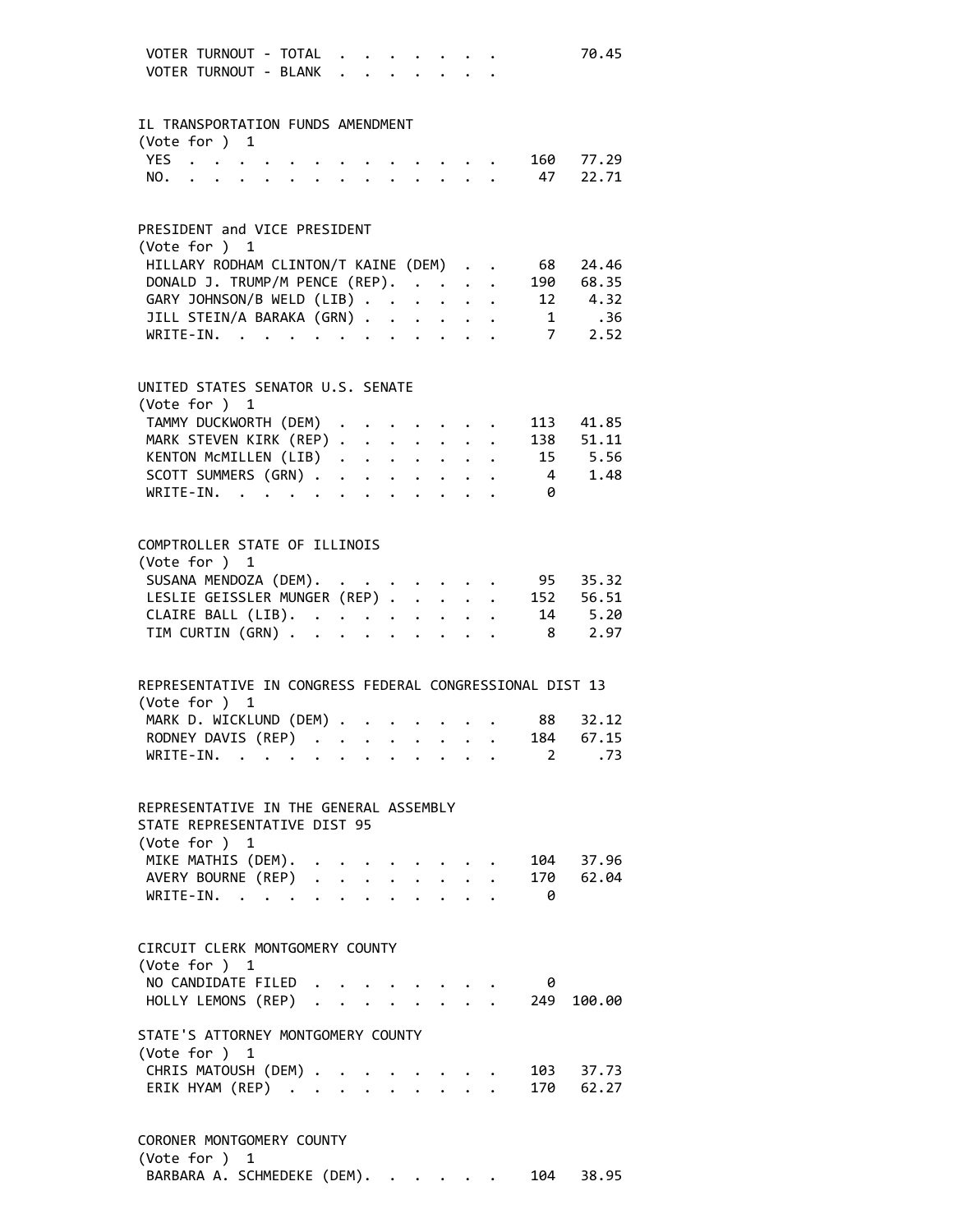RANDY A. LEETHAM (REP) . . . . . . . 163 61.05 COUNTY BOARD MEMBER DISTRICT 5 (Vote for ) 2 RICHARD WENDEL (DEM). . . . . . . . 117 39.66 GLENN E. SAVAGE II (REP) . . . . . . 178 60.34 JUDGE OF THE APPELLATE COURT APPELLATE JUDICIAL DISTRICT 5 (STEWART) (Vote for ) 1 BRAD K. BLEYER (DEM). . . . . . . . 103 39.62 JOHN B. BARBERIS, JR. (REP) . . . . . 157 60.38 JUDGE OF THE APPELLATE COURT APPELLATE JUDICIAL DISTRICT 5 (WEXSTTEN) (Vote for ) 1 JO BETH WEBER (DEM) . . . . . . . . 110 42.64 JAMES R. "RANDY" MOORE (REP) . . . . . 148 57.36 WM. ROBIN TODD CIRCUIT JUDGE RETENT JUDICIAL CIRCUIT DISTRICT 4 (Vote for ) 1 YES . . . . . . . . . . . . . 164 66.94 NO. . . . . . . . . . . . . . 81 33.06 DOUGLAS L. JARMAN CIRCUIT JUDGE RETENT JUDICIAL CIRCUIT DISTRICT 4 (Vote for ) 1 YES . . . . . . . . . . . . . 168 68.57<br>NO. . . . . . . . . . . . . . 77 31.43 NO. . . . . . . . . . . . . . . MIKE McHANEY CIRCUIT JUDGE RETENT JUDICIAL CIRCUIT DISTRICT 4 (Vote for ) 1 YES . . . . . . . . . . . . . 165 67.35 NO. . . . . . . . . . . . . . 80 32.65 MARK W. STEDELIN CIRCUIT JUDGE RETENT JUDICIAL CIRCUIT DISTRICT 4 (Vote for ) 1 YES . . . . . . . . . . . . . 171 69.23 NO. . . . . . . . . . . . . . 76 30.77 MONTGOMERY COUNTY PUBLIC QUESTION (Vote for ) 1 YES . . . . . . . . . . . . . 119 45.95 NO. . . . . . . . . . . . . . 140 54.05 PRECINCT REPORT MONTGOMERY COUNTY, ILLINOIS OFFICIAL RUN DATE:11/22/16 2016 GENERAL ELECTION RUN TIME:11:54 AM NOVEMBER 8, 2016 1105 NORTH LITCHFIELD 5 VOTES PERCENT REGISTERED VOTERS - TOTAL . . . . . . 368 BALLOTS CAST - TOTAL. . . . . . . . 254 BALLOTS CAST - BLANK. . . . . . . . 0

VOTER TURNOUT - TOTAL . . . . . . . . 69.02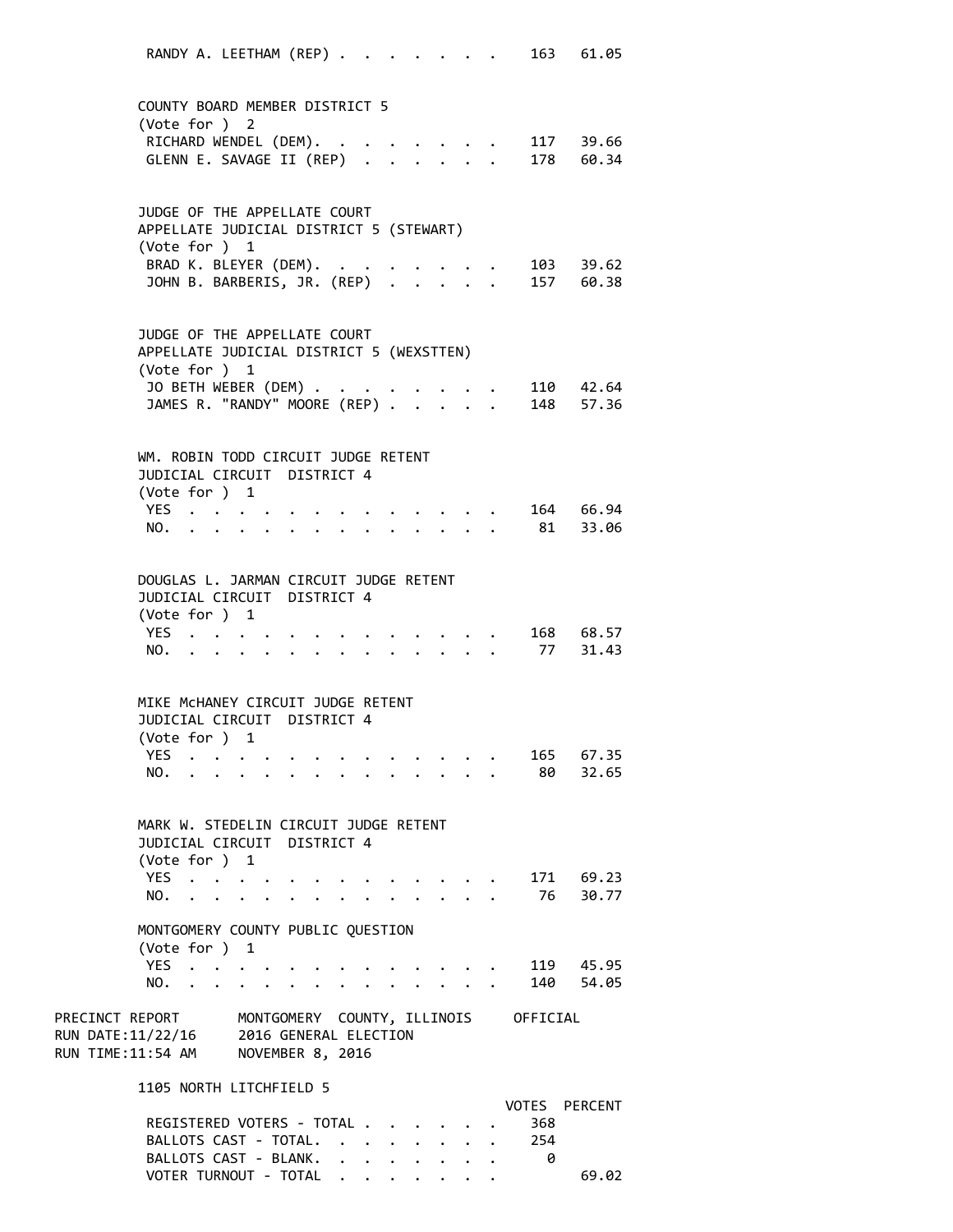#### IL TRANSPORTATION FUNDS AMENDMENT

| $(\text{Vote for }) 1$ |  |  |  |  |  |  |               |  |
|------------------------|--|--|--|--|--|--|---------------|--|
|                        |  |  |  |  |  |  | YES 171 79.91 |  |
|                        |  |  |  |  |  |  | NO. 43 20.09  |  |

#### PRESIDENT and VICE PRESIDENT

| (Vote for $)$ 1                               |     |
|-----------------------------------------------|-----|
| HILLARY RODHAM CLINTON/T KAINE (DEM) 72 28.57 |     |
| DONALD J. TRUMP/M PENCE (REP). 165 65.48      |     |
| GARY JOHNSON/B WELD (LIB) 12 4.76             |     |
| JILL STEIN/A BARAKA (GRN) 2 .79               |     |
| WRITE-IN. 1                                   | .40 |

#### UNITED STATES SENATOR U.S. SENATE  $(Noto from )$

| TAMMY DUCKWORTH (DEM) 121 48.21  |  |
|----------------------------------|--|
|                                  |  |
| MARK STEVEN KIRK (REP) 114 45.42 |  |
| KENTON MCMILLEN (LIB) 13 5.18    |  |
| SCOTT SUMMERS (GRN) 3 1.20       |  |
| WRITE-IN.                        |  |

## COMPTROLLER STATE OF ILLINOIS (Vote for ) 1 SUSANA MENDOZA (DEM). . . . . . . . 93 37.35 LESLIE GEISSLER MUNGER (REP) . . . . . 136 54.62 CLAIRE BALL (LIB). . . . . . . . . 12 4.82 TIM CURTIN (GRN) . . . . . . . . . 8 3.21

# REPRESENTATIVE IN CONGRESS FEDERAL CONGRESSIONAL DIST 13 (Vote for ) 1 MARK D. WICKLUND (DEM) . . . . . . . 85 34.41 RODNEY DAVIS (REP) . . . . . . . . 161 65.18<br>WRITE-IN. . . . . . . . . . . . . 1 .40 WRITE-IN. . . . . . . . . . . .

## REPRESENTATIVE IN THE GENERAL ASSEMBLY STATE REPRESENTATIVE DIST 95 (Vote for ) 1 MIKE MATHIS (DEM). . . . . . . . . 102 41.30 AVERY BOURNE (REP) . . . . . . . . 145 58.70 WRITE-IN. . . . . . . . . . . . 0

| CIRCUIT CLERK MONTGOMERY COUNTY<br>(Note for ) 1      |  |  |  |  |   |        |
|-------------------------------------------------------|--|--|--|--|---|--------|
| NO CANDIDATE FILED                                    |  |  |  |  | 0 |        |
| HOLLY LEMONS (REP) 209                                |  |  |  |  |   | 100.00 |
| STATE'S ATTORNEY MONTGOMERY COUNTY<br>(Vote for $)$ 1 |  |  |  |  |   |        |
| CHRIS MATOUSH (DEM) 98                                |  |  |  |  |   | 40.83  |
| ERIK HYAM (REP) 142 59.17                             |  |  |  |  |   |        |
| CORONER MONTGOMERY COUNTY                             |  |  |  |  |   |        |

| (Vote for $)$ 1                       |  |  |  |  |
|---------------------------------------|--|--|--|--|
| BARBARA A. SCHMEDEKE (DEM). 103 42.39 |  |  |  |  |
| RANDY A. LEETHAM (REP) 140 57.61      |  |  |  |  |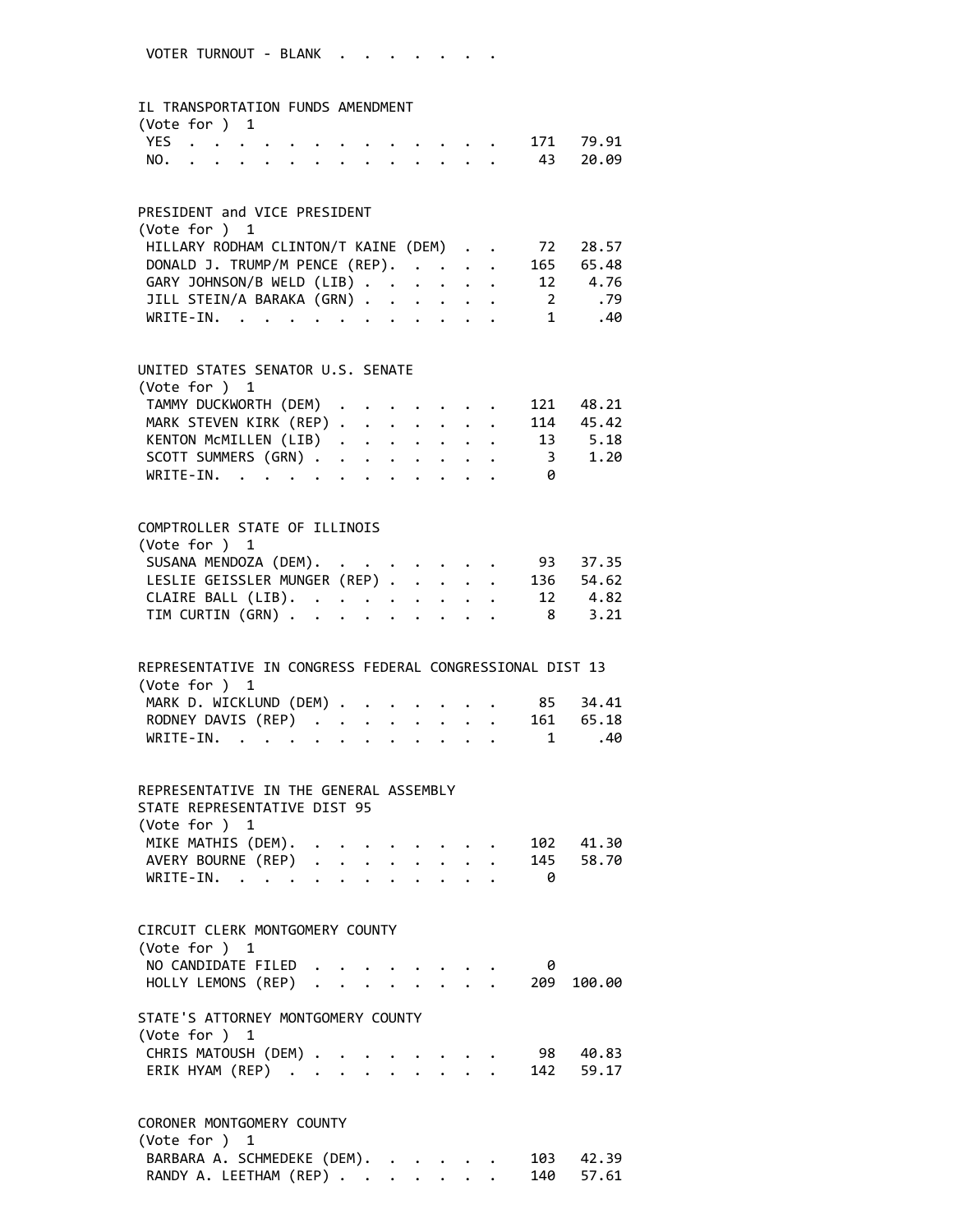COUNTY BOARD MEMBER DISTRICT 7 (Vote for ) 2 DILLON C. CLARK (DEM) . . . . . . . 112 31.82 GLENN BISHOP (REP) . . . . . . . . 142 40.34 MARY BATHURST (REP) . . . . . . . . 98 27.84 JUDGE OF THE APPELLATE COURT APPELLATE JUDICIAL DISTRICT 5 (STEWART) (Vote for ) 1 BRAD K. BLEYER (DEM). . . . . . . . 97 40.76 JOHN B. BARBERIS, JR. (REP) . . . . . 141 59.24 JUDGE OF THE APPELLATE COURT APPELLATE JUDICIAL DISTRICT 5 (WEXSTTEN) (Vote for ) 1 JO BETH WEBER (DEM) . . . . . . . . 105 44.30 JAMES R. "RANDY" MOORE (REP) . . . . . 132 55.70 WM. ROBIN TODD CIRCUIT JUDGE RETENT JUDICIAL CIRCUIT DISTRICT 4 (Vote for ) 1 YES . . . . . . . . . . . . . 171 78.80 NO. . . . . . . . . . . . . . 46 21.20 DOUGLAS L. JARMAN CIRCUIT JUDGE RETENT JUDICIAL CIRCUIT DISTRICT 4 (Vote for ) 1 YES . . . . . . . . . . . . . 176 76.19 NO. . . . . . . . . . . . . . 55 23.81 MIKE McHANEY CIRCUIT JUDGE RETENT JUDICIAL CIRCUIT DISTRICT 4 (Vote for ) 1 YES . . . . . . . . . . . . . 167 75.23 NO. . . . . . . . . . . . . . 55 24.77 MARK W. STEDELIN CIRCUIT JUDGE RETENT JUDICIAL CIRCUIT DISTRICT 4 (Vote for ) 1 YES . . . . . . . . . . . . . 166 74.44 NO. . . . . . . . . . . . . . 57 25.56 MONTGOMERY COUNTY PUBLIC QUESTION (Vote for ) 1 YES . . . . . . . . . . . . . 115 46.94 NO. . . . . . . . . . . . . . 130 53.06 PRECINCT REPORT MONTGOMERY COUNTY, ILLINOIS OFFICIAL RUN DATE:11/22/16 2016 GENERAL ELECTION RUN TIME:11:54 AM NOVEMBER 8, 2016 1106 NORTH LITCHFIELD 6 VOTES PERCENT REGISTERED VOTERS - TOTAL . . . . . . 813 BALLOTS CAST - TOTAL. . . . . . . . 608 BALLOTS CAST - BLANK. . . . . . . . 0

VOTER TURNOUT - TOTAL . . . . . . . . 74.78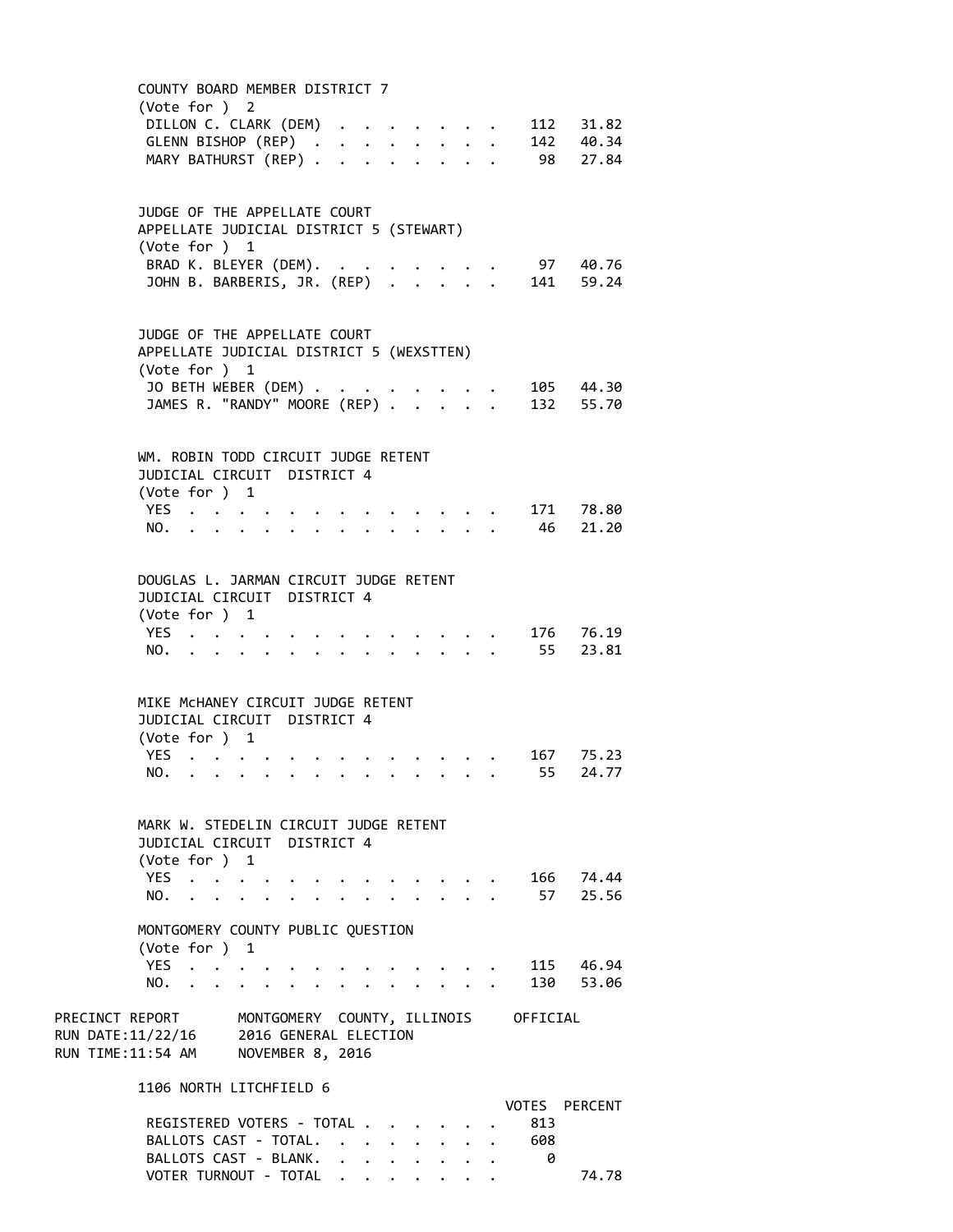#### IL TRANSPORTATION FUNDS AMENDMENT

| (Vote for $)$ 1 |  |  |  |  |  |  |               |  |
|-----------------|--|--|--|--|--|--|---------------|--|
|                 |  |  |  |  |  |  | YES 378 77.62 |  |
|                 |  |  |  |  |  |  | NO. 109 22.38 |  |

### PRESIDENT and VICE PRESIDENT

| (Vote for $)$ 1                                |      |
|------------------------------------------------|------|
| HILLARY RODHAM CLINTON/T KAINE (DEM) 152 25.38 |      |
| DONALD J. TRUMP/M PENCE (REP). 406 67.78       |      |
| GARY JOHNSON/B WELD (LIB) 30 5.01              |      |
| JILL STEIN/A BARAKA (GRN) 6 1.00               |      |
| WRITE-IN.                                      | 5.83 |

### UNITED STATES SENATOR U.S. SENATE

| (Vote for $)$ 1                  |  |  |  |   |  |
|----------------------------------|--|--|--|---|--|
| TAMMY DUCKWORTH (DEM) 216 37.11  |  |  |  |   |  |
| MARK STEVEN KIRK (REP) 344 59.11 |  |  |  |   |  |
| KENTON MCMILLEN (LIB) 13 2.23    |  |  |  |   |  |
| SCOTT SUMMERS (GRN) 9 1.55       |  |  |  |   |  |
| WRITE-IN.                        |  |  |  | 0 |  |
|                                  |  |  |  |   |  |

## COMPTROLLER STATE OF ILLINOIS (Vote for ) 1 SUSANA MENDOZA (DEM). . . . . . . . 166 29.33 LESLIE GEISSLER MUNGER (REP) . . . . . 372 65.72 CLAIRE BALL (LIB). . . . . . . . . 19 3.36 TIM CURTIN (GRN) . . . . . . . . . 9 1.59

| REPRESENTATIVE IN CONGRESS FEDERAL CONGRESSIONAL DIST 13 |  |  |  |  |  |
|----------------------------------------------------------|--|--|--|--|--|
| (Vote for $)$ 1                                          |  |  |  |  |  |
| MARK D. WICKLUND (DEM) 136 23.69                         |  |  |  |  |  |
| RODNEY DAVIS (REP) 438 76.31                             |  |  |  |  |  |
| WRITE-IN.                                                |  |  |  |  |  |

### REPRESENTATIVE IN THE GENERAL ASSEMBLY STATE REPRESENTATIVE DIST 95 (Vote for ) 1 MIKE MATHIS (DEM). . . . . . . . . 250 41.88 AVERY BOURNE (REP) . . . . . . . . 345 57.79 WRITE‐IN. . . . . . . . . . . . 2 .34

| (Vote for $)$ 1<br>NO CANDIDATE FILED                 |  |  |  |  | 0 |        |
|-------------------------------------------------------|--|--|--|--|---|--------|
| HOLLY LEMONS (REP) 509                                |  |  |  |  |   | 100.00 |
| STATE'S ATTORNEY MONTGOMERY COUNTY<br>(Vote for $)$ 1 |  |  |  |  |   |        |
| CHRIS MATOUSH (DEM) 208 35.74                         |  |  |  |  |   |        |
| ERIK HYAM (REP) 374 64.26                             |  |  |  |  |   |        |

| $(\text{Vote for }) 1$                |  |  |  |  |
|---------------------------------------|--|--|--|--|
| BARBARA A. SCHMEDEKE (DEM). 173 30.62 |  |  |  |  |
| RANDY A. LEETHAM (REP) 392 69.38      |  |  |  |  |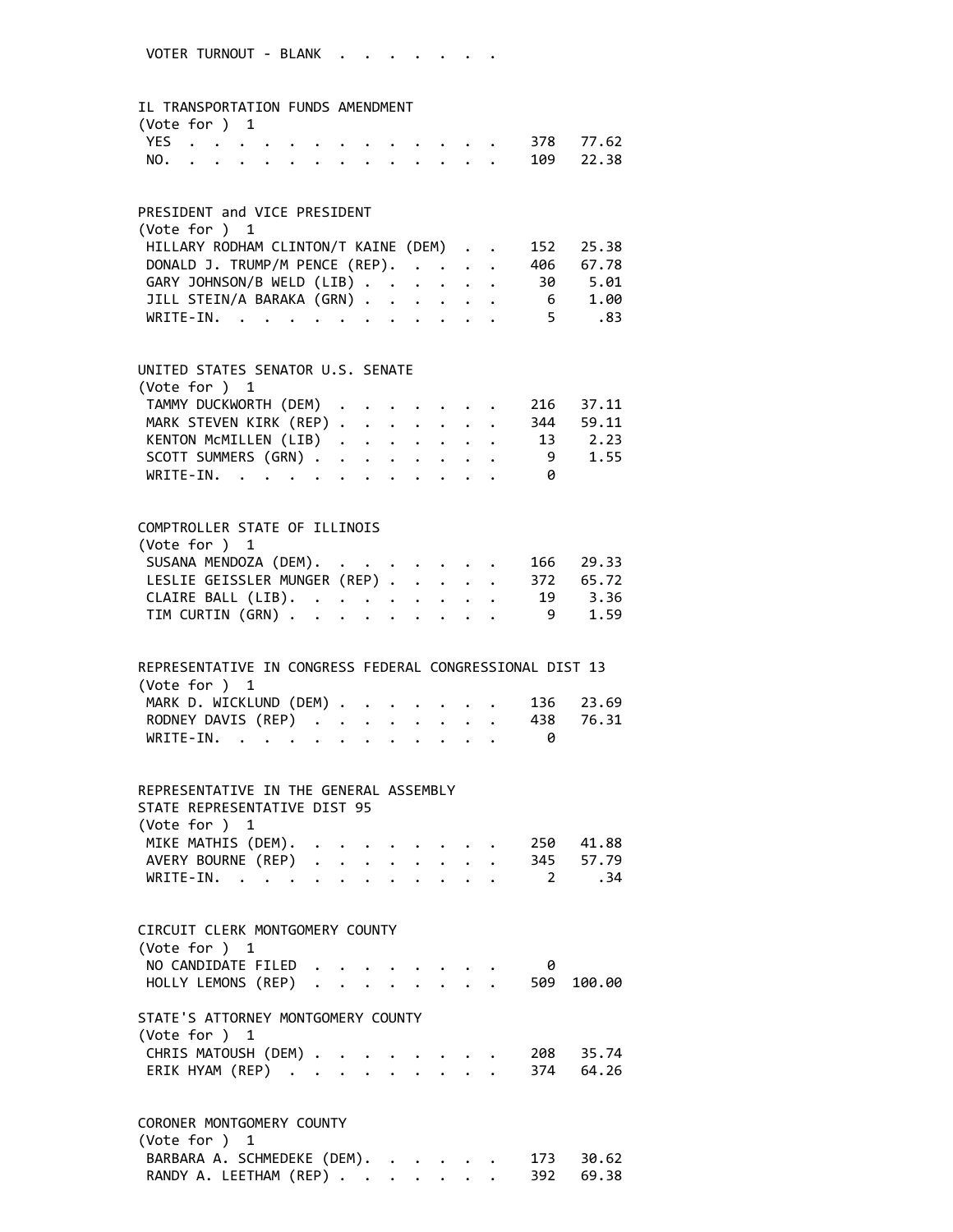COUNTY BOARD MEMBER DISTRICT 7 (Vote for ) 2 DILLON C. CLARK (DEM) . . . . . . . 298 33.90 GLENN BISHOP (REP) . . . . . . . . 335 38.11 MARY BATHURST (REP) . . . . . . . . 246 27.99 JUDGE OF THE APPELLATE COURT APPELLATE JUDICIAL DISTRICT 5 (STEWART) (Vote for ) 1 BRAD K. BLEYER (DEM). . . . . . . . 191 35.63 JOHN B. BARBERIS, JR. (REP) . . . . . 345 64.37 JUDGE OF THE APPELLATE COURT APPELLATE JUDICIAL DISTRICT 5 (WEXSTTEN) (Vote for ) 1 JO BETH WEBER (DEM) . . . . . . . . 189 35.53 JAMES R. "RANDY" MOORE (REP) . . . . . 343 64.47 WM. ROBIN TODD CIRCUIT JUDGE RETENT JUDICIAL CIRCUIT DISTRICT 4 (Vote for ) 1 YES . . . . . . . . . . . . . 378 76.67 NO. . . . . . . . . . . . . . 115 23.33 DOUGLAS L. JARMAN CIRCUIT JUDGE RETENT JUDICIAL CIRCUIT DISTRICT 4 (Vote for ) 1 YES . . . . . . . . . . . . . 424 82.17 NO. . . . . . . . . . . . . . 92 17.83 MIKE McHANEY CIRCUIT JUDGE RETENT JUDICIAL CIRCUIT DISTRICT 4 (Vote for ) 1 YES . . . . . . . . . . . . . 378 77.14 NO. . . . . . . . . . . . . . 112 22.86 MARK W. STEDELIN CIRCUIT JUDGE RETENT JUDICIAL CIRCUIT DISTRICT 4 (Vote for ) 1 YES . . . . . . . . . . . . . 378 76.99 NO. . . . . . . . . . . . . . 113 23.01 MONTGOMERY COUNTY PUBLIC QUESTION (Vote for ) 1 YES . . . . . . . . . . . . . 308 55.40 NO. . . . . . . . . . . . . . 248 44.60 PRECINCT REPORT MONTGOMERY COUNTY, ILLINOIS OFFICIAL RUN DATE:11/22/16 2016 GENERAL ELECTION RUN TIME:11:54 AM NOVEMBER 8, 2016 1201 PITMAN VOTES PERCENT REGISTERED VOTERS - TOTAL . . . . . . 308 BALLOTS CAST - TOTAL. . . . . . . . 231

BALLOTS CAST - BLANK. . . . . . . . 0

VOTER TURNOUT - TOTAL . . . . . . . . 75.00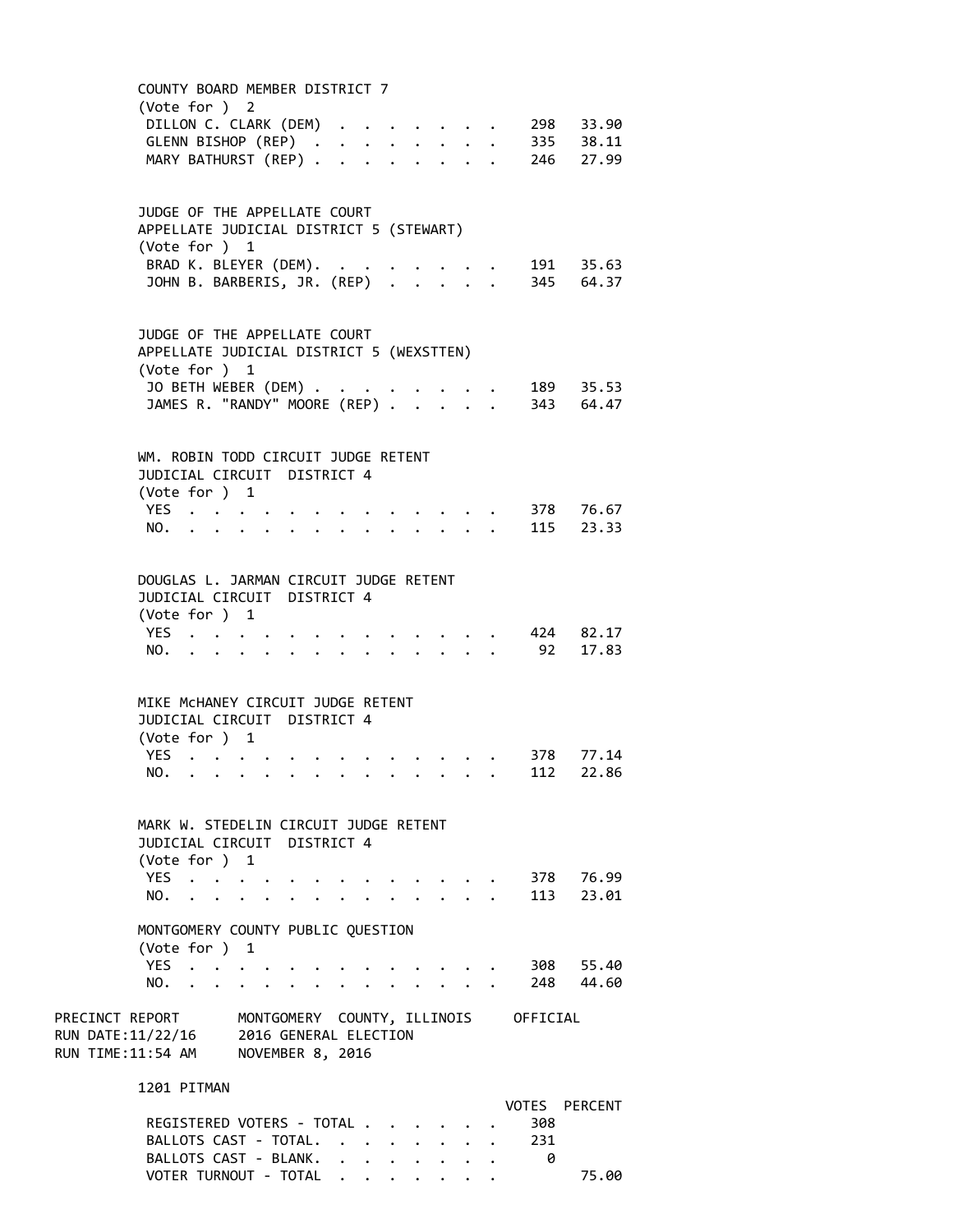#### IL TRANSPORTATION FUNDS AMENDMENT

| $(\text{Vote for }) 1$ |  |  |  |  |  |  |               |  |
|------------------------|--|--|--|--|--|--|---------------|--|
|                        |  |  |  |  |  |  | YES 142 79.33 |  |
|                        |  |  |  |  |  |  | NO. 37 20.67  |  |

#### PRESIDENT and VICE PRESIDENT

| (Vote for ) 1                                 |     |
|-----------------------------------------------|-----|
| HILLARY RODHAM CLINTON/T KAINE (DEM) 57 25.45 |     |
| DONALD J. TRUMP/M PENCE (REP). 149 66.52      |     |
| GARY JOHNSON/B WELD (LIB) 15 6.70             |     |
| JILL STEIN/A BARAKA (GRN) 1                   | .45 |
| WRITE-IN. 2                                   | .89 |

#### UNITED STATES SENATOR U.S. SENATE  $(40 + 6)$  for  $)$  1

|  |  |  | WRITE-IN. | TAMMY DUCKWORTH (DEM) 83 37.22<br>MARK STEVEN KIRK (REP) 131 58.74<br>KENTON MCMILLEN (LIB) 7 3.14<br>SCOTT SUMMERS (GRN) 2 .90 |
|--|--|--|-----------|---------------------------------------------------------------------------------------------------------------------------------|

# COMPTROLLER STATE OF ILLINOIS (Vote for ) 1 SUSANA MENDOZA (DEM). . . . . . . . 68 30.63 LESLIE GEISSLER MUNGER (REP) . . . . . 139 62.61 CLAIRE BALL (LIB). . . . . . . . . 8 3.60 TIM CURTIN (GRN) . . . . . . . . . 7 3.15

| REPRESENTATIVE IN CONGRESS FEDERAL CONGRESSIONAL DIST 13 |  |  |  |  |
|----------------------------------------------------------|--|--|--|--|
| (Vote for $)$ 1                                          |  |  |  |  |
| MARK D. WICKLUND (DEM) 55 24.55                          |  |  |  |  |
| RODNEY DAVIS (REP) 168 75.00                             |  |  |  |  |
| WRITE-IN. 1 .45                                          |  |  |  |  |

### REPRESENTATIVE IN THE GENERAL ASSEMBLY STATE REPRESENTATIVE DIST 95 (Vote for ) 1 MIKE MATHIS (DEM). . . . . . . . . 70 31.67 AVERY BOURNE (REP) . . . . . . . . 151 68.33

| WRITE-IN. |  |  |  |  |  |  |  |
|-----------|--|--|--|--|--|--|--|
|           |  |  |  |  |  |  |  |

# CIRCUIT CLERK MONTGOMERY COUNTY (Vote for ) 1 NO CANDIDATE FILED . . . . . . . . 0 HOLLY LEMONS (REP) . . . . . . . . 188 100.00 STATE'S ATTORNEY MONTGOMERY COUNTY (Vote for ) 1 CHRIS MATOUSH (DEM) . . . . . . . . 90 42.06 ERIK HYAM (REP) . . . . . . . . . 124 57.94

#### CORONER MONTGOMERY COUNTY (Vote for ) 1

| $\sqrt{2}$                  |  |  |  |           |
|-----------------------------|--|--|--|-----------|
| BARBARA A. SCHMEDEKE (DEM). |  |  |  | 77 35.16  |
| RANDY A. LEETHAM (REP)      |  |  |  | 142 64.84 |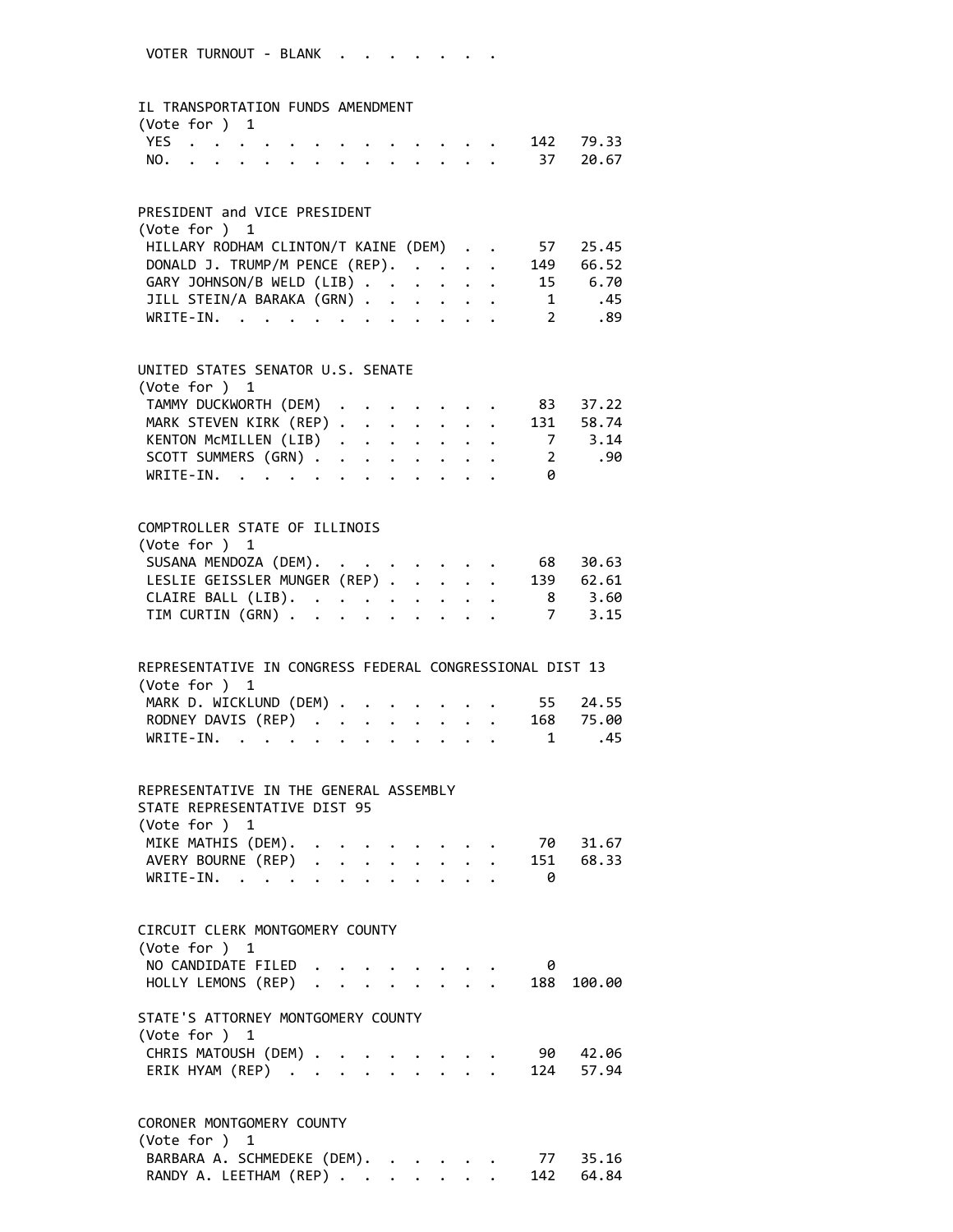COUNTY BOARD MEMBER DISTRICT 1 (Vote for ) 2 NO CANDIDATE FILED . . . . . . . . 0 CONNIE TAYLOR BECK (REP) . . . . . . 123 41.00 JEREMY L. JONES (REP) . . . . . . . 130 43.33 WRITE-IN. . . . . . . . . . . . 47 15.67 JUDGE OF THE APPELLATE COURT APPELLATE JUDICIAL DISTRICT 5 (STEWART) (Vote for ) 1 BRAD K. BLEYER (DEM). . . . . . . . 69 33.33 JOHN B. BARBERIS, JR. (REP) . . . . . 138 66.67 JUDGE OF THE APPELLATE COURT APPELLATE JUDICIAL DISTRICT 5 (WEXSTTEN) (Vote for ) 1 JO BETH WEBER (DEM) . . . . . . . . . 79 37.80 JAMES R. "RANDY" MOORE (REP) . . . . . 130 62.20 WM. ROBIN TODD CIRCUIT JUDGE RETENT JUDICIAL CIRCUIT DISTRICT 4 (Vote for ) 1 YES . . . . . . . . . . . . . 135 74.59 NO. . . . . . . . . . . . . . 46 25.41 DOUGLAS L. JARMAN CIRCUIT JUDGE RETENT JUDICIAL CIRCUIT DISTRICT 4 (Vote for ) 1 YES . . . . . . . . . . . . . 144 78.26 NO. . . . . . . . . . . . . . 40 21.74 MIKE McHANEY CIRCUIT JUDGE RETENT JUDICIAL CIRCUIT DISTRICT 4 (Vote for ) 1 YES . . . . . . . . . . . . . 127 69.78 NO. . . . . . . . . . . . . . 55 30.22 MARK W. STEDELIN CIRCUIT JUDGE RETENT JUDICIAL CIRCUIT DISTRICT 4 (Vote for ) 1 YES . . . . . . . . . . . . . 128 72.73 NO. . . . . . . . . . . . . . 48 27.27 MONTGOMERY COUNTY PUBLIC QUESTION (Vote for ) 1 YES . . . . . . . . . . . . . 107 50.71 NO. . . . . . . . . . . . . . 104 49.29 PRECINCT REPORT MONTGOMERY COUNTY, ILLINOIS OFFICIAL RUN DATE:11/22/16 2016 GENERAL ELECTION RUN TIME:11:54 AM NOVEMBER 8, 2016 1301 RAYMOND VOTES PERCENT REGISTERED VOTERS - TOTAL . . . . . . 800 BALLOTS CAST - TOTAL. . . . . . . . 645

BALLOTS CAST - BLANK. . . . . . . . 0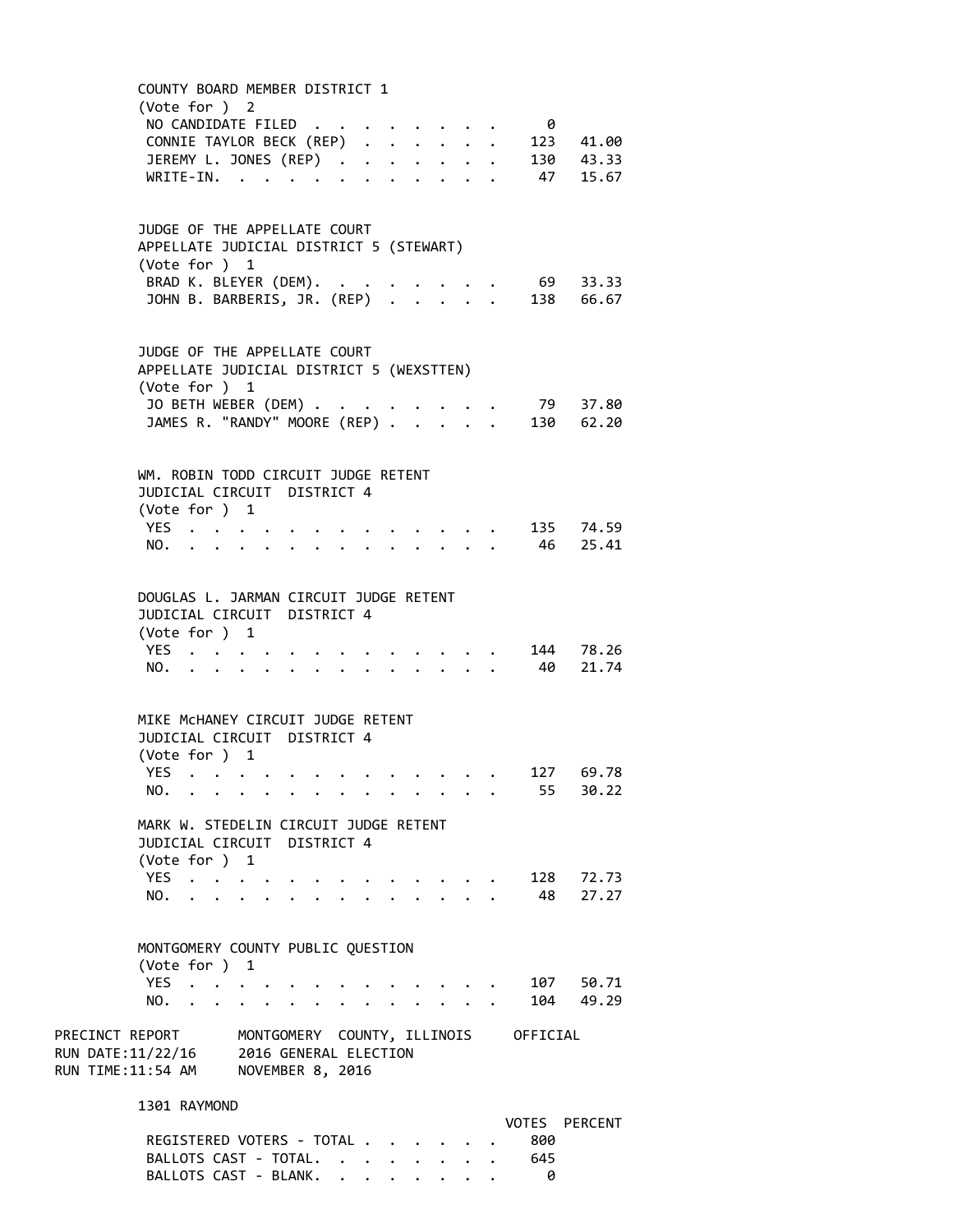| VOTER TURNOUT - TOTAL<br>VOTER TURNOUT - BLANK                                  |                      | $\mathbf{r} = \mathbf{r}$ |                                                       |  |                                                                                                                                                                                                                                    |                | 80.63                         |
|---------------------------------------------------------------------------------|----------------------|---------------------------|-------------------------------------------------------|--|------------------------------------------------------------------------------------------------------------------------------------------------------------------------------------------------------------------------------------|----------------|-------------------------------|
| IL TRANSPORTATION FUNDS AMENDMENT                                               |                      |                           |                                                       |  |                                                                                                                                                                                                                                    |                |                               |
| (Vote for ) $1$                                                                 |                      |                           |                                                       |  |                                                                                                                                                                                                                                    |                |                               |
| YES 404 77.69<br>NO. 116 22.31                                                  |                      |                           |                                                       |  |                                                                                                                                                                                                                                    |                |                               |
|                                                                                 |                      |                           |                                                       |  |                                                                                                                                                                                                                                    |                |                               |
| PRESIDENT and VICE PRESIDENT                                                    |                      |                           |                                                       |  |                                                                                                                                                                                                                                    |                |                               |
| (Vote for ) 1                                                                   |                      |                           |                                                       |  |                                                                                                                                                                                                                                    |                |                               |
| HILLARY RODHAM CLINTON/T KAINE (DEM)                                            |                      |                           |                                                       |  |                                                                                                                                                                                                                                    |                | 135 21.26                     |
| DONALD J. TRUMP/M PENCE (REP).                                                  |                      |                           |                                                       |  |                                                                                                                                                                                                                                    |                | 456 71.81                     |
| GARY JOHNSON/B WELD (LIB)                                                       |                      |                           |                                                       |  |                                                                                                                                                                                                                                    |                | 34 5.35                       |
| JILL STEIN/A BARAKA (GRN)<br>WRITE-IN.                                          |                      |                           | $\mathbf{r} = \mathbf{r} + \mathbf{r} + \mathbf{r}$ . |  |                                                                                                                                                                                                                                    | $\overline{4}$ | 6 .94<br>.63                  |
|                                                                                 |                      |                           |                                                       |  |                                                                                                                                                                                                                                    |                |                               |
| UNITED STATES SENATOR U.S. SENATE<br>(Vote for ) 1                              |                      |                           |                                                       |  |                                                                                                                                                                                                                                    |                |                               |
| TAMMY DUCKWORTH (DEM) .                                                         |                      |                           |                                                       |  |                                                                                                                                                                                                                                    |                | 206 33.50                     |
| MARK STEVEN KIRK (REP)                                                          |                      |                           |                                                       |  |                                                                                                                                                                                                                                    |                | 381 61.95                     |
| KENTON MCMILLEN (LIB)                                                           |                      |                           |                                                       |  |                                                                                                                                                                                                                                    |                | 18 2.93                       |
| SCOTT SUMMERS (GRN) $\cdot \cdot \cdot \cdot \cdot \cdot \cdot \cdot \cdot$     |                      |                           |                                                       |  |                                                                                                                                                                                                                                    |                | 10 1.63                       |
| WRITE-IN.                                                                       |                      |                           |                                                       |  |                                                                                                                                                                                                                                    | - 0            |                               |
|                                                                                 |                      |                           |                                                       |  |                                                                                                                                                                                                                                    |                |                               |
| COMPTROLLER STATE OF ILLINOIS                                                   |                      |                           |                                                       |  |                                                                                                                                                                                                                                    |                |                               |
| (Vote for ) 1                                                                   |                      |                           |                                                       |  |                                                                                                                                                                                                                                    |                |                               |
| SUSANA MENDOZA (DEM). 174 28.25<br>LESLIE GEISSLER MUNGER (REP) 416 67.53       |                      |                           |                                                       |  |                                                                                                                                                                                                                                    |                |                               |
|                                                                                 |                      |                           |                                                       |  |                                                                                                                                                                                                                                    |                |                               |
| CLAIRE BALL (LIB).<br>TTM CURTIN (GRN)<br>TIM CURTIN (GRN)                      |                      |                           |                                                       |  |                                                                                                                                                                                                                                    |                | 14 2.27<br>12 1.95            |
|                                                                                 |                      |                           |                                                       |  |                                                                                                                                                                                                                                    |                |                               |
| REPRESENTATIVE IN CONGRESS FEDERAL CONGRESSIONAL DIST 13                        |                      |                           |                                                       |  |                                                                                                                                                                                                                                    |                |                               |
| (Vote for )<br>$\overline{1}$                                                   |                      |                           |                                                       |  |                                                                                                                                                                                                                                    |                |                               |
| MARK D. WICKLUND (DEM)                                                          |                      |                           |                                                       |  |                                                                                                                                                                                                                                    | 103            | 16.48                         |
| RODNEY DAVIS (REP)                                                              |                      |                           |                                                       |  |                                                                                                                                                                                                                                    |                | $\cdot$ 521 83.36             |
| WRITE-IN.                                                                       |                      |                           |                                                       |  |                                                                                                                                                                                                                                    |                | .16<br>$1 \quad \blacksquare$ |
| REPRESENTATIVE IN THE GENERAL ASSEMBLY                                          |                      |                           |                                                       |  |                                                                                                                                                                                                                                    |                |                               |
| STATE REPRESENTATIVE DIST 95<br>(Vote for ) 1                                   |                      |                           |                                                       |  |                                                                                                                                                                                                                                    |                |                               |
|                                                                                 |                      |                           |                                                       |  |                                                                                                                                                                                                                                    |                |                               |
| MIKE MATHIS (DEM). 185 29.18<br>AVERY BOURNE (REP) 448 70.66<br>WRITE-IN. 1 .16 |                      |                           |                                                       |  |                                                                                                                                                                                                                                    |                |                               |
| WRITE-IN.                                                                       |                      |                           |                                                       |  |                                                                                                                                                                                                                                    |                | $1 \quad \blacksquare$        |
| CIRCUIT CLERK MONTGOMERY COUNTY<br>(Vote for ) 1                                |                      |                           |                                                       |  |                                                                                                                                                                                                                                    |                |                               |
| NO CANDIDATE FILED                                                              |                      |                           |                                                       |  | $\bullet$ . The contract of the contract of the contract of the contract of the contract of the contract of the contract of the contract of the contract of the contract of the contract of the contract of the contract of the co | 0              |                               |
| HOLLY LEMONS (REP)                                                              |                      |                           |                                                       |  |                                                                                                                                                                                                                                    | . 551          | 100.00                        |
| STATE'S ATTORNEY MONTGOMERY COUNTY<br>(Vote for ) 1                             |                      |                           |                                                       |  |                                                                                                                                                                                                                                    |                |                               |
| CHRIS MATOUSH (DEM) .                                                           |                      |                           |                                                       |  |                                                                                                                                                                                                                                    |                | 290 47.85                     |
| ERIK HYAM (REP)                                                                 | $\ddot{\phantom{a}}$ |                           |                                                       |  |                                                                                                                                                                                                                                    |                | 316 52.15                     |
| CORONER MONTGOMERY COUNTY<br>(Vote for ) 1                                      |                      |                           |                                                       |  |                                                                                                                                                                                                                                    |                |                               |

BARBARA A. SCHMEDEKE (DEM). . . . . . 179 29.11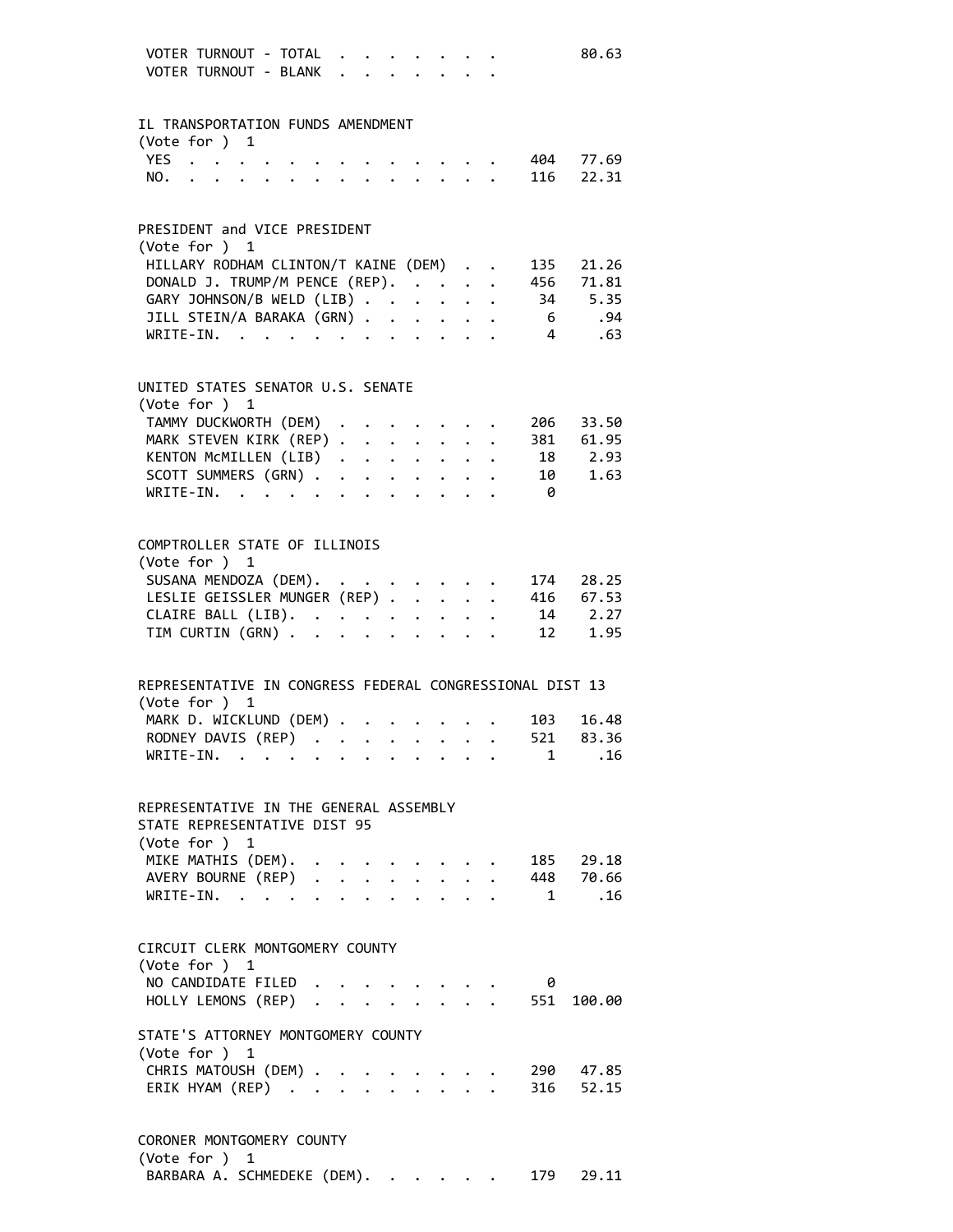RANDY A. LEETHAM (REP) . . . . . . . 436 70.89 COUNTY BOARD MEMBER DISTRICT 1 (Vote for ) 2 NO CANDIDATE FILED . . . . . . . . 0 CONNIE TAYLOR BECK (REP) . . . . . . 325 47.79 JEREMY L. JONES (REP) . . . . . . . 236 34.71 WRITE‐IN. . . . . . . . . . . . 119 17.50 COUNTY BOARD MEMBER DISTRICT 2 (Vote for ) 2 NO CANDIDATE FILED . . . . . . . . 0 CHUCK GRADEN (REP) . . . . . . . . 87 58.39 GENE MILES (REP) . . . . . . . . . 62 41.61 JUDGE OF THE APPELLATE COURT APPELLATE JUDICIAL DISTRICT 5 (STEWART) (Vote for ) 1 BRAD K. BLEYER (DEM). . . . . . . . 213 37.24 JOHN B. BARBERIS, JR. (REP) . . . . . 359 62.76 JUDGE OF THE APPELLATE COURT APPELLATE JUDICIAL DISTRICT 5 (WEXSTTEN) (Vote for ) 1 JO BETH WEBER (DEM) . . . . . . . . 242 41.65 JAMES R. "RANDY" MOORE (REP) . . . . . 339 58.35 WM. ROBIN TODD CIRCUIT JUDGE RETENT JUDICIAL CIRCUIT DISTRICT 4 (Vote for ) 1 YES . . . . . . . . . . . . . 395 75.53 NO. . . . . . . . . . . . . . 128 24.47 DOUGLAS L. JARMAN CIRCUIT JUDGE RETENT JUDICIAL CIRCUIT DISTRICT 4 (Vote for ) 1 YES . . . . . . . . . . . . . 437 79.31 NO. . . . . . . . . . . . . . 114 20.69 MIKE McHANEY CIRCUIT JUDGE RETENT JUDICIAL CIRCUIT DISTRICT 4 (Vote for ) 1 YES . . . . . . . . . . . . . 380 73.22 NO. . . . . . . . . . . . . . 139 26.78 MARK W. STEDELIN CIRCUIT JUDGE RETENT JUDICIAL CIRCUIT DISTRICT 4 (Vote for ) 1 YES . . . . . . . . . . . . . 375 72.67 NO. . . . . . . . . . . . . . 141 27.33 MONTGOMERY COUNTY PUBLIC QUESTION (Vote for ) 1 YES . . . . . . . . . . . . . 311 51.32 NO. . . . . . . . . . . . . . 295 48.68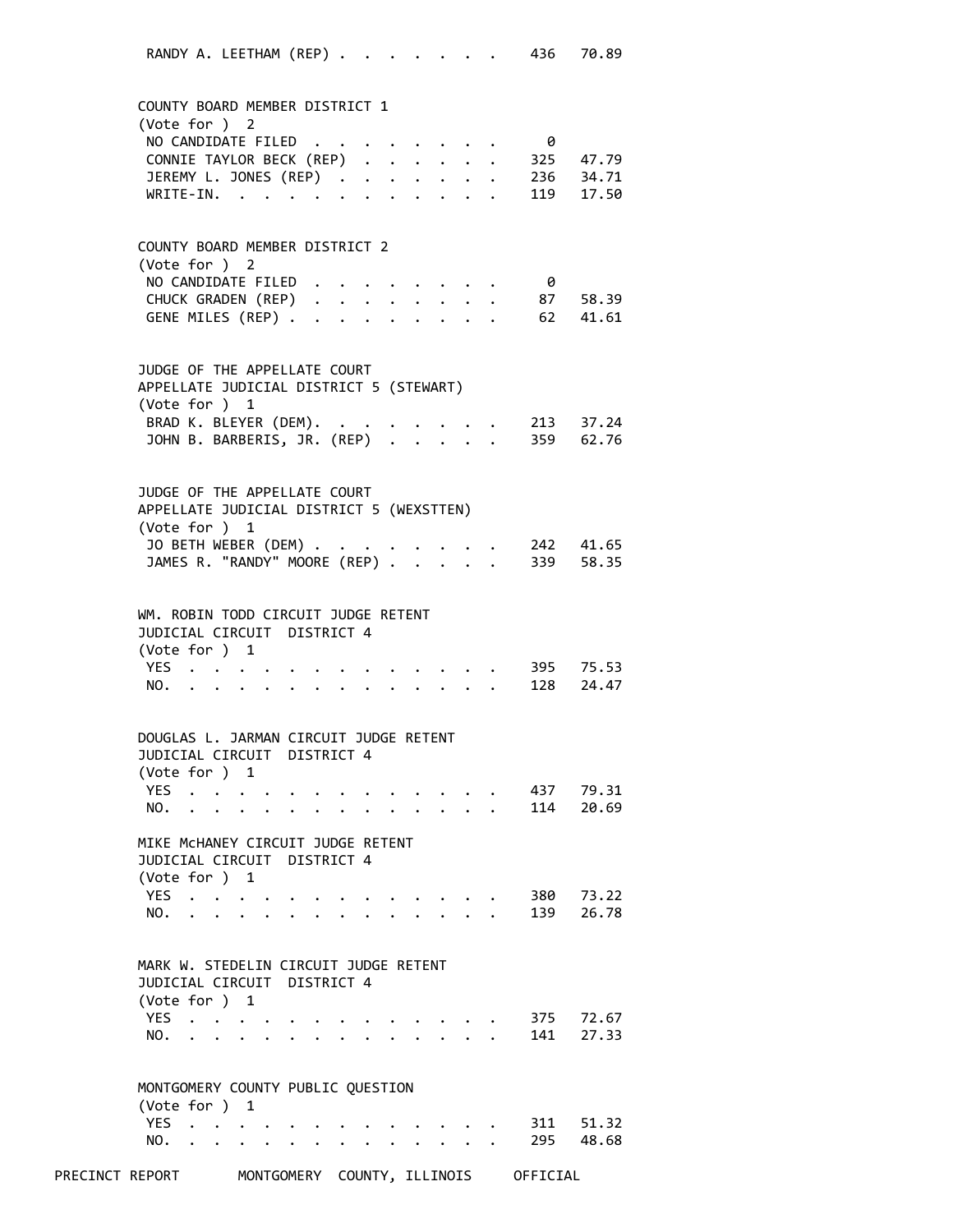RUN DATE:11/22/16 2016 GENERAL ELECTION RUN TIME:11:54 AM NOVEMBER 8, 2016

| 1401 ROUNTREE                                            |                      |             |                      |                      |                                                                                                                                                         |                                                             |                          |                   |
|----------------------------------------------------------|----------------------|-------------|----------------------|----------------------|---------------------------------------------------------------------------------------------------------------------------------------------------------|-------------------------------------------------------------|--------------------------|-------------------|
|                                                          |                      |             |                      |                      |                                                                                                                                                         |                                                             |                          | VOTES PERCENT     |
| REGISTERED VOTERS - TOTAL                                |                      |             |                      |                      |                                                                                                                                                         |                                                             | 177                      |                   |
| BALLOTS CAST - TOTAL.                                    |                      |             |                      |                      |                                                                                                                                                         |                                                             | 137                      |                   |
| BALLOTS CAST - BLANK. 0                                  |                      |             |                      |                      |                                                                                                                                                         |                                                             |                          |                   |
| VOTER TURNOUT - TOTAL                                    |                      |             |                      |                      |                                                                                                                                                         |                                                             |                          | 77.40             |
| VOTER TURNOUT - BLANK                                    |                      |             |                      |                      |                                                                                                                                                         |                                                             |                          |                   |
|                                                          |                      |             |                      |                      |                                                                                                                                                         |                                                             |                          |                   |
|                                                          |                      |             |                      |                      |                                                                                                                                                         |                                                             |                          |                   |
| IL TRANSPORTATION FUNDS AMENDMENT                        |                      |             |                      |                      |                                                                                                                                                         |                                                             |                          |                   |
| (Vote for ) 1                                            |                      |             |                      |                      |                                                                                                                                                         |                                                             |                          |                   |
| YES $\cdot \cdot \cdot \cdot$                            |                      |             |                      |                      |                                                                                                                                                         |                                                             |                          | $\cdot$ 102 84.30 |
| NO. 19 15.70                                             |                      |             |                      |                      |                                                                                                                                                         |                                                             |                          |                   |
|                                                          |                      |             |                      |                      |                                                                                                                                                         |                                                             |                          |                   |
|                                                          |                      |             |                      |                      |                                                                                                                                                         |                                                             |                          |                   |
| PRESIDENT and VICE PRESIDENT                             |                      |             |                      |                      |                                                                                                                                                         |                                                             |                          |                   |
| (Vote for ) 1                                            |                      |             |                      |                      |                                                                                                                                                         |                                                             |                          |                   |
| HILLARY RODHAM CLINTON/T KAINE (DEM)                     |                      |             |                      |                      |                                                                                                                                                         |                                                             | - 20                     | 14.71             |
| DONALD J. TRUMP/M PENCE (REP).                           |                      |             |                      |                      |                                                                                                                                                         |                                                             |                          | 110 80.88         |
| GARY JOHNSON/B WELD (LIB)                                |                      |             |                      |                      |                                                                                                                                                         |                                                             |                          | 5 3.68            |
| JILL STEIN/A BARAKA (GRN)                                |                      |             |                      |                      |                                                                                                                                                         |                                                             |                          | 1 .74             |
| WRITE-IN.                                                |                      |             |                      |                      |                                                                                                                                                         |                                                             | $\theta$                 |                   |
|                                                          |                      |             |                      |                      |                                                                                                                                                         |                                                             |                          |                   |
|                                                          |                      |             |                      |                      |                                                                                                                                                         |                                                             |                          |                   |
| UNITED STATES SENATOR U.S. SENATE                        |                      |             |                      |                      |                                                                                                                                                         |                                                             |                          |                   |
|                                                          |                      |             |                      |                      |                                                                                                                                                         |                                                             |                          |                   |
| (Vote for ) 1                                            |                      |             |                      |                      |                                                                                                                                                         |                                                             |                          |                   |
| TAMMY DUCKWORTH (DEM)                                    |                      |             |                      |                      |                                                                                                                                                         |                                                             | 30                       | 22.56             |
| MARK STEVEN KIRK (REP) 99 74.44                          |                      |             |                      |                      |                                                                                                                                                         |                                                             |                          |                   |
| KENTON MCMILLEN (LIB)                                    |                      |             |                      |                      |                                                                                                                                                         |                                                             |                          | 2 1.50            |
| SCOTT SUMMERS (GRN)                                      |                      |             |                      |                      |                                                                                                                                                         |                                                             |                          | 2 1.50            |
| WRITE-IN.                                                |                      |             |                      |                      |                                                                                                                                                         |                                                             | -0                       |                   |
|                                                          |                      |             |                      |                      |                                                                                                                                                         |                                                             |                          |                   |
|                                                          |                      |             |                      |                      |                                                                                                                                                         |                                                             |                          |                   |
| COMPTROLLER STATE OF ILLINOIS                            |                      |             |                      |                      |                                                                                                                                                         |                                                             |                          |                   |
| (Vote for ) 1                                            |                      |             |                      |                      |                                                                                                                                                         |                                                             |                          |                   |
| SUSANA MENDOZA (DEM).                                    |                      |             |                      |                      |                                                                                                                                                         |                                                             | 27                       | 20.61             |
| LESLIE GEISSLER MUNGER (REP) 99                          |                      |             |                      |                      |                                                                                                                                                         |                                                             |                          | 75.57             |
| CLAIRE BALL (LIB).                                       |                      |             |                      |                      |                                                                                                                                                         |                                                             |                          | $3^{2}.29$        |
| TIM CURTIN (GRN)                                         |                      |             |                      |                      | $\begin{array}{cccccccccccccc} \bullet & \bullet & \bullet & \bullet & \bullet & \bullet & \bullet & \bullet & \bullet & \bullet & \bullet \end{array}$ |                                                             | $\overline{\phantom{0}}$ | 1.53              |
|                                                          |                      |             |                      |                      |                                                                                                                                                         |                                                             |                          |                   |
|                                                          |                      |             |                      |                      |                                                                                                                                                         |                                                             |                          |                   |
| REPRESENTATIVE IN CONGRESS FEDERAL CONGRESSIONAL DIST 13 |                      |             |                      |                      |                                                                                                                                                         |                                                             |                          |                   |
| (Vote for ) 1                                            |                      |             |                      |                      |                                                                                                                                                         |                                                             |                          |                   |
| MARK D. WICKLUND (DEM) .                                 |                      |             |                      |                      |                                                                                                                                                         |                                                             | 14                       | 10.29             |
| RODNEY DAVIS (REP)                                       |                      | $\bullet$ . | $\ddot{\phantom{0}}$ | $\ddot{\phantom{0}}$ |                                                                                                                                                         | $\mathbf{L}^{\text{max}}$ , where $\mathbf{L}^{\text{max}}$ |                          | 122 89.71         |
| WRITE-IN.                                                |                      |             |                      |                      |                                                                                                                                                         |                                                             | 0                        |                   |
|                                                          |                      |             |                      |                      |                                                                                                                                                         |                                                             |                          |                   |
|                                                          |                      |             |                      |                      |                                                                                                                                                         |                                                             |                          |                   |
| REPRESENTATIVE IN THE GENERAL ASSEMBLY                   |                      |             |                      |                      |                                                                                                                                                         |                                                             |                          |                   |
| STATE REPRESENTATIVE DIST 95                             |                      |             |                      |                      |                                                                                                                                                         |                                                             |                          |                   |
| (Vote for ) $1$                                          |                      |             |                      |                      |                                                                                                                                                         |                                                             |                          |                   |
| MIKE MATHIS (DEM).                                       |                      |             |                      |                      |                                                                                                                                                         |                                                             |                          | 31 23.31          |
| AVERY BOURNE (REP)                                       |                      |             |                      |                      |                                                                                                                                                         |                                                             | 102                      | 76.69             |
| WRITE-IN.                                                |                      |             |                      |                      |                                                                                                                                                         |                                                             | 0                        |                   |
|                                                          |                      |             |                      |                      |                                                                                                                                                         |                                                             |                          |                   |
|                                                          |                      |             |                      |                      |                                                                                                                                                         |                                                             |                          |                   |
| CIRCUIT CLERK MONTGOMERY COUNTY                          |                      |             |                      |                      |                                                                                                                                                         |                                                             |                          |                   |
| (Vote for ) 1                                            |                      |             |                      |                      |                                                                                                                                                         |                                                             |                          |                   |
| NO CANDIDATE FILED                                       |                      |             |                      |                      |                                                                                                                                                         |                                                             | 0                        |                   |
| HOLLY LEMONS (REP)                                       | $\ddot{\phantom{a}}$ |             |                      |                      |                                                                                                                                                         |                                                             | 129                      | 100.00            |
|                                                          |                      |             |                      |                      |                                                                                                                                                         |                                                             |                          |                   |

STATE'S ATTORNEY MONTGOMERY COUNTY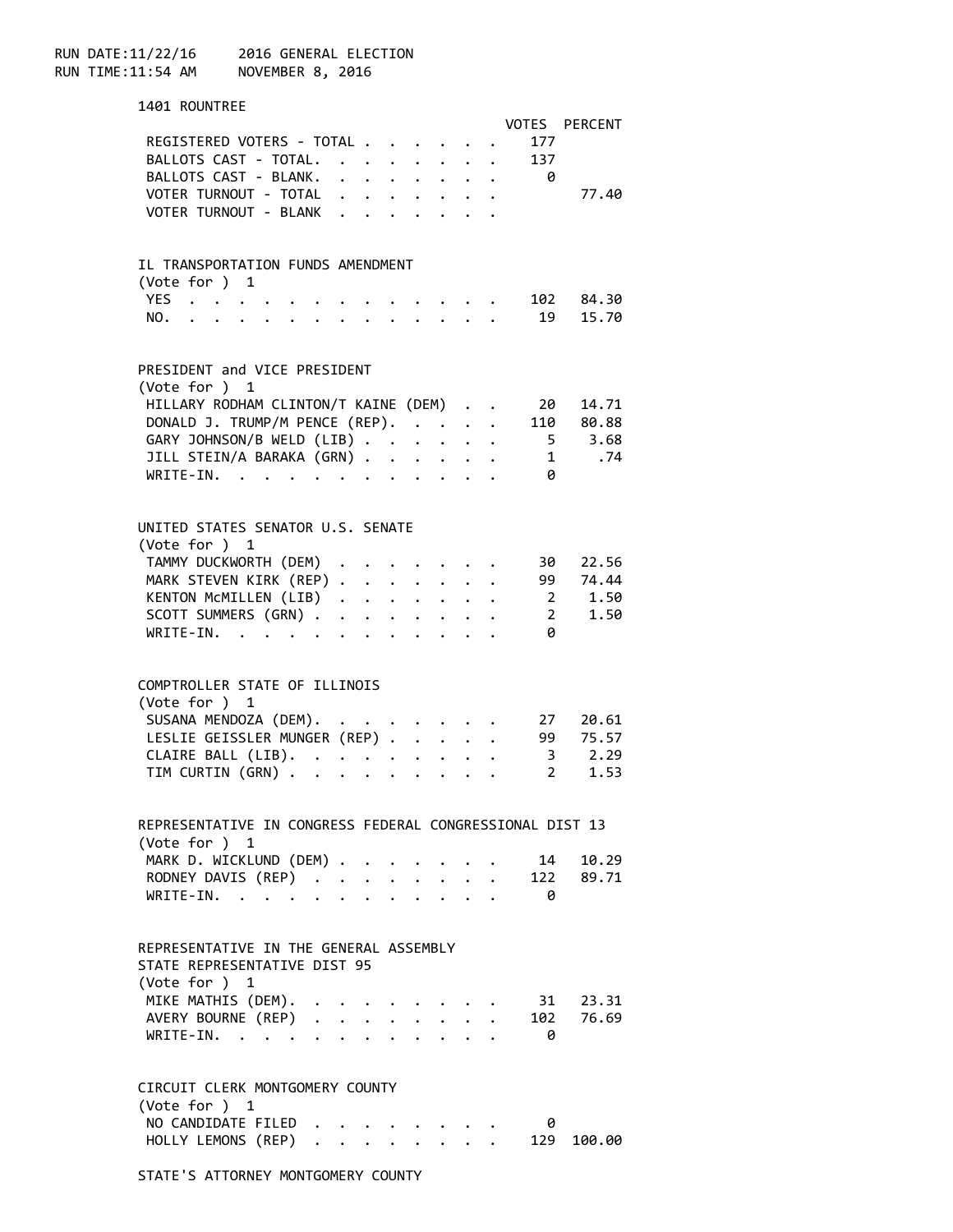|                   | (Vote for ) 1                                                                                                                                                                       |                                                     |  |  |  |  |                                                                          | CHRIS MATOUSH (DEM) 56 42.11<br>ERIK HYAM (REP) 77 57.89 |
|-------------------|-------------------------------------------------------------------------------------------------------------------------------------------------------------------------------------|-----------------------------------------------------|--|--|--|--|--------------------------------------------------------------------------|----------------------------------------------------------|
|                   | CORONER MONTGOMERY COUNTY<br>(Vote for ) 1                                                                                                                                          |                                                     |  |  |  |  | BARBARA A. SCHMEDEKE (DEM). 26 19.70<br>RANDY A. LEETHAM (REP) 106 80.30 |                                                          |
|                   | COUNTY BOARD MEMBER DISTRICT 2<br>(Vote for ) 2<br>NO CANDIDATE FILED<br>GENE MILES (REP)                                                                                           |                                                     |  |  |  |  | - 0                                                                      | CHUCK GRADEN (REP) 109 52.15<br>100 47.85                |
|                   | JUDGE OF THE APPELLATE COURT<br>APPELLATE JUDICIAL DISTRICT 5 (STEWART)<br>(Vote for ) 1<br>BRAD K. BLEYER (DEM). .<br>DRAU K. BLEYER (DEM).<br>JOHN B. BARBERIS, JR. (REP)         |                                                     |  |  |  |  |                                                                          | 33 27.05<br>89 72.95                                     |
|                   | JUDGE OF THE APPELLATE COURT<br>APPELLATE JUDICIAL DISTRICT 5 (WEXSTTEN)<br>(Vote for ) 1<br>JO BETH WEBER (DEM) .<br>JO BEIH WEBER (DEM)<br>JAMES R. "RANDY" MOORE (REP)           |                                                     |  |  |  |  |                                                                          | 34 27.20<br>91 72.80                                     |
|                   | WM. ROBIN TODD CIRCUIT JUDGE RETENT<br>JUDICIAL CIRCUIT DISTRICT 4<br>(Vote for ) 1<br>YES $\cdot \cdot \cdot \cdot \cdot \cdot \cdot$<br>NO. $\cdot \cdot \cdot \cdot \cdot \cdot$ |                                                     |  |  |  |  |                                                                          | 81 69.83<br>35 30.17                                     |
|                   | DOUGLAS L. JARMAN CIRCUIT JUDGE RETENT<br>JUDICIAL CIRCUIT DISTRICT 4<br>(Vote for ) 1                                                                                              |                                                     |  |  |  |  |                                                                          |                                                          |
| <b>YES</b><br>NO. | $\ddotsc$                                                                                                                                                                           |                                                     |  |  |  |  | 107<br>27                                                                | 79.85<br>20.15                                           |
|                   | MIKE MCHANEY CIRCUIT JUDGE RETENT<br>JUDICIAL CIRCUIT DISTRICT 4<br>(Vote for ) 1                                                                                                   |                                                     |  |  |  |  |                                                                          |                                                          |
| <b>YES</b><br>NO. | $\ddot{\phantom{0}}$                                                                                                                                                                |                                                     |  |  |  |  | 78<br>42                                                                 | 65.00<br>35.00                                           |
|                   | MARK W. STEDELIN CIRCUIT JUDGE RETENT<br>JUDICIAL CIRCUIT DISTRICT 4<br>(Vote for ) 1                                                                                               |                                                     |  |  |  |  |                                                                          |                                                          |
| <b>YES</b><br>NO. | $\mathbf{L}^{\text{max}}$<br>$\mathbf{r}$ . The set of $\mathbf{r}$                                                                                                                 | $\ddot{\phantom{0}}$<br>$\mathbf{z} = \mathbf{z}$ . |  |  |  |  | 78<br>42                                                                 | 65.00<br>35.00                                           |
|                   | MONTGOMERY COUNTY PUBLIC QUESTION<br>(Vote for ) 1                                                                                                                                  |                                                     |  |  |  |  |                                                                          |                                                          |
| <b>YES</b><br>NO. | $\sim$ $\sim$                                                                                                                                                                       |                                                     |  |  |  |  | 67<br>68                                                                 | 49.63<br>50.37                                           |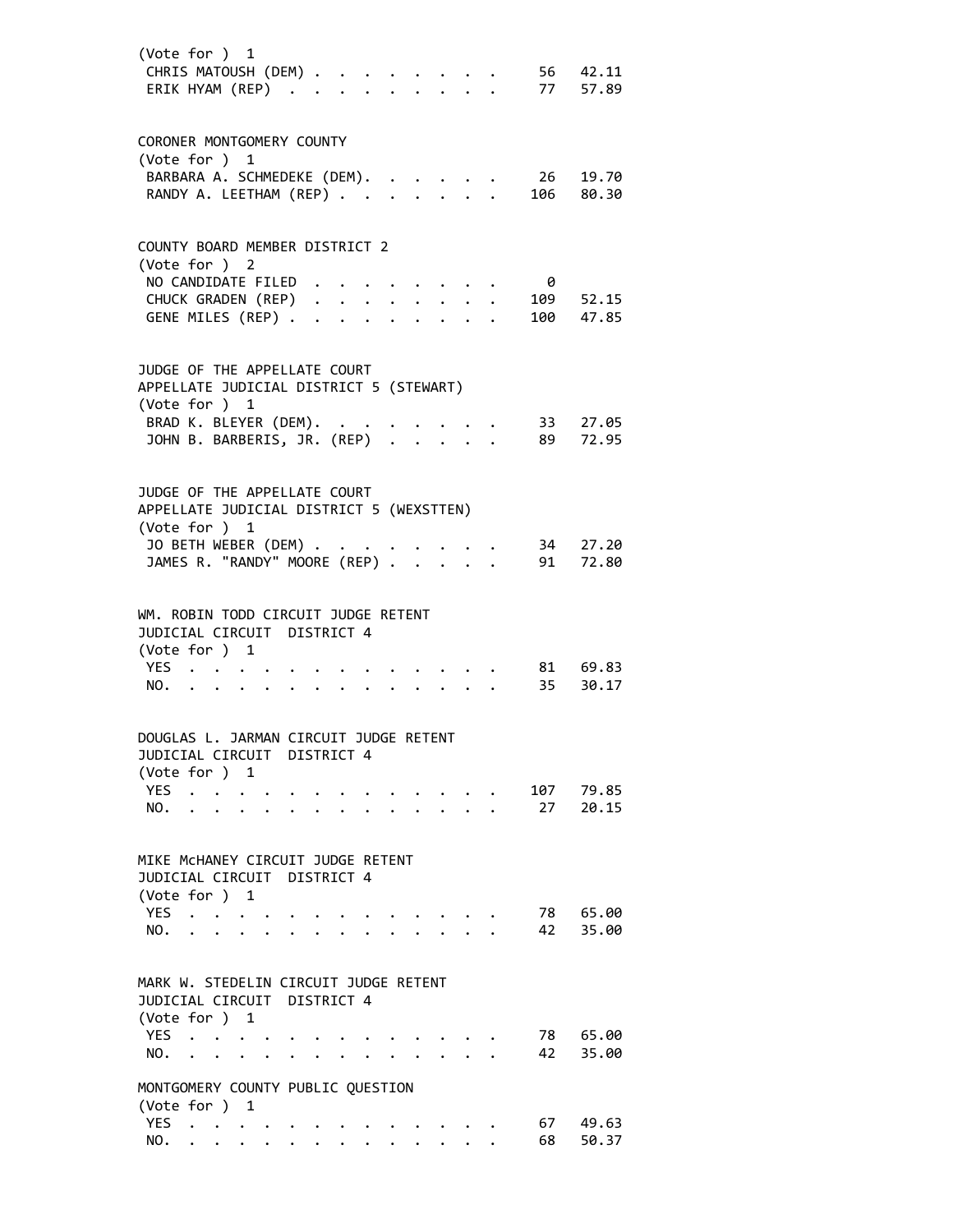|                                                                                                                                       | NOKOMIS SCHOOL BOARD QUESTION TOTAL ALL<br>(Vote for $)$ 1<br>YES                                                                                                                              |                                                                                          |                                                |           |                                                                                                                                                                                                                                                         |                                                                  |                                                                  |                   | 46 58.23                                |  |
|---------------------------------------------------------------------------------------------------------------------------------------|------------------------------------------------------------------------------------------------------------------------------------------------------------------------------------------------|------------------------------------------------------------------------------------------|------------------------------------------------|-----------|---------------------------------------------------------------------------------------------------------------------------------------------------------------------------------------------------------------------------------------------------------|------------------------------------------------------------------|------------------------------------------------------------------|-------------------|-----------------------------------------|--|
|                                                                                                                                       | NO.<br>NOKOMIS SCHOOL BOARD QUESTION ROUNTREE                                                                                                                                                  | $\mathbf{r}$ , and $\mathbf{r}$ , and $\mathbf{r}$ , and $\mathbf{r}$ , and $\mathbf{r}$ |                                                |           |                                                                                                                                                                                                                                                         |                                                                  |                                                                  |                   | 33 41.77                                |  |
|                                                                                                                                       | (Vote for ) 1<br>YES<br>NO. .                                                                                                                                                                  |                                                                                          | $\ddot{\phantom{a}}$                           |           |                                                                                                                                                                                                                                                         |                                                                  |                                                                  |                   | 46 58.23<br>33 41.77                    |  |
| PRECINCT REPORT MONTGOMERY COUNTY, ILLINOIS OFFICIAL<br>RUN DATE:11/22/16 2016 GENERAL ELECTION<br>RUN TIME:11:54 AM NOVEMBER 8, 2016 |                                                                                                                                                                                                |                                                                                          |                                                |           |                                                                                                                                                                                                                                                         |                                                                  |                                                                  |                   |                                         |  |
|                                                                                                                                       | 1501 SOUTH FILLMORE                                                                                                                                                                            |                                                                                          |                                                |           |                                                                                                                                                                                                                                                         |                                                                  |                                                                  |                   | <b>VOTES PERCENT</b>                    |  |
|                                                                                                                                       | REGISTERED VOTERS - TOTAL<br>BALLOTS CAST - TOTAL.<br>BALLOTS CAST - BLANK.<br>VOTER TURNOUT - TOTAL<br>VOTER TURNOUT - BLANK                                                                  |                                                                                          |                                                |           | $\ddot{\phantom{0}}$<br>$\sim$ $\sim$<br>$\cdot$ $\cdot$ $\cdot$ $\cdot$ $\cdot$ $\cdot$ $\cdot$ $\cdot$<br>$\mathbf{r}$ , $\mathbf{r}$ , $\mathbf{r}$ , $\mathbf{r}$ , $\mathbf{r}$<br>$\cdot$ $\cdot$ $\cdot$ $\cdot$ $\cdot$ $\cdot$ $\cdot$ $\cdot$ | $\sim$                                                           |                                                                  | 151<br>120<br>- 0 | 79.47                                   |  |
|                                                                                                                                       | IL TRANSPORTATION FUNDS AMENDMENT<br>(Vote for ) 1<br>YES<br>NO.                                                                                                                               |                                                                                          | $\mathbf{r}$ and $\mathbf{r}$ and $\mathbf{r}$ |           | $\mathbf{r}$ and $\mathbf{r}$ and $\mathbf{r}$                                                                                                                                                                                                          |                                                                  |                                                                  |                   | 73 68.87<br>33 31.13                    |  |
|                                                                                                                                       | PRESIDENT and VICE PRESIDENT<br>(Vote for ) 1<br>HILLARY RODHAM CLINTON/T KAINE (DEM)<br>DONALD J. TRUMP/M PENCE (REP).<br>GARY JOHNSON/B WELD (LIB)<br>JILL STEIN/A BARAKA (GRN)<br>WRITE-IN. | $\sim$ $\sim$ $\sim$ $\sim$ $\sim$ $\sim$                                                |                                                |           | $\ddot{\phantom{0}}$                                                                                                                                                                                                                                    | $\ddotsc$                                                        | $\mathbf{1}$ $\mathbf{1}$ $\mathbf{1}$ $\mathbf{1}$ $\mathbf{1}$ | 0<br>$1 \quad$    | 24 20.17<br>90 75.63<br>4 3.36<br>.84   |  |
|                                                                                                                                       | UNITED STATES SENATOR U.S. SENATE<br>(Vote for ) 1<br>TAMMY DUCKWORTH (DEM)<br>MARK STEVEN KIRK (REP)<br>KENTON MCMILLEN (LIB)<br>SCOTT SUMMERS (GRN)<br>WRITE-IN.                             |                                                                                          |                                                |           | $\mathbf{r}$ , $\mathbf{r}$ , $\mathbf{r}$<br>$\ddot{\phantom{a}}$                                                                                                                                                                                      | <b>Contract</b>                                                  | $\mathbf{L}$                                                     | 44<br>0<br>0      | 38.60<br>64 56.14<br>6 5.26             |  |
|                                                                                                                                       | COMPTROLLER STATE OF ILLINOIS<br>(Vote for ) 1<br>SUSANA MENDOZA (DEM).<br>LESLIE GEISSLER MUNGER (REP)<br>CLAIRE BALL (LIB).<br>TIM CURTIN (GRN)                                              |                                                                                          |                                                |           |                                                                                                                                                                                                                                                         | $\mathbf{1}$ $\mathbf{1}$ $\mathbf{1}$ $\mathbf{1}$ $\mathbf{1}$ |                                                                  |                   | 34 31.19<br>69 63.30<br>5 4.59<br>1 .92 |  |
|                                                                                                                                       | REPRESENTATIVE IN CONGRESS FEDERAL CONGRESSIONAL DIST 13<br>(Vote for ) 1<br>MARK D. WICKLUND (DEM) .<br>RODNEY DAVIS (REP)<br>WRITE-IN.                                                       |                                                                                          |                                                | $\bullet$ | $\mathbf{L}^{\text{max}}$<br>$\mathbf{L}$                                                                                                                                                                                                               | $\ddot{\phantom{0}}$<br>$\mathbf{L}$                             | $\mathbf{L}$                                                     | 27<br>85<br>- 0   | 24.11<br>75.89                          |  |

REPRESENTATIVE IN THE GENERAL ASSEMBLY STATE REPRESENTATIVE DIST 95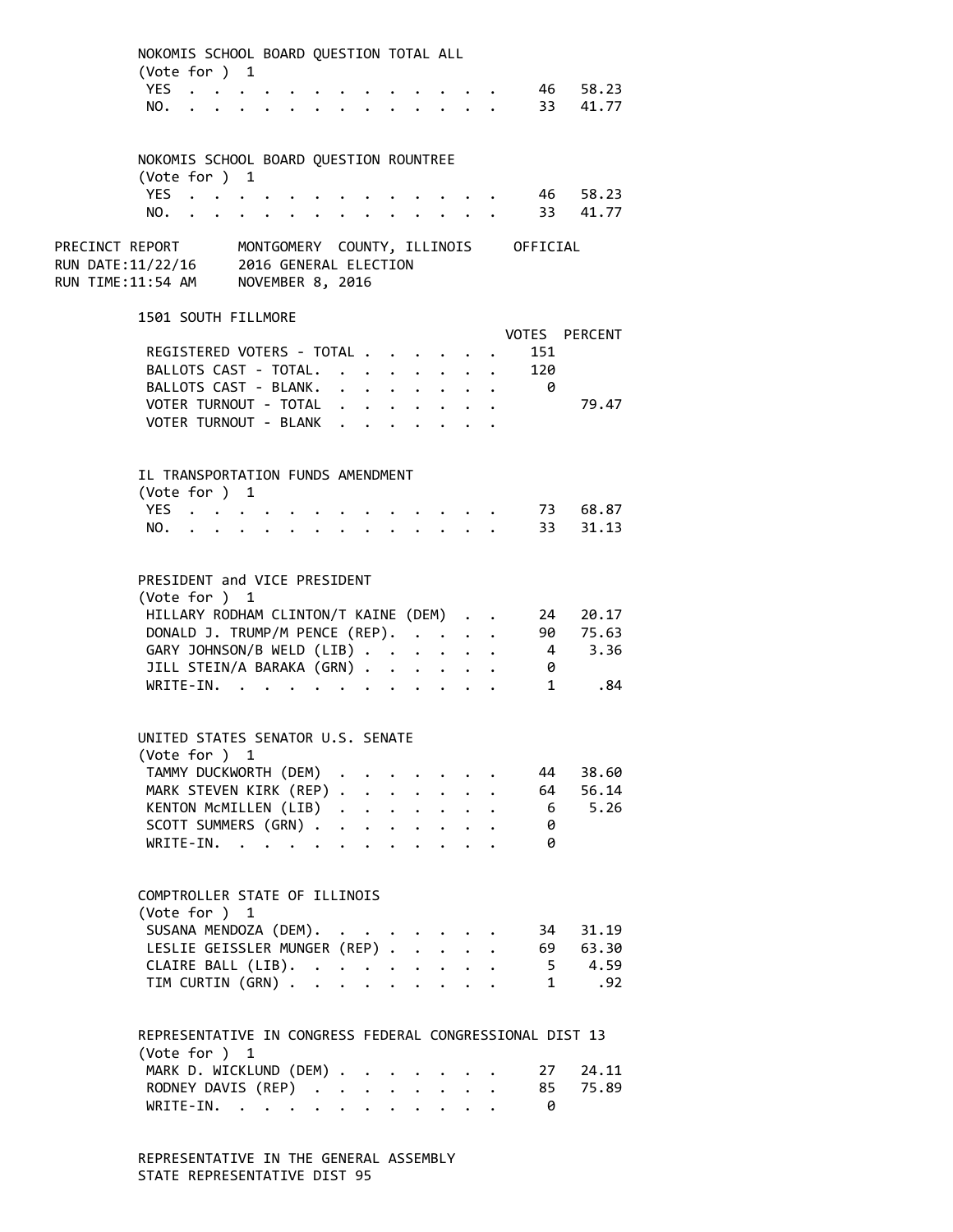| (Vote for ) 1<br>MIKE MATHIS (DEM).<br>AVERY BOURNE (REP)<br>WRITE-IN.                                                                                                                        |                      |                                                                          |  |                                                                                              |  | - 0       | $37 \quad 32.17$<br>78 67.83 |
|-----------------------------------------------------------------------------------------------------------------------------------------------------------------------------------------------|----------------------|--------------------------------------------------------------------------|--|----------------------------------------------------------------------------------------------|--|-----------|------------------------------|
| CIRCUIT CLERK MONTGOMERY COUNTY<br>(Vote for ) 1<br>NO CANDIDATE FILED                                                                                                                        |                      |                                                                          |  |                                                                                              |  | - 0       |                              |
| HOLLY LEMONS (REP)                                                                                                                                                                            |                      |                                                                          |  |                                                                                              |  | 97        | 100.00                       |
| STATE'S ATTORNEY MONTGOMERY COUNTY<br>(Vote for ) 1                                                                                                                                           |                      |                                                                          |  |                                                                                              |  |           |                              |
| CHRIS MATOUSH (DEM)<br>ERIK HYAM (REP)                                                                                                                                                        |                      |                                                                          |  | $\mathcal{L}(\mathcal{A})$ , and $\mathcal{A}(\mathcal{A})$ , and $\mathcal{A}(\mathcal{A})$ |  |           | 58 52.25<br>53 47.75         |
| CORONER MONTGOMERY COUNTY<br>(Vote for ) 1                                                                                                                                                    |                      |                                                                          |  |                                                                                              |  |           |                              |
| BARBARA A. SCHMEDEKE (DEM).<br>RANDY A. LEETHAM (REP)                                                                                                                                         |                      |                                                                          |  |                                                                                              |  |           | 63 54.78<br>$52 \quad 45.22$ |
| COUNTY BOARD MEMBER DISTRICT 3                                                                                                                                                                |                      |                                                                          |  |                                                                                              |  |           |                              |
| (Vote for ) 1<br>NO CANDIDATE FILED<br>KIRBY K. FURNESS (REP)                                                                                                                                 |                      |                                                                          |  |                                                                                              |  | - 0<br>94 | 100.00                       |
| JUDGE OF THE APPELLATE COURT<br>APPELLATE JUDICIAL DISTRICT 5 (STEWART)<br>(Vote for ) 1                                                                                                      |                      |                                                                          |  |                                                                                              |  |           |                              |
| BRAD K. BLEYER (DEM). .<br>BRAD K. BLEYER (DEM). 36 34.95<br>JOHN B. BARBERIS, JR. (REP) 67 65.05                                                                                             |                      |                                                                          |  |                                                                                              |  |           | 36 34.95                     |
| JUDGE OF THE APPELLATE COURT<br>APPELLATE JUDICIAL DISTRICT 5 (WEXSTTEN)<br>(Vote for ) 1                                                                                                     |                      |                                                                          |  |                                                                                              |  |           |                              |
| JO BETH WEBER (DEM) .<br>JAMES R. "RANDY" MOORE (REP)                                                                                                                                         |                      | $\mathbf{r}$ , $\mathbf{r}$ , $\mathbf{r}$ , $\mathbf{r}$ , $\mathbf{r}$ |  |                                                                                              |  | 39<br>66  | 37.14<br>62.86               |
| WM. ROBIN TODD CIRCUIT JUDGE RETENT<br>JUDICIAL CIRCUIT DISTRICT 4                                                                                                                            |                      |                                                                          |  |                                                                                              |  |           |                              |
| (Vote for ) 1<br>YES<br>NO.<br>$\cdots$                                                                                                                                                       |                      |                                                                          |  | $\cdot$ $\cdot$ $\cdot$ $\cdot$                                                              |  | 63<br>26  | 70.79<br>29.21               |
| DOUGLAS L. JARMAN CIRCUIT JUDGE RETENT<br>JUDICIAL CIRCUIT DISTRICT 4<br>(Vote for ) 1                                                                                                        |                      |                                                                          |  |                                                                                              |  |           |                              |
| YES<br>$\begin{array}{ccccccccc}\n\cdot & \cdot & \cdot & \cdot & \cdot & \cdot & \cdot \\ \cdot & \cdot & \cdot & \cdot & \cdot & \cdot & \cdot\n\end{array}$<br>$\ddot{\phantom{0}}$<br>NO. |                      |                                                                          |  | $\begin{pmatrix} 1 & 1 & 1 \\ 1 & 1 & 1 \end{pmatrix}$                                       |  | 81<br>20  | 80.20<br>19.80               |
| MIKE MCHANEY CIRCUIT JUDGE RETENT<br>JUDICIAL CIRCUIT DISTRICT 4                                                                                                                              |                      |                                                                          |  |                                                                                              |  |           |                              |
| (Vote for ) 1<br>YES .<br>NO.<br>$\mathbf{L}$                                                                                                                                                 | $\ddot{\phantom{0}}$ |                                                                          |  | $\ddot{\phantom{0}}$                                                                         |  | 67<br>28  | 70.53<br>29.47               |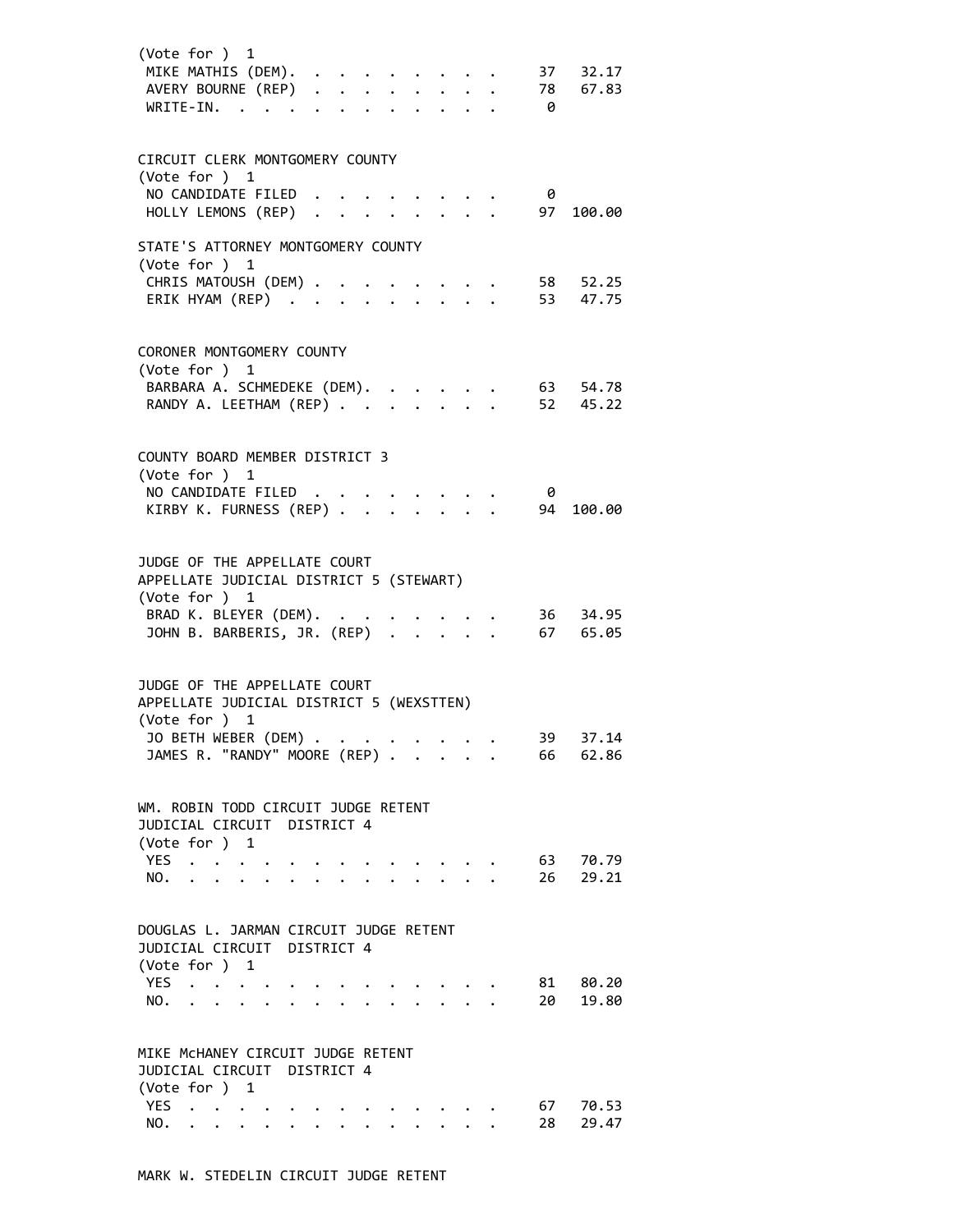| $\mathbf{1}$ $\mathbf{1}$ $\mathbf{1}$ $\mathbf{1}$ $\mathbf{1}$<br>TIM CURTIN (GRN)<br>$\overline{a}$                                         |                                        |                   | $5 \t 1.38$                                            |
|------------------------------------------------------------------------------------------------------------------------------------------------|----------------------------------------|-------------------|--------------------------------------------------------|
|                                                                                                                                                |                                        |                   |                                                        |
| $\ddot{\phantom{0}}$                                                                                                                           |                                        |                   |                                                        |
| CLAIRE BALL (LIB).                                                                                                                             |                                        |                   | 190 52.49<br>$\begin{array}{r} 13 \\ 3.59 \end{array}$ |
| SUSANA MENDOZA (DEM).<br>LESLIE GEISSLER MUNGER (REP)                                                                                          |                                        |                   |                                                        |
|                                                                                                                                                |                                        |                   | 154 42.54                                              |
| (Vote for ) 1                                                                                                                                  |                                        |                   |                                                        |
| COMPTROLLER STATE OF ILLINOIS                                                                                                                  |                                        |                   |                                                        |
|                                                                                                                                                |                                        |                   |                                                        |
| $\mathbf{1}$ $\mathbf{1}$ $\mathbf{1}$ $\mathbf{1}$ $\mathbf{1}$ $\mathbf{1}$ $\mathbf{1}$<br>$WRITE-IN.$                                      |                                        |                   | 1.27                                                   |
| SCOTT SUMMERS (GRN)                                                                                                                            |                                        |                   | 8 2.16                                                 |
| KENTON McMILLEN (LIB).<br>$\mathbf{r} = \mathbf{r} + \mathbf{r} + \mathbf{r} + \mathbf{r}$ .                                                   |                                        | $\overline{7}$    | 1.89                                                   |
| MARK STEVEN KIRK (REP).<br>$\mathbf{z} = \mathbf{z}$ .                                                                                         |                                        | 173               | 46.63                                                  |
| (Vote for ) 1<br>TAMMY DUCKWORTH (DEM)                                                                                                         |                                        | 182               | 49.06                                                  |
| UNITED STATES SENATOR U.S. SENATE                                                                                                              |                                        |                   |                                                        |
|                                                                                                                                                |                                        |                   |                                                        |
|                                                                                                                                                |                                        |                   |                                                        |
| $\mathcal{L}^{\mathcal{L}}$<br>$\mathbf{1}^{\prime}$ , $\mathbf{1}^{\prime}$ , $\mathbf{1}^{\prime}$ , $\mathbf{1}^{\prime}$<br>$WRITE-IN.$    |                                        | $5^{\circ}$       | 1.31                                                   |
| JILL STEIN/A BARAKA (GRN)                                                                                                                      |                                        | 8                 | 2.09                                                   |
| $\mathcal{L}(\mathbf{A})$ and $\mathcal{L}(\mathbf{A})$ and $\mathcal{L}(\mathbf{A})$<br>GARY JOHNSON/B WELD (LIB)                             |                                        | 14                | 3.66                                                   |
| DONALD J. TRUMP/M PENCE (REP).                                                                                                                 |                                        | 244               | 111 29.06<br>63.87                                     |
| (Vote for ) 1<br>HILLARY RODHAM CLINTON/T KAINE (DEM)                                                                                          |                                        |                   |                                                        |
| PRESIDENT and VICE PRESIDENT                                                                                                                   |                                        |                   |                                                        |
|                                                                                                                                                |                                        |                   |                                                        |
| NO.<br>$\sim$                                                                                                                                  |                                        | 83                | 26.86                                                  |
| YES.                                                                                                                                           |                                        | 226 73.14         |                                                        |
| (Vote for ) 1                                                                                                                                  |                                        |                   |                                                        |
| IL TRANSPORTATION FUNDS AMENDMENT                                                                                                              |                                        |                   |                                                        |
|                                                                                                                                                |                                        |                   |                                                        |
|                                                                                                                                                |                                        |                   |                                                        |
| VOTER TURNOUT - BLANK                                                                                                                          |                                        |                   |                                                        |
| BALLOTS CAST - BLANK.<br>VOTER TURNOUT - TOTAL                                                                                                 | $\mathbf{z} = \mathbf{z} + \mathbf{z}$ | - 0               | 68.14                                                  |
| BALLOTS CAST - TOTAL.                                                                                                                          |                                        | . 385             |                                                        |
| REGISTERED VOTERS - TOTAL                                                                                                                      |                                        | 565               |                                                        |
|                                                                                                                                                |                                        | VOTES PERCENT     |                                                        |
| 1601 SOUTH LITCHFIELD 1                                                                                                                        |                                        |                   |                                                        |
|                                                                                                                                                |                                        |                   |                                                        |
| RUN TIME:11:54 AM NOVEMBER 8, 2016                                                                                                             |                                        |                   |                                                        |
| PRECINCT REPORT MONTGOMERY COUNTY, ILLINOIS OFFICIAL<br>RUN DATE:11/22/16 2016 GENERAL ELECTION                                                |                                        |                   |                                                        |
|                                                                                                                                                |                                        |                   |                                                        |
| NO.<br>$\ddot{\phantom{a}}$<br>the contract of the contract of the contract of the contract of the contract of the contract of the contract of |                                        | . 33 30.28        |                                                        |
| YES                                                                                                                                            |                                        | $\ddots$ 76 69.72 |                                                        |
| (Vote for ) 1                                                                                                                                  |                                        |                   |                                                        |
| FILLMORE/S FILLMORE TWPS CONSOL QUESTION<br>SOUTH FILLMORE TOWNSHIP                                                                            |                                        |                   |                                                        |
|                                                                                                                                                |                                        |                   |                                                        |
|                                                                                                                                                |                                        |                   |                                                        |
| NO.                                                                                                                                            |                                        |                   | 67 59.29                                               |
| (Vote for ) 1<br>YES                                                                                                                           |                                        |                   | 46 40.71                                               |
| MONTGOMERY COUNTY PUBLIC QUESTION                                                                                                              |                                        |                   |                                                        |
|                                                                                                                                                |                                        |                   |                                                        |
| NO.<br>$\mathbf{r}$ , $\mathbf{r}$ , $\mathbf{r}$ , $\mathbf{r}$                                                                               |                                        |                   | 27 29.03                                               |
| YES                                                                                                                                            |                                        |                   | 66 70.97                                               |
| (Vote for ) 1                                                                                                                                  |                                        |                   |                                                        |
| JUDICIAL CIRCUIT DISTRICT 4                                                                                                                    |                                        |                   |                                                        |

(Vote for ) 1 MARK D. WICKLUND (DEM) . . . . . . . 136 36.56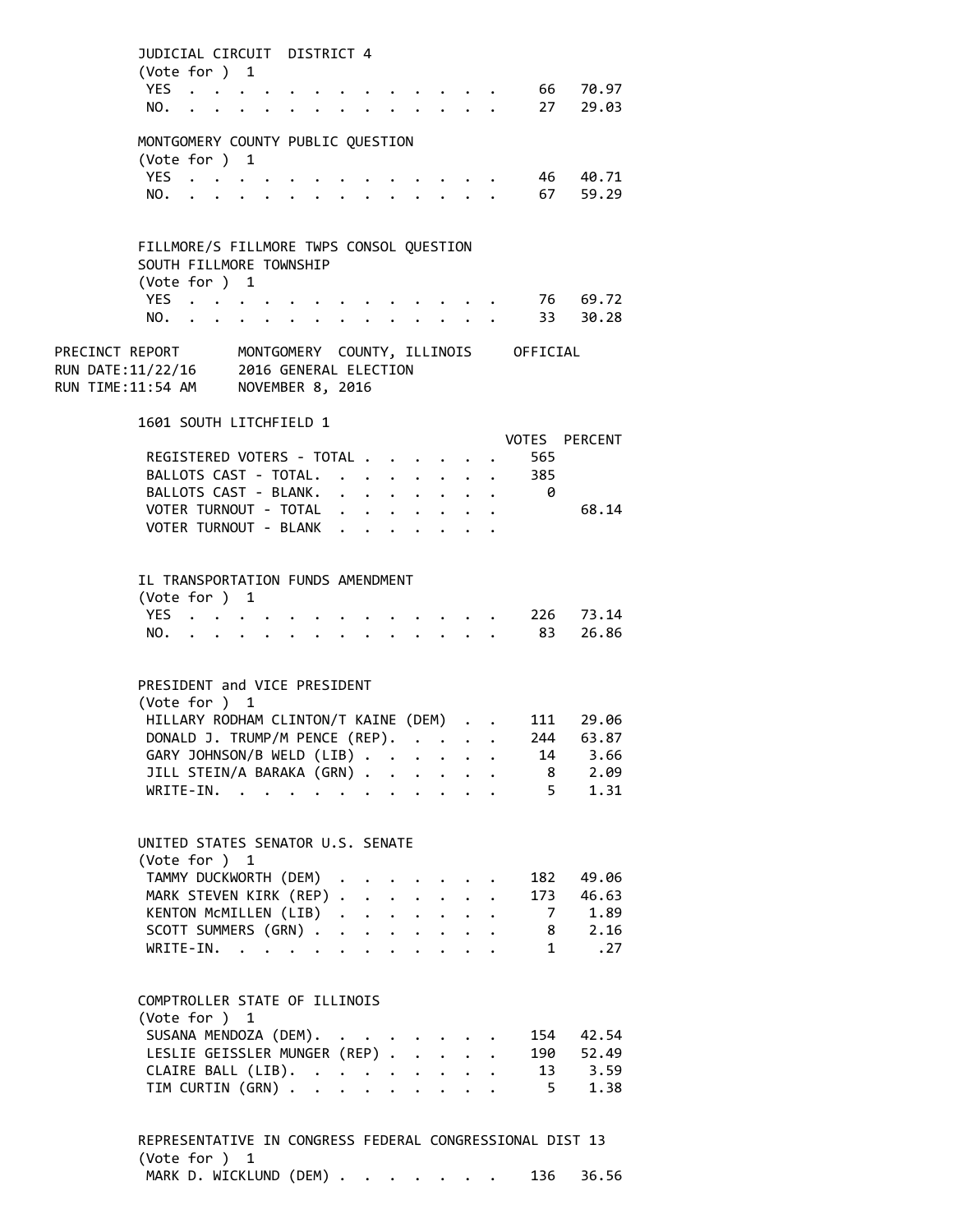| RODNEY DAVIS (REP)<br>WRITE-IN.                                                           |                                                                               | $\ddot{\phantom{0}}$ |                                                                                                                                                                                                                                         |  |                                                           |  | 236 —<br>0 | 63.44                  |
|-------------------------------------------------------------------------------------------|-------------------------------------------------------------------------------|----------------------|-----------------------------------------------------------------------------------------------------------------------------------------------------------------------------------------------------------------------------------------|--|-----------------------------------------------------------|--|------------|------------------------|
| REPRESENTATIVE IN THE GENERAL ASSEMBLY<br>STATE REPRESENTATIVE DIST 95<br>(Vote for ) 1   |                                                                               |                      |                                                                                                                                                                                                                                         |  |                                                           |  |            |                        |
| MIKE MATHIS (DEM).<br>MIKE MAIHIS (DEM).<br>AVERY BOURNE (REP)                            |                                                                               |                      |                                                                                                                                                                                                                                         |  |                                                           |  | 197<br>- 0 | 178 47.47<br>52.53     |
| CIRCUIT CLERK MONTGOMERY COUNTY<br>(Vote for ) 1                                          |                                                                               |                      |                                                                                                                                                                                                                                         |  |                                                           |  |            |                        |
| NO CANDIDATE FILED<br>HOLLY LEMONS (REP)                                                  |                                                                               |                      |                                                                                                                                                                                                                                         |  |                                                           |  | 0<br>319   | 100.00                 |
| STATE'S ATTORNEY MONTGOMERY COUNTY<br>(Vote for ) 1                                       |                                                                               |                      |                                                                                                                                                                                                                                         |  |                                                           |  |            |                        |
| CHRIS MATOUSH (DEM)<br>ERIK HYAM (REP)                                                    |                                                                               |                      |                                                                                                                                                                                                                                         |  |                                                           |  |            | 171 46.09<br>200 53.91 |
| CORONER MONTGOMERY COUNTY<br>(Vote for ) 1                                                |                                                                               |                      |                                                                                                                                                                                                                                         |  |                                                           |  |            |                        |
| BARBARA A. SCHMEDEKE (DEM).<br>RANDY A. LEETHAM (REP)                                     |                                                                               |                      |                                                                                                                                                                                                                                         |  | $\mathbf{r}$ , $\mathbf{r}$ , $\mathbf{r}$                |  |            | 154 42.90<br>205 57.10 |
| REGIONAL SUPERINTENDENT OF SCHOOLS<br>(CALHOUN/GREENE/JERSEY/MACOUPIN)<br>(Vote for ) 1   |                                                                               |                      |                                                                                                                                                                                                                                         |  |                                                           |  |            |                        |
| MICHELLE MUELLER (DEM)<br>NO CANDIDATE FILED                                              |                                                                               |                      |                                                                                                                                                                                                                                         |  |                                                           |  | 12<br>- 0  | 100.00                 |
| COUNTY BOARD MEMBER DISTRICT 5<br>(Vote for ) 2<br>RICHARD WENDEL (DEM). .                |                                                                               |                      |                                                                                                                                                                                                                                         |  |                                                           |  |            | 198 48.41              |
| GLENN E. SAVAGE II (REP)                                                                  |                                                                               |                      | $\mathcal{L}(\mathbf{r})$ . The contribution of the contribution of the contribution of the contribution of the contribution of the contribution of the contribution of the contribution of the contribution of the contribution of the |  |                                                           |  | 211        | 51.59                  |
| JUDGE OF THE APPELLATE COURT<br>APPELLATE JUDICIAL DISTRICT 5 (STEWART)<br>(Vote for ) 1  |                                                                               |                      |                                                                                                                                                                                                                                         |  |                                                           |  |            |                        |
| BRAD K. BLEYER (DEM).<br>JOHN B. BARBERIS, JR. (REP) 190 54.76                            |                                                                               |                      |                                                                                                                                                                                                                                         |  |                                                           |  |            | 157 45.24              |
| JUDGE OF THE APPELLATE COURT<br>APPELLATE JUDICIAL DISTRICT 5 (WEXSTTEN)<br>(Vote for ) 1 |                                                                               |                      |                                                                                                                                                                                                                                         |  |                                                           |  |            |                        |
| JO BETH WEBER (DEM)<br>JAMES R. "RANDY" MOORE (REP) 177 50.86                             |                                                                               |                      |                                                                                                                                                                                                                                         |  |                                                           |  |            | 171 49.14              |
| WM. ROBIN TODD CIRCUIT JUDGE RETENT<br>JUDICIAL CIRCUIT DISTRICT 4<br>(Vote for ) 1       |                                                                               |                      |                                                                                                                                                                                                                                         |  |                                                           |  |            |                        |
| YES<br>NO.                                                                                | $\begin{array}{cccccccccccccc} . & . & . & . & . & . & . & . & . \end{array}$ |                      | $\mathbf{r}$                                                                                                                                                                                                                            |  | $\mathbf{L}$ , $\mathbf{L}$ , $\mathbf{L}$ , $\mathbf{L}$ |  |            | 233 73.27<br>85 26.73  |

DOUGLAS L. JARMAN CIRCUIT JUDGE RETENT JUDICIAL CIRCUIT DISTRICT 4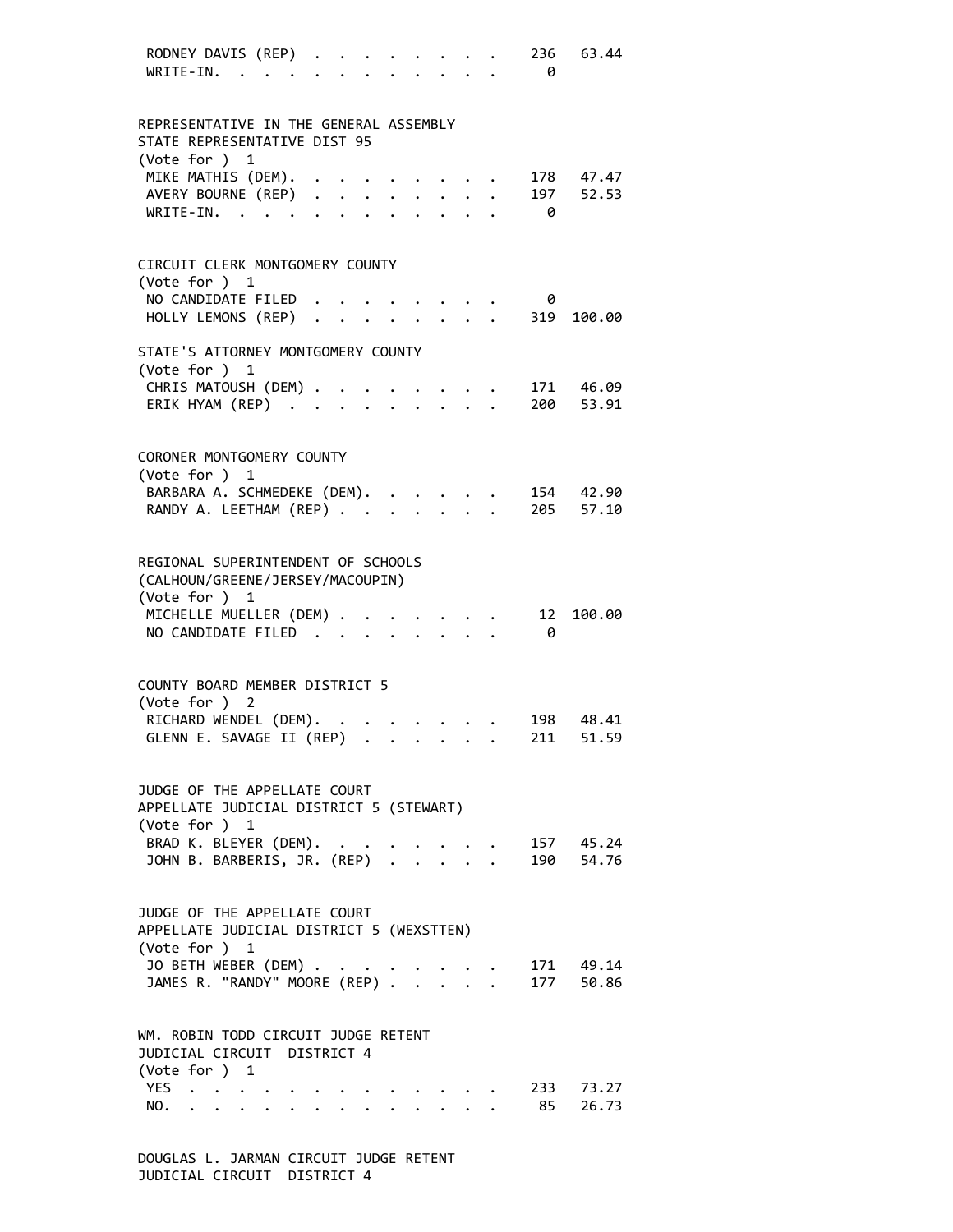| (Vote for ) 1                                                                                   |                                                                                                                                                                                                                               |  |                      |                                                                    |                           |              |                      |                |                                                                       |
|-------------------------------------------------------------------------------------------------|-------------------------------------------------------------------------------------------------------------------------------------------------------------------------------------------------------------------------------|--|----------------------|--------------------------------------------------------------------|---------------------------|--------------|----------------------|----------------|-----------------------------------------------------------------------|
| YES                                                                                             |                                                                                                                                                                                                                               |  |                      |                                                                    |                           |              |                      |                | $\cdot$ 261 79.82                                                     |
| NO.                                                                                             | $\cdot$ $\cdot$                                                                                                                                                                                                               |  |                      |                                                                    |                           |              |                      |                | . 66 20.18                                                            |
|                                                                                                 |                                                                                                                                                                                                                               |  |                      |                                                                    |                           |              |                      |                |                                                                       |
|                                                                                                 |                                                                                                                                                                                                                               |  |                      |                                                                    |                           |              |                      |                |                                                                       |
| MIKE MCHANEY CIRCUIT JUDGE RETENT                                                               |                                                                                                                                                                                                                               |  |                      |                                                                    |                           |              |                      |                |                                                                       |
| JUDICIAL CIRCUIT DISTRICT 4                                                                     |                                                                                                                                                                                                                               |  |                      |                                                                    |                           |              |                      |                |                                                                       |
| (Vote for $)$ 1                                                                                 |                                                                                                                                                                                                                               |  |                      |                                                                    |                           |              |                      |                |                                                                       |
| YES                                                                                             |                                                                                                                                                                                                                               |  |                      |                                                                    |                           |              |                      |                | 232 73.19                                                             |
| NO.<br><b>Carl Carl Control</b>                                                                 |                                                                                                                                                                                                                               |  |                      | $\mathbf{r} = \mathbf{r} \cdot \mathbf{r}$                         |                           |              |                      |                | 85 26.81                                                              |
|                                                                                                 |                                                                                                                                                                                                                               |  |                      |                                                                    |                           |              |                      |                |                                                                       |
| MARK W. STEDELIN CIRCUIT JUDGE RETENT                                                           |                                                                                                                                                                                                                               |  |                      |                                                                    |                           |              |                      |                |                                                                       |
| JUDICIAL CIRCUIT DISTRICT 4                                                                     |                                                                                                                                                                                                                               |  |                      |                                                                    |                           |              |                      |                |                                                                       |
| (Vote for $)$ 1                                                                                 |                                                                                                                                                                                                                               |  |                      |                                                                    |                           |              |                      |                |                                                                       |
| YES                                                                                             |                                                                                                                                                                                                                               |  |                      |                                                                    |                           |              |                      |                | 239 75.39                                                             |
| NO.                                                                                             | $\sim$                                                                                                                                                                                                                        |  |                      |                                                                    |                           |              |                      |                | 78 24.61                                                              |
|                                                                                                 |                                                                                                                                                                                                                               |  |                      |                                                                    |                           |              |                      |                |                                                                       |
|                                                                                                 |                                                                                                                                                                                                                               |  |                      |                                                                    |                           |              |                      |                |                                                                       |
| MONTGOMERY COUNTY PUBLIC QUESTION                                                               |                                                                                                                                                                                                                               |  |                      |                                                                    |                           |              |                      |                |                                                                       |
| (Vote for ) 1                                                                                   |                                                                                                                                                                                                                               |  |                      |                                                                    |                           |              |                      |                |                                                                       |
| YES.                                                                                            |                                                                                                                                                                                                                               |  |                      |                                                                    |                           |              |                      |                |                                                                       |
|                                                                                                 | $\mathcal{A}=\mathcal{A}=\mathcal{A}=\mathcal{A}$ .                                                                                                                                                                           |  |                      |                                                                    |                           |              |                      |                | . 187 52.23                                                           |
| NO.                                                                                             | . The contract of the contract of the contract of the contract of the contract of the contract of the contract of the contract of the contract of the contract of the contract of the contract of the contract of the contrac |  |                      |                                                                    |                           |              |                      |                | 171 47.77                                                             |
|                                                                                                 |                                                                                                                                                                                                                               |  |                      |                                                                    |                           |              |                      |                |                                                                       |
| PRECINCT REPORT MONTGOMERY COUNTY, ILLINOIS OFFICIAL<br>RUN DATE:11/22/16 2016 GENERAL ELECTION |                                                                                                                                                                                                                               |  |                      |                                                                    |                           |              |                      |                |                                                                       |
|                                                                                                 |                                                                                                                                                                                                                               |  |                      |                                                                    |                           |              |                      |                |                                                                       |
| RUN TIME:11:54 AM NOVEMBER 8, 2016                                                              |                                                                                                                                                                                                                               |  |                      |                                                                    |                           |              |                      |                |                                                                       |
|                                                                                                 |                                                                                                                                                                                                                               |  |                      |                                                                    |                           |              |                      |                |                                                                       |
| 1602 SOUTH LITCHFIELD 2                                                                         |                                                                                                                                                                                                                               |  |                      |                                                                    |                           |              |                      |                |                                                                       |
|                                                                                                 |                                                                                                                                                                                                                               |  |                      |                                                                    |                           |              |                      |                | VOTES PERCENT                                                         |
| REGISTERED VOTERS - TOTAL .                                                                     |                                                                                                                                                                                                                               |  |                      | $\mathbf{z} = \mathbf{z} + \mathbf{z}$ , where $\mathbf{z}$        |                           |              |                      | 711            |                                                                       |
| BALLOTS CAST - TOTAL.                                                                           |                                                                                                                                                                                                                               |  |                      | $\mathbf{r} = \mathbf{r} - \mathbf{r} = \mathbf{r} - \mathbf{r}$ . |                           |              |                      | 440            |                                                                       |
| BALLOTS CAST - BLANK.                                                                           |                                                                                                                                                                                                                               |  |                      | $\mathbf{r} = \mathbf{r} - \mathbf{r} = \mathbf{r} - \mathbf{r}$ . |                           |              |                      | - 0            |                                                                       |
| VOTER TURNOUT - TOTAL                                                                           |                                                                                                                                                                                                                               |  |                      | $\cdot$ $\cdot$ $\cdot$ $\cdot$ $\cdot$ $\cdot$                    |                           |              |                      |                | 61.88                                                                 |
| VOTER TURNOUT - BLANK                                                                           |                                                                                                                                                                                                                               |  |                      |                                                                    |                           |              |                      |                |                                                                       |
|                                                                                                 |                                                                                                                                                                                                                               |  |                      |                                                                    |                           |              |                      |                |                                                                       |
|                                                                                                 |                                                                                                                                                                                                                               |  |                      |                                                                    |                           |              |                      |                |                                                                       |
| IL TRANSPORTATION FUNDS AMENDMENT                                                               |                                                                                                                                                                                                                               |  |                      |                                                                    |                           |              |                      |                |                                                                       |
| (Vote for ) 1                                                                                   |                                                                                                                                                                                                                               |  |                      |                                                                    |                           |              |                      |                |                                                                       |
| YES.<br>$\cdot$ $\cdot$                                                                         |                                                                                                                                                                                                                               |  |                      |                                                                    |                           |              |                      |                | 262 77.51                                                             |
| NO.                                                                                             |                                                                                                                                                                                                                               |  |                      |                                                                    |                           |              |                      | 76             | 22.49                                                                 |
|                                                                                                 |                                                                                                                                                                                                                               |  |                      |                                                                    |                           |              |                      |                |                                                                       |
|                                                                                                 |                                                                                                                                                                                                                               |  |                      |                                                                    |                           |              |                      |                |                                                                       |
| PRESIDENT and VICE PRESIDENT                                                                    |                                                                                                                                                                                                                               |  |                      |                                                                    |                           |              |                      |                |                                                                       |
| (Vote for ) 1                                                                                   |                                                                                                                                                                                                                               |  |                      |                                                                    |                           |              |                      |                |                                                                       |
| HILLARY RODHAM CLINTON/T KAINE (DEM).                                                           |                                                                                                                                                                                                                               |  |                      |                                                                    |                           |              |                      |                |                                                                       |
|                                                                                                 |                                                                                                                                                                                                                               |  |                      |                                                                    |                           |              | $\ddot{\phantom{0}}$ |                | 154 35.65                                                             |
| DONALD J. TRUMP/M PENCE (REP).                                                                  |                                                                                                                                                                                                                               |  |                      |                                                                    |                           |              |                      |                | 252 58.33                                                             |
| GARY JOHNSON/B WELD (LIB)                                                                       |                                                                                                                                                                                                                               |  |                      |                                                                    | $\ddot{\phantom{0}}$      | $\mathbf{L}$ |                      | 18             | 4.17<br>93.                                                           |
| JILL STEIN/A BARAKA (GRN)                                                                       |                                                                                                                                                                                                                               |  |                      |                                                                    |                           |              |                      | $\overline{4}$ |                                                                       |
| $WRITE-IN.$                                                                                     |                                                                                                                                                                                                                               |  | $\ddot{\phantom{0}}$ |                                                                    | $\mathbf{r}$              |              |                      | $\overline{4}$ | .93                                                                   |
|                                                                                                 |                                                                                                                                                                                                                               |  |                      |                                                                    |                           |              |                      |                |                                                                       |
|                                                                                                 |                                                                                                                                                                                                                               |  |                      |                                                                    |                           |              |                      |                |                                                                       |
| UNITED STATES SENATOR U.S. SENATE                                                               |                                                                                                                                                                                                                               |  |                      |                                                                    |                           |              |                      |                |                                                                       |
| (Vote for ) 1                                                                                   |                                                                                                                                                                                                                               |  |                      |                                                                    |                           |              |                      |                |                                                                       |
| TAMMY DUCKWORTH (DEM)                                                                           |                                                                                                                                                                                                                               |  |                      |                                                                    |                           |              |                      |                | 224 52.71                                                             |
| MARK STEVEN KIRK (REP)                                                                          |                                                                                                                                                                                                                               |  |                      |                                                                    |                           |              |                      |                |                                                                       |
| KENTON MCMILLEN (LIB)                                                                           |                                                                                                                                                                                                                               |  |                      |                                                                    |                           |              |                      |                |                                                                       |
| SCOTT SUMMERS (GRN).                                                                            |                                                                                                                                                                                                                               |  |                      | $\mathbf{r}$ , $\mathbf{r}$ , $\mathbf{r}$ , $\mathbf{r}$          |                           |              |                      |                | $\begin{array}{rr} 175 & 41.18 \\ 15 & 3.53 \\ 10 & 2.35 \end{array}$ |
| $WRITE-IN.$                                                                                     |                                                                                                                                                                                                                               |  |                      |                                                                    |                           |              |                      |                | $1 \qquad .24$                                                        |
|                                                                                                 |                                                                                                                                                                                                                               |  |                      |                                                                    |                           |              |                      |                |                                                                       |
|                                                                                                 |                                                                                                                                                                                                                               |  |                      |                                                                    |                           |              |                      |                |                                                                       |
| COMPTROLLER STATE OF ILLINOIS                                                                   |                                                                                                                                                                                                                               |  |                      |                                                                    |                           |              |                      |                |                                                                       |
| (Vote for ) 1                                                                                   |                                                                                                                                                                                                                               |  |                      |                                                                    |                           |              |                      |                |                                                                       |
| SUSANA MENDOZA (DEM).                                                                           |                                                                                                                                                                                                                               |  |                      |                                                                    |                           |              |                      | 198            | 48.06                                                                 |
| LESLIE GEISSLER MUNGER (REP) .                                                                  |                                                                                                                                                                                                                               |  |                      |                                                                    | $\mathbf{L}$ $\mathbf{L}$ |              |                      | 181            | 43.93                                                                 |
| CLAIRE BALL (LIB).                                                                              |                                                                                                                                                                                                                               |  |                      |                                                                    |                           |              |                      | 25             | 6.07                                                                  |
|                                                                                                 |                                                                                                                                                                                                                               |  |                      |                                                                    |                           |              |                      |                |                                                                       |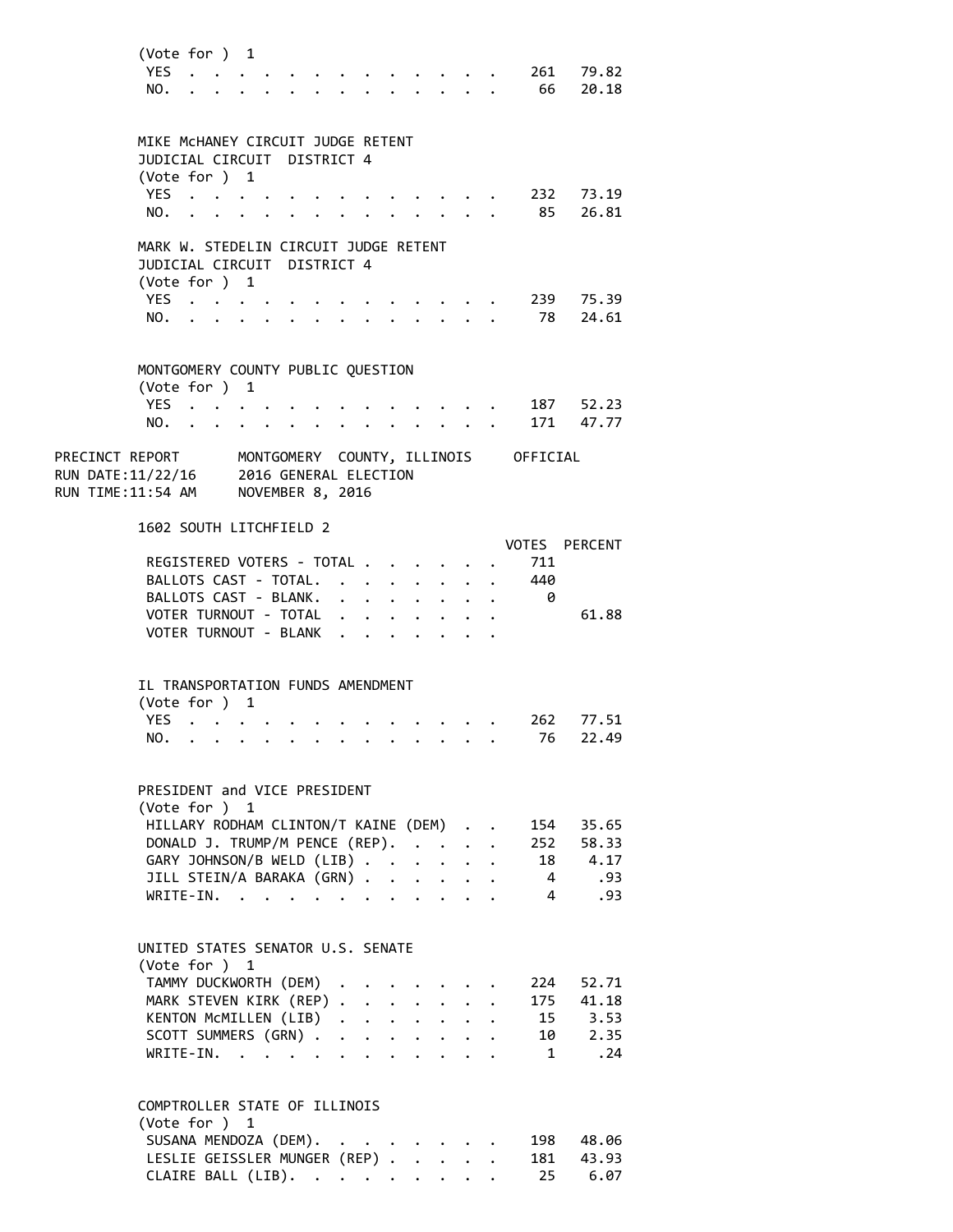| TIM CURTIN (GRN)                                                                    |  |                         |              |                             |  |                           | 8   | 1.94                   |
|-------------------------------------------------------------------------------------|--|-------------------------|--------------|-----------------------------|--|---------------------------|-----|------------------------|
| REPRESENTATIVE IN CONGRESS FEDERAL CONGRESSIONAL DIST 13                            |  |                         |              |                             |  |                           |     |                        |
| (Vote for ) 1                                                                       |  |                         |              |                             |  |                           |     |                        |
| MARK D. WICKLUND (DEM) .                                                            |  | $\bullet$ .             |              |                             |  |                           | 167 | 39.57                  |
| RODNEY DAVIS (REP) 255 60.43<br>WRITE-IN. 0                                         |  |                         |              |                             |  |                           |     |                        |
|                                                                                     |  | $\cdot$ $\cdot$ $\cdot$ |              |                             |  |                           |     |                        |
| REPRESENTATIVE IN THE GENERAL ASSEMBLY                                              |  |                         |              |                             |  |                           |     |                        |
| STATE REPRESENTATIVE DIST 95<br>(Vote for ) 1                                       |  |                         |              |                             |  |                           |     |                        |
| MIKE MATHIS (DEM). 247 57.85<br>AVERY BOURNE (REP) 179 41.92<br>WRITE-IN. 1 .23     |  |                         |              |                             |  |                           |     |                        |
|                                                                                     |  |                         |              |                             |  |                           |     |                        |
| WRITE-IN.                                                                           |  |                         |              |                             |  |                           |     | $1 \qquad .23$         |
| CIRCUIT CLERK MONTGOMERY COUNTY                                                     |  |                         |              |                             |  |                           |     |                        |
| (Vote for ) 1                                                                       |  |                         |              |                             |  |                           |     |                        |
| NO CANDIDATE FILED                                                                  |  |                         |              |                             |  |                           | 0   |                        |
| HOLLY LEMONS (REP) 357 100.00                                                       |  |                         |              |                             |  |                           |     |                        |
| STATE'S ATTORNEY MONTGOMERY COUNTY                                                  |  |                         |              |                             |  |                           |     |                        |
| (Vote for ) 1                                                                       |  |                         |              |                             |  |                           |     |                        |
| CHRIS MATOUSH (DEM) 198 47.26<br>ERIK HYAM (REP) 221 52.74<br>CHRIS MATOUSH (DEM) . |  |                         |              |                             |  |                           |     |                        |
|                                                                                     |  |                         |              |                             |  |                           |     |                        |
| CORONER MONTGOMERY COUNTY<br>(Vote for ) 1                                          |  |                         |              |                             |  |                           |     |                        |
| BARBARA A. SCHMEDEKE (DEM).<br>RANDY A. LEETHAM (REP)                               |  |                         | $\mathbf{L}$ | $\mathbb{R}^{\mathbb{Z}^2}$ |  | $\mathbf{L}$ $\mathbf{L}$ |     | 202 48.91<br>211 51.09 |
| COUNTY BOARD MEMBER DISTRICT 5                                                      |  |                         |              |                             |  |                           |     |                        |
| (Vote for ) 2                                                                       |  |                         |              |                             |  |                           |     |                        |
| RICHARD WENDEL (DEM).<br>GLENN E. SAVAGE II (REP) .                                 |  |                         |              |                             |  |                           |     |                        |
| JUDGE OF THE APPELLATE COURT<br>APPELLATE JUDICIAL DISTRICT 5 (STEWART)             |  |                         |              |                             |  |                           |     |                        |
| (Vote for ) 1                                                                       |  |                         |              |                             |  |                           |     |                        |
| BRAD K. BLEYER (DEM).                                                               |  |                         |              |                             |  |                           |     |                        |
| BRAD K. BLEYER (DEM). 203 51.13<br>JOHN B. BARBERIS, JR. (REP) 194 48.87            |  |                         |              |                             |  |                           |     |                        |
| JUDGE OF THE APPELLATE COURT<br>APPELLATE JUDICIAL DISTRICT 5 (WEXSTTEN)            |  |                         |              |                             |  |                           |     |                        |
| (Vote for ) 1                                                                       |  |                         |              |                             |  |                           |     |                        |
| JO BETH WEBER (DEM)                                                                 |  |                         |              |                             |  |                           |     |                        |
| JO BETH WEBER (DEM) 207 52.67<br>JAMES R. "RANDY" MOORE (REP) 186 47.33             |  |                         |              |                             |  |                           |     |                        |
| WM. ROBIN TODD CIRCUIT JUDGE RETENT<br>JUDICIAL CIRCUIT DISTRICT 4<br>(Vote for ) 1 |  |                         |              |                             |  |                           |     |                        |
| YES                                                                                 |  |                         |              |                             |  |                           |     |                        |
| 123 280 75.47<br>NO. 91 24.53                                                       |  |                         |              |                             |  |                           |     |                        |
| DOUGLAS L. JARMAN CIRCUIT JUDGE RETENT                                              |  |                         |              |                             |  |                           |     |                        |

JUDICIAL CIRCUIT DISTRICT 4 (Vote for ) 1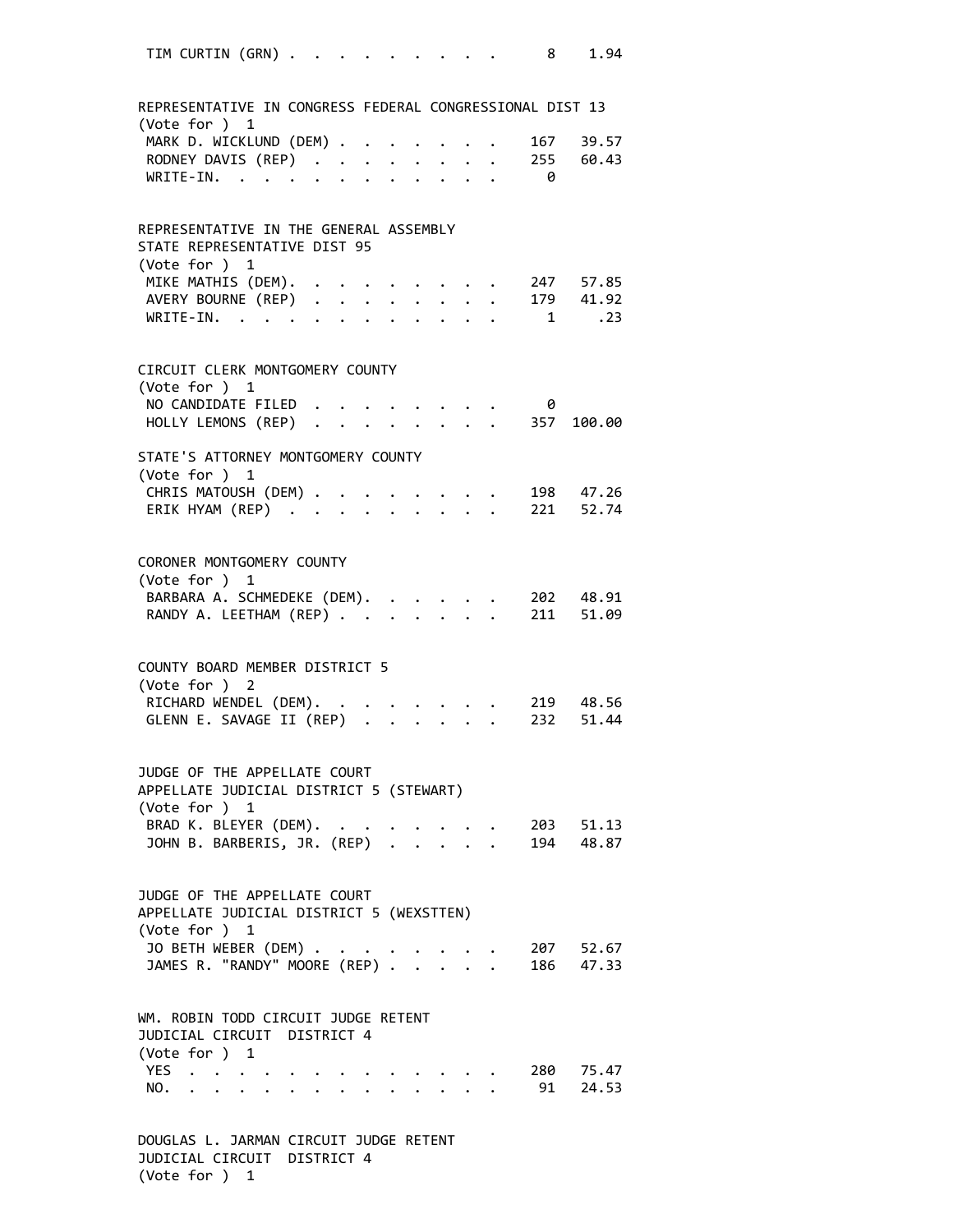YES . . . . . . . . . . . . . 299 79.10 NO. . . . . . . . . . . . . . 79 20.90 MIKE McHANEY CIRCUIT JUDGE RETENT JUDICIAL CIRCUIT DISTRICT 4 (Vote for ) 1 YES . . . . . . . . . . . . . 279 76.44 NO. . . . . . . . . . . . . . 86 23.56 MARK W. STEDELIN CIRCUIT JUDGE RETENT JUDICIAL CIRCUIT DISTRICT 4 (Vote for ) 1 YES . . . . . . . . . . . . . 275 75.34 NO. . . . . . . . . . . . . . 90 24.66 MONTGOMERY COUNTY PUBLIC QUESTION (Vote for ) 1 YES . . . . . . . . . . . . . 225 55.28 NO. . . . . . . . . . . . . . 182 44.72 PRECINCT REPORT MONTGOMERY COUNTY, ILLINOIS OFFICIAL RUN DATE:11/22/16 2016 GENERAL ELECTION RUN TIME:11:54 AM NOVEMBER 8, 2016 1603 SOUTH LITCHFIELD 3 VOTES PERCENT REGISTERED VOTERS - TOTAL . . . . . . 322 BALLOTS CAST - TOTAL. . . . . . . . 188 BALLOTS CAST - BLANK. . . . . . . . . 0 VOTER TURNOUT - TOTAL . . . . . . . . 58.39 VOTER TURNOUT - BLANK . . . . . . . IL TRANSPORTATION FUNDS AMENDMENT (Vote for ) 1 YES . . . . . . . . . . . . . 113 71.97 NO. . . . . . . . . . . . . . 44 28.03 PRESIDENT and VICE PRESIDENT (Vote for ) 1 HILLARY RODHAM CLINTON/T KAINE (DEM) . . 40 21.28 DONALD J. TRUMP/M PENCE (REP). . . . . 140 74.47 GARY JOHNSON/B WELD (LIB) . . . . . . 5 2.66 JILL STEIN/A BARAKA (GRN) . . . . . . 2 1.06 WRITE-IN. . . . . . . . . . . . . 1 .53 UNITED STATES SENATOR U.S. SENATE (Vote for ) 1 TAMMY DUCKWORTH (DEM) . . . . . . . 73 40.11 MARK STEVEN KIRK (REP) . . . . . . . 96 52.75<br>
KENTON MCMILLEN (LIB) . . . . . . . 6 3.30<br>
SCOTT SUMMERS (GRN) . . . . . . . . 6 3.30 KENTON MCMILLEN (LIB) . . . . . . . SCOTT SUMMERS (GRN) . . . . . . . . . WRITE-IN. . . . . . . . . . . . . 1 .55 COMPTROLLER STATE OF ILLINOIS (Vote for ) 1 SUSANA MENDOZA (DEM). . . . . . . . 60 33.71 LESLIE GEISSLER MUNGER (REP) . . . . . 100 56.18 CLAIRE BALL (LIB). . . . . . . . . 9 5.06 TIM CURTIN (GRN) . . . . . . . . . . 9 5.06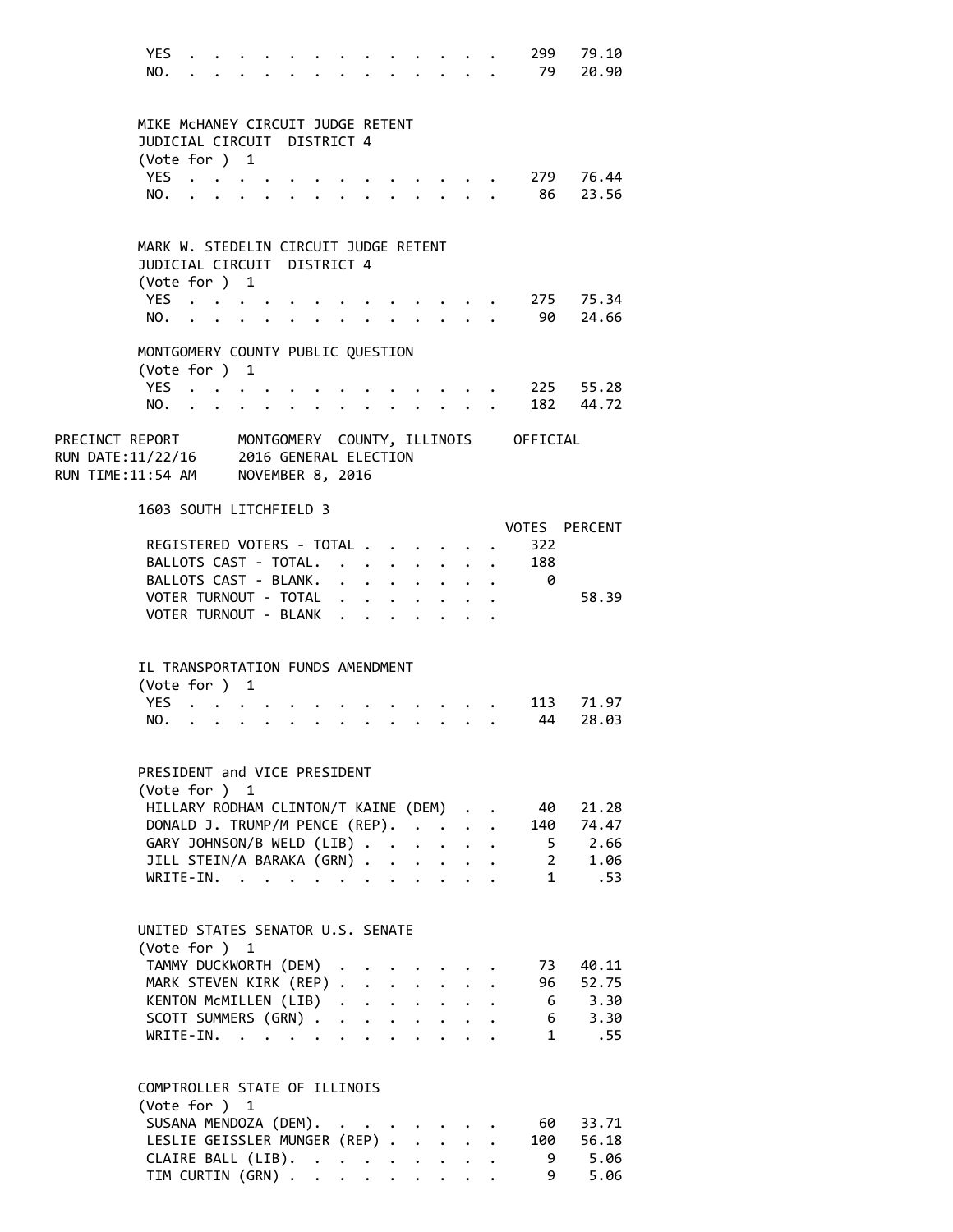| REPRESENTATIVE IN CONGRESS FEDERAL CONGRESSIONAL DIST 13<br>(Vote for $)$ 1                                                                  |                         |             |  |  |                                                                    |              |  |     |                  |  |  |  |
|----------------------------------------------------------------------------------------------------------------------------------------------|-------------------------|-------------|--|--|--------------------------------------------------------------------|--------------|--|-----|------------------|--|--|--|
| MARK D. WICKLUND (DEM)                                                                                                                       |                         |             |  |  |                                                                    |              |  | 51  | 28.81            |  |  |  |
| RODNEY DAVIS (REP)                                                                                                                           |                         |             |  |  |                                                                    |              |  | 126 | 71.19            |  |  |  |
| WRITE-IN.                                                                                                                                    |                         |             |  |  |                                                                    |              |  | - 0 |                  |  |  |  |
|                                                                                                                                              |                         |             |  |  |                                                                    |              |  |     |                  |  |  |  |
| REPRESENTATIVE IN THE GENERAL ASSEMBLY                                                                                                       |                         |             |  |  |                                                                    |              |  |     |                  |  |  |  |
| STATE REPRESENTATIVE DIST 95<br>(Vote for ) 1                                                                                                |                         |             |  |  |                                                                    |              |  |     |                  |  |  |  |
| MIKE MATHIS (DEM).                                                                                                                           | $\cdot$ $\cdot$ $\cdot$ |             |  |  | $\mathcal{A}(\mathcal{A})$ , and $\mathcal{A}(\mathcal{A})$ , and  |              |  |     | 74 40.66         |  |  |  |
| AVERY BOURNE (REP)                                                                                                                           |                         |             |  |  |                                                                    |              |  |     | 107 58.79        |  |  |  |
| WRITE-IN.                                                                                                                                    |                         |             |  |  |                                                                    |              |  |     | 1 .55            |  |  |  |
|                                                                                                                                              |                         |             |  |  |                                                                    |              |  |     |                  |  |  |  |
| CIRCUIT CLERK MONTGOMERY COUNTY<br>(Vote for ) 1                                                                                             |                         |             |  |  |                                                                    |              |  |     |                  |  |  |  |
| NO CANDIDATE FILED                                                                                                                           |                         |             |  |  | <b>Contract Contract Contract Contract</b>                         |              |  | - 0 |                  |  |  |  |
| HOLLY LEMONS (REP)                                                                                                                           |                         |             |  |  |                                                                    |              |  |     | 161 100.00       |  |  |  |
|                                                                                                                                              |                         |             |  |  |                                                                    |              |  |     |                  |  |  |  |
| STATE'S ATTORNEY MONTGOMERY COUNTY<br>(Vote for ) 1                                                                                          |                         |             |  |  |                                                                    |              |  |     |                  |  |  |  |
| CHRIS MATOUSH (DEM)                                                                                                                          |                         | $\bullet$ . |  |  | $\mathbb{Z}^2$ , $\mathbb{Z}^2$ , $\mathbb{Z}^2$ , $\mathbb{Z}^2$  |              |  |     | 67 37.22         |  |  |  |
| ERIK HYAM (REP)                                                                                                                              |                         |             |  |  |                                                                    |              |  |     | 113 62.78        |  |  |  |
|                                                                                                                                              |                         |             |  |  |                                                                    |              |  |     |                  |  |  |  |
| CORONER MONTGOMERY COUNTY<br>(Vote for ) 1                                                                                                   |                         |             |  |  |                                                                    |              |  |     |                  |  |  |  |
| BARBARA A. SCHMEDEKE (DEM).                                                                                                                  |                         |             |  |  |                                                                    |              |  | 55  | 30.56            |  |  |  |
| RANDY A. LEETHAM (REP)                                                                                                                       |                         |             |  |  |                                                                    | $\mathbf{r}$ |  |     | 125 69.44        |  |  |  |
|                                                                                                                                              |                         |             |  |  |                                                                    |              |  |     |                  |  |  |  |
| COUNTY BOARD MEMBER DISTRICT 5<br>(Vote for ) 2                                                                                              |                         |             |  |  |                                                                    |              |  |     |                  |  |  |  |
| RICHARD WENDEL (DEM).                                                                                                                        |                         |             |  |  |                                                                    |              |  |     |                  |  |  |  |
| GLENN E. SAVAGE II (REP)                                                                                                                     |                         |             |  |  |                                                                    |              |  |     |                  |  |  |  |
|                                                                                                                                              |                         |             |  |  |                                                                    |              |  |     |                  |  |  |  |
| JUDGE OF THE APPELLATE COURT<br>APPELLATE JUDICIAL DISTRICT 5 (STEWART)                                                                      |                         |             |  |  |                                                                    |              |  |     |                  |  |  |  |
| (Vote for ) 1                                                                                                                                |                         |             |  |  |                                                                    |              |  |     |                  |  |  |  |
| BRAD K. BLEYER (DEM).                                                                                                                        |                         |             |  |  |                                                                    |              |  |     | $\cdot$ 62 35.84 |  |  |  |
| JOHN B. BARBERIS, JR. (REP)                                                                                                                  |                         |             |  |  |                                                                    |              |  |     | 111 64.16        |  |  |  |
|                                                                                                                                              |                         |             |  |  |                                                                    |              |  |     |                  |  |  |  |
| JUDGE OF THE APPELLATE COURT<br>APPELLATE JUDICIAL DISTRICT 5 (WEXSTTEN)                                                                     |                         |             |  |  |                                                                    |              |  |     |                  |  |  |  |
| (Vote for ) 1                                                                                                                                |                         |             |  |  |                                                                    |              |  |     |                  |  |  |  |
| JO BETH WEBER (DEM)                                                                                                                          |                         |             |  |  | $\mathbf{u} = \mathbf{u} + \mathbf{u} + \mathbf{u} + \mathbf{u}$ . |              |  |     | 63 36.21         |  |  |  |
| JAMES R. "RANDY" MOORE (REP) 111 63.79                                                                                                       |                         |             |  |  |                                                                    |              |  |     |                  |  |  |  |
|                                                                                                                                              |                         |             |  |  |                                                                    |              |  |     |                  |  |  |  |
| WM. ROBIN TODD CIRCUIT JUDGE RETENT<br>JUDICIAL CIRCUIT DISTRICT 4<br>(Vote for ) 1                                                          |                         |             |  |  |                                                                    |              |  |     |                  |  |  |  |
| YES                                                                                                                                          |                         |             |  |  |                                                                    |              |  |     | 122 75.31        |  |  |  |
| $\begin{array}{ccccccccc} \star & \star & \star & \star & \star & \star \\ \star & \star & \star & \star & \star & \star \end{array}$<br>NO. |                         |             |  |  | $\cdot$ $\cdot$ $\cdot$ $\cdot$                                    |              |  |     | 40 24.69         |  |  |  |
|                                                                                                                                              |                         |             |  |  |                                                                    |              |  |     |                  |  |  |  |
| DOUGLAS L. JARMAN CIRCUIT JUDGE RETENT<br>JUDICIAL CIRCUIT DISTRICT 4                                                                        |                         |             |  |  |                                                                    |              |  |     |                  |  |  |  |
| (Vote for ) 1                                                                                                                                |                         |             |  |  |                                                                    |              |  |     |                  |  |  |  |
| YES                                                                                                                                          |                         |             |  |  |                                                                    |              |  | 121 | 74.23            |  |  |  |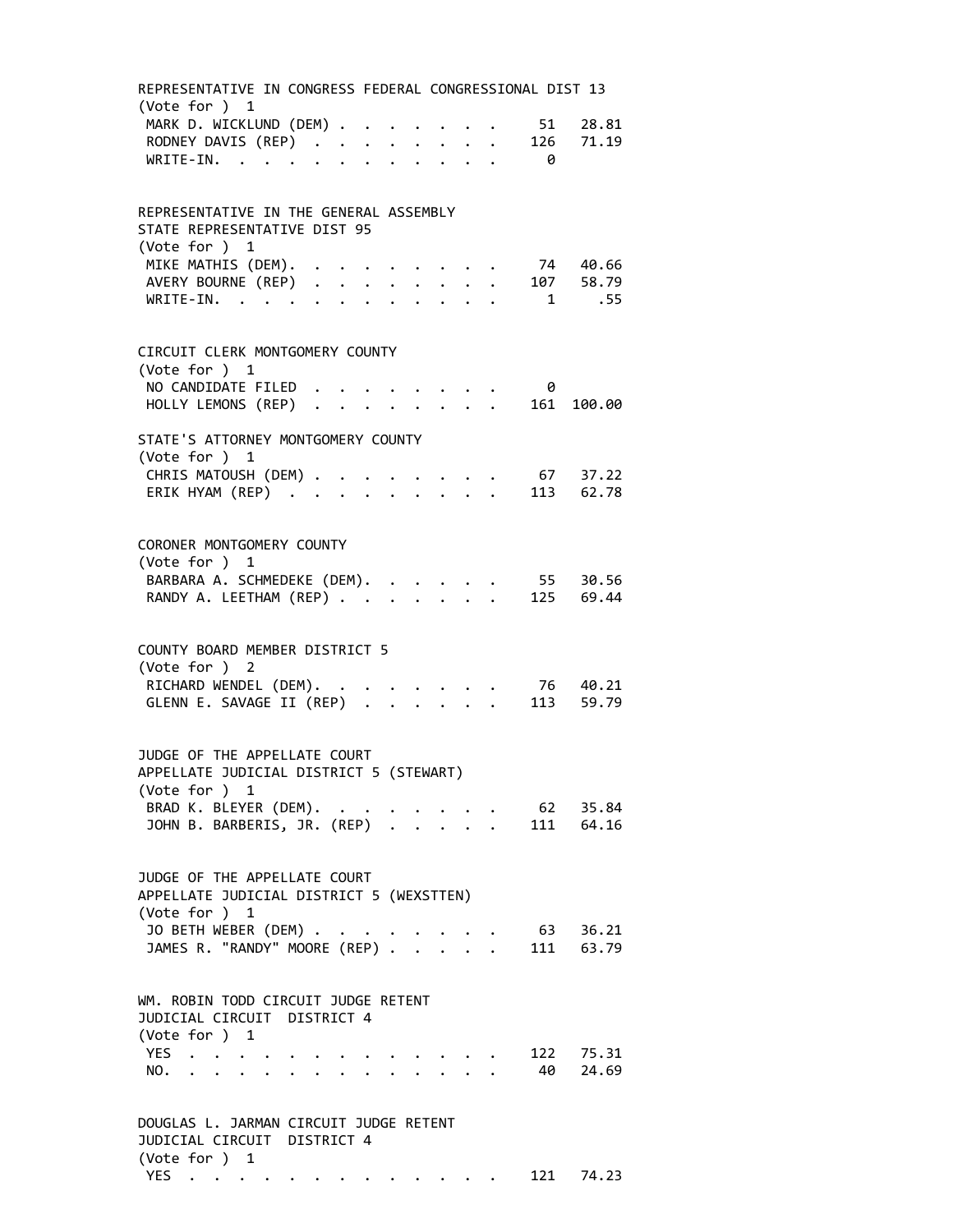NO. . . . . . . . . . . . . . 42 25.77 MIKE McHANEY CIRCUIT JUDGE RETENT JUDICIAL CIRCUIT DISTRICT 4 (Vote for ) 1 YES . . . . . . . . . . . . . 117 73.13 NO. . . . . . . . . . . . . . 43 26.88 MARK W. STEDELIN CIRCUIT JUDGE RETENT JUDICIAL CIRCUIT DISTRICT 4 (Vote for ) 1 YES . . . . . . . . . . . . . 121 75.16 NO. . . . . . . . . . . . . . 40 24.84 MONTGOMERY COUNTY PUBLIC QUESTION (Vote for ) 1 YES . . . . . . . . . . . . . 81 47.37 NO. . . . . . . . . . . . . . 90 52.63 PRECINCT REPORT MONTGOMERY COUNTY, ILLINOIS OFFICIAL RUN DATE:11/22/16 2016 GENERAL ELECTION RUN TIME:11:54 AM NOVEMBER 8, 2016 1604 SOUTH LITCHFIELD 4 VOTES PERCENT REGISTERED VOTERS - TOTAL . . . . . . 470 BALLOTS CAST - TOTAL. . . . . . . . 308 BALLOTS CAST - BLANK. . . . . . . . 0 VOTER TURNOUT - TOTAL . . . . . . . . 65.53 VOTER TURNOUT - BLANK . . . . . . . IL TRANSPORTATION FUNDS AMENDMENT (Vote for ) 1 YES . . . . . . . . . . . . . 191 75.79 NO. . . . . . . . . . . . . . 61 24.21 PRESIDENT and VICE PRESIDENT (Vote for ) 1 HILLARY RODHAM CLINTON/T KAINE (DEM) . . 73 23.86 DONALD J. TRUMP/M PENCE (REP). . . . . 219 71.57 GARY JOHNSON/B WELD (LIB) . . . . . . 9 2.94 JILL STEIN/A BARAKA (GRN) . . . . . . 3 .98 WRITE‐IN. . . . . . . . . . . . 2 .65 UNITED STATES SENATOR U.S. SENATE (Vote for ) 1 TAMMY DUCKWORTH (DEM) . . . . . . . 128 43.39 MARK STEVEN KIRK (REP) . . . . . . . 155 52.54 KENTON MCMILLEN (LIB) . . . . . . . 7 2.37<br>SCOTT SUMMERS (GRN) . . . . . . . . 4 1.36<br>WRITE-IN. . . . . . . . . . . . 1 .34 SCOTT SUMMERS (GRN) . . . . . . . . WRITE-IN. . . . . . . . . . . . COMPTROLLER STATE OF ILLINOIS (Vote for ) 1 SUSANA MENDOZA (DEM). . . . . . . . 98 34.03 LESLIE GEISSLER MUNGER (REP) . . . . . 173 60.07 CLAIRE BALL (LIB). . . . . . . . . 11 3.82<br>TIM CURTIN (GRN). . . . . . . . . 6 2.08 TIM CURTIN  $(GRN)$  . . . . . . . . .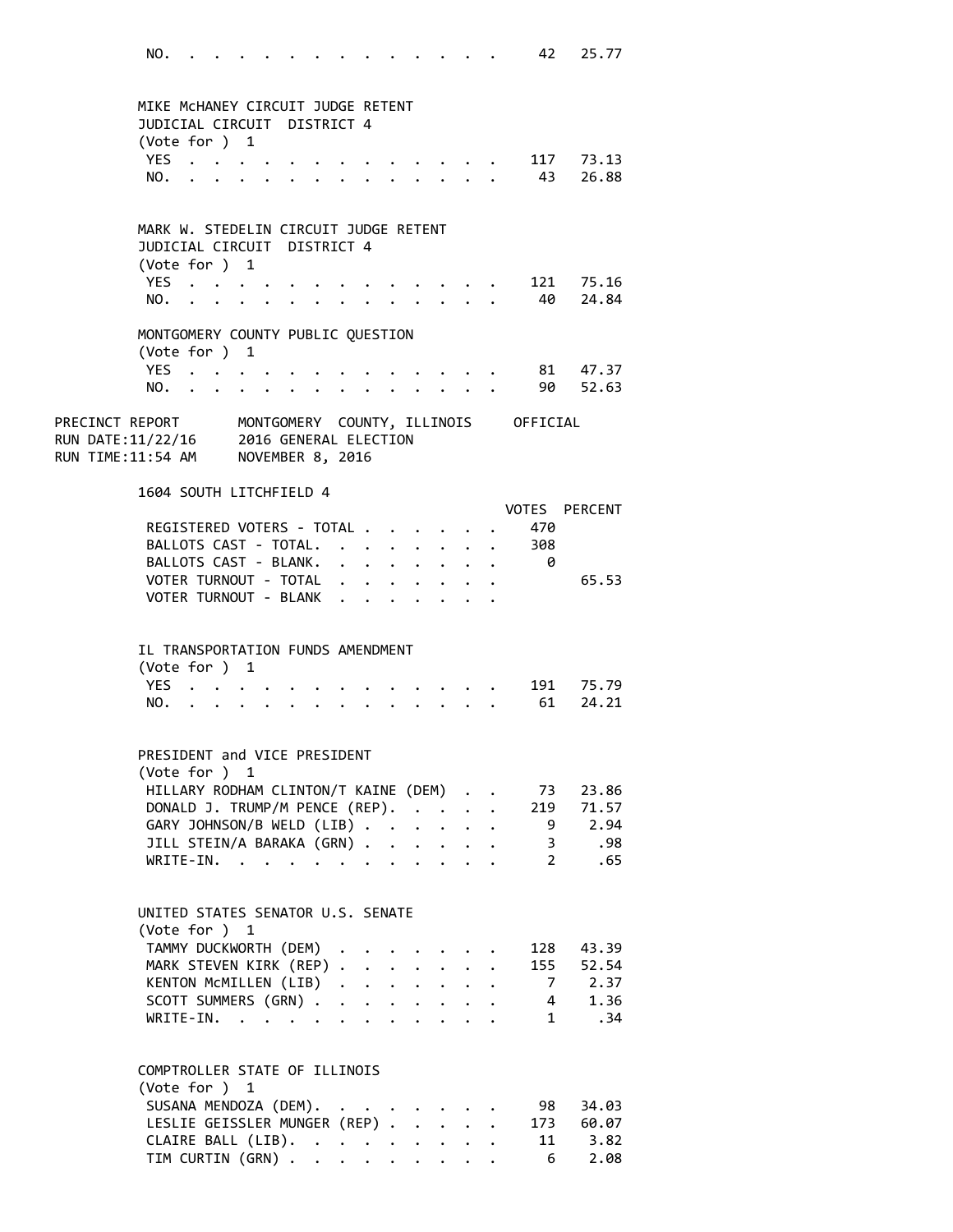| REPRESENTATIVE IN CONGRESS FEDERAL CONGRESSIONAL DIST 13<br>(Vote for $)$ 1 |  |  |  |                      |                      |                                           |      |            |             |
|-----------------------------------------------------------------------------|--|--|--|----------------------|----------------------|-------------------------------------------|------|------------|-------------|
| MARK D. WICKLUND (DEM)                                                      |  |  |  |                      |                      |                                           | - 95 |            | 32.65       |
| RODNEY DAVIS (REP)<br>WRITE-IN.                                             |  |  |  |                      |                      |                                           |      | 196        | 67.35       |
|                                                                             |  |  |  |                      |                      |                                           | - 0  |            |             |
| REPRESENTATIVE IN THE GENERAL ASSEMBLY                                      |  |  |  |                      |                      |                                           |      |            |             |
| STATE REPRESENTATIVE DIST 95<br>(Vote for ) 1                               |  |  |  |                      |                      |                                           |      |            |             |
| MIKE MATHIS (DEM). .                                                        |  |  |  |                      |                      |                                           |      | 134 45.27  |             |
| AVERY BOURNE (REP)<br>WRITE-IN.                                             |  |  |  |                      |                      |                                           |      | 162 54.73  |             |
|                                                                             |  |  |  |                      |                      |                                           | - 0  |            |             |
| CIRCUIT CLERK MONTGOMERY COUNTY                                             |  |  |  |                      |                      |                                           |      |            |             |
| (Vote for ) 1                                                               |  |  |  |                      |                      |                                           |      |            |             |
| NO CANDIDATE FILED<br>HOLLY LEMONS (REP).                                   |  |  |  |                      | $\ddot{\phantom{0}}$ |                                           | - 0  | 260 100.00 |             |
|                                                                             |  |  |  |                      |                      |                                           |      |            |             |
| STATE'S ATTORNEY MONTGOMERY COUNTY                                          |  |  |  |                      |                      |                                           |      |            |             |
| (Vote for ) 1                                                               |  |  |  |                      |                      |                                           |      |            |             |
| CHRIS MATOUSH (DEM)<br>ERIK HYAM (REP) 174 59.59                            |  |  |  |                      |                      | $\cdot$ $\cdot$ $\cdot$ $\cdot$ 118 40.41 |      |            |             |
|                                                                             |  |  |  |                      |                      |                                           |      |            |             |
|                                                                             |  |  |  |                      |                      |                                           |      |            |             |
| CORONER MONTGOMERY COUNTY<br>(Vote for ) 1                                  |  |  |  |                      |                      |                                           |      |            |             |
| BARBARA A. SCHMEDEKE (DEM).                                                 |  |  |  |                      |                      |                                           |      | 101 34.59  |             |
| RANDY A. LEETHAM (REP)                                                      |  |  |  |                      |                      |                                           |      | 191 65.41  |             |
|                                                                             |  |  |  |                      |                      |                                           |      |            |             |
| COUNTY BOARD MEMBER DISTRICT 5                                              |  |  |  |                      |                      |                                           |      |            |             |
| (Vote for ) 2                                                               |  |  |  |                      |                      |                                           |      |            |             |
|                                                                             |  |  |  |                      |                      |                                           |      |            | $136$ 41.72 |
| RICHARD WENDEL (DEM).<br>GLENN E. SAVAGE II (REP)                           |  |  |  |                      |                      |                                           |      | 190 58.28  |             |
|                                                                             |  |  |  |                      |                      |                                           |      |            |             |
| JUDGE OF THE APPELLATE COURT                                                |  |  |  |                      |                      |                                           |      |            |             |
| APPELLATE JUDICIAL DISTRICT 5 (STEWART)                                     |  |  |  |                      |                      |                                           |      |            |             |
| (Vote for ) 1                                                               |  |  |  |                      |                      |                                           |      |            |             |
| BRAD K. BLEYER (DEM).<br>JOHN B. BARBERIS, JR. (REP) .                      |  |  |  | $\ddot{\phantom{a}}$ |                      | $\cdot$ 112 41.64                         |      | 157 58.36  |             |
|                                                                             |  |  |  |                      |                      |                                           |      |            |             |
|                                                                             |  |  |  |                      |                      |                                           |      |            |             |
| JUDGE OF THE APPELLATE COURT                                                |  |  |  |                      |                      |                                           |      |            |             |
| APPELLATE JUDICIAL DISTRICT 5 (WEXSTTEN)<br>(Vote for ) 1                   |  |  |  |                      |                      |                                           |      |            |             |
| JO BETH WEBER (DEM) .                                                       |  |  |  |                      |                      |                                           |      | 125 44.96  |             |
| JAMES R. "RANDY" MOORE (REP) .                                              |  |  |  |                      |                      |                                           |      | 153 55.04  |             |
|                                                                             |  |  |  |                      |                      |                                           |      |            |             |
| WM. ROBIN TODD CIRCUIT JUDGE RETENT                                         |  |  |  |                      |                      |                                           |      |            |             |
| JUDICIAL CIRCUIT DISTRICT 4                                                 |  |  |  |                      |                      |                                           |      |            |             |
| (Vote for ) 1                                                               |  |  |  |                      |                      |                                           |      |            |             |
| YES                                                                         |  |  |  |                      |                      |                                           |      | 184 71.88  |             |
| NO.                                                                         |  |  |  |                      |                      |                                           |      | 72 28.13   |             |
|                                                                             |  |  |  |                      |                      |                                           |      |            |             |
| DOUGLAS L. JARMAN CIRCUIT JUDGE RETENT                                      |  |  |  |                      |                      |                                           |      |            |             |
| JUDICIAL CIRCUIT DISTRICT 4                                                 |  |  |  |                      |                      |                                           |      |            |             |
| (Vote for ) 1<br>YES                                                        |  |  |  |                      |                      |                                           |      | 201 77.01  |             |
| NO.                                                                         |  |  |  | $\cdots$             |                      |                                           |      | 60         | 22.99       |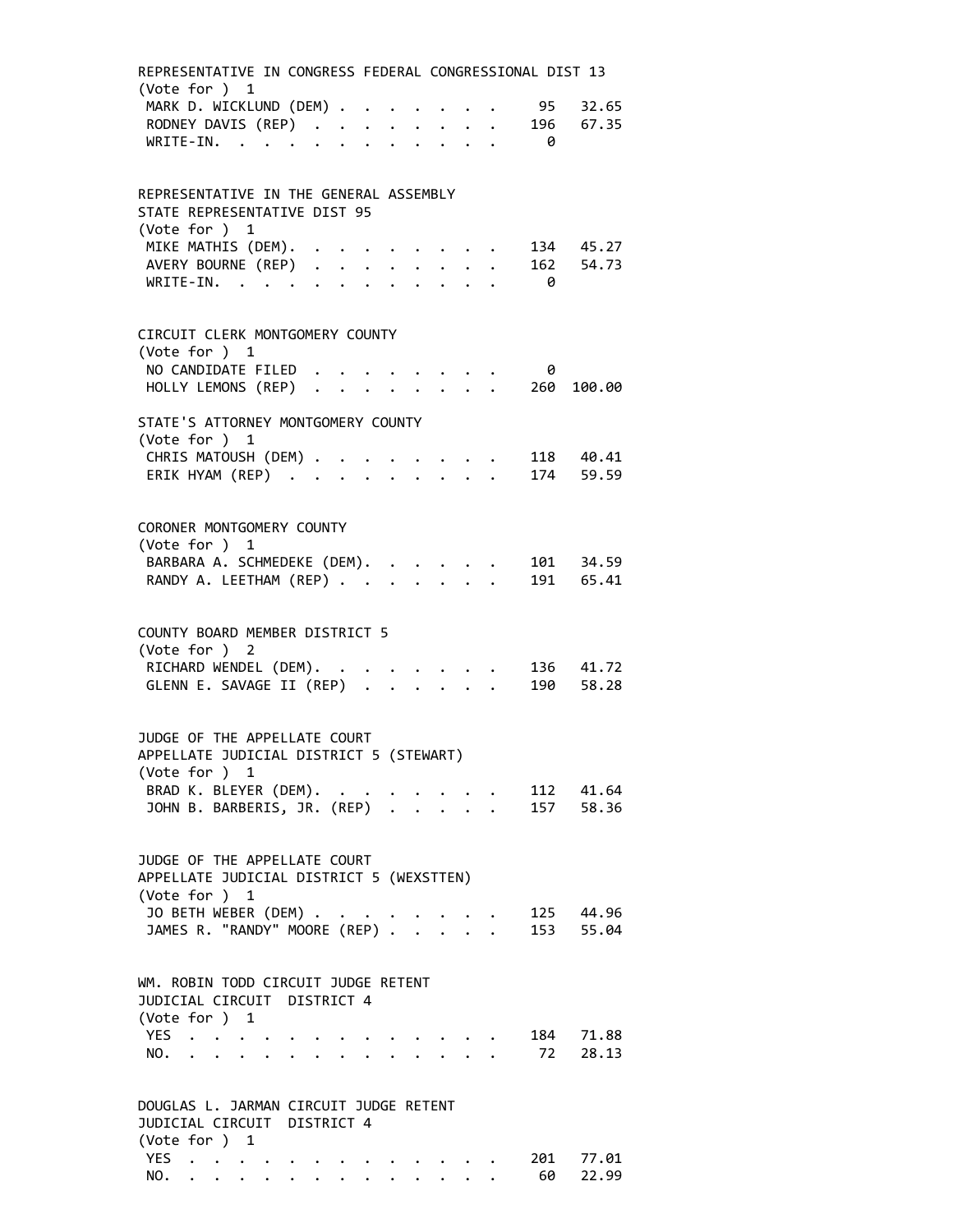|                                                                                                                                                        | MIKE MCHANEY CIRCUIT JUDGE RETENT<br>JUDICIAL CIRCUIT DISTRICT 4<br>(Vote for ) 1<br>YES<br>$\ddot{\phantom{0}}$<br>NO.       |                                                              |                                 |                                            |                                                                                                                |                                                                                                 |                           |  |                         | 185 72.27<br>71 27.73                                                  |
|--------------------------------------------------------------------------------------------------------------------------------------------------------|-------------------------------------------------------------------------------------------------------------------------------|--------------------------------------------------------------|---------------------------------|--------------------------------------------|----------------------------------------------------------------------------------------------------------------|-------------------------------------------------------------------------------------------------|---------------------------|--|-------------------------|------------------------------------------------------------------------|
|                                                                                                                                                        | MARK W. STEDELIN CIRCUIT JUDGE RETENT<br>JUDICIAL CIRCUIT DISTRICT 4<br>(Vote for ) 1<br>YES $\cdot \cdot \cdot \cdot$<br>NO. |                                                              |                                 |                                            |                                                                                                                |                                                                                                 |                           |  |                         | 182       72.51<br>69       27.49                                      |
|                                                                                                                                                        | MONTGOMERY COUNTY PUBLIC QUESTION                                                                                             |                                                              |                                 |                                            |                                                                                                                |                                                                                                 |                           |  |                         |                                                                        |
|                                                                                                                                                        | (Vote for ) 1<br>YES<br>NO.                                                                                                   |                                                              | $\cdot$ $\cdot$ $\cdot$ $\cdot$ |                                            |                                                                                                                |                                                                                                 |                           |  |                         | $\cdot$ $\cdot$ $\cdot$ $\cdot$ $\cdot$ 145 51.42<br>$\cdot$ 137 48.58 |
| PRECINCT REPORT       MONTGOMERY COUNTY, ILLINOIS     OFFICIAL<br>RUN DATE:11/22/16     2016 GENERAL ELECTION<br>RUN TIME:11:54 AM    NOVEMBER 8, 2016 |                                                                                                                               |                                                              |                                 |                                            |                                                                                                                |                                                                                                 |                           |  |                         |                                                                        |
|                                                                                                                                                        | 1701 WALSHVILLE                                                                                                               |                                                              |                                 |                                            |                                                                                                                |                                                                                                 |                           |  |                         | <b>VOTES PERCENT</b>                                                   |
|                                                                                                                                                        | REGISTERED VOTERS - TOTAL<br>BALLOTS CAST - TOTAL.<br>BALLOTS CAST - BLANK.                                                   |                                                              |                                 |                                            | $\mathbf{r} = \mathbf{r} + \mathbf{r} + \mathbf{r} + \mathbf{r}$<br>$\mathbf{r}$ , $\mathbf{r}$ , $\mathbf{r}$ |                                                                                                 |                           |  | 230<br>174<br>0         |                                                                        |
|                                                                                                                                                        | VOTER TURNOUT - TOTAL<br>VOTER TURNOUT - BLANK                                                                                |                                                              |                                 |                                            | $\mathbf{L}$                                                                                                   | $\cdot$ $\cdot$ $\cdot$ $\cdot$ $\cdot$<br>$\sim$                                               |                           |  |                         | 75.65                                                                  |
|                                                                                                                                                        | IL TRANSPORTATION FUNDS AMENDMENT<br>(Vote for $)$ 1                                                                          |                                                              |                                 |                                            |                                                                                                                |                                                                                                 |                           |  |                         |                                                                        |
|                                                                                                                                                        | YES.<br>NO.                                                                                                                   | $\cdot$ $\cdot$ $\cdot$<br><b>Contract Contract Contract</b> |                                 | $\mathbf{1}$ , $\mathbf{1}$ , $\mathbf{1}$ |                                                                                                                | $\mathcal{L}^{\mathcal{L}}$ , and $\mathcal{L}^{\mathcal{L}}$ , and $\mathcal{L}^{\mathcal{L}}$ |                           |  | 30                      | 99 76.74<br>23.26                                                      |
|                                                                                                                                                        | PRESIDENT and VICE PRESIDENT<br>(Vote for ) 1                                                                                 |                                                              |                                 |                                            |                                                                                                                |                                                                                                 |                           |  |                         |                                                                        |
|                                                                                                                                                        | HILLARY RODHAM CLINTON/T KAINE (DEM).                                                                                         |                                                              |                                 |                                            |                                                                                                                |                                                                                                 |                           |  | 46                      | 26.59                                                                  |
|                                                                                                                                                        | DONALD J. TRUMP/M PENCE (REP).                                                                                                |                                                              |                                 |                                            |                                                                                                                |                                                                                                 |                           |  | 116                     | 67.05                                                                  |
|                                                                                                                                                        | GARY JOHNSON/B WELD (LIB)<br>JILL STEIN/A BARAKA (GRN)                                                                        |                                                              |                                 |                                            |                                                                                                                |                                                                                                 | $\mathbf{L} = \mathbf{L}$ |  | 9<br>$2^{\circ}$        | 5.20<br>1.16                                                           |
|                                                                                                                                                        | $WRITE-IN.$                                                                                                                   |                                                              |                                 |                                            |                                                                                                                |                                                                                                 | $\ddot{\phantom{0}}$      |  | 0                       |                                                                        |
|                                                                                                                                                        | UNITED STATES SENATOR U.S. SENATE<br>(Vote for ) 1                                                                            |                                                              |                                 |                                            |                                                                                                                |                                                                                                 |                           |  |                         |                                                                        |
|                                                                                                                                                        | TAMMY DUCKWORTH (DEM) .                                                                                                       |                                                              |                                 |                                            |                                                                                                                |                                                                                                 |                           |  | 67                      | 42.14                                                                  |
|                                                                                                                                                        | MARK STEVEN KIRK (REP) .                                                                                                      |                                                              |                                 |                                            |                                                                                                                | $\mathbf{L}^{\text{max}}$ , and $\mathbf{L}^{\text{max}}$                                       |                           |  | 84                      | 52.83                                                                  |
|                                                                                                                                                        | KENTON MCMILLEN (LIB)                                                                                                         |                                                              |                                 |                                            |                                                                                                                |                                                                                                 |                           |  | $\overline{\mathbf{3}}$ | 1.89                                                                   |
|                                                                                                                                                        | SCOTT SUMMERS (GRN)<br>$WRITE-IN.$                                                                                            |                                                              |                                 |                                            | $\mathbf{r}$                                                                                                   |                                                                                                 |                           |  | 5<br>0                  | 3.14                                                                   |
|                                                                                                                                                        | COMPTROLLER STATE OF ILLINOIS                                                                                                 |                                                              |                                 |                                            |                                                                                                                |                                                                                                 |                           |  |                         |                                                                        |
|                                                                                                                                                        | (Vote for ) 1<br>SUSANA MENDOZA (DEM).                                                                                        |                                                              |                                 |                                            |                                                                                                                |                                                                                                 |                           |  | 52.                     | 32.91                                                                  |
|                                                                                                                                                        | LESLIE GEISSLER MUNGER (REP)                                                                                                  |                                                              |                                 |                                            |                                                                                                                | $\sim$ $\sim$ $\sim$                                                                            |                           |  | 93                      | 58.86                                                                  |
|                                                                                                                                                        |                                                                                                                               |                                                              |                                 |                                            |                                                                                                                |                                                                                                 |                           |  | 6                       | 3.80                                                                   |
|                                                                                                                                                        | CLAIRE BALL (LIB).<br>TIM CURTIN (GRN)<br>TIM CURTIN (GRN) .                                                                  |                                                              |                                 |                                            |                                                                                                                |                                                                                                 |                           |  | 7 <sup>7</sup>          | 4.43                                                                   |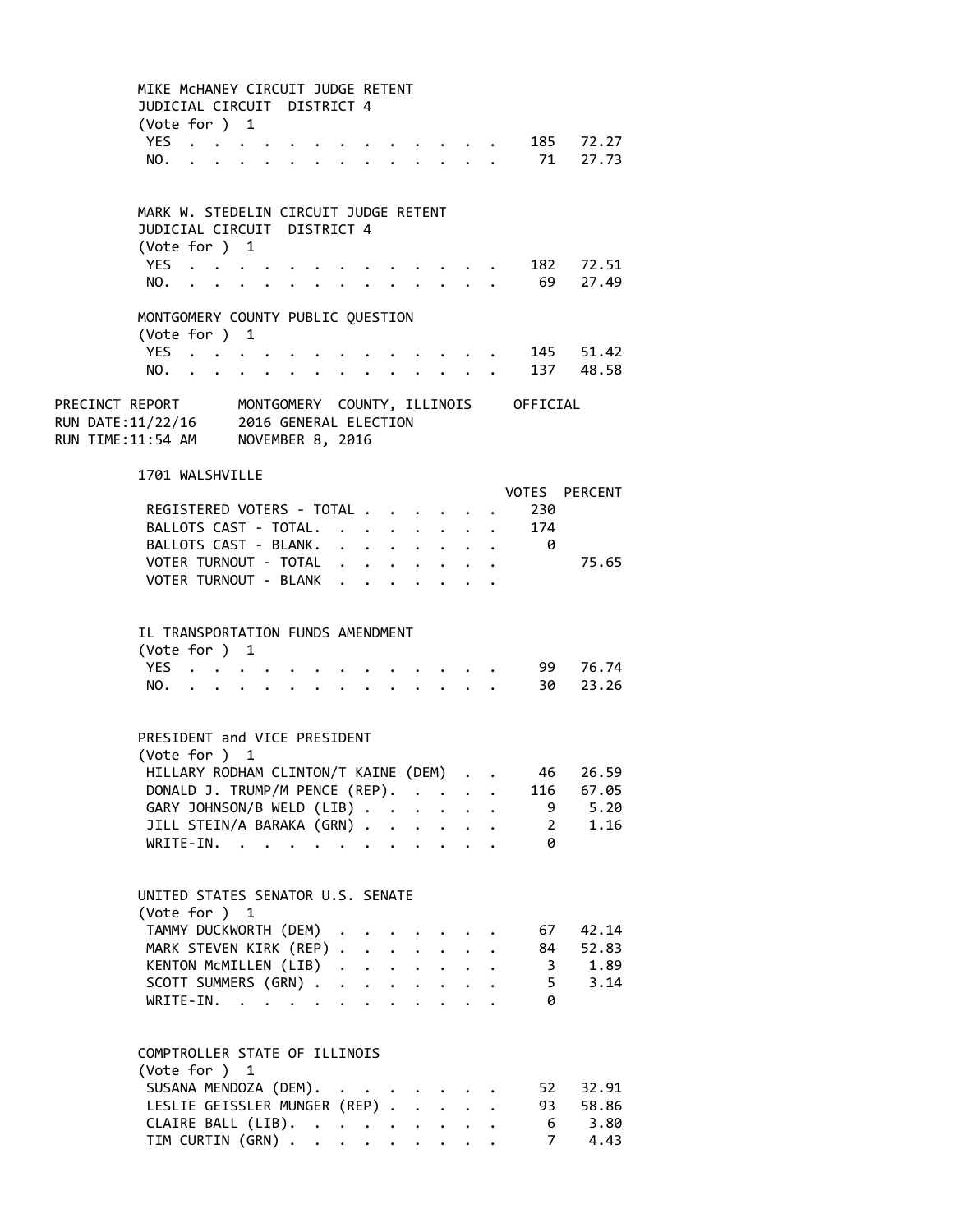| REPRESENTATIVE IN CONGRESS FEDERAL CONGRESSIONAL DIST 13<br>(Vote for ) 1                |  |  |                           |                                           |  |           |                  |
|------------------------------------------------------------------------------------------|--|--|---------------------------|-------------------------------------------|--|-----------|------------------|
| MARK D. WICKLUND (DEM)                                                                   |  |  |                           |                                           |  | 48        | 30.19            |
| RODNEY DAVIS (REP)<br>WRITE-IN.                                                          |  |  |                           |                                           |  | 111       | 69.81            |
| WRITE-IN.                                                                                |  |  |                           |                                           |  | - 0       |                  |
| REPRESENTATIVE IN THE GENERAL ASSEMBLY<br>STATE REPRESENTATIVE DIST 95                   |  |  |                           |                                           |  |           |                  |
| (Vote for ) 1                                                                            |  |  |                           |                                           |  |           |                  |
| MIKE MATHIS (DEM).                                                                       |  |  |                           |                                           |  |           | 62 37.58         |
| AVERY BOURNE (REP)<br>WRITE-IN.                                                          |  |  |                           |                                           |  | - 0       | 103 62.42        |
| CIRCUIT CLERK MONTGOMERY COUNTY                                                          |  |  |                           |                                           |  |           |                  |
| (Vote for ) 1<br>NO CANDIDATE FILED                                                      |  |  |                           |                                           |  | 0         |                  |
| HOLLY LEMONS (REP)                                                                       |  |  |                           |                                           |  | 145       | 100.00           |
| STATE'S ATTORNEY MONTGOMERY COUNTY                                                       |  |  |                           |                                           |  |           |                  |
| (Vote for ) 1<br>CHRIS MATOUSH (DEM)                                                     |  |  |                           |                                           |  |           | $\cdot$ 71 44.94 |
| ERIK HYAM (REP)                                                                          |  |  |                           |                                           |  |           | 87 55.06         |
| CORONER MONTGOMERY COUNTY                                                                |  |  |                           |                                           |  |           |                  |
| (Vote for ) 1                                                                            |  |  |                           |                                           |  |           |                  |
| BARBARA A. SCHMEDEKE (DEM). .                                                            |  |  |                           |                                           |  |           | 61 40.13         |
| RANDY A. LEETHAM (REP)                                                                   |  |  | $\mathbf{L}^{\text{max}}$ |                                           |  | 91        | 59.87            |
| REGIONAL SUPERINTENDENT OF SCHOOLS<br>(CALHOUN/GREENE/JERSEY/MACOUPIN)<br>(Vote for ) 1  |  |  |                           |                                           |  |           |                  |
| MICHELLE MUELLER (DEM)<br>NO CANDIDATE FILED                                             |  |  |                           |                                           |  | 57<br>- 0 | 100.00           |
| COUNTY BOARD MEMBER DISTRICT 4                                                           |  |  |                           |                                           |  |           |                  |
| (Vote for ) 1                                                                            |  |  |                           |                                           |  |           |                  |
| JIM MOORE (DEM)                                                                          |  |  |                           |                                           |  |           | 128 100.00       |
| NO CANDIDATE FILED .                                                                     |  |  |                           |                                           |  | $\theta$  |                  |
| JUDGE OF THE APPELLATE COURT<br>APPELLATE JUDICIAL DISTRICT 5 (STEWART)<br>(Vote for ) 1 |  |  |                           |                                           |  |           |                  |
| BRAD K. BLEYER (DEM). .                                                                  |  |  |                           |                                           |  |           | 53 36.30         |
|                                                                                          |  |  |                           |                                           |  |           | 93 63.70         |
| JUDGE OF THE APPELLATE COURT<br>APPELLATE JUDICIAL DISTRICT 5 (WEXSTTEN)                 |  |  |                           |                                           |  |           |                  |
| (Vote for ) 1<br>JO BETH WEBER (DEM)                                                     |  |  |                           |                                           |  |           | 65 43.33         |
| JAMES R. "RANDY" MOORE (REP) .                                                           |  |  |                           | $\frac{1}{2}$ $\frac{1}{2}$ $\frac{1}{2}$ |  |           | 85 56.67         |
| WM. ROBIN TODD CIRCUIT JUDGE RETENT<br>JUDICIAL CIRCUIT DISTRICT 4                       |  |  |                           |                                           |  |           |                  |
| (Vote for ) 1<br>YES                                                                     |  |  |                           |                                           |  | 93        | 70.45            |
| NO.                                                                                      |  |  |                           |                                           |  | 39        | 29.55            |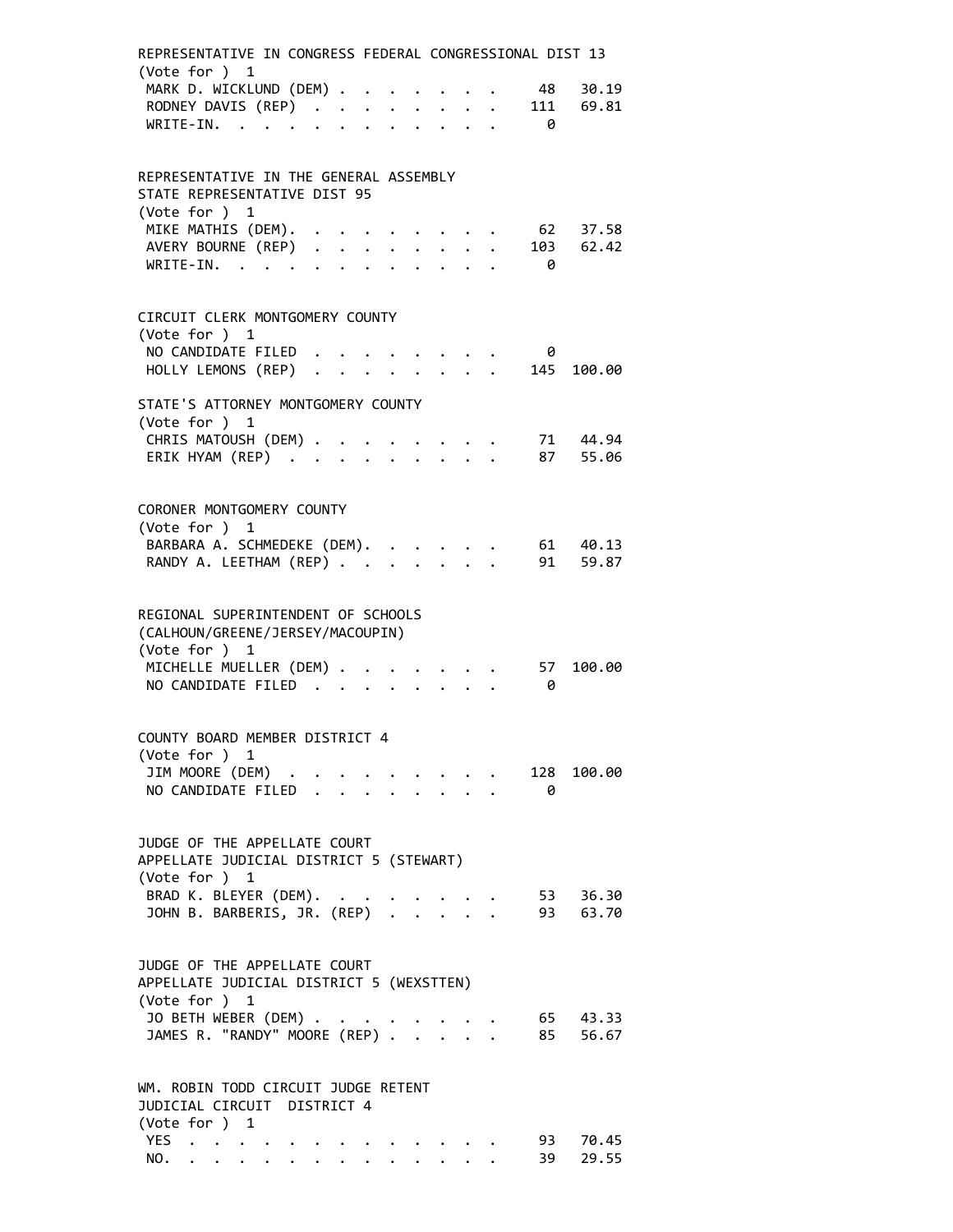|                                                                                                                                       | DOUGLAS L. JARMAN CIRCUIT JUDGE RETENT<br>JUDICIAL CIRCUIT DISTRICT 4<br>(Vote for $)$ 1 |  |                                                                                                                                                                                                                               |                      |  |                      |                                                                                                                                                                                                                                 |           |                      |                           |                             |
|---------------------------------------------------------------------------------------------------------------------------------------|------------------------------------------------------------------------------------------|--|-------------------------------------------------------------------------------------------------------------------------------------------------------------------------------------------------------------------------------|----------------------|--|----------------------|---------------------------------------------------------------------------------------------------------------------------------------------------------------------------------------------------------------------------------|-----------|----------------------|---------------------------|-----------------------------|
|                                                                                                                                       | YES<br>NO.                                                                               |  | $\cdot$ $\cdot$ $\cdot$ $\cdot$ $\cdot$ $\cdot$ $\cdot$ $\cdot$                                                                                                                                                               |                      |  |                      | $\cdots$                                                                                                                                                                                                                        |           |                      |                           | . 106 76.26<br>33 23.74     |
|                                                                                                                                       | MIKE MCHANEY CIRCUIT JUDGE RETENT<br>JUDICIAL CIRCUIT DISTRICT 4                         |  |                                                                                                                                                                                                                               |                      |  |                      |                                                                                                                                                                                                                                 |           |                      |                           |                             |
|                                                                                                                                       | (Vote for ) 1                                                                            |  |                                                                                                                                                                                                                               |                      |  |                      |                                                                                                                                                                                                                                 |           |                      |                           |                             |
|                                                                                                                                       | YES<br>NO.                                                                               |  |                                                                                                                                                                                                                               |                      |  |                      |                                                                                                                                                                                                                                 |           |                      |                           | 86 67.19<br>42 32.81        |
|                                                                                                                                       | MARK W. STEDELIN CIRCUIT JUDGE RETENT                                                    |  |                                                                                                                                                                                                                               |                      |  |                      |                                                                                                                                                                                                                                 |           |                      |                           |                             |
|                                                                                                                                       | JUDICIAL CIRCUIT DISTRICT 4<br>(Vote for ) 1                                             |  |                                                                                                                                                                                                                               |                      |  |                      |                                                                                                                                                                                                                                 |           |                      |                           |                             |
|                                                                                                                                       | YES                                                                                      |  |                                                                                                                                                                                                                               |                      |  |                      |                                                                                                                                                                                                                                 |           |                      |                           | 91 70.00                    |
|                                                                                                                                       | NO.                                                                                      |  |                                                                                                                                                                                                                               | $\ddot{\phantom{0}}$ |  |                      | .                                                                                                                                                                                                                               |           |                      | 39                        | 30.00                       |
|                                                                                                                                       |                                                                                          |  |                                                                                                                                                                                                                               |                      |  |                      |                                                                                                                                                                                                                                 |           |                      |                           |                             |
|                                                                                                                                       | MONTGOMERY COUNTY PUBLIC QUESTION<br>(Vote for ) 1                                       |  |                                                                                                                                                                                                                               |                      |  |                      |                                                                                                                                                                                                                                 |           |                      |                           |                             |
|                                                                                                                                       | YES                                                                                      |  |                                                                                                                                                                                                                               |                      |  |                      | $\cdot$ $\cdot$ $\cdot$ $\cdot$ $\cdot$ $\cdot$                                                                                                                                                                                 |           |                      |                           | 56 37.09                    |
|                                                                                                                                       | $NO.$ $\ddots$                                                                           |  |                                                                                                                                                                                                                               |                      |  |                      | $\mathbf{r} = \mathbf{r} + \mathbf{r}$ . The $\mathbf{r}$                                                                                                                                                                       |           |                      |                           | 95 62.91                    |
| PRECINCT REPORT MONTGOMERY COUNTY, ILLINOIS OFFICIAL<br>RUN DATE:11/22/16 2016 GENERAL ELECTION<br>RUN TIME:11:54 AM NOVEMBER 8, 2016 |                                                                                          |  |                                                                                                                                                                                                                               |                      |  |                      |                                                                                                                                                                                                                                 |           |                      |                           |                             |
|                                                                                                                                       | 1801 WITT 1                                                                              |  |                                                                                                                                                                                                                               |                      |  |                      |                                                                                                                                                                                                                                 |           |                      |                           |                             |
|                                                                                                                                       | REGISTERED VOTERS - TOTAL                                                                |  |                                                                                                                                                                                                                               |                      |  |                      |                                                                                                                                                                                                                                 |           |                      | 398                       | VOTES PERCENT               |
|                                                                                                                                       |                                                                                          |  |                                                                                                                                                                                                                               |                      |  |                      |                                                                                                                                                                                                                                 |           |                      | BALLOTS CAST - TOTAL. 280 |                             |
|                                                                                                                                       | BALLOTS CAST - BLANK.                                                                    |  |                                                                                                                                                                                                                               |                      |  |                      |                                                                                                                                                                                                                                 |           |                      | - 0                       |                             |
|                                                                                                                                       | VOTER TURNOUT - TOTAL                                                                    |  |                                                                                                                                                                                                                               |                      |  |                      |                                                                                                                                                                                                                                 |           |                      |                           | 70.35                       |
|                                                                                                                                       | VOTER TURNOUT - BLANK                                                                    |  |                                                                                                                                                                                                                               |                      |  |                      |                                                                                                                                                                                                                                 |           |                      |                           |                             |
|                                                                                                                                       |                                                                                          |  |                                                                                                                                                                                                                               |                      |  |                      |                                                                                                                                                                                                                                 |           |                      |                           |                             |
|                                                                                                                                       | IL TRANSPORTATION FUNDS AMENDMENT<br>(Vote for ) 1                                       |  |                                                                                                                                                                                                                               |                      |  |                      |                                                                                                                                                                                                                                 |           |                      |                           |                             |
|                                                                                                                                       | YES                                                                                      |  |                                                                                                                                                                                                                               |                      |  |                      |                                                                                                                                                                                                                                 |           |                      | 177                       | 76.29                       |
|                                                                                                                                       | NO.                                                                                      |  |                                                                                                                                                                                                                               |                      |  |                      |                                                                                                                                                                                                                                 |           |                      | 55                        | 23.71                       |
|                                                                                                                                       | PRESIDENT and VICE PRESIDENT<br>(Vote for ) 1                                            |  |                                                                                                                                                                                                                               |                      |  |                      |                                                                                                                                                                                                                                 |           |                      |                           |                             |
|                                                                                                                                       | HILLARY RODHAM CLINTON/T KAINE (DEM)<br>DONALD J. TRUMP/M PENCE (REP).                   |  |                                                                                                                                                                                                                               |                      |  |                      |                                                                                                                                                                                                                                 |           | $\ddot{\phantom{a}}$ | 56<br>206                 | 20.14<br>74.10              |
|                                                                                                                                       | GARY JOHNSON/B WELD (LIB)                                                                |  |                                                                                                                                                                                                                               |                      |  |                      |                                                                                                                                                                                                                                 |           |                      |                           | 10 3.60                     |
|                                                                                                                                       | JILL STEIN/A BARAKA (GRN)                                                                |  |                                                                                                                                                                                                                               |                      |  |                      |                                                                                                                                                                                                                                 |           |                      | $\overline{\mathbf{3}}$   | 1.08                        |
|                                                                                                                                       | WRITE-IN.                                                                                |  | . The contract of the contract of the contract of the contract of the contract of the contract of the contract of the contract of the contract of the contract of the contract of the contract of the contract of the contrac |                      |  |                      |                                                                                                                                                                                                                                 |           |                      | $\overline{3}$            | 1.08                        |
|                                                                                                                                       |                                                                                          |  |                                                                                                                                                                                                                               |                      |  |                      |                                                                                                                                                                                                                                 |           |                      |                           |                             |
|                                                                                                                                       | UNITED STATES SENATOR U.S. SENATE<br>(Vote for ) 1                                       |  |                                                                                                                                                                                                                               |                      |  |                      |                                                                                                                                                                                                                                 |           |                      |                           |                             |
|                                                                                                                                       | TAMMY DUCKWORTH (DEM) .                                                                  |  |                                                                                                                                                                                                                               |                      |  |                      |                                                                                                                                                                                                                                 |           |                      | 92                        | 33.33                       |
|                                                                                                                                       | MARK STEVEN KIRK (REP)                                                                   |  |                                                                                                                                                                                                                               |                      |  |                      |                                                                                                                                                                                                                                 | $\sim$    |                      | 170                       | 61.59                       |
|                                                                                                                                       | KENTON MCMILLEN (LIB)<br>SCOTT SUMMERS (GRN)                                             |  |                                                                                                                                                                                                                               |                      |  |                      |                                                                                                                                                                                                                                 |           |                      | 8 <sup>1</sup>            | 2.90<br>1.09<br>$3^{\circ}$ |
|                                                                                                                                       | $WRITE-IN.$                                                                              |  |                                                                                                                                                                                                                               |                      |  | $\ddot{\phantom{0}}$ | $\ddotsc$ . The contract of the contract of the contract of the contract of the contract of the contract of the contract of the contract of the contract of the contract of the contract of the contract of the contract of the | $\ddotsc$ |                      |                           | 1.09<br>$3^{\circ}$         |
|                                                                                                                                       |                                                                                          |  |                                                                                                                                                                                                                               |                      |  |                      |                                                                                                                                                                                                                                 |           |                      |                           |                             |

COMPTROLLER STATE OF ILLINOIS (Vote for ) 1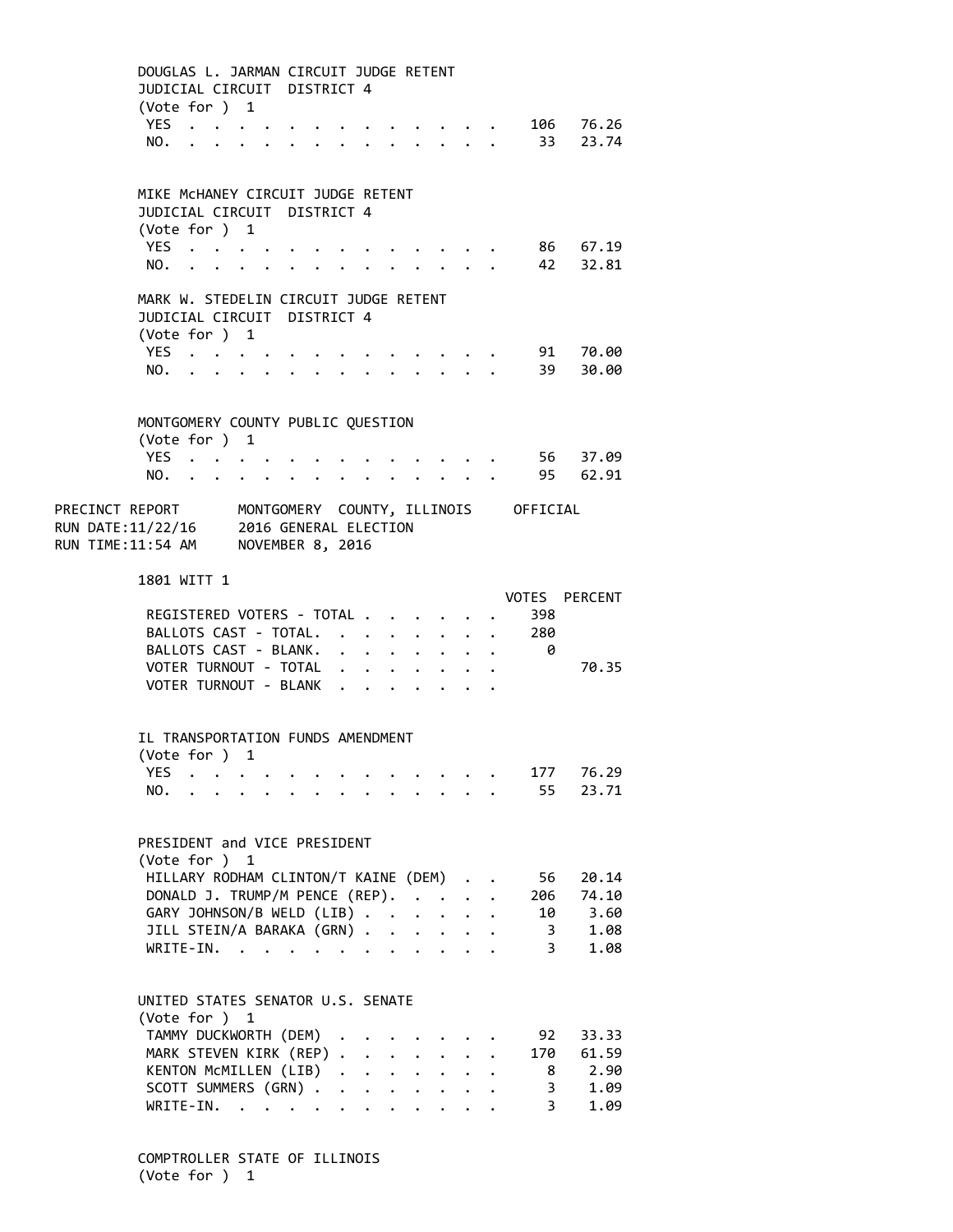| SUSANA MENDOZA (DEM). 82 29.93<br>LESLIE GEISSLER MUNGER (REP). 181 66.06 |  |  |  |                                                |                         |              |  |
|---------------------------------------------------------------------------|--|--|--|------------------------------------------------|-------------------------|--------------|--|
| CLAIRE BALL (LIB). 7 2.55                                                 |  |  |  |                                                |                         |              |  |
| TIM CURTIN (GRN) 4 1.46                                                   |  |  |  |                                                |                         |              |  |
| REPRESENTATIVE IN CONGRESS FEDERAL CONGRESSIONAL DIST 13                  |  |  |  |                                                |                         |              |  |
| (Vote for ) 1                                                             |  |  |  |                                                |                         |              |  |
| MARK D. WICKLUND (DEM)<br>RODNEY DAVIS (REP) 222 80.73                    |  |  |  |                                                |                         | 52 18.91     |  |
| WRITE-IN. 1 .36                                                           |  |  |  |                                                |                         |              |  |
|                                                                           |  |  |  |                                                |                         |              |  |
| REPRESENTATIVE IN THE GENERAL ASSEMBLY<br>STATE REPRESENTATIVE DIST 95    |  |  |  |                                                |                         |              |  |
| (Vote for ) 1                                                             |  |  |  |                                                |                         |              |  |
| MIKE MATHIS (DEM). 103 38.01                                              |  |  |  |                                                |                         |              |  |
| AVERY BOURNE (REP) 168 61.99<br>WRITE-IN.                                 |  |  |  |                                                | $\overline{\mathbf{a}}$ |              |  |
|                                                                           |  |  |  |                                                |                         |              |  |
| CIRCUIT CLERK MONTGOMERY COUNTY<br>(Vote for ) 1                          |  |  |  |                                                |                         |              |  |
| NO CANDIDATE FILED                                                        |  |  |  |                                                | 0                       |              |  |
| NU CANDIDATE FILED<br>HOLLY LEMONS (REP)                                  |  |  |  |                                                |                         | 242 100.00   |  |
|                                                                           |  |  |  |                                                |                         |              |  |
| STATE'S ATTORNEY MONTGOMERY COUNTY                                        |  |  |  |                                                |                         |              |  |
| (Vote for ) 1                                                             |  |  |  |                                                |                         |              |  |
| CHRIS MATOUSH (DEM) 133 49.44<br>ERIK HYAM (REP) 136 50.56                |  |  |  |                                                |                         |              |  |
|                                                                           |  |  |  |                                                |                         |              |  |
| CORONER MONTGOMERY COUNTY<br>(Vote for ) 1                                |  |  |  |                                                |                         |              |  |
| BARBARA A. SCHMEDEKE (DEM). 113 41.70                                     |  |  |  |                                                |                         |              |  |
| RANDY A. LEETHAM (REP) 158 58.30                                          |  |  |  |                                                |                         |              |  |
| COUNTY BOARD MEMBER DISTRICT 3                                            |  |  |  |                                                |                         |              |  |
| (Vote for ) 1                                                             |  |  |  |                                                |                         |              |  |
| NO CANDIDATE FILED<br>KIRBY K. FURNESS (REP)                              |  |  |  |                                                | 0                       |              |  |
|                                                                           |  |  |  |                                                |                         | . 243 100.00 |  |
| JUDGE OF THE APPELLATE COURT                                              |  |  |  |                                                |                         |              |  |
| APPELLATE JUDICIAL DISTRICT 5 (STEWART)                                   |  |  |  |                                                |                         |              |  |
| (Vote for ) 1                                                             |  |  |  |                                                |                         |              |  |
| BRAD K. BLEYER (DEM).<br>JOHN B. BARBERIS, JR. (REP)                      |  |  |  | $\mathcal{L} = \mathcal{L} \times \mathcal{L}$ |                         | 83 32.42     |  |
|                                                                           |  |  |  |                                                |                         | 173 67.58    |  |
| JUDGE OF THE APPELLATE COURT                                              |  |  |  |                                                |                         |              |  |
| APPELLATE JUDICIAL DISTRICT 5 (WEXSTTEN)                                  |  |  |  |                                                |                         |              |  |
| (Vote for ) 1                                                             |  |  |  |                                                |                         |              |  |
| JO BETH WEBER (DEM) .<br>JAMES R. "RANDY" MOORE (REP)                     |  |  |  |                                                |                         | 91 35.41     |  |
|                                                                           |  |  |  |                                                |                         | 166 64.59    |  |
| WM. ROBIN TODD CIRCUIT JUDGE RETENT                                       |  |  |  |                                                |                         |              |  |
| JUDICIAL CIRCUIT DISTRICT 4                                               |  |  |  |                                                |                         |              |  |
| (Vote for ) 1                                                             |  |  |  |                                                |                         | 174 71.02    |  |
| YES $\cdot \cdot \cdot \cdot \cdot$<br>NO.                                |  |  |  |                                                | 71                      | 28.98        |  |
|                                                                           |  |  |  |                                                |                         |              |  |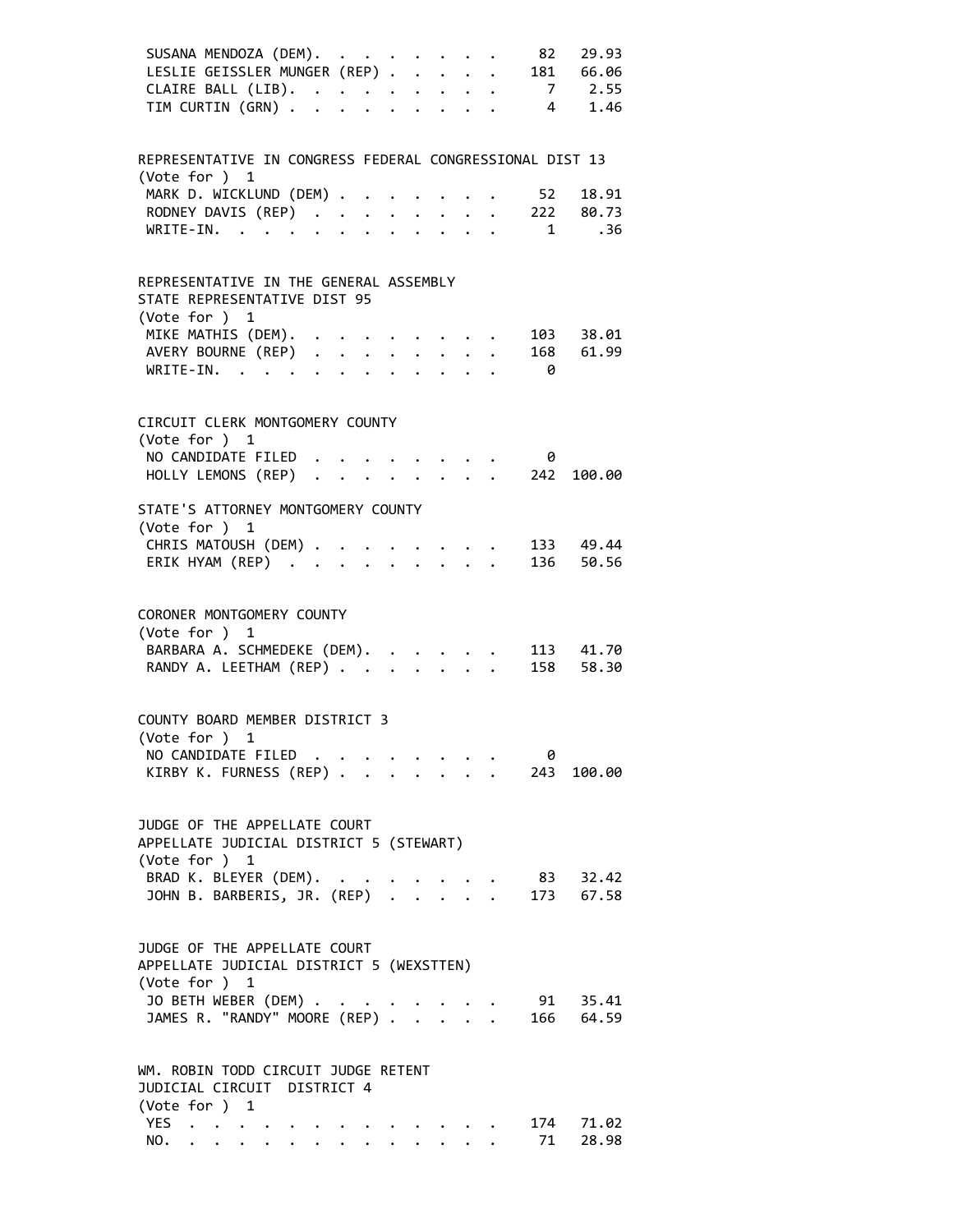|                                                                                                                                       | DOUGLAS L. JARMAN CIRCUIT JUDGE RETENT<br>JUDICIAL CIRCUIT DISTRICT 4<br>(Vote for ) 1 |                           |  |                                 |  |  |                      |                            |                                                                          |            |                      |
|---------------------------------------------------------------------------------------------------------------------------------------|----------------------------------------------------------------------------------------|---------------------------|--|---------------------------------|--|--|----------------------|----------------------------|--------------------------------------------------------------------------|------------|----------------------|
|                                                                                                                                       | YES<br>NO.                                                                             |                           |  |                                 |  |  |                      |                            |                                                                          | 64         | 191 74.90<br>25.10   |
|                                                                                                                                       | MIKE MCHANEY CIRCUIT JUDGE RETENT<br>JUDICIAL CIRCUIT DISTRICT 4                       |                           |  |                                 |  |  |                      |                            |                                                                          |            |                      |
|                                                                                                                                       | (Vote for ) 1                                                                          |                           |  |                                 |  |  |                      |                            |                                                                          |            |                      |
|                                                                                                                                       | YES<br>NO.                                                                             |                           |  |                                 |  |  |                      |                            |                                                                          | 78         | 167 68.16<br>31.84   |
|                                                                                                                                       | MARK W. STEDELIN CIRCUIT JUDGE RETENT<br>JUDICIAL CIRCUIT DISTRICT 4                   |                           |  |                                 |  |  |                      |                            |                                                                          |            |                      |
|                                                                                                                                       | (Vote for ) 1                                                                          |                           |  |                                 |  |  |                      |                            |                                                                          |            |                      |
|                                                                                                                                       | YES                                                                                    |                           |  |                                 |  |  |                      |                            |                                                                          |            | 164 68.33            |
|                                                                                                                                       | NO.                                                                                    |                           |  |                                 |  |  |                      |                            |                                                                          | 76         | 31.67                |
|                                                                                                                                       |                                                                                        |                           |  |                                 |  |  |                      |                            |                                                                          |            |                      |
|                                                                                                                                       | MONTGOMERY COUNTY PUBLIC QUESTION<br>(Vote for ) 1                                     |                           |  |                                 |  |  |                      |                            |                                                                          |            |                      |
|                                                                                                                                       | YES                                                                                    |                           |  |                                 |  |  |                      |                            |                                                                          |            | 133 49.08            |
|                                                                                                                                       | NO.                                                                                    |                           |  | $\cdot$ $\cdot$ $\cdot$ $\cdot$ |  |  |                      |                            | $\mathbf{r}$ , $\mathbf{r}$ , $\mathbf{r}$ , $\mathbf{r}$ , $\mathbf{r}$ |            | 138 50.92            |
|                                                                                                                                       |                                                                                        |                           |  |                                 |  |  |                      |                            |                                                                          |            |                      |
|                                                                                                                                       | NOKOMIS SCHOOL BOARD QUESTION TOTAL ALL<br>(Vote for ) 1                               |                           |  |                                 |  |  |                      |                            |                                                                          |            |                      |
|                                                                                                                                       | YES.                                                                                   |                           |  |                                 |  |  |                      |                            |                                                                          | 38         | 40.00                |
|                                                                                                                                       | NO.                                                                                    | $\mathbf{L} = \mathbf{L}$ |  |                                 |  |  |                      |                            |                                                                          |            | 57 60.00             |
|                                                                                                                                       | NOKOMIS SCHOOL BOARD QUESTION WITT 1<br>(Vote for ) 1<br>YES<br>NO.                    |                           |  |                                 |  |  |                      |                            | <b>Contract Contract Contract</b>                                        |            | 38 40.00<br>57 60.00 |
| PRECINCT REPORT MONTGOMERY COUNTY, ILLINOIS OFFICIAL<br>RUN DATE:11/22/16 2016 GENERAL ELECTION<br>RUN TIME:11:54 AM MOVEMBER 8, 2016 |                                                                                        |                           |  |                                 |  |  |                      |                            |                                                                          |            |                      |
|                                                                                                                                       | 1802 WITT 2                                                                            |                           |  |                                 |  |  |                      |                            |                                                                          |            |                      |
|                                                                                                                                       |                                                                                        |                           |  |                                 |  |  |                      |                            |                                                                          |            | VOTES PERCENT        |
|                                                                                                                                       | REGISTERED VOTERS - TOTAL                                                              |                           |  |                                 |  |  |                      |                            |                                                                          | 306        |                      |
|                                                                                                                                       | BALLOTS CAST - TOTAL.<br>BALLOTS CAST - BLANK.                                         |                           |  |                                 |  |  |                      |                            |                                                                          | 204<br>- 0 |                      |
|                                                                                                                                       | VOTER TURNOUT - TOTAL                                                                  |                           |  |                                 |  |  |                      |                            | $\cdot$ $\cdot$<br>$\mathbf{L} = \mathbf{L}$                             |            | 66.67                |
|                                                                                                                                       | VOTER TURNOUT - BLANK                                                                  |                           |  |                                 |  |  |                      | $\mathbf{r}$               |                                                                          |            |                      |
|                                                                                                                                       |                                                                                        |                           |  |                                 |  |  |                      |                            |                                                                          |            |                      |
|                                                                                                                                       | IL TRANSPORTATION FUNDS AMENDMENT<br>(Vote for ) 1                                     |                           |  |                                 |  |  |                      |                            |                                                                          |            |                      |
|                                                                                                                                       | YES                                                                                    |                           |  |                                 |  |  |                      |                            |                                                                          |            | 107 66.05            |
|                                                                                                                                       | NO.                                                                                    |                           |  |                                 |  |  |                      |                            |                                                                          | 55         | 33.95                |
|                                                                                                                                       | PRESIDENT and VICE PRESIDENT<br>(Vote for ) 1                                          |                           |  |                                 |  |  |                      |                            |                                                                          |            |                      |
|                                                                                                                                       | HILLARY RODHAM CLINTON/T KAINE (DEM) .                                                 |                           |  |                                 |  |  |                      |                            |                                                                          | 59         | 29.21                |
|                                                                                                                                       | DONALD J. TRUMP/M PENCE (REP).                                                         |                           |  |                                 |  |  |                      |                            |                                                                          |            | 133 65.84            |
|                                                                                                                                       | GARY JOHNSON/B WELD (LIB)                                                              |                           |  |                                 |  |  | $\sim$               | $\mathcal{L}^{\text{max}}$ | $\mathbf{L}$                                                             | 8          | 3.96                 |
|                                                                                                                                       | JILL STEIN/A BARAKA (GRN)                                                              |                           |  |                                 |  |  | $\ddot{\phantom{0}}$ | $\ddot{\phantom{0}}$       |                                                                          | 1          | .50                  |
|                                                                                                                                       | WRITE-IN.                                                                              |                           |  |                                 |  |  |                      |                            |                                                                          | 1          | .50                  |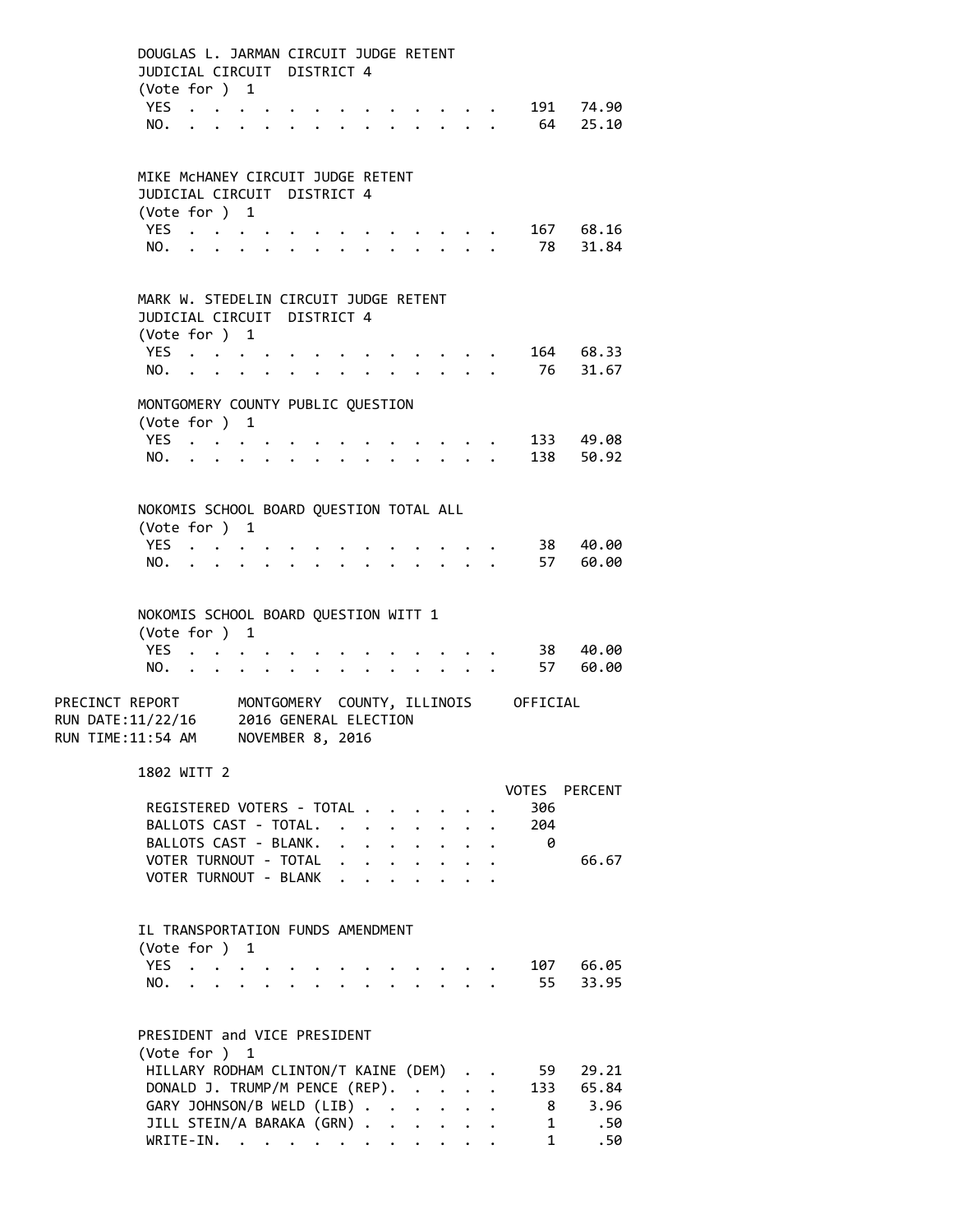| UNITED STATES SENATOR U.S. SENATE<br>(Vote for ) 1                                      |  |  |                                 |                                                                       |          |             |  |
|-----------------------------------------------------------------------------------------|--|--|---------------------------------|-----------------------------------------------------------------------|----------|-------------|--|
| TAMMY DUCKWORTH (DEM)                                                                   |  |  |                                 |                                                                       | 90       | 45.69       |  |
| MARK STEVEN KIRK (REP)                                                                  |  |  |                                 |                                                                       | 96       | 48.73       |  |
| KENTON MCMILLEN (LIB)                                                                   |  |  |                                 |                                                                       |          | 9 4.57      |  |
| SCOTT SUMMERS (GRN)                                                                     |  |  |                                 |                                                                       |          | 2 1.02      |  |
| WRITE-IN.                                                                               |  |  |                                 |                                                                       | - 0      |             |  |
|                                                                                         |  |  |                                 |                                                                       |          |             |  |
| COMPTROLLER STATE OF ILLINOIS                                                           |  |  |                                 |                                                                       |          |             |  |
| (Vote for ) 1                                                                           |  |  |                                 |                                                                       |          |             |  |
| SUSANA MENDOZA (DEM).                                                                   |  |  |                                 |                                                                       | 90       | 46.88       |  |
| LESLIE GEISSLER MUNGER (REP)                                                            |  |  |                                 |                                                                       |          | 92 47.92    |  |
| CLAIRE BALL (LIB).                                                                      |  |  |                                 |                                                                       |          | 5 2.60      |  |
| TIM CURTIN (GRN)                                                                        |  |  |                                 |                                                                       |          | $5 \t 2.60$ |  |
|                                                                                         |  |  |                                 |                                                                       |          |             |  |
| REPRESENTATIVE IN CONGRESS FEDERAL CONGRESSIONAL DIST 13<br>(Vote for ) 1               |  |  |                                 |                                                                       |          |             |  |
| MARK D. WICKLUND (DEM)                                                                  |  |  |                                 | $\mathbf{r}$ , and $\mathbf{r}$ , and $\mathbf{r}$ , and $\mathbf{r}$ | 68       | 34.52       |  |
|                                                                                         |  |  |                                 |                                                                       |          |             |  |
| RODNEY DAVIS (REP)                                                                      |  |  |                                 |                                                                       | 129      | 65.48       |  |
| WRITE-IN.                                                                               |  |  |                                 |                                                                       | - 0      |             |  |
| REPRESENTATIVE IN THE GENERAL ASSEMBLY<br>STATE REPRESENTATIVE DIST 95<br>(Vote for ) 1 |  |  |                                 |                                                                       |          |             |  |
| MIKE MATHIS (DEM).                                                                      |  |  |                                 |                                                                       |          | 100 51.55   |  |
| AVERY BOURNE (REP)                                                                      |  |  |                                 |                                                                       | 94       |             |  |
|                                                                                         |  |  |                                 |                                                                       |          | 48.45       |  |
| WRITE-IN.                                                                               |  |  |                                 |                                                                       | - 0      |             |  |
| CIRCUIT CLERK MONTGOMERY COUNTY<br>(Vote for ) 1                                        |  |  |                                 |                                                                       |          |             |  |
| NO CANDIDATE FILED.<br>NO CANDIDATE FILED<br>HOLLY LEMONS (REP)                         |  |  |                                 |                                                                       | 0<br>168 | 100.00      |  |
| STATE'S ATTORNEY MONTGOMERY COUNTY                                                      |  |  |                                 |                                                                       |          |             |  |
| (Vote for ) 1                                                                           |  |  |                                 |                                                                       |          |             |  |
| CHRIS MATOUSH (DEM) 98 51.04                                                            |  |  |                                 |                                                                       |          |             |  |
| ERIK HYAM (REP)                                                                         |  |  |                                 |                                                                       |          | 94 48.96    |  |
| CORONER MONTGOMERY COUNTY                                                               |  |  |                                 |                                                                       |          |             |  |
| (Vote for ) 1                                                                           |  |  |                                 |                                                                       |          |             |  |
| BARBARA A. SCHMEDEKE (DEM). 105 54.69                                                   |  |  |                                 |                                                                       |          |             |  |
| RANDY A. LEETHAM (REP) 87 45.31                                                         |  |  |                                 |                                                                       |          |             |  |
|                                                                                         |  |  |                                 |                                                                       |          |             |  |
| COUNTY BOARD MEMBER DISTRICT 3<br>(Vote for ) 1                                         |  |  |                                 |                                                                       |          |             |  |
| NO CANDIDATE FILED                                                                      |  |  |                                 |                                                                       | - 0      |             |  |
| KIRBY K. FURNESS (REP) 170 100.00                                                       |  |  |                                 |                                                                       |          |             |  |
| JUDGE OF THE APPELLATE COURT<br>APPELLATE JUDICIAL DISTRICT 5 (STEWART)                 |  |  |                                 |                                                                       |          |             |  |
| (Vote for ) 1                                                                           |  |  |                                 |                                                                       |          |             |  |
|                                                                                         |  |  |                                 |                                                                       |          | 91 49.19    |  |
| BRAD K. BLEYER (DEM).<br>JOHN B. BARBERIS, JR. (REP) .                                  |  |  | $\cdot$ $\cdot$ $\cdot$ $\cdot$ |                                                                       |          | 94 50.81    |  |
|                                                                                         |  |  |                                 |                                                                       |          |             |  |

JUDGE OF THE APPELLATE COURT APPELLATE JUDICIAL DISTRICT 5 (WEXSTTEN) (Vote for ) 1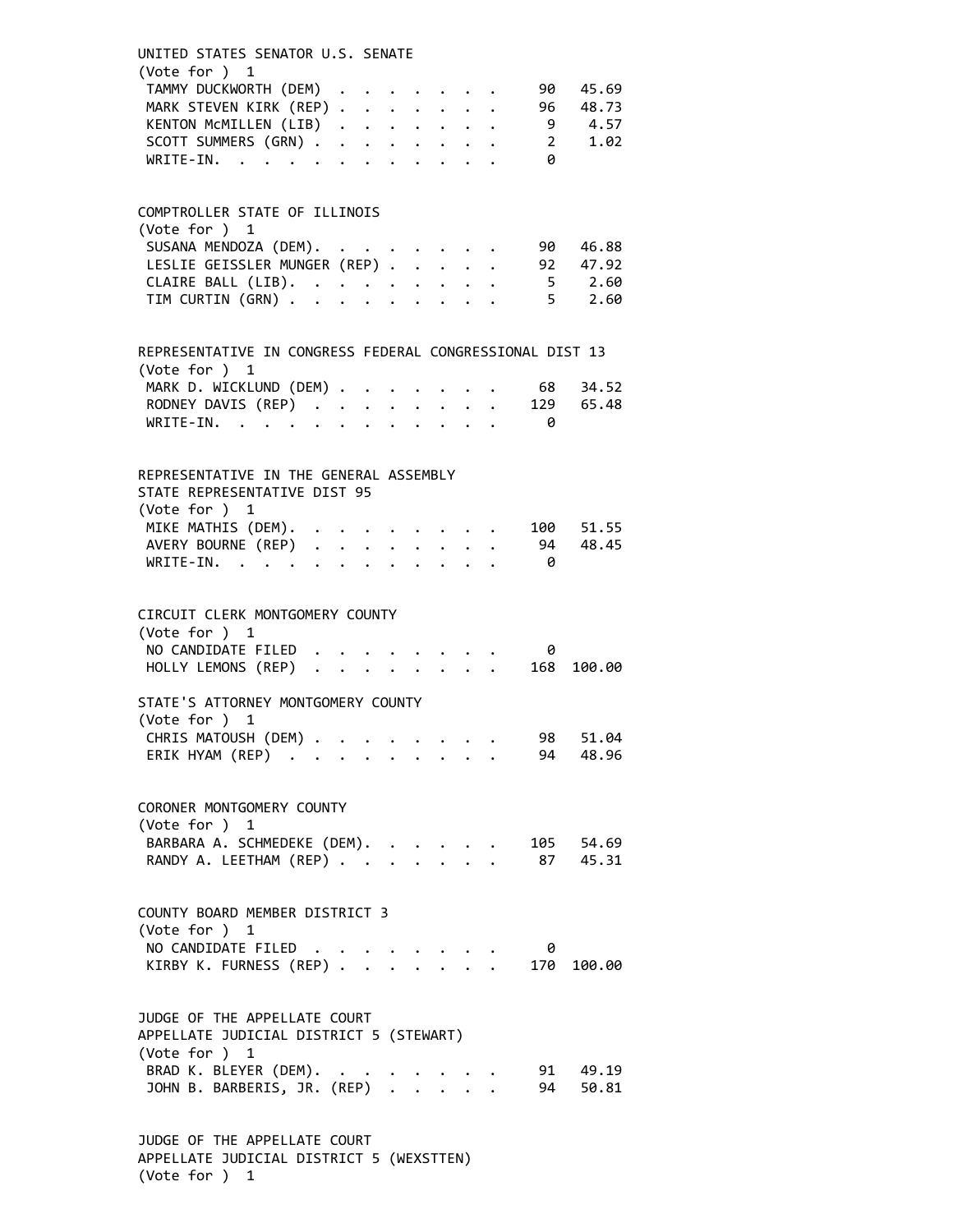|                                                           | JO BETH WEBER (DEM)<br>JAMES R. "RANDY" MOORE (REP)                                    |  |                                   |                                           |  |                                                     |                      |                                                                  | $\mathbf{L} = \mathbf{L}$            |                                      | 89 48.63<br>94 51.37  |
|-----------------------------------------------------------|----------------------------------------------------------------------------------------|--|-----------------------------------|-------------------------------------------|--|-----------------------------------------------------|----------------------|------------------------------------------------------------------|--------------------------------------|--------------------------------------|-----------------------|
|                                                           | WM. ROBIN TODD CIRCUIT JUDGE RETENT<br>JUDICIAL CIRCUIT DISTRICT 4                     |  |                                   |                                           |  |                                                     |                      |                                                                  |                                      |                                      |                       |
|                                                           | (Vote for ) 1<br>YES $\cdot \cdot \cdot \cdot$<br>NO.                                  |  |                                   |                                           |  |                                                     |                      | $\cdot$ $\cdot$ $\cdot$ $\cdot$                                  |                                      |                                      | 111 67.27<br>54 32.73 |
|                                                           | DOUGLAS L. JARMAN CIRCUIT JUDGE RETENT<br>JUDICIAL CIRCUIT DISTRICT 4<br>(Vote for ) 1 |  |                                   |                                           |  |                                                     |                      |                                                                  |                                      |                                      |                       |
|                                                           | YES<br>NO.                                                                             |  |                                   | $\cdot$ $\cdot$ $\cdot$ $\cdot$           |  |                                                     |                      | $\ddotsc$ $\ddotsc$ $\ddotsc$<br>$\cdot$ $\cdot$ $\cdot$ $\cdot$ |                                      | 44                                   | 125 73.96<br>26.04    |
|                                                           | MIKE MCHANEY CIRCUIT JUDGE RETENT<br>JUDICIAL CIRCUIT DISTRICT 4<br>(Vote for ) 1      |  |                                   |                                           |  |                                                     |                      |                                                                  |                                      |                                      |                       |
|                                                           | YES $\cdot \cdot \cdot \cdot$<br>NO.                                                   |  |                                   | $\cdot$ $\cdot$ $\cdot$ $\cdot$           |  |                                                     |                      | $\cdot$ $\cdot$ $\cdot$ $\cdot$                                  |                                      | . 47                                 | 119 71.69<br>28.31    |
|                                                           | MARK W. STEDELIN CIRCUIT JUDGE RETENT<br>JUDICIAL CIRCUIT DISTRICT 4<br>(Vote for ) 1  |  |                                   |                                           |  |                                                     |                      |                                                                  |                                      |                                      |                       |
|                                                           | YES<br>NO.                                                                             |  |                                   |                                           |  |                                                     |                      | $\mathbf{r} = \mathbf{r} \cdot \mathbf{r}$                       |                                      |                                      | 113 68.07<br>53 31.93 |
|                                                           | MONTGOMERY COUNTY PUBLIC QUESTION<br>(Vote for ) 1<br>YES                              |  |                                   |                                           |  |                                                     |                      |                                                                  |                                      |                                      | 94 49.74              |
|                                                           | NO.                                                                                    |  |                                   |                                           |  |                                                     |                      | $\ddot{\phantom{0}}$                                             |                                      | 95                                   | 50.26                 |
|                                                           | NOKOMIS SCHOOL BOARD QUESTION TOTAL ALL<br>(Vote for ) 1                               |  |                                   |                                           |  |                                                     |                      |                                                                  |                                      |                                      |                       |
|                                                           | YES.<br>NO.                                                                            |  |                                   |                                           |  |                                                     |                      |                                                                  |                                      | 4<br>0                               | 100.00                |
|                                                           | NOKOMIS SCHOOL BOARD QUESTION WITT 2<br>(Vote for ) 1                                  |  |                                   |                                           |  |                                                     |                      |                                                                  |                                      |                                      |                       |
|                                                           | YES<br>NO.                                                                             |  |                                   |                                           |  |                                                     |                      |                                                                  |                                      | $\overline{4}$<br>0                  | 100.00                |
| PRECINCT REPORT<br>RUN DATE:11/22/16<br>RUN TIME:11:54 AM |                                                                                        |  |                                   | 2016 GENERAL ELECTION<br>NOVEMBER 8, 2016 |  |                                                     |                      |                                                                  |                                      | MONTGOMERY COUNTY, ILLINOIS OFFICIAL |                       |
|                                                           | 1901 ZANESVILLE<br>REGISTERED VOTERS - TOTAL                                           |  |                                   |                                           |  |                                                     |                      |                                                                  |                                      | VOTES<br>305                         | <b>PERCENT</b>        |
|                                                           | BALLOTS CAST - TOTAL.<br>BALLOTS CAST - BLANK.                                         |  |                                   |                                           |  | $\cdot$ $\cdot$ $\cdot$                             | $\ddot{\phantom{0}}$ |                                                                  | $\cdot$ $\cdot$ $\cdot$<br>$\ddotsc$ | 243<br>- 0                           |                       |
|                                                           | VOTER TURNOUT - TOTAL<br>VOTER TURNOUT - BLANK .                                       |  |                                   |                                           |  | $\mathbf{r} = \mathbf{r} + \mathbf{r} + \mathbf{r}$ |                      |                                                                  |                                      |                                      | 79.67                 |
|                                                           | IL TRANSPORTATION FUNDS AMENDMENT<br>(Vote for ) 1                                     |  |                                   |                                           |  |                                                     |                      |                                                                  |                                      |                                      |                       |
|                                                           | YES.                                                                                   |  | <b>Contract Contract Contract</b> |                                           |  |                                                     |                      | $\cdot$ $\cdot$ $\cdot$ $\cdot$                                  |                                      | 152                                  | 76.77                 |

NO. . . . . . . . . . . . . . 46 23.23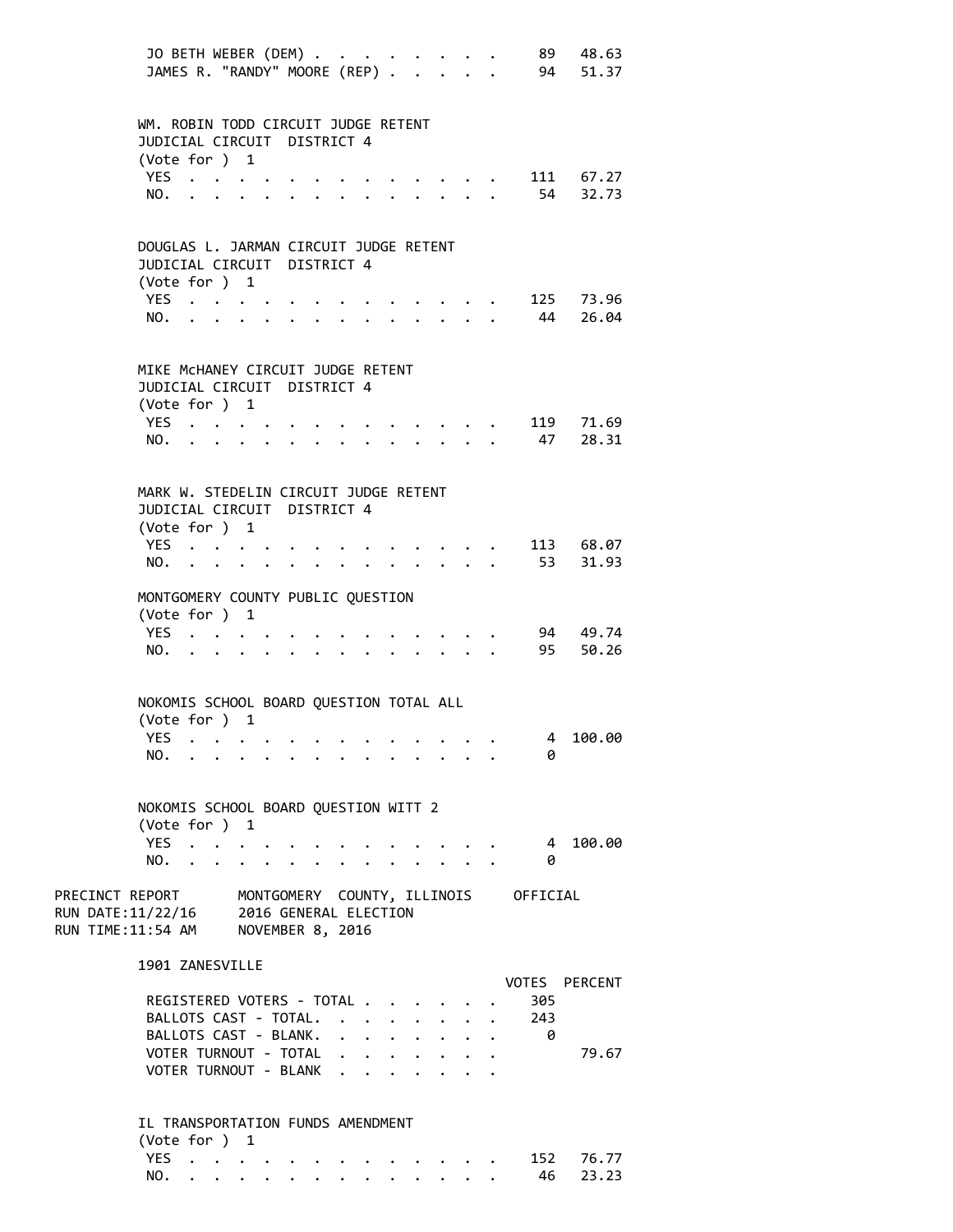| PRESIDENT and VICE PRESIDENT                                                                                                                                                                                                               |  |  |  |                                                                                              |              |                                            |
|--------------------------------------------------------------------------------------------------------------------------------------------------------------------------------------------------------------------------------------------|--|--|--|----------------------------------------------------------------------------------------------|--------------|--------------------------------------------|
| (Vote for ) 1                                                                                                                                                                                                                              |  |  |  |                                                                                              |              |                                            |
| HILLARY RODHAM CLINTON/T KAINE (DEM)                                                                                                                                                                                                       |  |  |  |                                                                                              | 35           | 14.46                                      |
| DONALD J. TRUMP/M PENCE (REP).                                                                                                                                                                                                             |  |  |  |                                                                                              |              | 189 78.10                                  |
| GARY JOHNSON/B WELD (LIB)                                                                                                                                                                                                                  |  |  |  |                                                                                              |              | 12 4.96                                    |
| JILL STEIN/A BARAKA (GRN)                                                                                                                                                                                                                  |  |  |  |                                                                                              |              | 4 1.65                                     |
| WRTTF-TN.<br>. The contract of the contract of the contract of the contract of the contract of the contract of the contract of the contract of the contract of the contract of the contract of the contract of the contract of the contrac |  |  |  |                                                                                              |              | $2^{\sim}$<br>.83                          |
|                                                                                                                                                                                                                                            |  |  |  |                                                                                              |              |                                            |
|                                                                                                                                                                                                                                            |  |  |  |                                                                                              |              |                                            |
| UNITED STATES SENATOR U.S. SENATE<br>(Vote for ) 1                                                                                                                                                                                         |  |  |  |                                                                                              |              |                                            |
|                                                                                                                                                                                                                                            |  |  |  |                                                                                              |              |                                            |
| TAMMY DUCKWORTH (DEM)                                                                                                                                                                                                                      |  |  |  | $\mathcal{L}(\mathcal{A})$ , and $\mathcal{L}(\mathcal{A})$ , and $\mathcal{L}(\mathcal{A})$ |              | 75 32.19                                   |
| MARK STEVEN KIRK (REP)                                                                                                                                                                                                                     |  |  |  |                                                                                              |              | 147 63.09                                  |
| KENTON MCMILLEN (LIB)                                                                                                                                                                                                                      |  |  |  |                                                                                              |              | 7 3.00                                     |
| SCOTT SUMMERS (GRN)                                                                                                                                                                                                                        |  |  |  |                                                                                              |              | 4 1.72                                     |
| WRITE-IN.                                                                                                                                                                                                                                  |  |  |  |                                                                                              | 0            |                                            |
|                                                                                                                                                                                                                                            |  |  |  |                                                                                              |              |                                            |
| COMPTROLLER STATE OF ILLINOIS                                                                                                                                                                                                              |  |  |  |                                                                                              |              |                                            |
| (Vote for ) 1                                                                                                                                                                                                                              |  |  |  |                                                                                              |              |                                            |
| SUSANA MENDOZA (DEM).                                                                                                                                                                                                                      |  |  |  |                                                                                              |              | 54 23.18                                   |
| LESLIE GEISSLER MUNGER (REP)                                                                                                                                                                                                               |  |  |  |                                                                                              |              | 168 72.10                                  |
| CLAIRE BALL (LIB).<br>TIM CURTIN (GRN)                                                                                                                                                                                                     |  |  |  |                                                                                              |              | 9 3.86                                     |
|                                                                                                                                                                                                                                            |  |  |  |                                                                                              | $\mathbf{2}$ | .86                                        |
|                                                                                                                                                                                                                                            |  |  |  |                                                                                              |              |                                            |
|                                                                                                                                                                                                                                            |  |  |  |                                                                                              |              |                                            |
| REPRESENTATIVE IN CONGRESS FEDERAL CONGRESSIONAL DIST 13                                                                                                                                                                                   |  |  |  |                                                                                              |              |                                            |
| (Vote for ) 1                                                                                                                                                                                                                              |  |  |  |                                                                                              |              |                                            |
| MARK D. WICKLUND (DEM)                                                                                                                                                                                                                     |  |  |  |                                                                                              | 44           | 18.49                                      |
| RODNEY DAVIS (REP)                                                                                                                                                                                                                         |  |  |  |                                                                                              | 194          | 81.51                                      |
| WRITE-IN.                                                                                                                                                                                                                                  |  |  |  |                                                                                              | - 0          |                                            |
|                                                                                                                                                                                                                                            |  |  |  |                                                                                              |              |                                            |
| REPRESENTATIVE IN THE GENERAL ASSEMBLY                                                                                                                                                                                                     |  |  |  |                                                                                              |              |                                            |
| STATE REPRESENTATIVE DIST 95                                                                                                                                                                                                               |  |  |  |                                                                                              |              |                                            |
| (Vote for ) 1                                                                                                                                                                                                                              |  |  |  |                                                                                              |              |                                            |
| MIKE MATHIS (DEM).                                                                                                                                                                                                                         |  |  |  |                                                                                              |              | 51 21.43                                   |
| AVERY BOURNE (REP)                                                                                                                                                                                                                         |  |  |  |                                                                                              | 187          | 78.57                                      |
| WRITE-IN.                                                                                                                                                                                                                                  |  |  |  |                                                                                              | 0            |                                            |
|                                                                                                                                                                                                                                            |  |  |  |                                                                                              |              |                                            |
|                                                                                                                                                                                                                                            |  |  |  |                                                                                              |              |                                            |
| CIRCUIT CLERK MONTGOMERY COUNTY                                                                                                                                                                                                            |  |  |  |                                                                                              |              |                                            |
| (Vote for ) 1                                                                                                                                                                                                                              |  |  |  |                                                                                              |              |                                            |
| NO CANDIDATE FILED                                                                                                                                                                                                                         |  |  |  |                                                                                              | 0            |                                            |
| HOLLY LEMONS (REP)                                                                                                                                                                                                                         |  |  |  |                                                                                              |              | $\cdot$ $\cdot$ $\cdot$ $\cdot$ 216 100.00 |
| STATE'S ATTORNEY MONTGOMERY COUNTY                                                                                                                                                                                                         |  |  |  |                                                                                              |              |                                            |
| (Vote for ) 1                                                                                                                                                                                                                              |  |  |  |                                                                                              |              |                                            |
| CHRIS MATOUSH (DEM) .                                                                                                                                                                                                                      |  |  |  |                                                                                              |              | 72 31.17                                   |
| ERIK HYAM (REP)                                                                                                                                                                                                                            |  |  |  |                                                                                              |              | 159 68.83                                  |
|                                                                                                                                                                                                                                            |  |  |  |                                                                                              |              |                                            |
|                                                                                                                                                                                                                                            |  |  |  |                                                                                              |              |                                            |
| CORONER MONTGOMERY COUNTY                                                                                                                                                                                                                  |  |  |  |                                                                                              |              |                                            |
| (Vote for ) $1$                                                                                                                                                                                                                            |  |  |  |                                                                                              |              |                                            |
| BARBARA A. SCHMEDEKE (DEM).                                                                                                                                                                                                                |  |  |  |                                                                                              |              | 67 28.88                                   |
| RANDY A. LEETHAM (REP)                                                                                                                                                                                                                     |  |  |  |                                                                                              |              | 165 71.12                                  |
|                                                                                                                                                                                                                                            |  |  |  |                                                                                              |              |                                            |
| COUNTY BOARD MEMBER DISTRICT 1                                                                                                                                                                                                             |  |  |  |                                                                                              |              |                                            |
|                                                                                                                                                                                                                                            |  |  |  |                                                                                              |              |                                            |
| (Vote for ) 2                                                                                                                                                                                                                              |  |  |  |                                                                                              |              |                                            |
| NO CANDIDATE FILED                                                                                                                                                                                                                         |  |  |  |                                                                                              | 0            |                                            |
| CONNIE TAYLOR BECK (REP)                                                                                                                                                                                                                   |  |  |  |                                                                                              |              | 175 53.52                                  |
| JEREMY L. JONES (REP)                                                                                                                                                                                                                      |  |  |  |                                                                                              |              | 115 35.17                                  |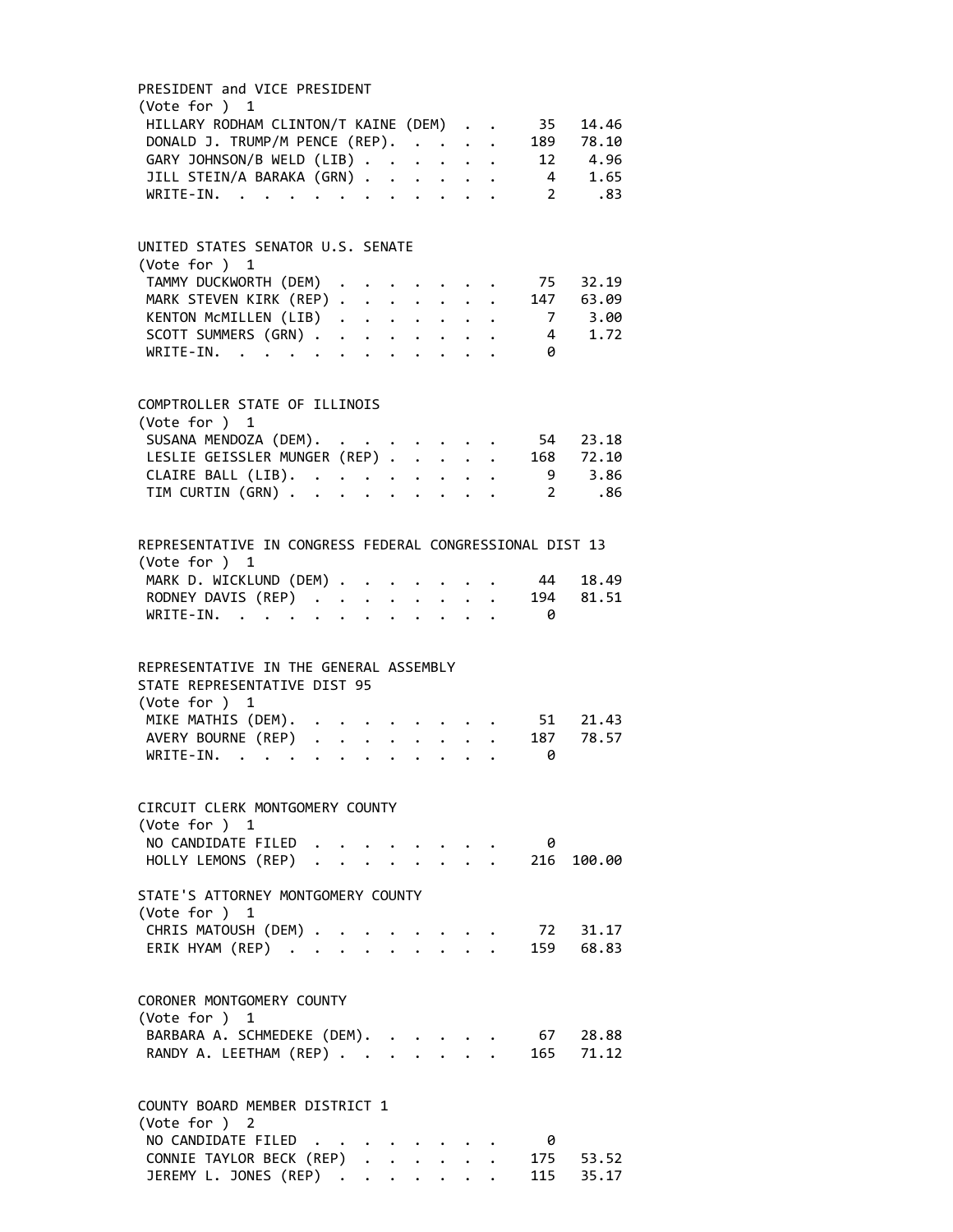WRITE-IN. . . . . . . . . . . . 37 11.31 JUDGE OF THE APPELLATE COURT APPELLATE JUDICIAL DISTRICT 5 (STEWART) (Vote for ) 1 BRAD K. BLEYER (DEM). . . . . . . . 63 28.38 JOHN B. BARBERIS, JR. (REP) . . . . . 159 71.62 JUDGE OF THE APPELLATE COURT APPELLATE JUDICIAL DISTRICT 5 (WEXSTTEN) (Vote for ) 1 JO BETH WEBER (DEM) . . . . . . . . 68 30.36 JAMES R. "RANDY" MOORE (REP) . . . . . 156 69.64 WM. ROBIN TODD CIRCUIT JUDGE RETENT JUDICIAL CIRCUIT DISTRICT 4 (Vote for ) 1 YES . . . . . . . . . . . . . 150 71.77 NO. . . . . . . . . . . . . . 59 28.23 DOUGLAS L. JARMAN CIRCUIT JUDGE RETENT JUDICIAL CIRCUIT DISTRICT 4 (Vote for ) 1 YES . . . . . . . . . . . . . 152 72.38 NO. . . . . . . . . . . . . . 58 27.62 MIKE McHANEY CIRCUIT JUDGE RETENT JUDICIAL CIRCUIT DISTRICT 4 (Vote for ) 1 YES . . . . . . . . . . . . . 149 72.33 NO. . . . . . . . . . . . . . 57 27.67 MARK W. STEDELIN CIRCUIT JUDGE RETENT JUDICIAL CIRCUIT DISTRICT 4 (Vote for ) 1 YES . . . . . . . . . . . . . 145 70.73 NO. . . . . . . . . . . . . . 60 29.27 MONTGOMERY COUNTY PUBLIC QUESTION (Vote for ) 1 YES . . . . . . . . . . . . . . 97 40.76 NO. . . . . . . . . . . . . . 141 59.24 PRECINCT REPORT MONTGOMERY COUNTY, ILLINOIS OFFICIAL RUN DATE:11/22/16 2016 GENERAL ELECTION RUN TIME:11:54 AM NOVEMBER 8, 2016 2001 PRESIDENT ONLY VOTES PERCENT REGISTERED VOTERS - TOTAL . . . . . . 0 BALLOTS CAST - TOTAL. . . . . . . . 0 BALLOTS CAST - BLANK. . . . . . . . 0 PRESIDENT and VICE PRESIDENT (Vote for ) 1 HILLARY RODHAM CLINTON/T KAINE (DEM) . . 0 DONALD J. TRUMP/M PENCE (REP). . . . . 0

GARY JOHNSON/B WELD (LIB) . . . . . . 0